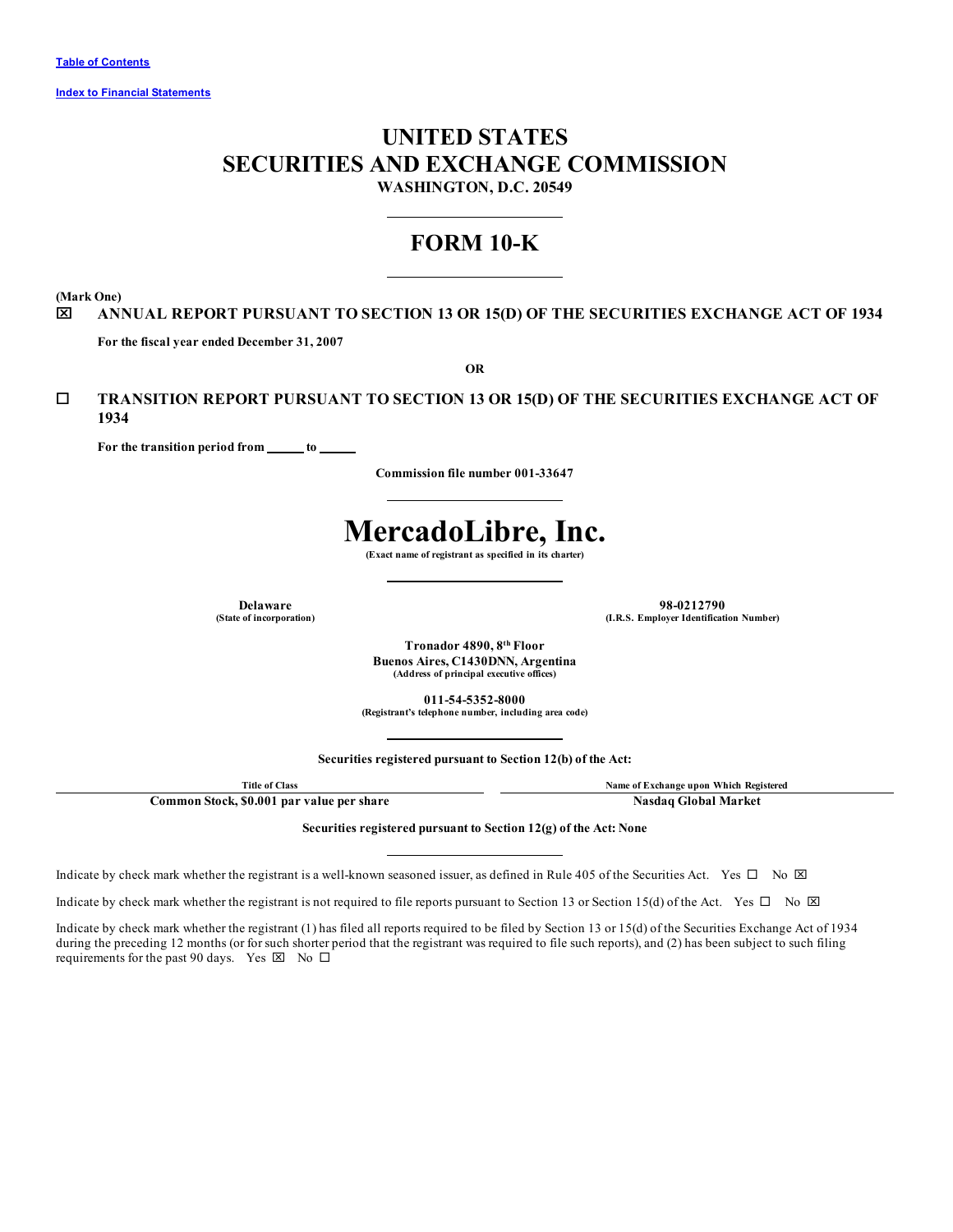Indicate by check mark if disclosure of delinquent filers pursuant to Item 405 of Regulations S-K is not contained herein, and will not be contained, to the best of registrant's knowledge, in definitive proxy or information statements incorporated by reference in Part III of this Form 10-K or any amendment of this Form 10-K.  $\square$ 

Indicate by check mark whether the registrant is a large accelerated filer, an accelerated filer, a non-accelerated filer or a smaller reporting company. See definitions of "large accelerated filer", "accelerated filer," and "smaller reporting company" in Rule 12b-2 of the Exchange Act. (Check one):

> Large Accelerated Filer  $\Box$  Accelerated Filer  $\Box$  Non-Accelerated Filer  $\boxtimes$  Smaller reporting company  $\Box$ (Do not check if smaller reporting company)

Indicate by check mark whether the registrant is a shell company (as defined in Rule 12b-2 of the Act). Yes  $\Box$  No  $\boxtimes$ 

The aggregate market value of the registrant's Common Stock, \$0.001 par value per share, at June 30, 2007, held by those persons deemed by the registrant to be non-affiliates was approximately \$0.

As of March 17, 2008, there were 44,226,563 shares of the registrant's Common Stock, \$0.001 par value per share, outstanding.

#### **Documents Incorporated By Reference**

Portions of the Company's Definitive Proxy Statement relating to its 2008 Annual Meeting of Stockholders scheduled for June 2008 to be filed with the Securities and Exchange Commission by no later than April 30, 2008, are incorporated by reference in Part III, Items 10-14 of this Annual Report on Form 10- K as indicated herein.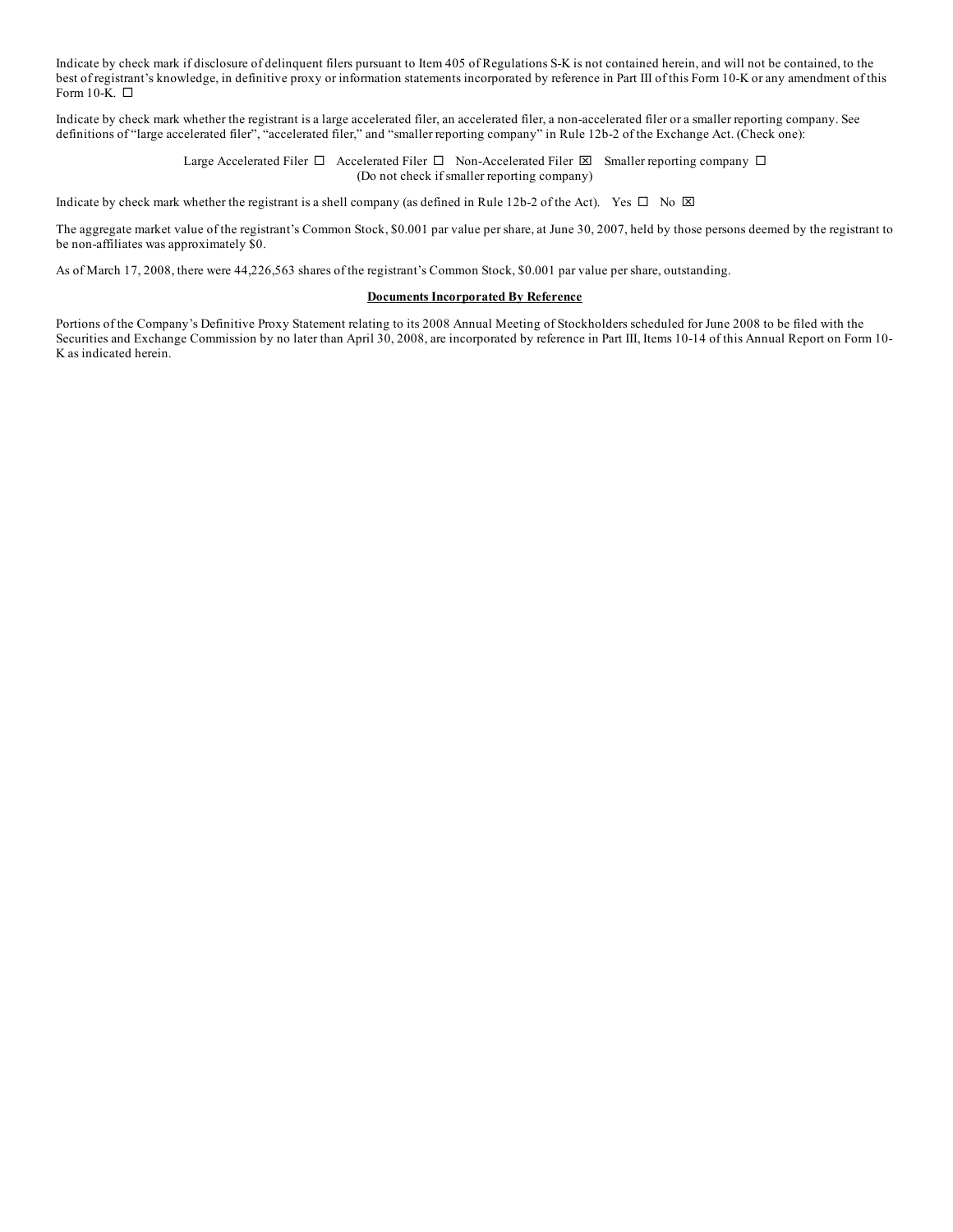# <span id="page-2-0"></span>**Index to Financial Statements**

# **MERCADOLIBRE, INC. FORM 10-K FOR FISCAL YEAR ENDED DECEMBER 31, 2007**

# **TABLE OF CONTENTS**

| <b>SPECIAL NOTE REGARDING FORWARD-LOOKING STATEMENTS</b>                     |                                                                                                                                                                                                                                                                                                                                                                                                   |                                              |  |
|------------------------------------------------------------------------------|---------------------------------------------------------------------------------------------------------------------------------------------------------------------------------------------------------------------------------------------------------------------------------------------------------------------------------------------------------------------------------------------------|----------------------------------------------|--|
| <b>PART I</b>                                                                |                                                                                                                                                                                                                                                                                                                                                                                                   | $\mathbf{2}$                                 |  |
| ITEM 1.<br>ITEM 1A.<br>ITEM 1B.<br>ITEM 2.<br>ITEM 3.<br>ITEM 4.             | <b>BUSINESS</b><br><b>RISK FACTORS</b><br><b>UNRESOLVED STAFF COMMENTS</b><br><b>PROPERTIES</b><br><b>LEGAL PROCEEDINGS</b><br>SUBMISSION OF MATTERS TO A VOTE OF SECURITY HOLDERS                                                                                                                                                                                                                | $\overline{c}$<br>11<br>30<br>30<br>31<br>35 |  |
| <b>PART II</b>                                                               |                                                                                                                                                                                                                                                                                                                                                                                                   | 35                                           |  |
| ITEM 5.                                                                      | MARKET FOR REGISTRANT'S COMMON EQUITY, RELATED STOCKHOLDER MATTERS AND ISSUER PURCHASES OF<br><b>EQUITY SECURITIES</b>                                                                                                                                                                                                                                                                            | 35                                           |  |
| ITEM 6.<br>ITEM 7.<br>ITEM 7A.<br>ITEM 8.<br>ITEM 9.<br>ITEM 9A.<br>ITEM 9B. | <b>SELECTED FINANCIAL DATA</b><br>MANAGEMENT'S DISCUSSION AND ANALYSIS OF FINANCIAL CONDITION AND RESULTS OF OPERATIONS<br><b>OUANTITATIVE AND OUALITATIVE DISCLOSURES ABOUT MARKET RISK</b><br>FINANCIAL STATEMENTS AND SUPPLEMENTARY DATA<br>CHANGES IN AND DISAGREEMENTS WITH ACCOUNTANTS ON ACCOUNTING AND FINANCIAL DISCLOSURE<br><b>CONTROLS AND PROCEDURES</b><br><b>OTHER INFORMATION</b> | 37<br>40<br>60<br>62<br>62<br>62<br>62       |  |
| <b>PART III</b>                                                              |                                                                                                                                                                                                                                                                                                                                                                                                   | 62                                           |  |
| ITEM 10.<br><b>ITEM 11.</b><br>ITEM 12.                                      | DIRECTORS. EXECUTIVE OFFICERS AND CORPORATE GOVERNANCE<br><b>EXECUTIVE COMPENSATION</b><br>SECURITY OWNERSHIP OF CERTAIN BENEFICIAL OWNERS AND MANAGEMENT AND RELATED STOCKHOLDERS<br><b>MATTERS</b>                                                                                                                                                                                              | 62<br>63<br>63                               |  |
| <b>ITEM 13.</b><br>ITEM 14.                                                  | CERTAIN RELATIONSHIPS AND RELATED TRANSACTIONS AND DIRECTOR INDEPENDENCE<br>PRINCIPAL ACCOUNTANT FEES AND SERVICES                                                                                                                                                                                                                                                                                | 63<br>63                                     |  |
| <b>PART IV</b>                                                               |                                                                                                                                                                                                                                                                                                                                                                                                   | 64                                           |  |
| <b>ITEM 15.</b>                                                              | <b>EXHIBITS AND FINANCIAL STATEMENT SCHEDULES</b>                                                                                                                                                                                                                                                                                                                                                 | 64                                           |  |
| <b>SIGNATURES</b>                                                            |                                                                                                                                                                                                                                                                                                                                                                                                   | 66                                           |  |
|                                                                              | <b>INDEX TO FINANCIAL STATEMENTS</b>                                                                                                                                                                                                                                                                                                                                                              |                                              |  |

i

**[EXHIBIT](#page-118-0) INDEX**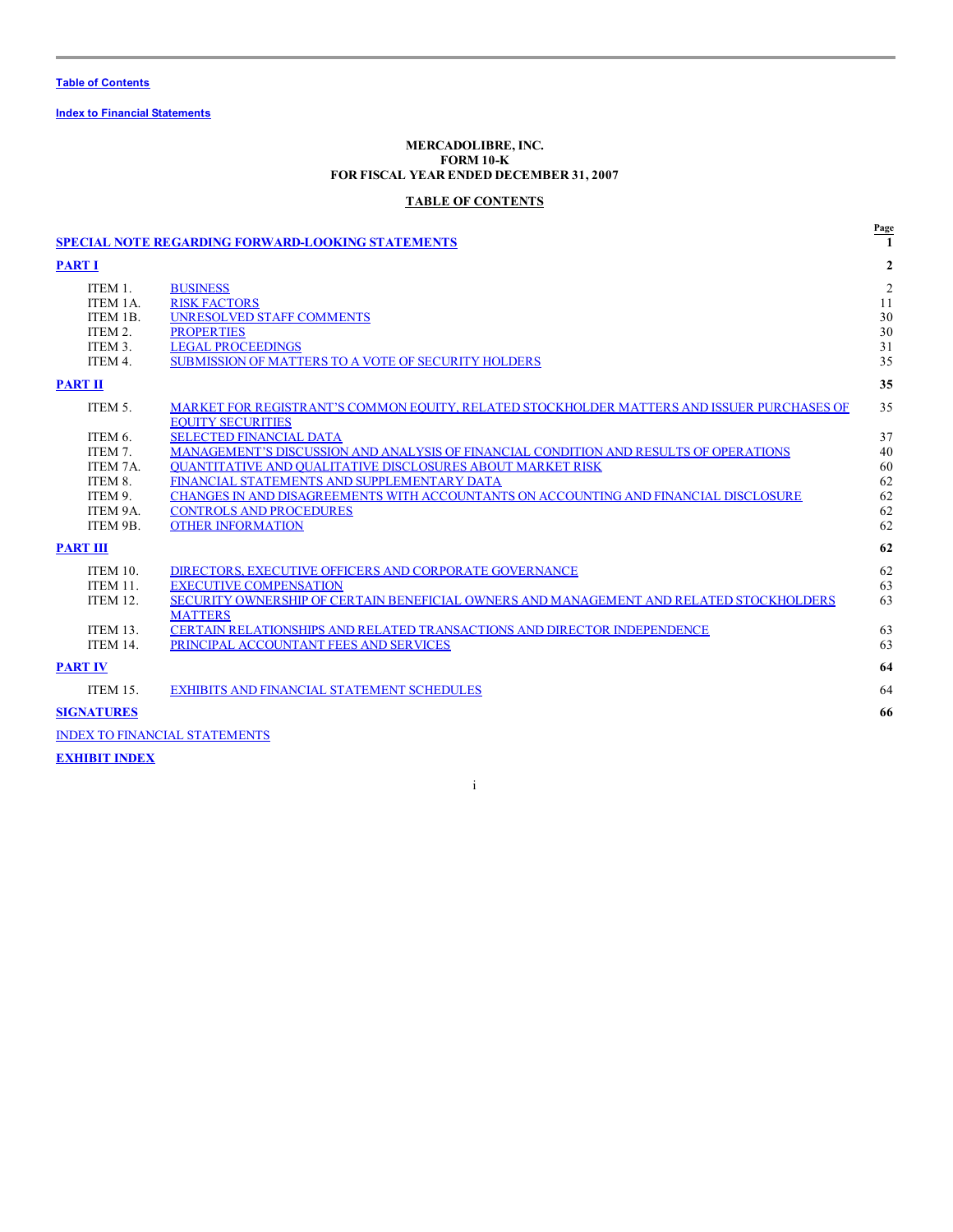# <span id="page-3-0"></span>**Index to Financial Statements**

# **SPECIAL NOTE REGARDING FORWARD-LOOKING STATEMENTS**

Any statements contained in this report that are not statements of historical fact, including statements about our beliefs and expectations, are forwardlooking statements and should be evaluated as such. The words "anticipate," "believe," "expect," "intend," "plan," "estimate," "target," "project," "should," "may," "could," "will" and similar words and expressions are intended to identify forward-looking statements. These forward-looking statements are contained throughout this report, for example in "Risk Factors," "Management's Discussion and Analysis of Financial Condition and Results of Operations" and "Business." Forward-looking statements generally relate to information concerning our possible or assumed future results of operations, business strategies, financing plans, competitive position, industry environment, potential growth opportunities, the effects of future regulation and the effects of competition. Such forward-looking statements reflect, among other things, our current expectations, plans, projections and strategies, anticipated financial results, future events and financial trends affecting our business, all of which are subject to known and unknown risks, uncertainties and important factors in addition to those discussed elsewhere in this report that may cause our actual results to differ materially from those expressed or implied by these forwardlooking statements, including, among other things:

- continued growth of online commerce and Internet usage in Latin America;
- our ability to expand our operations and adapt to rapidly changing technologies;
- government regulation;
- litigation and legal liability;
- system interruptions or failures;
- our ability to attract and retain qualified personnel;
- consumer trends:
- security breaches and illegal uses of our services;
- competition;
- reliance on third-party service providers;
- enforcement of intellectual property rights;
- our ability to attract new customers, retain existing customers and increase revenues;
- seasonal fluctuations; and
- political, social and economic conditions in Latin America, and in particular, Venezuela.

Many of these risks are beyond our ability to control or predict. All forward-looking statements attributable to us or persons acting on our behalf are expressly qualified in their entirety by the cautionary statements contained throughout this report. Because of these risks, uncertainties and assumptions, you should not place undue reliance on these forward-looking statements. Furthermore, forward-looking statements speak only as of the date they are made. We do not undertake any obligation to update or review any forward-looking information, whether as a result of new information, future events or otherwise. Moreover, we operate in a very competitive and rapidly changing environment. New risk factors emerge from time to time and it is not possible for management to predict all such risk factors, nor can it assess the impact of all such risk factors on our company's business or the extent to which any factor, or combination of factors, may cause actual results to differ materially from those contained in any forward-looking statements. For a further discussion of these and other factors that could cause our future results to differ materially from any forward-looking statements, see the risk factors described in Item 1A herein and in other documents that we file from time to time with the Securities and Exchange Commission ("SEC").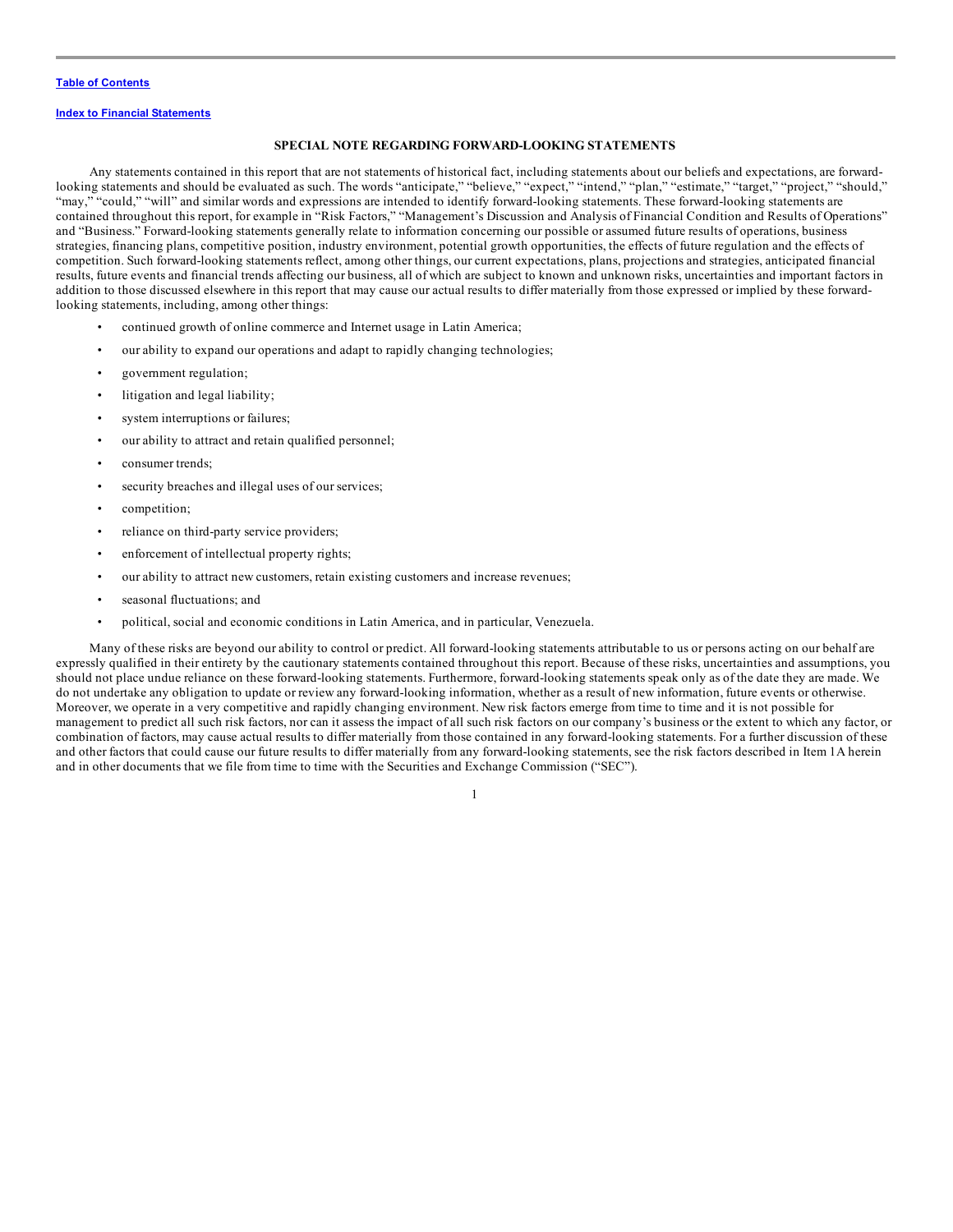# <span id="page-4-0"></span>**Index to Financial Statements**

# **PART I**

# **ITEM 1. BUSINESS**

MercadoLibre, Inc. (together with its subsidiaries "us," "we," our or the "company") hosts the largest online trading and payments platform in Latin America, called MercadoLibre and located at *www.mercadolibre.com*. We are market leaders in e-commerce in each of Argentina, Brazil, Chile, Colombia, Ecuador, Mexico, Peru, Uruguay and Venezuela, based on unique visitors and page views during 2007. Additionally, we also operate online trading platforms in Costa Rica, the Dominican Republic and Panama. With a market of over 550 million people and a region with one of the world's fastest-growing Internet penetration rates, we provide buyers and sellers a robust online trading environment that fosters the development of a large and growing e-commerce community. We offer a technological and commercial solution that addresses the distinctive cultural and geographic challenges of operating an online trading platform in Latin America.

We offer our users two principal services:

- *The MercadoLibre marketplace*: The MercadoLibre marketplace is a fully-automated, topically-arranged and user-friendly online trading service. This service permits both businesses and individuals to list items and conduct their sales and purchases online in either a fixed-price or auction-based format. Additionally, through online classified advertisements, our registered users can also list and purchase motor vehicles, vessels, aircraft, real estate and services. Any Internet user can browse through the various products and services that are listed on our web site and register with MercadoLibre to list, bid for and purchase items and services.
- *The MercadoPago online payments solution*: To complement the MercadoLibre marketplace, we developed MercadoPago, an integrated online payments solution. MercadoPago is designed to facilitate transactions both on and off the MercadoLibre marketplace by providing a mechanism that allows our users to securely, easily and promptly send and receive payments online.

During 2007, visitors to our web site were able to browse an average of over 1.4 million listings on any given day, organized by country, in over 2,000 different product categories. We believe that we have achieved a critical mass of active buyers, sellers and product listings in most of the countries where we operate and that our business can be readily scaled to handle increases in our user base and transaction volume. At December 31, 2007, we had over 24.9 million confirmed registered MercadoLibre users. For 2007 we had 2.0 million unique sellers, 5.5 million unique buyers and 17.5 million successful items sold.

#### **History of MercadoLibre**

In March of 1999, Marcos Galperín, our co-founder and Chief Executive Officer, while working towards his master's degree in business administration from Stanford Business School, wrote our business plan and began to assemble a team of professionals to implement it. We were incorporated in Delaware in October of 1999.

We commenced operations in Argentina in August of 1999, and began operations in other countries subsequently. The following table shows the timeline of different launches and events in each country:

| Country     | Launch date   | Office opening | MercadoPago    |
|-------------|---------------|----------------|----------------|
| Argentina   | August 1999   | July 1999      | November 2003  |
| 2 Brazil    | October 1999  | September 1999 | January 2004   |
| 3 Mexico    | November 1999 | October 1999   | January 2004   |
| 4 Uruguay   | December 1999 | September 2004 | N/A            |
| 5 Colombia  | February 2000 | January 2000   | December 2007  |
| 6 Venezuela | March 2000    | March 2000     | April 2005     |
| 7 Chile     | March 2000    | April 2000     | September 2007 |
| 8 Ecuador   | December 2000 | N/A            | N/A            |

 $\mathfrak{Z}$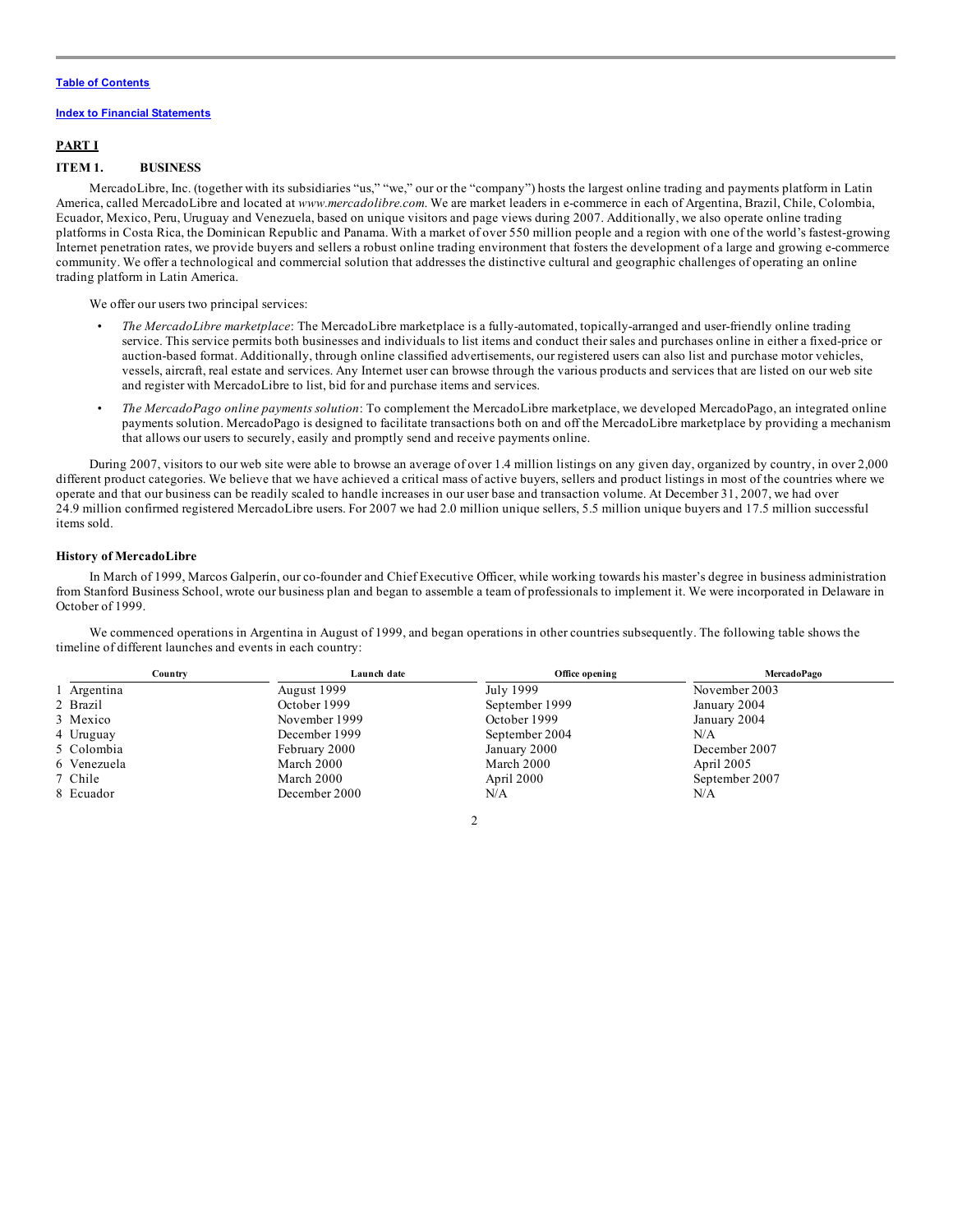# **Index to Financial Statements**

|             | Country               | Launch date   | Office opening | MercadoPago |
|-------------|-----------------------|---------------|----------------|-------------|
| $\mathbf Q$ | Peru                  | December 2004 | N/A            | N/A         |
|             | 10 Costa Rica         | November 2006 | N/A            | N/A         |
|             | 11 Dominican Republic | December 2006 | N/A            | N/A         |
|             | 12 Panama             | December 2006 | N/A            | N/A         |

Our business is organized using the same technological platform in each country where we operate. However, we run the MercadoLibre marketplace in each country as a separate marketplace with no interaction with the marketplaces of other countries.

We received two rounds of financing in addition to our initial seed funding. The first round, carried out in November of 1999, raised \$7.6 million from investors that included J.P. Morgan Partners BHCA L.P., Flatiron Fund entities and Hicks, Muse, Tate & Furst. The second round of financing occurred in May of 2000 and raised \$46.7 million from, among others, Goldman Sachs entities (GS Capital Partners III, L.P., GS Capital Partners III Offshore, L.P. and Goldman Sachs & Co. Verwaltungs GmbH), Capital Riesgo Internet SCR S.A. (CRI Banco Santander Central Hispano), GE Capital Equity Investments, Inc., J.P. Morgan Partners BHCA L.P. and Hicks, Muse, Tate & Furst.

In September of 2001, we entered into a strategic alliance with eBay, which became one of our stockholders and started working with us to better serve the Latin American online trading community. As part of this strategic alliance, we acquired eBay's Brazilian subsidiary at the time, iBazar, and eBay agreed not to compete with us in the region during the term of the agreement. This agreement also provided us with access to certain know-how and experience, which accelerated aspects of our development. The agreement governing our strategic alliance with eBay expired on September 24, 2006. Even though eBay is one of our stockholders, with the termination of this agreement, there are no contractual restrictions upon eBay becoming one of our competitors. See "Risk Factors—Risks related to our business—We operate in a highly competitive and evolving market, and therefore face potential reductions in the use of our service."

In November of 2002, we acquired certain key strategic assets of *Lokau.com*, a competing Brazilian online trading platform and we incorporated all registered users of *Lokau.com* into our platform.

In November of 2005, we acquired certain operations of a regional competitor in online trading, DeRemate.com Inc., including all of its operations in Brazil, Colombia, Ecuador, Mexico, Peru, Uruguay and Venezuela and the majority of shares of its subsidiaries (except for its Argentine and Chilean subsidiaries, which operate under the control of certain previous stockholders of DeRemate), for an aggregate purchase price of \$12.1 million, net of cash and cash equivalents acquired. This acquisition increased our user base by approximately 1.3 million confirmed registered users and solidified our market leadership position in Brazil, Mexico, Venezuela, Colombia, Peru, and Uruguay.

In August 2007, we completed our initial public offering pursuant to which 3,000,000 shares of common stock were sold by us and 15,488,762 were sold by certain selling stockholders, resulting in net proceeds to us of approximately \$49.6 million.

In January 2008, we acquired 100% of the issued and outstanding shares of capital stock of CMG, Classified Media Group, Inc., or CMG, and its subsidiaries. CMG and its subsidiaries operate an online classified advertisements platform primarily dedicated to the sale of automobiles at www.tucarro.com in Venezuela, Colombia and Puerto Rico and real estate at www.tuinmueble.com in Venezuela, Colombia, Panama, the United States, Costa Rica and the Canary Islands. The purchase price for the shares of CMG and its subsidiaries was \$19 million, subject to certain escrows and working capital adjustment.

#### **Our strategy**

We seek to serve people in Latin America by offering an online marketplace and electronic payment service that can improve the quality of life of those who use it, while creating significant value for our stockholders. We serve our buyers by giving them access to a broader and more affordable variety of products and services than those available on other online and offline venues. We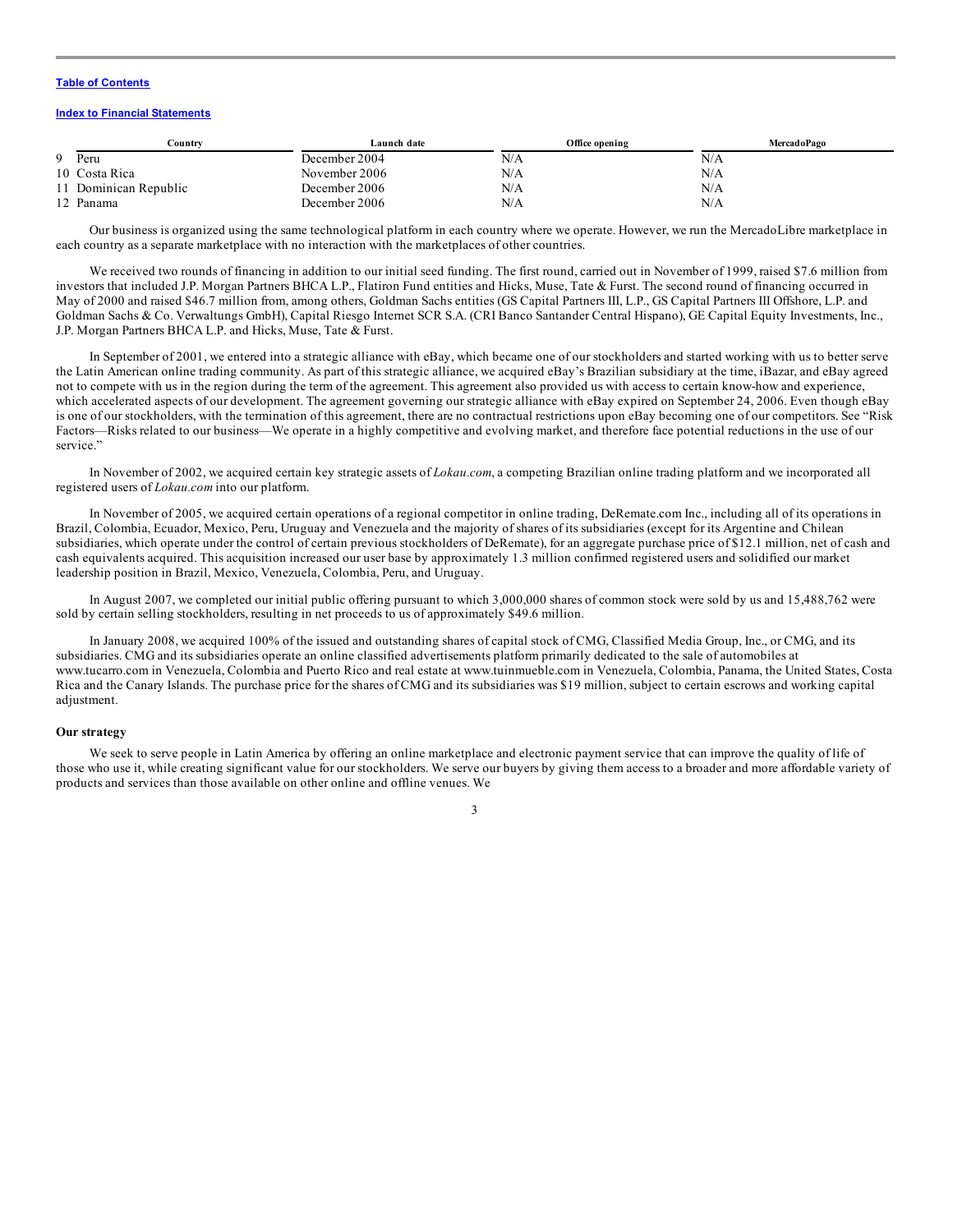# **Index to Financial Statements**

serve our sellers by allowing them to reach a larger and more geographically diverse user base at a lower overall cost and investment than offline venues, which enables them to build businesses. At the same time, we provide payment settlement services to facilitate such transactions. More broadly, we strive to turn inefficient markets into more efficient ones and in that process we generate value for our stockholders. To achieve these objectives, we pursue the following strategies:

- *Continue to grow our business and maintain market leadership*. We have focused and intend to continue to focus on growing our business by strengthening our position as the preferred online marketplace in each of the countries in which we operate. We also intend to grow our business and maintain our leadership by taking advantage of the expanding potential client base that has resulted from the growth of Internet penetration rates in Latin America. We intend to achieve these goals through organic growth, by entering into new countries and category segments, and, when possible and advantageous, through potential strategic acquisitions of key businesses and assets.
- *Increase monetization of our transactions*. We have focused and will continue to focus on improving the revenue generation capacity of our business by implementing initiatives designed to maximize the revenues we receive from transactions on our platform. Some of these initiatives include increasing our fee structure, and selling advertising and Internet marketing services on our platform. Additionally, we intend to take advantage of the natural synergies that exist between our marketplace and payments service by promoting increased use of MercadoPago so that it becomes the preferred online payment method on and off our platform.
- *Enhance brand awareness*. We believe that enhancing awareness of the *MercadoLibre* brand is important to achieve our business objectives. We intend to continue to promote, advertise and increase recognition of our brand through a variety of marketing and promotional campaigns. These may include marketing agreements with companies with significant online presence and advertising through traditional media, such as cable television. We may also use leading web sites and other media such as affiliate programs, banner advertisements and keyword searches. In addition, by enhancing our e-commerce community experience, we believe we will promote brand awareness through word of mouth.
- *Focus on user loyalty and web site enhancement*. We will continue to focus on increasing purchase frequency and transaction volumes from our existing users. We intend to do so by maintaining an appealing and convenient platform for e-commerce, improving the functionality of our web site to deliver a more efficient user experience and providing our users with the help of a dedicated customer support department. We employ a number of programs aimed at fostering customer loyalty and repeated purchases, such as our MercadoLider loyalty program for high-volume sellers, our targeted and segmented direct marketing program, and MercadoPago special promotions awarding interest-free installments.
- *Increase operational ef iciency*. We believe that our business model is an advantage in competing with traditional online and offline retailers as we do not require a physical showroom or storage locations and do not actually process the orders. We plan to maximize this advantage by achieving economics of scale, maintaining controls on overhead costs and reducing variable costs whenever possible.
- *Continue to develop innovative and creative solutions*. We intend to continually enhance our trading platform in order to better serve both individuals and businesses that want to buy or sell goods and services online. We intend to continue investing to develop new tools and technologies that facilitate e-commerce on our platform and improve our users' online experience on MercadoLibre, while addressing the distinctive cultural, geographical and other challenges of online trading in Latin America.
- *Serve our dynamic and active user community*. We seek to operate MercadoLibre as an open and trusted Web-based marketplace where users can access a broad market of products. We believe in treating our users with respect by applying a consistent set of policies that reinforce good online and offline behavior within our user community. We also seek to offer superior customer care in order to maintain the loyalty and satisfaction of our active user base.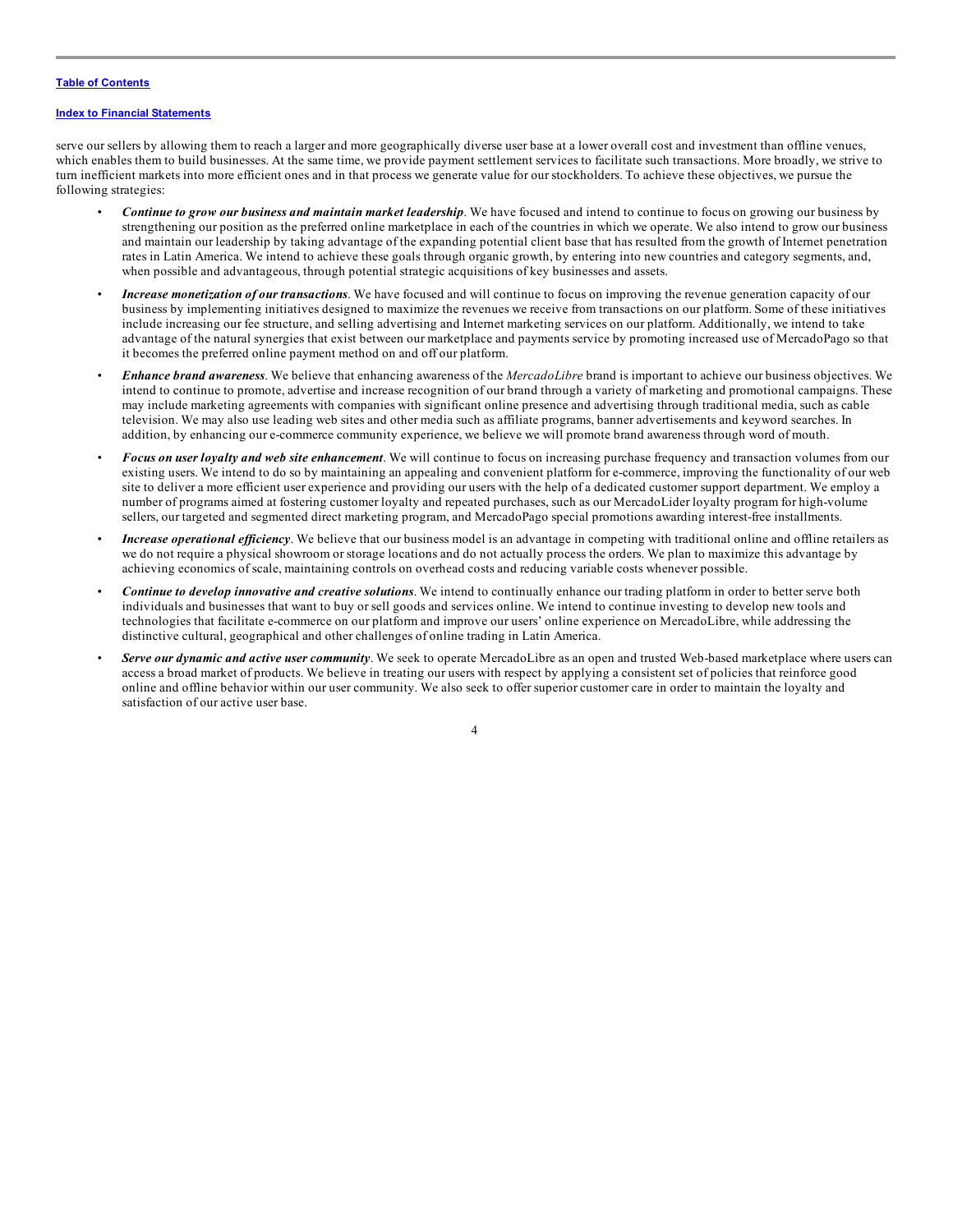# **Index to Financial Statements**

# **The MercadoLibre marketplace**

The MercadoLibre marketplace is an Internet-based trading platform where buyers and sellers can meet, exchange information and complete ecommerce transactions for a wide range of goods and services using either a fixed-price sale or an auction-based format. The MercadoLibre marketplace also allows sellers to list motor vehicles, vessels, aircraft, real estate and services on our online classified section. The MercadoLibre marketplace offers buyers a large selection of new and used items that are often more expensive or otherwise hard to find through traditional offline sellers, such as brick-and-mortar retail establishments, offline classified advertisements, community bulletin boards, auction houses and flea markets. We believe that the MercadoLibre marketplace allows sellers to reach a large number of potential buyers more cost-effectively than through traditional offline commerce channels.

#### **The MercadoPago online payments solution**

Our online payments service is called MercadoPago and is currently available to MercadoLibre users in each of Argentina, Brazil, Mexico and Venezuela and to users in Chile and Colombia who choose to register in MercadoLibre and MercadoPago or in MercadoPago only. MercadoPago was launched as an escrow product in Argentina in November of 2003 and then was gradually introduced in Brazil, Mexico and Venezuela. In September 2007 we introduced our new direct payments product in Chile and in December 2007 in Colombia. During the year ended December 31, 2007, our users paid approximately \$158.0 million for items by using MercadoPago, which represented 10.5% of our gross merchandise volume for that year. During 2006, our users paid approximately \$ 89.0 million for items by using MercadoPago, which represented 8.3% of our gross merchandise volume for that year. MercadoPago enables any individual or business registered with MercadoLibre to securely and easily send and receive payments online for MercadoLibre marketplace items.

#### *Direct payments product*

During 2007 and the first quarter of 2008, we introduced an improved version of MercadoPago, a direct payments product, in Chile (September), Colombia (December), and Argentina (February, 2008). This version of MercadoPago, which is scheduled for roll-out in Brazil, Mexico and Venezuela during 2008, eliminates the escrow component and simplifies the payment of transactions in the MercadoLibre marketplace.

The direct payments product also allows users who are not registered with the MercadoLibre marketplace to send and receive payments to each other as long as they register on MercadoPago. Furthermore, direct payments offers online sellers who accept MercadoPago as a means of payment on their web sites the ability to provide to their customers a MercadoPago shopping cart that streamlines the shopping and payment processes. We believe that the ease of use, safety and efficiency that the MercadoPago shopping cart offers will allow us to generate additional business from Web merchants that sell items outside the MercadoLibre marketplace. We believe that there is a significant business opportunity to increase use of MercadoPago as a payment mechanism in and outside of the MercadoLibre marketplace.

Direct payments offers two different types of accounts for sellers. A personal account that is available to all users and withholds payments for 14 days to ensure the security of the transaction; and a professional account available to users with good track record or who complete a credit scoring process, who may withdraw their payments two days after receiving them. We expect the majority of our high volume sellers to obtain a professional account improving the speed of the transaction versus the escrow method, in the countries where direct payments is available.

In addition to improved usability, direct payments also has a different pricing structure from the one we have for escrow. The price for purchases made in single installments will be charged to the seller as opposed to the buyer, in the case of our escrow product. The commission charged will vary by country, ranging from 6.0% to 10.0%. For purchases made in installments, the seller will continue to be charged the single installment fee, but in addition to that, the buyer will be charged between approximately 5.0% and 47.0% of the purchase price as a financing fee (depending on the country and number of installments).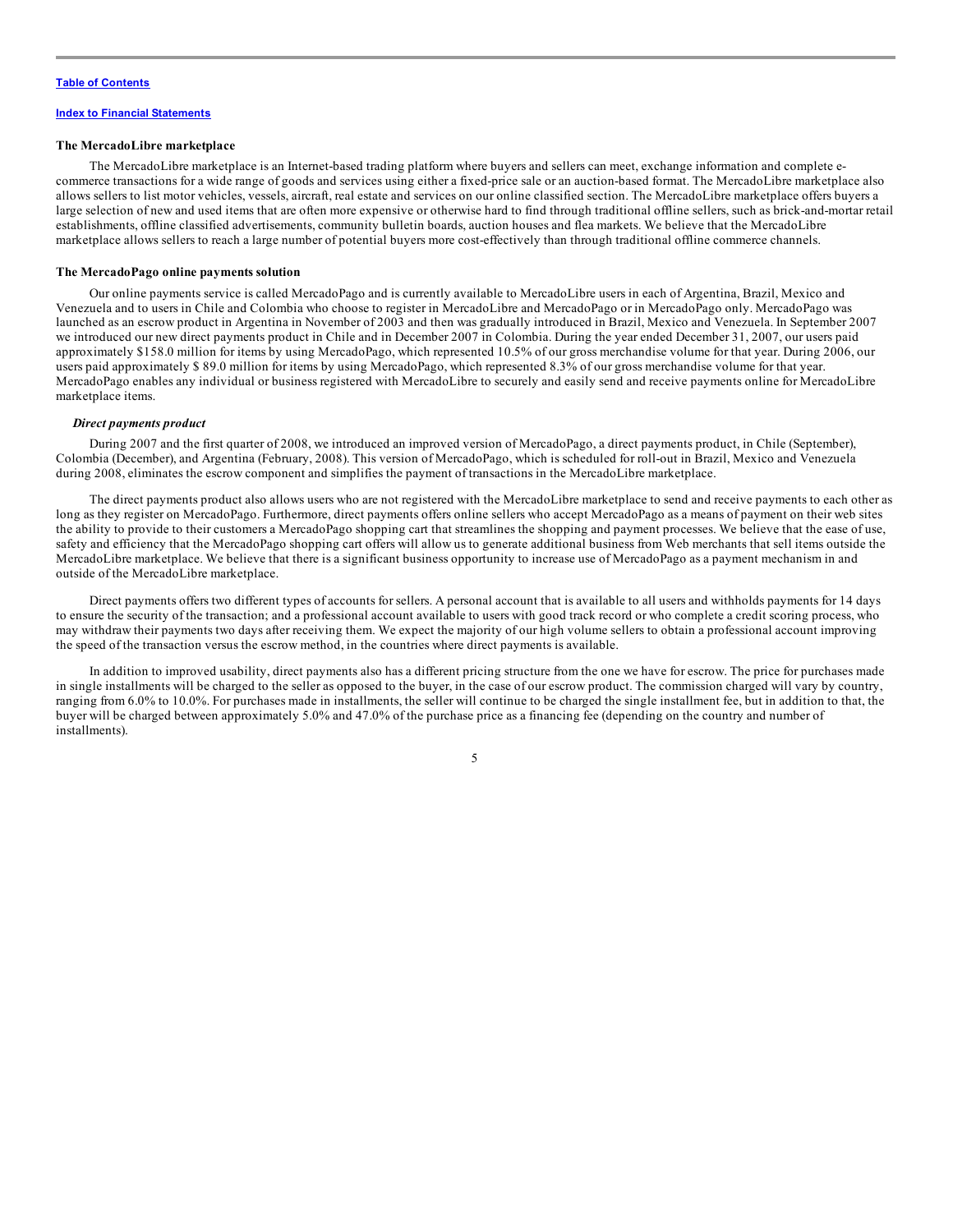# **Index to Financial Statements**

# *MercadoPago strategy*

Our improved version of MercadoPago will seek to increase adoption and penetration of MercadoPago among MercadoLibre marketplace users. In the countries where MercadoPago was available, during 2007 approximately 48% of the MercadoLibre marketplace's listings accepted MercadoPago for payments and 10.5% of our total gross merchandise volume (excluding motor vehicles, vessels, aircraft and real estate) was completed through MercadoPago. Beyond launching direct payments, in order to strengthen MercadoPago's penetration into the online payments activity of the MercadoLibre marketplace, we will also continue our marketing efforts on our web site, further integrate MercadoPago payment options into MercadoLibre marketplace listings and develop new product features to enhance our users' experience.

We also seek to foster adoption of our new version of MercadoPago outside the MercadoLibre platform. Direct Payments will allow online sellers to use MercadoPago as to facilitate checkout and payment processes in their web site and also enable users to simply transfer money to each other.

At December 31, 2007, MercadoPago was available in local currency in each of Argentina, Brazil, Chile, Colombia, Mexico and Venezuela. We plan to gradually introduce MercadoPago in countries where it is not yet available in order to provide our users with our online payments solution and further monetize our business.

#### **Marketing**

Our marketing strategy is to promote the MercadoLibre brand and grow our platform by attracting new users and promoting more frequent trading by our existing users. To this end, we employ various means of advertising, including leading portals, our affiliates program, cable television, paid positioning in leading search engines, search engine optimization and off-line events. Our investment in online and offline marketing activities was \$9.2 million for 2005, \$13.9 million for 2006 and \$17.1 million during 2007.

Specifically, we rely mostly on online advertising to promote our brand and attract potential buyers and sellers to our web site. Our online activities focus on:

- Negotiating and signing agreements with portals and web sites that we believe could reach our target audience. These agreements allow us to purchase online advertising positions where we can market ourselves and show our promotions to potential users.
- Actively managing our "MercadoSocios" program, an affiliates program that financially rewards site owners for directing new users to our platform who ultimately register with and conduct transactions on MercadoLibre. The MercadoSocios program is available in all countries where we operate, except Ecuador, Uruguay, Costa Rica, Dominican Republic and Panama. With our MercadoSocios program any site owner can place a link to our web site with a pre-approved icon that we provide. If an Internet user clicks on the link, arrives at our web site, registers as a user and completes transactions on our platform, we compensate the site owner. For each new registered user that completes a transaction on our platform, we pay the site owner that directed the user to us a fee per active registered user and a percentage of the commissions that that user pays us for transactions carried out in the first 30 days after that user registered.
- Investing in preferential placing on the most popular search engines in each country where we operate, such as Google and Yahoo Search. We purchase advertising space next to the results of certain keyword searches related to our activities.
- Structuring our web site so that it appears among the top natural results for certain keyword searches.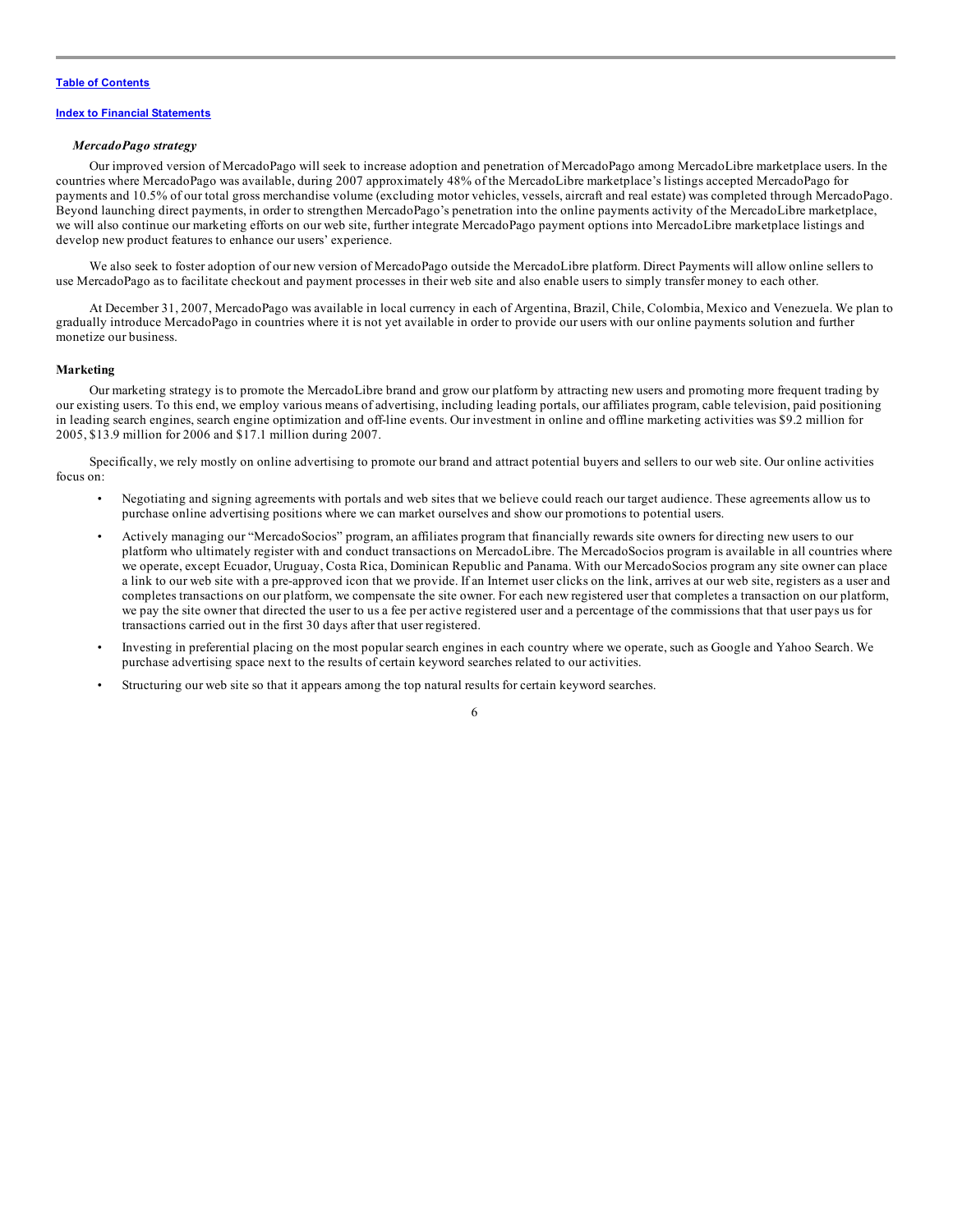# **Index to Financial Statements**

Since 2005, we have been running an annual cable television commercial campaign on a regional basis to increase brand awareness and recognition. We believe that cable television subscribers in Latin America offer an attractive demographic group based on both socio-economic profiling and the high penetration of Internet usage among cable television subscribers. During 2007, our cable media campaign ran from April to December.

In addition to online and television advertising, we seek to reinforce our brand and increase transaction levels within the existing MercadoLibre user base through activities such as permission-based e-mail marketing and special promotions on our web site. We utilize information regarding our users' past bids, sales and purchases in order to better target the messages that we communicate through these activities.

We also conduct a variety of initiatives that focus on attracting and training sellers. We organize events such as "MercadoLibre Universities" and seller meetings in all countries where we have an office. MercadoLibre Universities are full-day sessions of approximately 100 to 250 new users where we teach how to buy and sell on the MercadoLibre marketplace. During seller meetings we teach sellers with high-potential or with MercadoLider status more advanced selling techniques and allow them to discuss issues of interest with our employees. Additionally, certain seller activities are streamed over the Internet to reach a larger audience than is possible in live meetings. We also participate in trade shows in order to build brand awareness and attract potential sellers.

The positioning of the *MercadoLibre* brand among Internet users is one of our key marketing concerns, and our goal is to position MercadoLibre's name and concept as a trustworthy platform in the public's mind. We conduct surveys every year in our key markets to gauge the position of our brand in the minds of consumers. We consistently appear at the top of these surveys in areas such as consumer recall and preference for e-commerce and online trading sites. We believe these ratings are the result of the quality of our product and our marketing efforts.

#### **Product development**

At December 31, 2007, we had 129 employees on our information technology and product development staff, including those who work in our MercadoPago operations. We incurred product development expenses (including salaries) in the amount of \$2.2 million for 2005, \$3.1 million for 2006 and \$ 4.4 million for 2007. We also incurred information technology capital expenditures, including software licenses, of \$1.9 million for 2005, \$2.2 million for 2006 and \$2.3 million for 2007.

We work permanently to improve both our MercadoLibre marketplace and MercadoPago platforms so that they better serve our users' needs and work more efficiently. A significant portion of our information technology resources is allocated to these purposes. We strive to keep the right balance between offering new features and enhancing the existing functionality and architecture of our software and hardware.

The development of new and improved features usually begins by listening to the suggestions of our community of buyers and sellers. We hold meetings periodically with both regular and highly active users to obtain feedback regarding our services and suggestions and ideas relating to possible additional features on the MercadoLibre marketplace and MercadoPago. We also receive suggestions from our chat rooms and bulletin boards. Additionally, we monitor the market for new features, formats and elements that could be adapted to our platform to improve our users' experience.

We place significant importance in the testing and implementation phase of newly developed features. After an internal team of testers ensures that new features and upgrades are working properly, we typically involve a select group of users in testing these features before we release them to the general public. Through this process we receive feedback and suggestions on how to perfect the final details of a feature. Additionally, we typically introduce new features country by country, in order to isolate and resolve any potential problems and release improved versions to subsequent countries.

The adequate management of the MercadoLibre and MercadoPago software architecture and hardware requirements is as important as introducing more and better features for our users. Because our business grows relatively fast, we must ensure that our systems are capable of absorbing this incremental volume. Therefore, our engineers work to optimize our processes and equipment by designing more effective and efficient ways to run our platforms.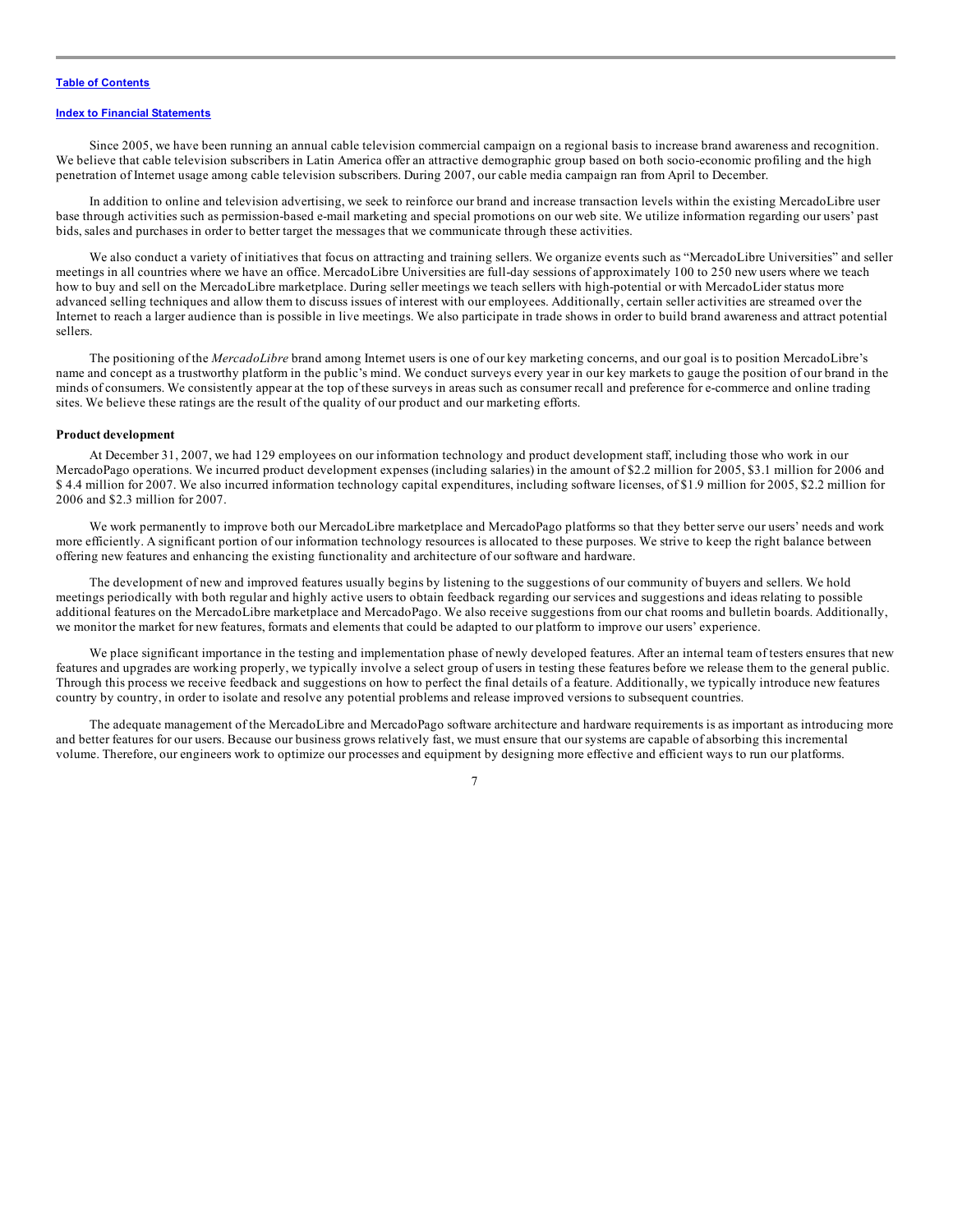#### **Index to Financial Statements**

We develop most of our software technology in-house. Since our inception in 1999, we have had a development center in Buenos Aires where we concentrate the majority of our development efforts. In June of 2007, we also launched a second development center in the province of San Luis in Argentina. The center is a collaborative effort with the Technological University of La Punta. In this effort, the university offers us access to dedicated development facilities and a recruiting base for potential employees.

While we have developed most of our software technology in-house, we also outsource certain projects to outside developers. We believe that this process allows us to have a greater operating capacity and strengthen our internal know-how by incorporating new expertise to our business. In addition, our team of developers frequently interacts with technology suppliers and attends technology-related events to be familiar with the latest inventions and developments in the field.

We anticipate that we will continue to devote significant resources to product development in the future as we add new features and functionality to our services. The market in which we compete is characterized by rapidly changing technology, evolving industry standards, frequent new service and product announcements, introductions and enhancements and changing customer demands. Accordingly, our future success will depend on our ability to adapt to rapidly changing technologies, to adapt our services to evolving industry standards and to continually improve the performance, features and reliability of our service in response to competitive service and product offerings and evolving demands of the marketplace. In addition, the widespread adoption of new Internet, networking or telecommunications technologies or other technological changes could require us to make substantial expenditures to modify or adapt our services or infrastructure. See "Risk Factors—Risks related to our business—Our future success depends on our ability to expand and adapt our operations to meet rapidly changing industry and technology standards in a cost-effective and timely manner, and on the continued market acceptance of our products and services."

#### **Seasonality**

Like most retail businesses, we experience the effects of seasonality in all our operating territories throughout the calendar year. Although much of our seasonality is due to the Christmas season, the geographic diversity of our operations helps mitigate the seasonality attributed to summer vacation time (*i.e.* southern and northern hemispheres) and national holidays.

Typically, the fourth quarter of the year is the strongest in every country where we operate due to the significant increase in transactions before the Christmas season (see "Management Discussion and Analysis of Financial Conditions and Results of Operations – Seasonality" for more detail). Unlike the northern hemisphere, the first quarter of the year is our slowest period. The months of January, February and March normally correspond to summer vacation time in Argentina, Brazil, Chile, Peru and Uruguay. Additionally, the Easter holiday falls in March or April, and Brazil celebrates Carnival for one week in February or March. This is partially mitigated by the countries located in the northern hemisphere, such as Colombia, Mexico and Venezuela, the slowest months of which are the summer months of July, August and September.

#### **Competition**

The market for trading over the Internet is rapidly evolving and highly competitive, and we expect competition to intensify even further in the future. Barriers-to-entry for large, established Internet companies are relatively low, and current and new competitors can launch new sites at a relatively low cost using commercially available software. We currently or potentially compete with a number of other companies. Our direct competitors include various online sales and auction services, including DeRemate in Chile and Argentina, MasOportunidades.com in Argentina, and a number of other small services, including those that serve specialty markets. We also compete with businesses that offer business-to-consumer online e-commerce services such as B2W in Brazil, and with shopping comparison sites, such as Buscape and Bondfaro, located throughout Latin America. In the classified market although no regional competitor exists, local players have important positions in certain significant markets such as Webmotors in Brazil, DeAutos in Argentina, and Auto Plaza in Mexico. In the payments market, few competitors have emerged. The principal players among these competitors are DineroMail and a recently launched Universo Online venture named Pag Seguro.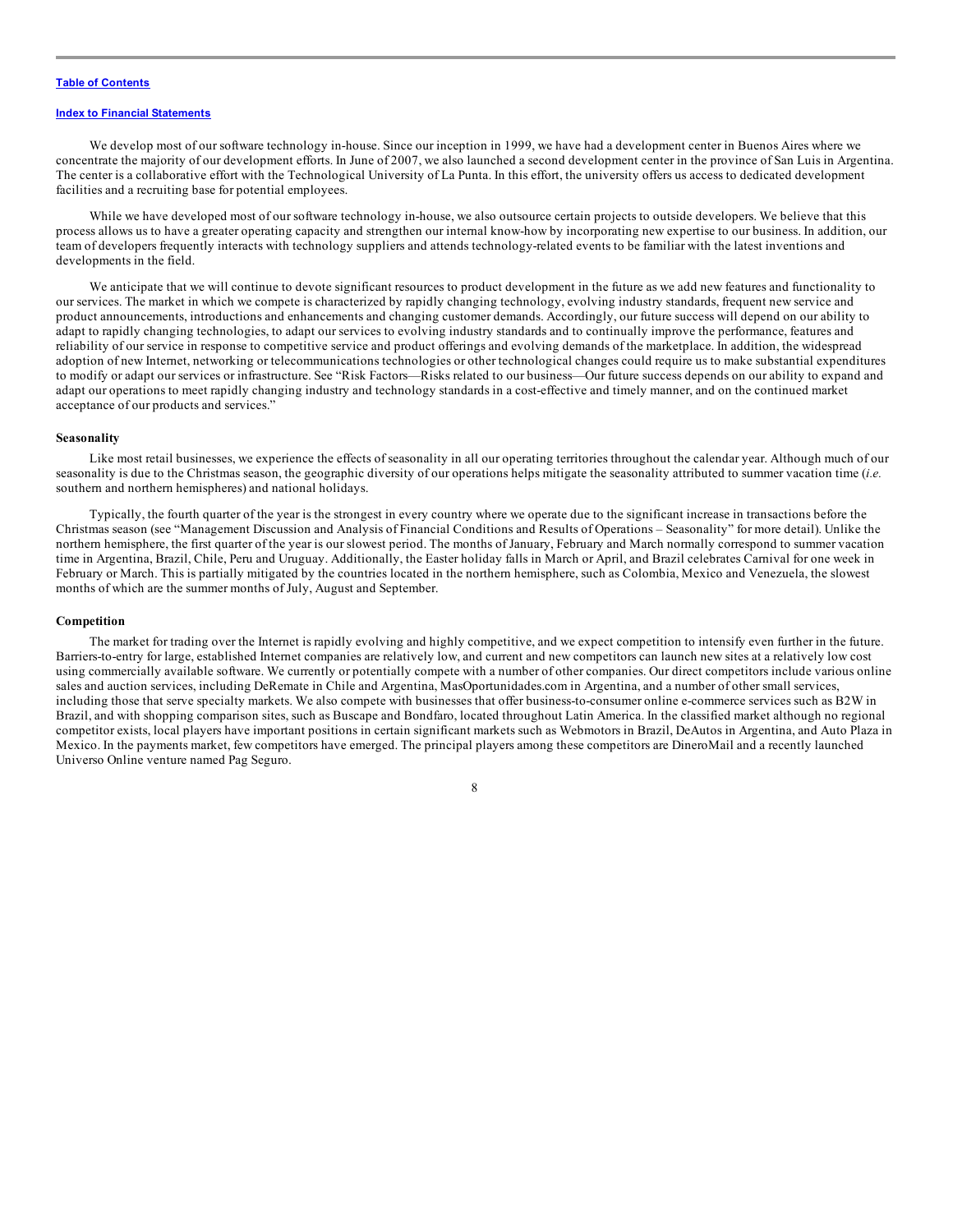#### **Index to Financial Statements**

In addition, we face competition from a number of large online communities and services that have expertise in developing online commerce and facilitating online interaction. Some of these competitors, including Google, Amazon.com, Microsoft and Yahoo! currently offer a variety of online services, and certain of these companies may introduce online trading to their large user populations. Other large companies with strong brand recognition and experience in online commerce, such as large newspaper or media companies, may also seek to compete in the online listing market.

In September of 2001, we entered into a strategic alliance with eBay, which became one of our stockholders and started working with us to better serve the Latin American online trading community. As part of this strategic alliance, we acquired eBay's Brazilian subsidiary at the time, iBazar, and eBay agreed not to compete with us in the region during the term of the agreement. This agreement also provided us with access to certain know-how and experience, which accelerated aspects of our development. The agreement governing our strategic alliance with eBay expired on September 24, 2006. Even though eBay is one of our stockholders, with the termination of this agreement, there are no contractual restrictions upon eBay competing with us.

# **Intellectual property**

We regard the protection of our copyrights, service marks, trademarks, domain names, trade dress and trade secrets as critical to our future success and rely on a combination of copyright, trademark, service mark and trade secret laws and contractual restrictions to establish and protect our proprietary rights in our products and services. We have entered into confidentiality and invention assignment agreements with our employees and certain contractors. We have also established non-disclosure agreements with our employees, strategic partners and some suppliers in order to limit access to and disclosure of our proprietary information.

We pursue the registration of our trademarks and service marks in each country where we operate, in the United States and in certain other Latin American countries. Generally, we register the name "MercadoLibre," "MercadoLivre," "MercadoPago" and "MercadoSocios" as well as our handshake logo, in each country where we operate. As part of our acquisition of DeRemate, we acquired the trademarks of DeRemate throughout the countries where it operates, except for Chile and Argentina, as well as certain other jurisdictions. As part of our acquisition of CMG, we acquired the trademarks of CMG throughout the countries where it operates.

We have licensed in the past, and expect that we may license in the future, certain of our proprietary rights, such as trademarks or copyrighted material, to third parties. While we attempt to ensure that our licensees maintain the quality of the *MercadoLibre* brand, our licensees may take actions that could materially adversely affect the value of our proprietary rights or reputation. We also rely on certain technologies that we license from third parties, such as Oracle Corp., SAP AG, and Salesforce.com Inc., the suppliers of key database technology, the operating system and specific hardware components for our services.

Third parties have from time to time claimed, and others may claim in the future, that we have infringed their intellectual property rights by allowing sellers to list certain items on MercadoLibre. See "—Legal proceedings" below and "Risk factors—Risks related to our business—We could potentially face legal and financial liability for the sale of items that infringe on the intellectual property rights of others and for information disseminated on the MercadoLibre marketplace."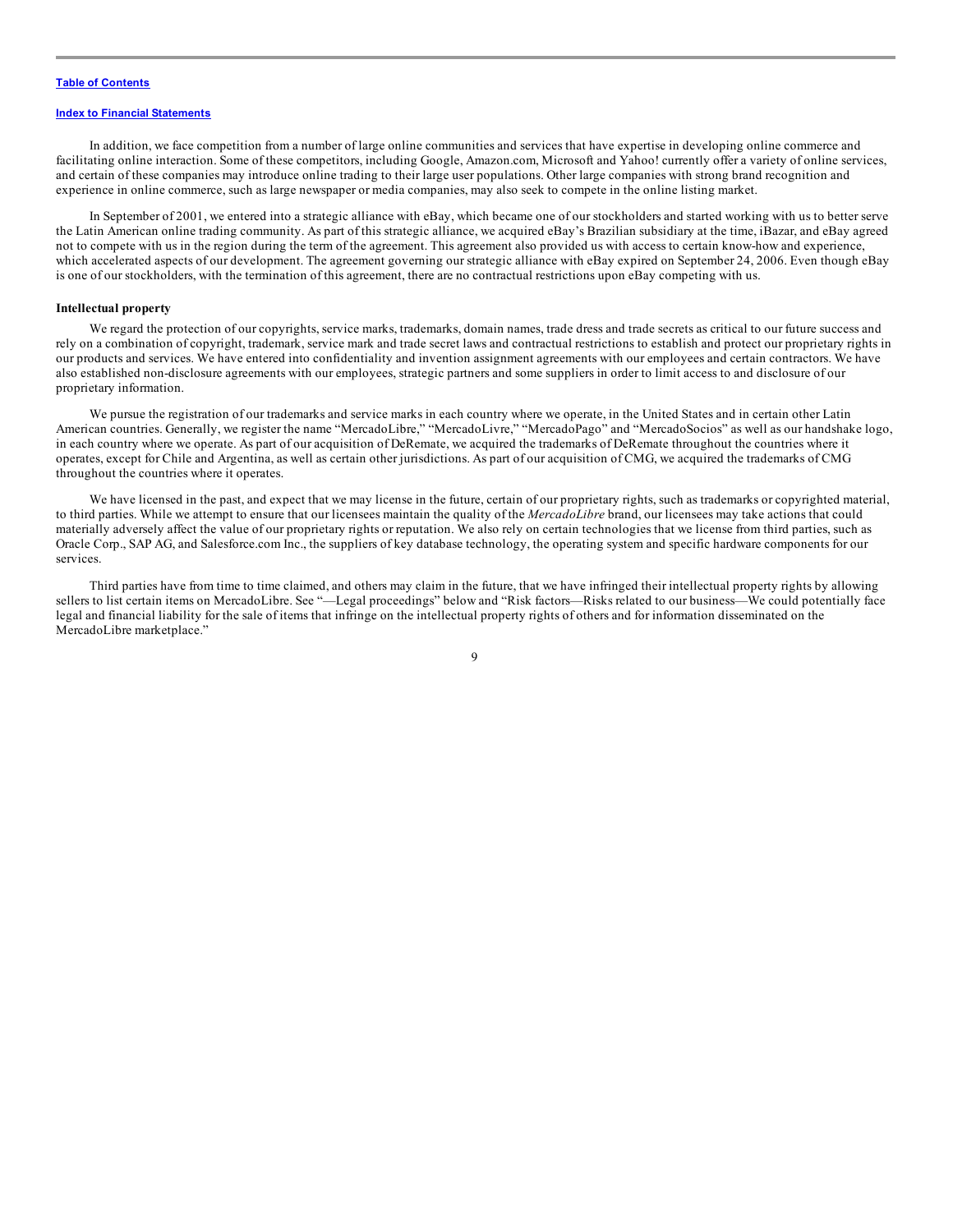# **Index to Financial Statements**

# **Employees**

The following table shows the number of our employees at December 31, 2007.

| Country   | <b>Number</b><br>of employees |
|-----------|-------------------------------|
| Argentina | 550                           |
| Brazil    | 298                           |
| Colombia  | 16                            |
| Chile     | 10                            |
| Mexico    | 31                            |
| Uruguay   | $\overline{4}$                |
| Venezuela | 23                            |
| Total     | 932                           |

We manage operations in the remaining countries remotely and electronically from our headquarters in Argentina.

Our employees in Brazil are represented by an Information Technology Companies Labor Union in the State of São Paulo *("Sindicato dos Trabalhadores nas Empresas e Cursos de Informática do Estado de São Paulo").* We consider our relations with our employees to be good and we implement a variety of human resources practices, programs and policies that are designed to hire, retain, develop and compensate our employees.

We are very proud of our employees and believe that our team is one of the most important assets of our business. We believe that our employees are among the most knowledgeable in the Latin American Internet industry, and they have developed a deep understanding of our business and e-commerce in general. We have attracted and retained outstanding individuals over the years. A significant portion of our personnel has been with the company for several years, and we strive to bring more talent by hiring individuals with an Internet-related background and experience. Similarly, our future success will depend on our ability to attract and retain capable professionals. See "Risk factors—Risks related to our business—We depend on key personnel, the loss of which could have a material adverse effect on us.'

In order to support our Human Resources department, we implemented SAP's human resources module across our business. We believe this will allow us to centralize our employee database and important human resources functions, such as payroll processing, to improve our controls and reduce certain administrative costs.

#### **Government regulation**

A variety of laws, decrees and regulations govern our main activities in the countries where we operate. In Argentina, we are subject to e-commerce laws such as Resolution N°104/05 adopted by the Ministry of Economy and the Argentine Consumer Protection Agency, which establishes certain information requirements for Internet providers. We are also subject to Law  $N^{\circ}25,326$ , as amended, and its corresponding regulations, which mandate the registration of databases with the Data Protection Agency and regulate, among other things, the type of information that can be collected, and how information can be used. In Brazil, we are subject to Law N°9,507, as amended, and its corresponding regulations, which establish, among other things, privacy requirements and the *Habeas Data* process, recognizes consumers' rights to access, modify and know information collected in databases. In Chile, we are subject to Law N°19,628, as amended, and its corresponding regulations, which establish, among other things, consumers' rights to access, modify and know information collected in databases. In Mexico, we are subject to the *Ley Federal de Protección al Consumidor* (Consumer Protection Federal Law), which establishes certain provisions for e-commerce transactions. We are also subject to a decree adopted on June 7, 2000 that amended and introduced provisions in the Mexican Commercial Code, Civil Federal Code and Consumer Protection Law, addressing different issues related to e-commerce, consumer affairs, digital signatures and electronic messages. In Mexico, we are also subject to law NOM-151-SCFI-2002, which establishes certain required commercial practices related to the conservation of messages with data.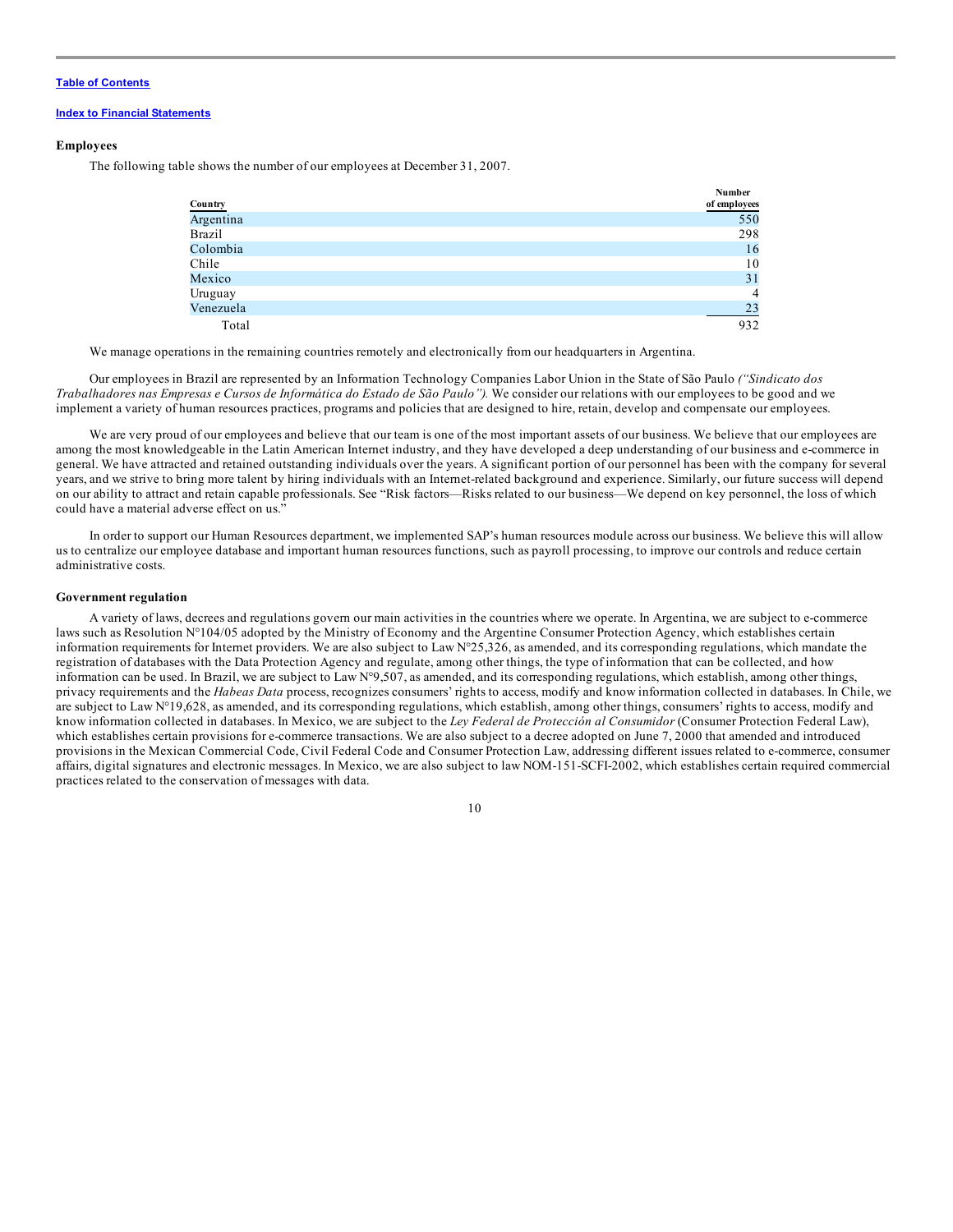# <span id="page-13-0"></span>**Index to Financial Statements**

We believe that the agency-based structure that we currently use for MercadoPago allows us to operate this service without obtaining any governmental authorizations or licenses or being regulated as a financial institution in the countries where we offer MercadoPago. However, as we continue to develop MercadoPago, we may need to secure governmental authorizations or licenses or comply with regulations applicable to financial institutions in the countries where we offer this service.

There are laws and regulations that address foreign currency and exchange rates in every country where we operate. We need governmental authorization to pay invoices to a foreign supplier or send money abroad only in Venezuela due to foreign exchange restrictions. See "Risk factors—Risks related to doing business in Latin America—Local currencies used in the conduct of our business are subject to depreciation, volatility and exchange controls" for more information.

At May 15, 2007, the Argentine Ministry of Economy approved MercadoLibre S.A., our wholly owned Argentine subsidiary as a beneficiary of the Argentine Regime to promote the software industry. Benefits of receiving this treatment include a 70% discount on mandatory Argentine labor taxes, a 60% reduction of Argentine income tax and a fixed federal tax rate in Argentina at the rate effective in April of 2007 until September of 2014.

#### **Segment and Geographic Information**

For an analysis of financial information about our segments as well as our geographic areas, see Note 7, Segments to our Consolidated Financial Statement included elsewhere in this report.

#### **Offices**

We are a Delaware corporation incorporated on October 15, 1999. Our registered office is located at 15 East North Street, Dover, Delaware. Our principal executive offices are located at Tronador 4890, 8th floor, Buenos Aires, Argentina, C1430DNN. Our telephone number is +54 11 5352-8000.

#### **Available Information**

We maintain a web site, http://www.mercadolibre.com, which contains additional information concerning our company. We make available free of charge through our web site our annual report on Form 10-K, quarterly reports on Form 10-Q, current reports on Form 8-K, and amendments to those reports filed or furnished pursuant to Section 13(a) or 15(d) of the Exchange Act as soon as reasonably practicable after we electronically file such material with, or furnish it to, the SEC. Our Corporate Governance Guidelines, Code of Business Conduct and Ethics, and the charters of the Audit, the Compensation and the Nominating and Corporate Governance Committees are also available on our web site and are available in print to any stockholder upon request in writing to MercadoLibre, Inc., Attention: Investor Relations, Tronador 4890, 8th floor, Buenos Aires, Argentina, C1430DNN. Information on or connected to our web site is neither part of nor incorporated into this report on Form 10-K or any other SEC filings.

#### **ITEM 1A. RISK FACTORS**

For purposes of this section, the term "stockholders" means the holders of shares of our common stock. Set forth below are the risks that we believe are material to our stockholders. You should carefully consider the following factors in evaluating our company, our properties and our business. The occurrence of any of the following risks might cause our stockholders to lose all or a part of their investment. The risks and uncertainties described below are not the only ones facing us. Other risks that we do not currently anticipate or that we currently deem immaterial also may affect our results of operations and financial condition. Some statements in this report including statements in the following risk factors constitute forward-looking statements. Please refer to the section entitled "Special Note Regarding Forward-Looking Statements" at the beginning of this report.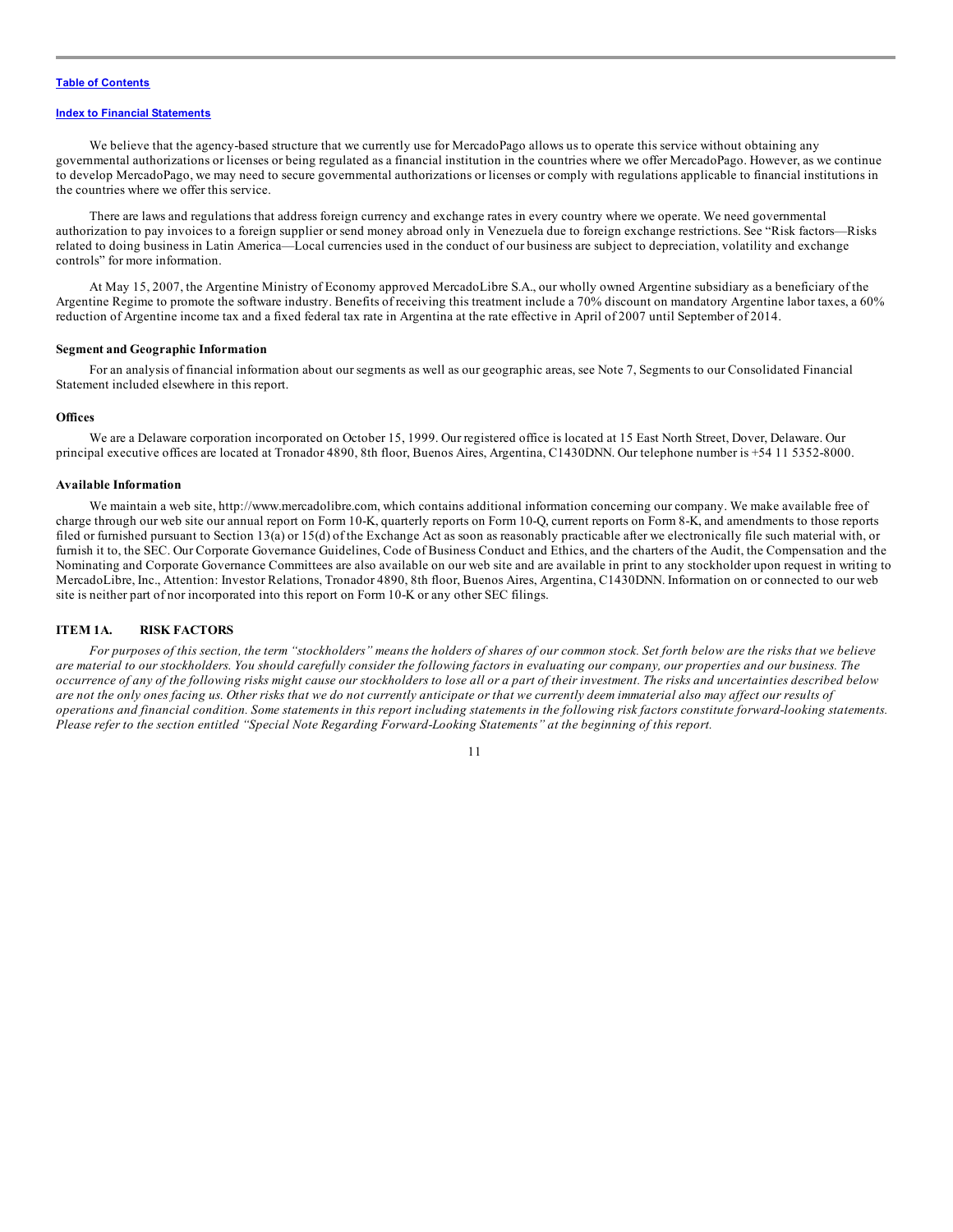# **Index to Financial Statements**

#### **Risks related to our business**

# The market for the sale of goods over the Internet is developing in Latin America, and our business depends on the continued growth of online commerce, *and the availability and suitability of the Internet in Latin America.*

The market for the sale of goods over the Internet is a new and emerging market in Latin America. Our future revenues depend substantially on Latin American consumers' widespread acceptance and use of the Internet as a way to conduct commerce. Rapid growth in the use of and interest in the Internet (particularly as a way to conduct commerce) is a recent phenomenon, and we cannot assure you that this acceptance and use will continue to exist or develop. For us to grow our user base successfully, consumers who have historically used traditional means of commerce to purchase goods must accept and use new ways of conducting business and exchanging information. Furthermore, the price of personal computers and Internet access may limit our potential growth in countries with low levels of Internet penetration and/or high levels of poverty.

In addition, the Internet may not be commercially viable in Latin America in the long term for a number of reasons, including potentially inadequate development of the necessary network infrastructure or delayed development of enabling technologies, performance improvements and security measures. The infrastructure for the Internet may, however, not be able to support continued growth in the number of Internet users, their frequency of use or their bandwidth requirements. In addition, the Internet could lose its viability due to delays in telecommunications technological developments, or due to increased government regulation. If telecommunications services change or are not sufficiently available to support the Internet, response times would be slower, which would adversely affect use of the Internet and our service in particular.

#### Our future success depends on our ability to expand and adapt our operations to meet rapidly changing industry and technology standards in a cost*ef ective and timely manner, and on the continued market acceptance of our products and services.*

We plan to expand our operations by developing and promoting new and complementary services. We may not be able to expand our operations in a cost-effective or timely manner, and our expansion efforts may not have the same or greater overall market acceptance as our current services. Furthermore, any new business or service that we launch that is not favorably received by consumers could damage our reputation and diminish the value of our brand name. To expand our operations we will also need to spend significant amounts in development, operations and other resources, and we would place strain on our management, financial and operational resources. Similarly, a lack of market acceptance of these services or our inability to generate satisfactory revenues from any expanded services to offset their cost could have a material adverse effect on our business, results of operations and financial condition.

#### Internet regulation in the countries where we operate is scarce, and several legal issues related to the Internet are uncertain. We are subject to a number of other laws and regulations, and governments may enact laws or regulations that could adversely affect our business.

Unlike the United States, none of the countries where we operate have specific laws governing the liability of Internet service providers, such as ourselves, for fraud, intellectual property infringement, other illegal activities committed by individual users or third-party infringing content hosted on a provider's servers. This legal uncertainty allows for different judges or courts to decide very similar claims in different ways and establish contradictory jurisprudence. Certain judges may decide that Internet service providers are liable to an intellectual property owner for a user's sale of counterfeit items using our platform, while others may decide that the responsibility lies solely with the offending user. This legal uncertainty allows for rulings against us and could set adverse precedents, which individually or in the aggregate could have a material adverse effect on our business, results of operation and financial condition. In addition, legal uncertainty may negatively affect our clients' perception and use of our services.

We are not currently subject to direct government regulation in most of the countries where we operate, other than those regulations applicable to businesses in general. It is not clear how existing laws governing issues such as general commercial activities, property ownership, copyrights and other intellectual property issues, taxation, libel and defamation, obscenity, and personal privacy apply to online businesses. The majority of these laws were adopted before the Internet was available and, as a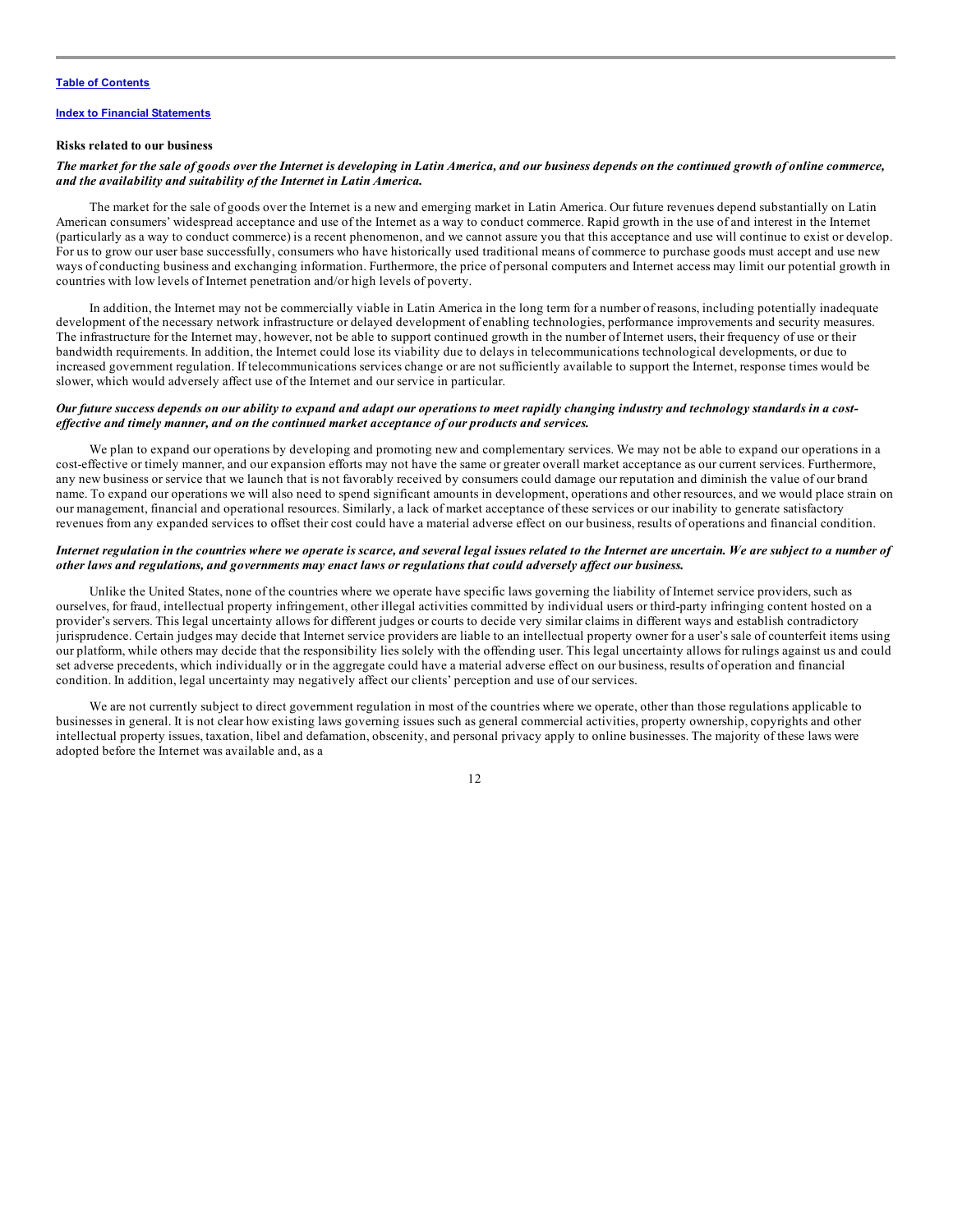# **Index to Financial Statements**

result, do not contemplate or address the unique issues of the Internet. Due to these areas of legal uncertainty, and the increasing popularity and use of the Internet and other online services, it is possible that new laws and regulations are adopted with respect to the Internet or other online services. These laws and regulations could cover issues such as online commerce, Internet service providers' responsibility for third party content hosted in their servers, user privacy, freedom of expression, pricing, content and quality of products and services, taxation (including imposition of value added or sales taxes collection obligations), advertising, intellectual property rights, consumer protection and information security. If these laws are enacted they may have negative effects on our business, results of operation and financial condition.

As our activities and the types of goods listed on our web site grow, regulatory agencies or courts may argue or rule that we or our users must either obtain licenses or not be allowed to conduct business in their jurisdiction, either with respect to our services in general or only relating to certain items, such as auctions, real estate and motor vehicles. For example, numerous jurisdictions, including Brazil and Argentina, have regulations regarding "auctions" and "auctioneers" and the handling of property by "secondhand dealers" or "pawnbrokers." Attempted enforcement of these laws against us or our users and other regulatory and licensing claims could result in expensive litigation or could require us to change the way we or our users do business. Any changes in our or our users' business methods could increase costs or reduce revenues or force us to prohibit listings of certain items for some locations. We could also be subject to fines or other penalties, and any of these outcomes could harm our business.

In addition, because our services are accessible worldwide and we facilitate sales of goods to users worldwide, other foreign jurisdictions may claim that we are required to comply with their laws. As we expand and localize our international activities, we have to comply with the laws of the countries in which we operate. Laws regulating Internet companies outside of the Latin American jurisdictions where we operate may be more restrictive to us than those in Latin America. In order to comply with these laws we may have to change our business practices or restrict our services. We could be subject to penalties ranging from criminal prosecution to bans on our services for failure to comply with foreign laws.

We are subject to laws relating to the use, storage and transfer of personally identifiable information about our users, especially financial information. Several jurisdictions have passed new laws in this area, and other jurisdictions are considering imposing additional restrictions. If we violate these laws, which in many cases apply not only to third-party transactions but also to transfers of information among ourselves, our subsidiaries, and other parties with which we have commercial relations, we could be subject to significant penalties and negative publicity, which would adversely affect us.

# Our business is an Internet platform for commercial transactions in which all commercial activity depends on our users and is therefore largely outside of *our control.*

Our business is dependent on Internet users listing and purchasing their items and services on our Internet platform. Therefore, we depend on the commercial activity, including both sales and purchases that our users generate. We do not choose which items will be listed, nor do we make pricing or other decisions relating to the products and services bought and sold on our platform. Therefore, the principal drivers of our business are largely outside of our control, and we depend on the continued preference for our platform of millions of individual users.

#### We could face liability for the sale of regulated and prohibited items, unpaid items or undelivered purchases, and the sale of defective items.

Laws specifying the scope of liability of providers of online services for activities of their users through their service are currently unsettled in the Latin American countries where we operate. Even though we have implemented clear policies that are written into our terms of use that prohibit the sale of certain items on our platform and have implemented programs to monitor and exclude unlawful goods and services, we may be unable to prevent our users from exchanging unlawful goods or services or exchanging goods in an unlawful manner, and we may be subject to allegations of civil or criminal liability for the unlawful activities of these users.

More specifically, we are aware that certain goods, such as alcohol, tobacco, firearms, adult material and other goods that may be subject to regulation by local or national authorities of various jurisdictions have been traded on the MercadoLibre marketplace. As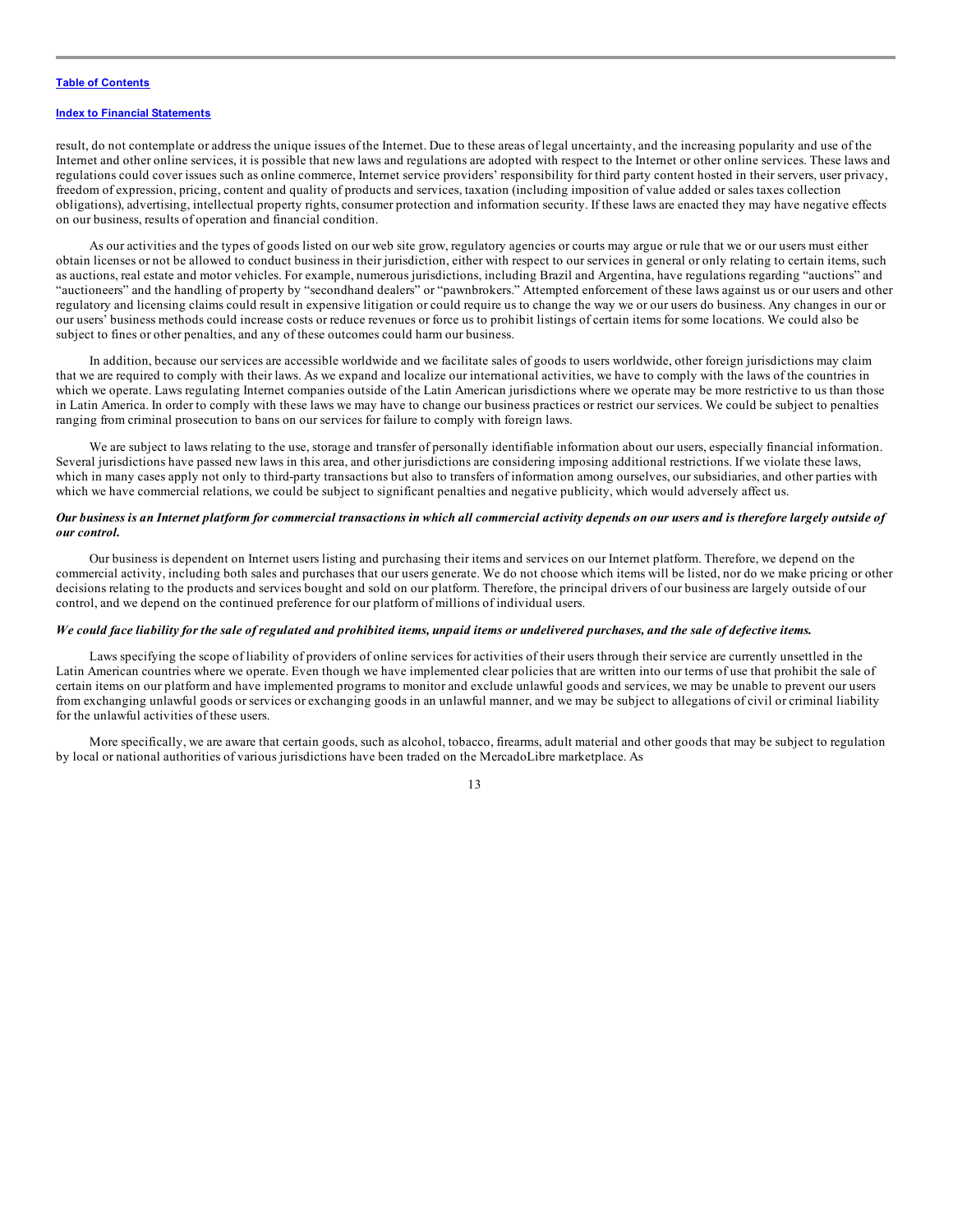#### **Index to Financial Statements**

a consequence of these transactions, we have at times been subject to fines in Brazil for certain users' sale of products that have not been approved by the government. We cannot assure that we will successfully avoid civil or criminal liability for unlawful activities that our users carry out through our service in the future. If we suffer potential liability for any unlawful activities of our users, we may need to implement additional measures to reduce our exposure to this liability, which may require, among other things, which we spend substantial resources and/or discontinue certain service offerings. Any costs that we incur as a result of this liability or asserted liability could have a material adverse effect on our business, results of operations and financial condition.

We believe that government and consumer protection agencies have received a substantial number of complaints about both the MercadoLibre marketplace and MercadoPago. We believe that these complaints are small as a percentage of our total transactions, but they could become large in aggregate numbers over time. In fact, various governmental regulatory agencies have already contacted us from time to time with questions about our operations and may continue to do so. If during these inquiries any of our processes are found to violate laws on consumer protection, or to constitute unfair business practices, we could be subject to an enforcement action, fines or penalties. Such actions or fines could require us to restructure our business processes in ways that would harm our business, and to incur substantial costs.

In addition, our success depends largely upon sellers accurately representing and reliably delivering the listed goods and buyers paying the agreed purchase price. We have received in the past, and anticipate that we will receive in the future, complaints from users who did not receive the purchase price or the goods agreed to be exchanged. While we can suspend the accounts of users who fail to fulfill their delivery obligations to other users, we do not have the ability to require users to make payments or deliver goods sold. We also receive complaints from buyers regarding the quality of the goods purchased or the partial or non-delivery of purchased items. We have tried to reduce our liability to buyers for unfulfilled transactions or other claims related to the quality of the purchased goods by offering a free Buyer Protection program to buyers who meet certain conditions. Although the number of claims that we have paid through this program is not currently significant, payments made during 2007 totaled \$0.1 million, we may in the future receive additional requests from users requesting reimbursement or threatening legal action against us if we do not reimburse them.

Any resulting litigation related to unpaid or undelivered purchases could be expensive for us, divert management's attention and could result in increased costs of doing business. In addition, any negative publicity generated as a result of the fraudulent or deceptive conduct of our users could damage our reputation and diminish the value of our brand name.

# We could potentially face legal and financial liability for the sale of items that infringe on the intellectual property rights of others and for information *disseminated on the MercadoLibre marketplace.*

Even though we monitor listings on our web sites, we are not able to detect every item that may infringe on the intellectual property rights of third parties. As a result, we have received in the past, and anticipate that we will receive in the future, complaints alleging that certain items listed and/or sold through the MercadoLibre marketplace infringe third-party copyrights, trademarks or other intellectual property rights. Content owners and other intellectual property rights owners have been active in defending their rights against online companies, including us. We have taken steps to work in coordination and cooperation with the intellectual property rights owners to eliminate allegedly infringing items listed in the MercadoLibre marketplace. Our user policy prohibits the sale of goods which may infringe third-party intellectual property rights, and we may suspend the account of any user who infringes third-party intellectual property rights. Despite all these measures, an allegation of infringement could result in litigation against us.

Specifically, allegations of infringement of intellectual property rights have already resulted in claims against us from time to time, including litigation in Brazil brought by Cartier International B.V., Montblanc Simplo Gmbh, Richemont International S.A., Puma Sports Ltda., Lacoste do Brasil Indústria e Comrcio Ltda., Sporloisirs S.A., Qix Skateboards Indústria e Comrcio Ltda, Vintage Denim Ltda., Editora COC Empreendimentos Culturais Ltda., Barros Fischer e Associados Ltda., Fallms Distribuição de Fitas Ltda., 100% Nacional Distribuidora de Fitas Ltda., Xuxa Promoções e Produções Artísticas Limitada, Praetorium Instituto de Ensino, Pesquisas e Atividades de Extensāo e Direito Ltda., Sette Informações Educacionāis Ltda., Serasa S.A. and Botelho Industria e Distribuiçāo Cinematográfica Ltda. While we have been largely successful to date in settling existing claims by agreeing to monitor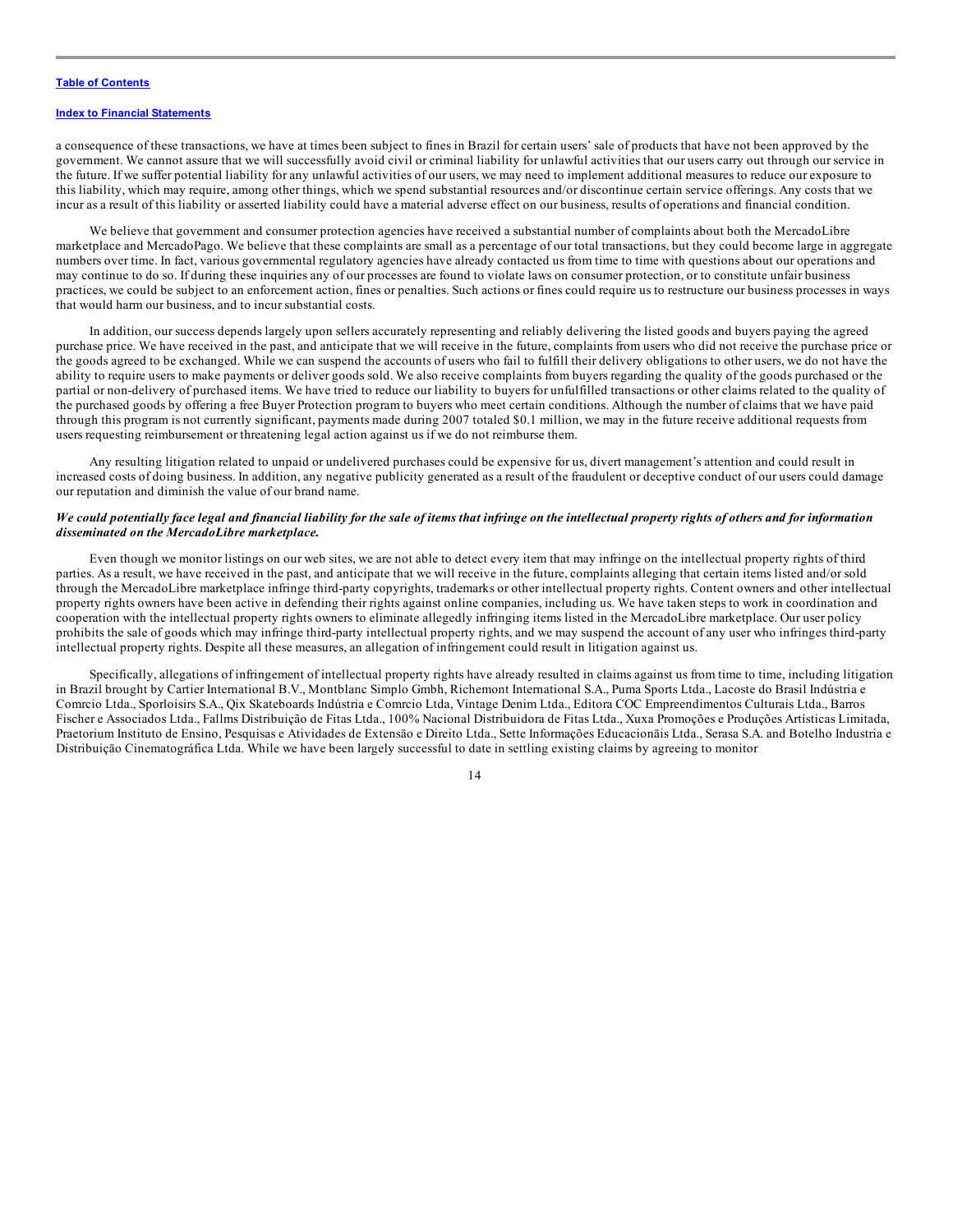# **Index to Financial Statements**

the brands and have not paid any damages, the current lack of laws regarding the Internet results in great uncertainty as to the outcome of any future claims. We continue to have outstanding litigation and, although we intend to defend each of these claims, we cannot assure you that we will be successful. This type of litigation is expensive for us, could result in damage awards or increased costs of doing business through adverse judgments or settlements, could require us to change our business practices in expensive ways, or could otherwise harm our business. Litigation against other online companies could result in interpretations of the law that could also require us to change our business practices or otherwise increase our costs.

#### Additionally, if the public perception were that counterfeit items are commonplace on our site, it could damage our reputation and our business.

It is also possible that third parties could bring claims against online services companies for defamation, libel, invasion of privacy, negligence, or other theories based on the nature and content of the materials disseminated through their services. Other online services companies are facing several lawsuits for this type of liability. As mentioned previously, the liability of online services companies for content hosted, information carried on or disseminated through their services is currently unclear in the Latin American countries where we operate. This could allow for claims being made against us by purportedly aggrieved third parties. For example, the MercadoLibre service contains a User Feedback feature, which includes reviews and ratings from users regarding the reliability of other users in paying or delivering goods sold in a transaction promptly. Although users generate all the feedback, it is possible that a party could bring a claim for defamation or other injury against us for content posted through the User Feedback feature. If we or other online services providers are held liable or potentially liable for information carried on or disseminated through our services, we may have to implement measures to reduce our exposure to this liability. Any measures we may need to implement may involve spending substantial resources and/or to discontinuing certain services. Any such costs that we incur as a result of liability or asserted liability could have a material adverse effect on our business, results of operations and financial condition. In addition, attention to liability issues, lawsuits and legislative proposals could impact the growth of Internet use, and subsequently have a negative impact on our business results.

#### We have only recently achieved profitability in a new and rapidly evolving market, and we may not continue to be profitable.

We were incorporated in Delaware in October of 1999 and commenced operations in Argentina in August of 1999, in Brazil in October of 1999, in Mexico in November of 1999 and in Uruguay in December of 1999. Our operations in the remaining Latin American countries where we operate have all been launched after January of 2000, including our launch in Costa Rica, Panama and the Dominican Republic as recently as December of 2006. Our net income and cash flow from operations were negative from the time we commenced operations in 1999 until 2004. Accordingly, we have a limited history of profits and positive cash flow operations on which to base an evaluation of our business and prospects. You must consider our prospects in light of the risks, uncertainties, expenses and difficulties that companies in their early stages of development frequently encounter, particularly companies in new and rapidly evolving markets such as online commerce. Because our business has evolved rapidly and we have a limited operating history, and an even more limited history of profit and positive cash flow, we believe that period-to-period comparisons of our operating results are not necessarily meaningful and you should not rely on them as indications of future performance.

Furthermore, as a result of our limited operating history, the emerging nature of the markets in which we compete, the increased variety of services offered on our web site and the rapidly evolving nature of our business, it is particularly difficult for us to forecast our revenues or earnings accurately. In addition, we have no backlog and substantially all of our net revenues for each quarter are derived from listing fees, optional feature fees, final value fees, commissions on MercadoPago payments and advertising that are earned during that quarter. Our current and future expense levels are based largely on our investment plans and estimates of future revenues and are, to a large extent, fixed. We may not be able to adjust spending in a timely manner to compensate for any unexpected revenue shortfall. Accordingly, any significant shortfall in revenues relative to our planned expenditures would have an immediate adverse effect on our business, results of operations and financial condition.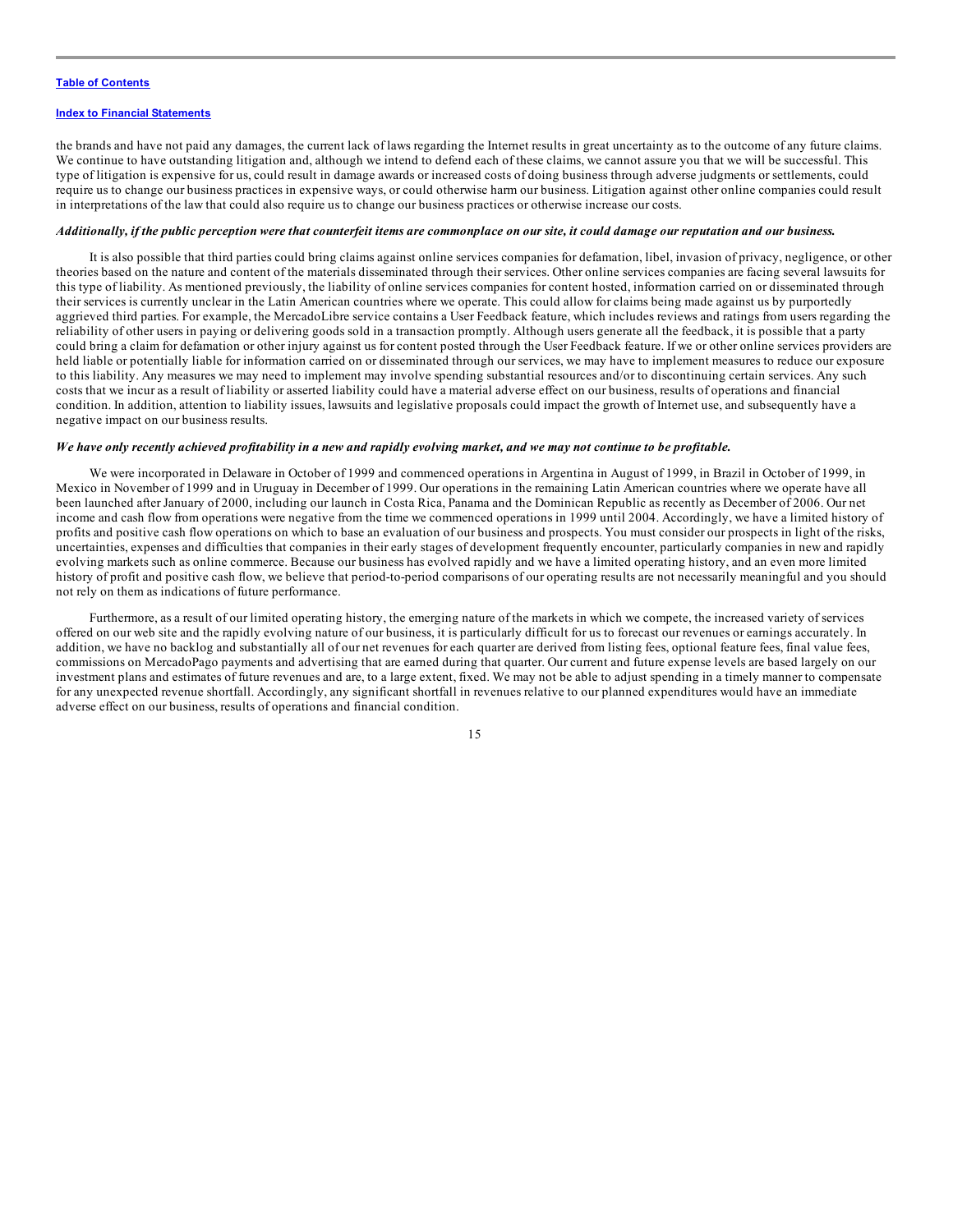# **Index to Financial Statements**

#### If we continue to grow, we may not be able to appropriately manage the increased size of our business.

We are currently experiencing a period of significant expansion and anticipate that further expansion will be required to address potential growth in our customer base and market opportunities. This expansion has placed, and is expected to continue to place, a significant strain on management, and our operational and financial resources.

We must constantly add new hardware, update software, enhance and improve our billing and transaction systems, and add and train new engineering and other personnel to accommodate the increased use of our web site and the new products and features we regularly introduce. This upgrade process is expensive, and the increasing complexity and enhancement of our web site results in higher costs. Failure to upgrade our technology, features, transaction processing systems, security infrastructure, or network infrastructure to accommodate increased traffic or transaction volume could harm our business. Adverse consequences could include unanticipated system disruptions, slower response times, degradation in levels of customer support, impaired quality of users' experiences of our services and delays in reporting accurate financial information.

Our revenues depend on prompt and accurate billing processes. Our failure to grow our transaction-processing capabilities to accommodate the increasing number of transactions that must be billed on our web site would harm our business and our ability to collect revenue.

Furthermore, we may need to enter into relationships with various strategic partners, web sites and other online service providers and other third parties necessary to our business. The increased complexity of managing multiple commercial relationships could lead to execution problems that can affect current and future revenues, and operating margins.

Our current and planned systems, procedures and controls, personnel and third party relationships may not be adequate to support our future operations. Our failure to manage growth effectively could have a material adverse effect on our business, results of operations and financial condition.

#### *Our systems may fail or suf er interruptions due to human acts, technical problems, or natural disasters.*

Our success, and in particular our ability to facilitate trades successfully and provide high quality customer service, depends on the efficient and uninterrupted operation of our computer and communications hardware systems. Substantially all of our computer hardware for operating the MercadoLibre marketplace and MercadoPago services is currently located at the facilities of the Savvis Datacenter in Sterling, Virginia, with a redundant database backup in Miami, Florida. These systems and operations are vulnerable to damage or interruption from earthquakes, floods, fires, power loss, computer viruses, telecommunication failures, physical or electronic break-ins, sabotage, intentional acts of vandalism, terrorism, and similar events. If our system suffers a major failure, it would take as much as several days to get the service running again because our Miami database is only a backup with very limited hardware. We also have no formal disaster recovery plan or alternative providers of hosting services and do not carry business interruption insurance to compensate us for losses that may occur. Despite any precautions we have taken and plan to take, if there is a natural disaster or major failure, a decision by our providers to close one of the facilities we use without adequate notice, or other unanticipated problem at the Virginia or Florida facilities, the services we provide could suffer interruptions. We currently have no plans to upgrade the Florida facility capabilities. Additionally, in the occurrence of such pronounced, frequent or persistent system failures, our reputation and name brand could be materially adversely affected.

#### We are subject to security breaches or other confidential data theft from our systems, which can adversely affect our reputation and business.

A significant risk associated with online commerce and communications is the secure transmission of confidential information over public networks. Currently, a number of MercadoLibre users authorize us to bill their credit card accounts or debit their bank accounts directly, or use MercadoPago for all the transaction fees that we charge. We rely on encryption and authentication technology to provide the security and authentication technology to transmit confidential information securely, including customer credit card numbers and other account information. Advances in computer capabilities, new discoveries in the field of cryptography, or other events or developments may result in a compromise or breach of the technology that we use to protect customer transaction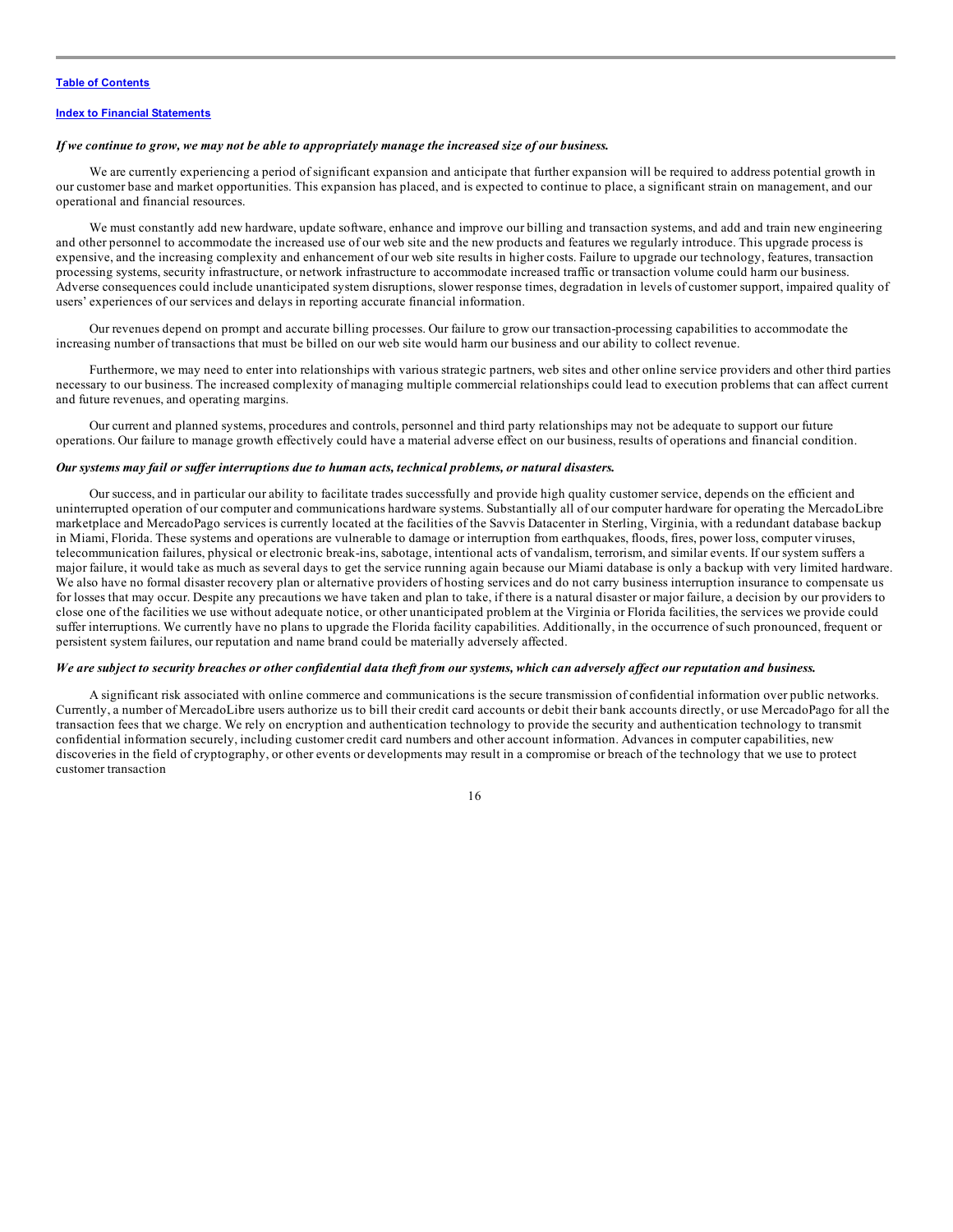# **Index to Financial Statements**

data. If our security were compromised, it could have a material adverse effect on our reputation. We cannot assure you that our security measures will prevent security breaches or that failure to prevent them will not have a material adverse effect on our business, results of operations and financial condition.

#### *We depend on key personnel, the loss of which could have a material adverse ef ect on us.*

Our performance depends substantially on the continued services and on the performance of our senior management and other key personnel. Our ability to retain and motivate these and other officers and employees is fundamental to our performance.

Our most senior executive officers have been with us since 2000 or before, providing us with a stable and experienced management team. The loss of the services of any of these executive officers or other key employees could have a material adverse effect on our business, results of operations and financial condition. We do not have employment agreements with any of our key technical personnel other than our senior executives (whose agreements are for an undetermined period and establish general employment terms and conditions) and maintain no "key person" life insurance policies. The option grants to most of our senior management and key employees are fully vested. Therefore, these employees may not have sufficient financial incentive to stay with us. Consequently we may have to incur costs to replace key employees who leave and our ability to execute our business model could be impaired if we cannot replace them in a timely manner.

Our future success also depends on our ability to identify, attract, hire, train, retain and motivate other highly skilled technical, managerial, marketing and customer service personnel. Competition for this personnel is intense, and we cannot assure you that we will be able to successfully attract, integrate, train, retain, motivate and manage sufficiently qualified personnel.

# Currently our revenues depend substantially on the listing, optional feature and final value fees we charge to sellers and may decrease if market conditions *force us to lower such fees or if we fail to diversify our sources of revenue.*

Currently our revenues depend primarily on listing, optional feature and final value fees that we charge to our sellers for listing and upon selling their items and services, which together represented 88.4% of our revenues for 2005, 85.0% for 2006 and 80.5% for 2007 (the remainder of our revenues consist of advertising revenues and MercadoPago revenues). Our platform depends upon providing access to a large market at a lower cost than other comparable alternatives. If market conditions force us to substantially lower our listing or final value fees or if we fail to continue to attract new buyers and sellers, and if we are unable to effectively diversify and expand our sources of revenue, our profitability, results of operations and financial condition could be adversely affected.

MercadoPago is subject to similar market pressure on the commissions charged for provision of its service.

#### *We are subject to consumer trends and could lose revenue if certain items become less popular.*

We derive substantially all of our revenues from fees charged to sellers for listing products for sale on our service, fees charged to sellers who purchase optional features, fees from successfully completed transactions and fees for making payments through MercadoPago. Our future revenues depend on continued demand for the types of goods that users list on the MercadoLibre marketplace. The popularity of certain categories of items, such as cellular telephones, other electronics, toys, clothing and sporting goods, among consumers may vary over time due to perceived availability, subjective value, and trends of consumers and society in general. A decline in the demand for or popularity of certain items sold through the MercadoLibre marketplace without an increase in demand for different items could reduce the overall volume of transactions on the MercadoLibre service, resulting in reduced revenues. In addition, certain consumer "fads" may temporarily inflate the volume of certain types of items listed on the MercadoLibre marketplace, placing a significant strain on our infrastructure and transaction capacity. These trends may also cause significant fluctuations in our operating results from one quarter to the next.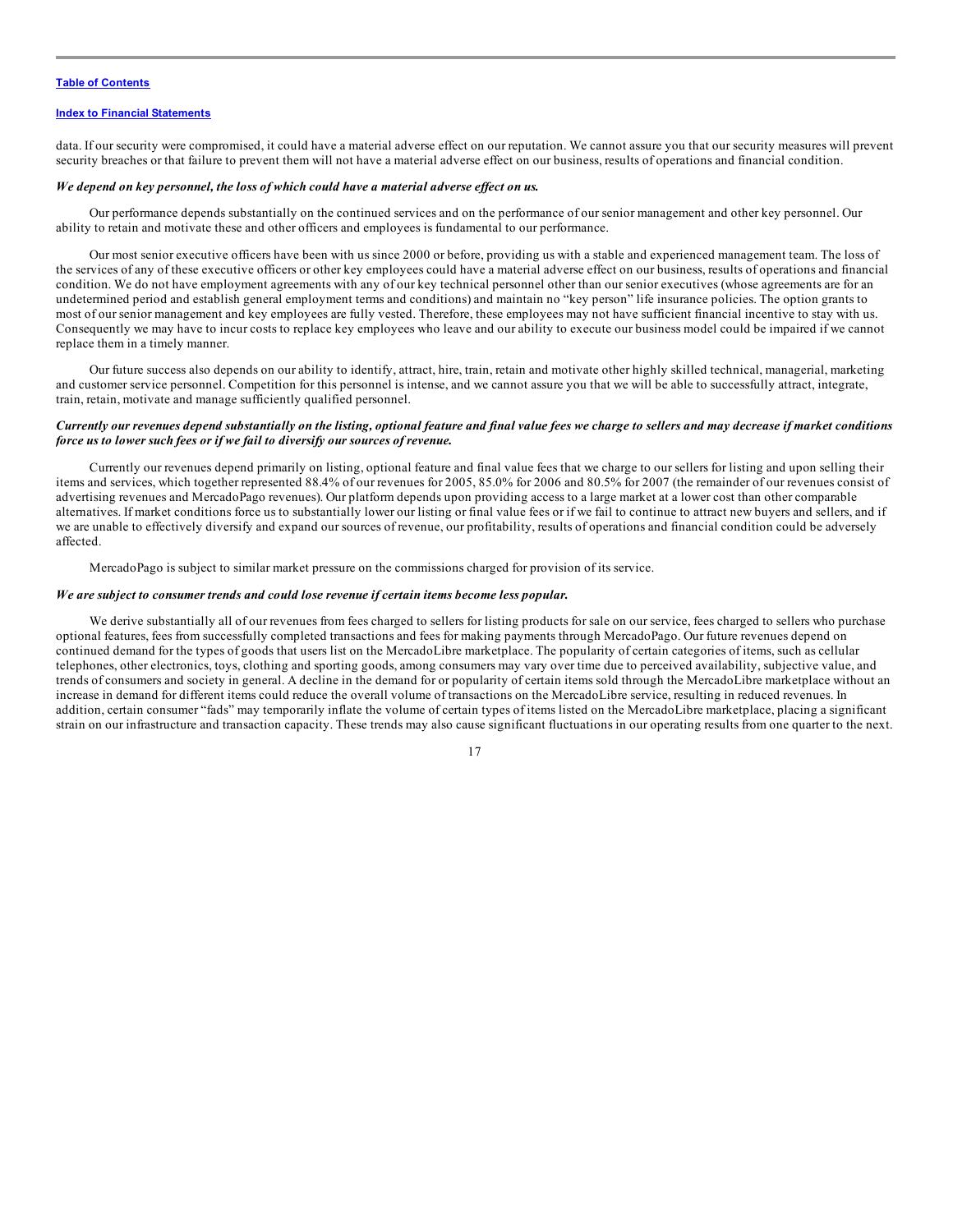# **Index to Financial Statements**

#### The success of eBay and other e-commerce companies is not an indication of our future financial performance.

Several companies that operate e-commerce web sites, such as eBay, have been successful and profitable in the past. However, we operate in a business environment that is different from eBay's and other e-commerce companies operating outside of Latin America. These differences include the smaller size of the national markets, lower Internet adoption rates, lower confidence in remote payment mechanisms and less reliable postal and parcel services. Therefore, you should not interpret the success of any of these companies as indicative of our financial prospects.

# We could be subiect to liability and forced to change our MercadoPago business practices if we were found to be subject to or in violation of any laws or *regulations governing banking, money transmission, or electronic funds transfers in any country where we operate.*

A number of jurisdictions where we operate have enacted legislation regulating money transmitters. We believe we do not require a license under the existing statutes of Argentina, Brazil, Mexico, Chile, Colombia and Venezuela to operate MercadoPago with its current agency-based structure. If our operation of MercadoPago were found to be in violation of money services laws or regulations, or engaged in an unauthorized banking business, we could be subject to liability, forced to cease doing business with residents of certain countries, or forced to change our business practices. Any change to our MercadoPago business practices that makes the service less attractive to customers or prohibits its use by residents of a particular jurisdiction could decrease the speed of trade on the MercadoLibre marketplace, which would further harm our business. Even if we are not forced to change our MercadoPago business practices, we could be required to obtain licenses or regulatory approvals that could be very expensive and time consuming, and we cannot assure you that we would be able to obtain these licenses in a timely manner or at all.

#### MercadoPago is susceptible to illegal uses, and we could potentially face liability for any illegal use of MercadoPago.

MercadoPago, like the MercadoLibre platform, is also susceptible to potentially illegal or improper uses, including, fraudulent and illicit sales, money laundering, bank fraud, and online securities fraud. In addition, MercadoPago's service could be subject to unauthorized credit card use, identity theft, breakins to withdraw account balances, employee fraud or other internal security breaches, and we may be required to reimburse customers for any funds stolen as a result of such breaches. Merchants could also request reimbursement, or stop using MercadoPago, if they are affected by buyer fraud.

In addition, MercadoPago may be subject to anti-money laundering laws and regulations that prohibit, among other things, its involvement in transferring the proceeds of criminal activities. Because of different laws and regulations in each jurisdiction where we operate, as we roll-out and adapt MercadoPago in other countries, additional verification and reporting requirements could apply. These regulations could impose significant costs on us and make it more difficult for new customers to join the MercadoPago network. Future regulation (under the USA Patriot Act or otherwise), may require us to learn more about the identity of our MercadoPago customers before opening an account, to obtain additional verification of customers and to monitor our customers' activities more closely. These requirements, as well as any additional restrictions imposed by credit card associations, could raise our MercadoPago costs significantly and reduce the attractiveness of MercadoPago. Failure to comply with money laundering laws could result in significant criminal and civil lawsuits, penalties, and forfeiture of significant assets.

We incur losses from claims that customers did not authorize a purchase, from buyer fraud and from erroneous transmissions. For 2006, MercadoPago's transaction loss arising from charge backs from unrecognized credit card payments totaled \$1.2 million, representing 1.3% of MercadoPago's total payment volume and 15.8% of net revenues of MercadoPago. For 2007, this loss totaled \$0.9 million, representing 0.6% of MercadoPago's total payment volume and 5.9% of net revenues of MercadoPago. In addition to the direct costs of such losses, if they are related to credit card transactions and become excessive they could result in MercadoPago losing the right to accept credit cards for payment. If MercadoPago is unable to accept credit cards, our business will be adversely affected given that credit cards are the most widely used method for funding the MercadoPago accounts. We have taken measures to detect and reduce the risk of fraud on MercadoPago, such as running address verification system (AVS) and card security code (CSC)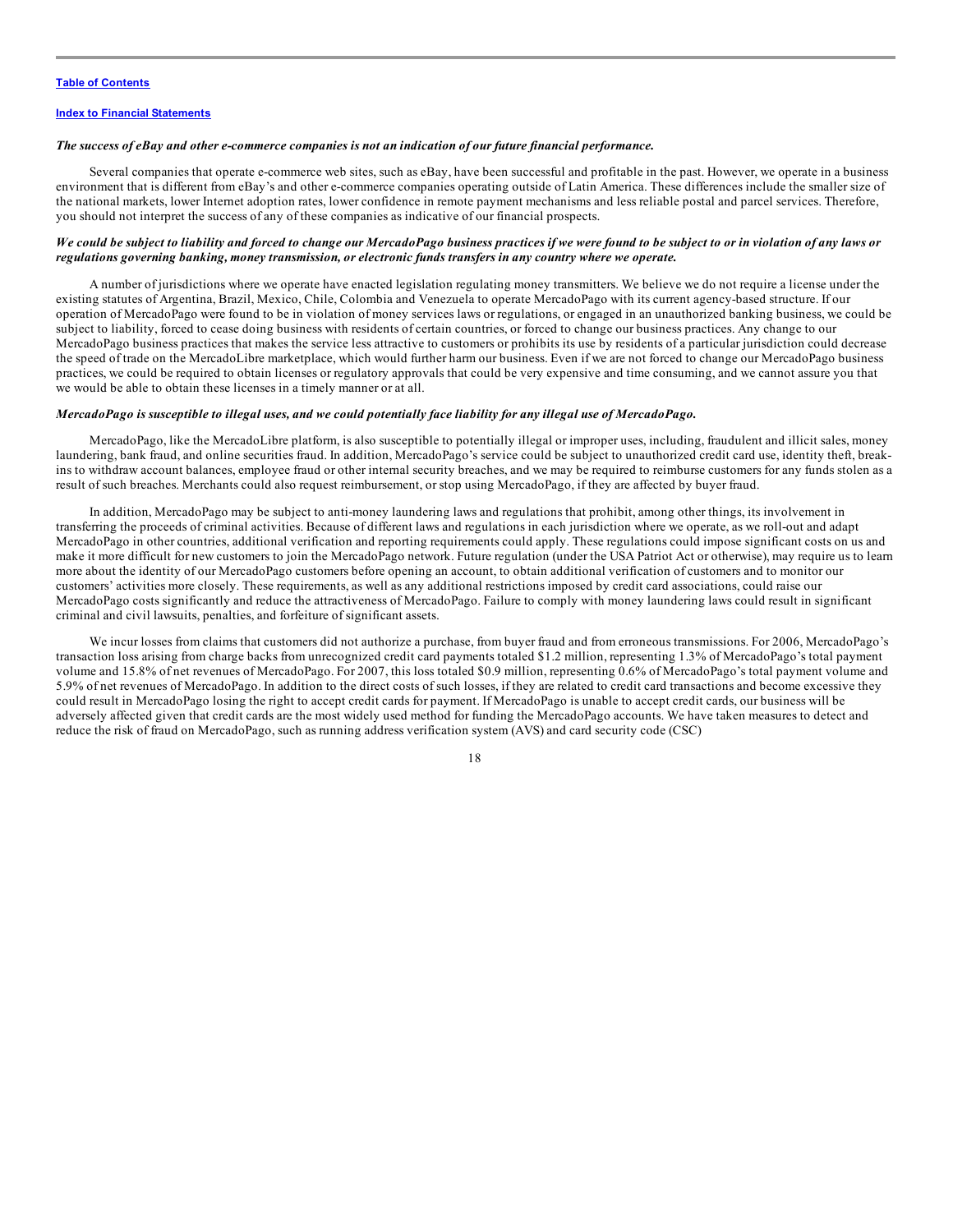# **Index to Financial Statements**

checks in some countries, asking users to fax extra documentation for higher risk transactions, caps on overall spending per users and data mining to detect potentially fraudulent transactions. However, these measures may not be effective against current and new forms of fraud. If these measures do not succeed, excessive charge-backs may arise in the future and our business will be adversely affected.

#### *Our failure to manage MercadoPago customer funds properly would harm our business.*

Our ability to manage and account accurately for MercadoPago customer funds requires a high level of internal controls. We have neither an established operating history nor proven management experience in maintaining, over a long term, these internal controls. As our MercadoPago business continues to grow, we must strengthen our internal controls accordingly. MercadoPago's success requires significant public confidence in our ability to handle large and growing transaction volumes and amounts of customer funds. Any failure to maintain necessary controls or to properly manage customer funds could severely reduce customer use of MercadoPago.

#### MercadoPago is a new service that faces competition from other payment methods, and competitors may adversely affect the success of MercadoPago.

MercadoPago competes with existing online and offline payment methods, including, among others, banks and other providers of traditional payment methods, particularly credit cards, checks, money orders, and electronic bank deposits; international online payments services such as Paypal and Google Checkout, and local players such as DineroMail in Argentina, Chile, Colombia and Mexico, and PagSeguro in Brazil; money remitters such as Western Union; the use of cash, which is often preferred in Latin America; and offline funding alternatives such as cash deposit and money transmission services. Some of these services may operate at lower commission rates than MercadoPago's current rates.

MercadoPago's competitors may respond to new or emerging technologies and changes in customer requirements faster and more effectively than us. They may devote greater resources to the development, promotion, and sale of products and services than we do for MercadoPago. Competing services tied to established banks and other financial institutions may offer greater liquidity and create greater consumer confidence in the safety and efficacy of their services than MercadoPago. Established banks and other financial institutions currently offer online payments and those which do not yet provide such a service could quickly and easily develop it.

We are currently in the process of rolling out a new fee scale and structure for MercadoPago, in order to achieve better monetization of transactions. While we have already launched the new fee scale in Colombia and Chile, we anticipate to roll out this new fee scale to all markets where we operate during 2008. Customers may not accept this new fee structure, which could result in decreased use of MercadoPago, and therefore, have the opposite effect as the one intended. In addition, the transition to the new system may not be a smooth one. The occurrence of any of these events could adversely affect our business.

We continue to expand MercadoPago's services internationally. We have no experience with the online payments business in Costa Rica, the Dominican Republic, Ecuador, Panama, Peru or Uruguay. In order to introduce MercadoPago in some countries we may require a close commercial relation with one or more local banks. These or other factors may prevent, delay or limit our introduction of MercadoPago in other countries, or reduce its profitability.

# We rely on banks or payment processors to fund transactions, and changes to credit card association fees, rules or practices may adversely affect our *business.*

Because MercadoPago is not a bank, we cannot belong to or directly access credit card associations, such as Visa and MasterCard. As a result, we must rely on banks or payment processors to process the funding of MercadoPago transactions and MercadoLibre marketplace collections, and must pay a fee for this service. From time to time, credit card associations may increase the interchange fees that they charge for each transaction using one of their cards. The credit card processors of MercadoPago and the MercadoLibre marketplace have the right to pass any increases in interchange fees on to us as well as increase their own fees for processing. These increased fees increase the operating costs of MercadoPago, reduce our profit margins from MercadoPago operations and, to a lesser degree, affect the operating margins of the MercadoLibre marketplace.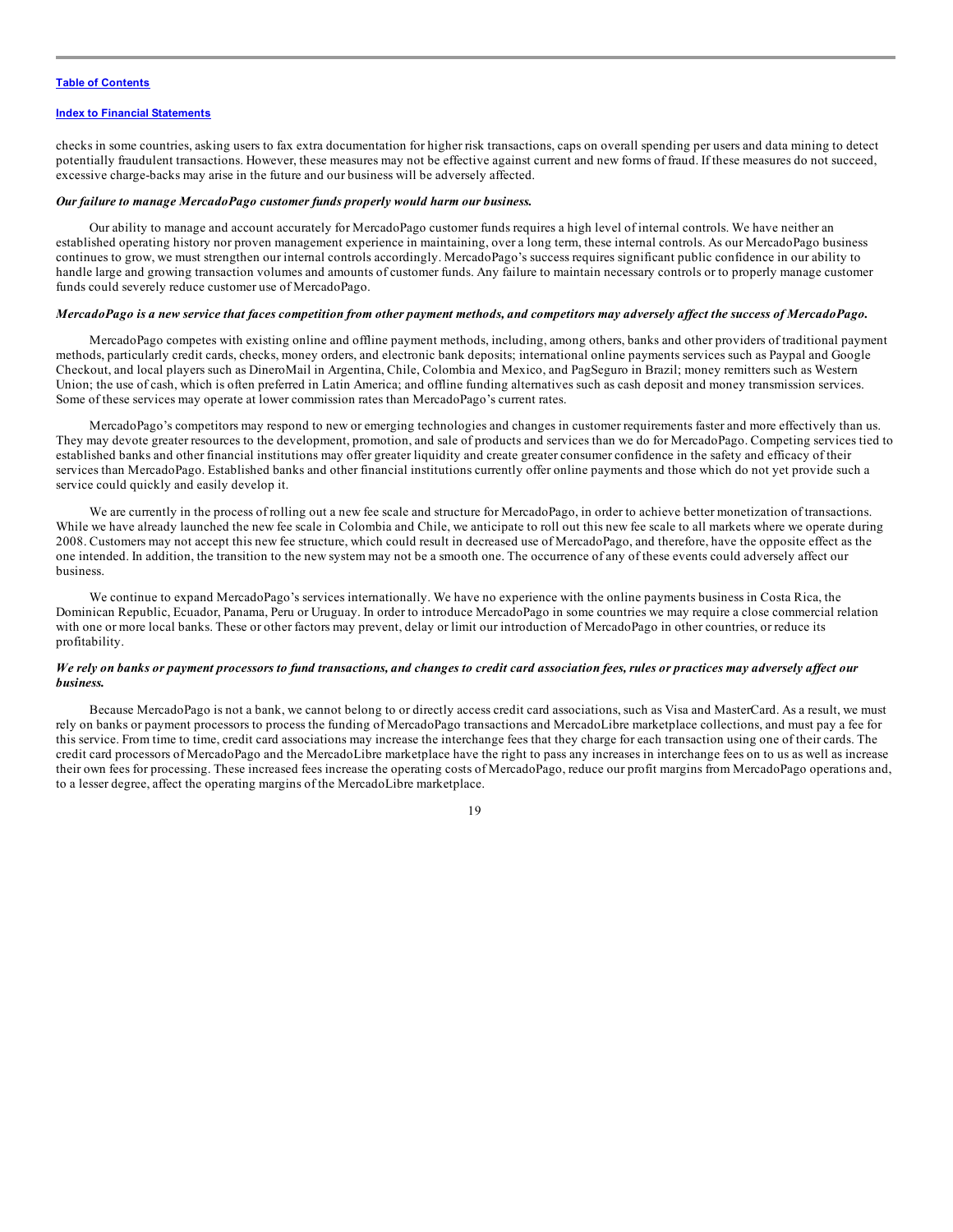# **Index to Financial Statements**

We are also required by MercadoPago and MercadoLibre´s processors to comply with credit card association operating rules. The credit card associations and their member banks set and interpret the credit card rules. Some of those member banks compete with MercadoPago. Visa, MasterCard, American Express or other credit card companies could adopt new operating rules or re-interpret existing rules that we or MercadoPago's processors might find difficult or even impossible to follow. As a result, we could lose our ability to give MercadoPago customers the option of using credit cards to fund their payments and MercadoLibre users the option to pay their fees using a credit card. If MercadoPago were unable to accept credit cards, our MercadoPago business would be adversely affected.

We could lose the right to accept credit cards if MasterCard and/or Visa determine that users are using MercadoPago to engage in illegal or "high risk" activities. We must prevent "high risk" merchants from using MercadoPago. We have not incurred fines from MercadoPago's credit card processor relating to our failure to detect the use of MercadoPago by "high risk" merchants. However, in Brazil, in January of 2006 MasterCard informed us that they could not advance our receivables temporarily due to a high level of cancellations. That decision was reversed in February of the same year.

# *Changes in MercadoPago's funding mix could adversely af ect MercadoPago's results.*

MercadoPago pays significant transaction fees when senders fund payment transactions using credit cards, PagoMisCuentas and Pago Fácil, nominal fees when customers fund payment transactions from their bank accounts in Brazil and Mexico, and no fees when customers fund payment transactions from an existing MercadoPago account balance. Senders funded approximately 67.2% and 72.8% of MercadoPago's payment volume using credit cards during 2006 and 2007, respectively (either in a single payment or in installments), and MercadoPago's financial success will remain highly sensitive to changes in the rate at which its senders fund payments using credit cards. Senders may prefer credit card funding rather than bank account transfers for a number of reasons, including the ability to pay in installments in Brazil, Mexico and Argentina, the ability to dispute and reverse charges if merchandise is not delivered or is not as described, the ability to earn frequent flyer miles or other incentives offered by credit cards, the ability to defer payment, or a reluctance to provide bank account information to us.

# We have no business insurance coverage, which would require us to spend significant resources in the event of a disruption of our services or other *contingency.*

Insurance companies in Latin America offer limited business insurance products. We do not carry any business liability or disruption insurance coverage for our operations. Any business disruption, litigation, system failure or natural disaster may cause us to incur substantial costs and divert resources, which could have a material adverse effect on our business, results of operation and financial condition.

# We may not be able to adequately protect and enforce our intellectual property rights. We could potentially face claims alleging that our technologies *infringe the property rights of others.*

We regard the protection of our copyrights, service marks, trademarks, domain names, trade dress and trade secrets as critical to our future success and rely on a combination of copyright, trademark, service mark and trade secret laws and contractual restrictions to establish and protect our proprietary rights in our products and services. We have entered into confidentiality and invention assignment agreements with our employees and certain contractors, and nondisclosure agreements with our employees, and certain suppliers and strategic partners in order to limit access to and disclosure of our proprietary information. We cannot assure you that these contractual arrangements or the other steps that we have taken or will take in the future to protect our intellectual property will prove sufficient to prevent misappropriation of our technology or to deter independent third-parties from developing similar or competing technologies.

We pursue the registration of our trademarks and service marks in each country where we operate, in the United States and in certain other Latin American countries. Effective trademark, service mark, copyright, domain name and trade secret protection may not be available in every country in which our services are made available online.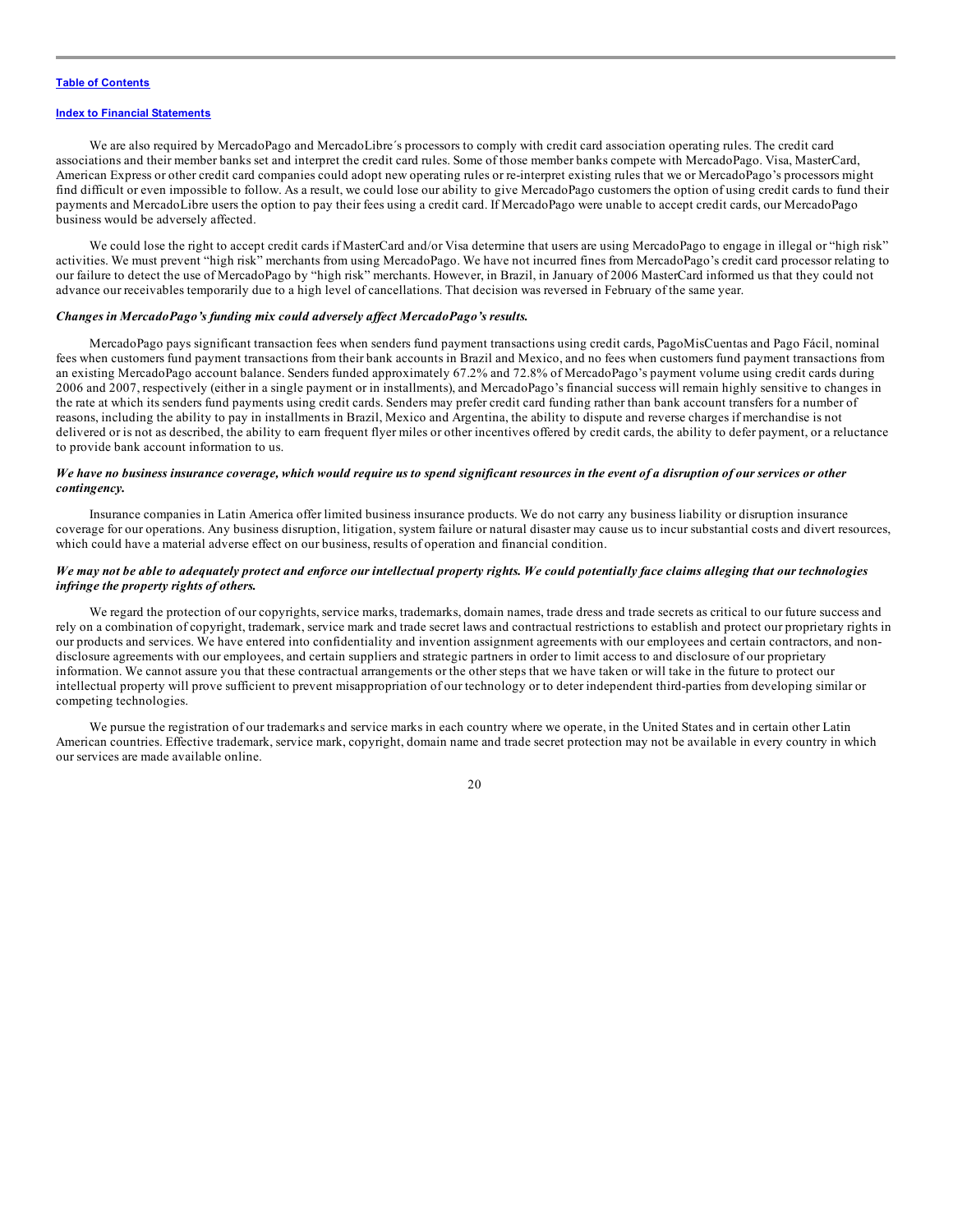# **Index to Financial Statements**

We have licensed in the past, and expect that we may license in the future, certain of our proprietary rights, such as trademarks or copyrighted material, to third parties. While we attempt to ensure that our licensees maintain the quality of the MercadoLibre brand, our licensees may take actions that could materially adversely affect the value of our proprietary rights or reputation, which could have a material adverse effect on our business, results of operations and financial condition.

To date, we have not been notified that our technology infringes the proprietary rights of third parties, but third parties may claim infringement on our part with respect to past, current or future technologies or features of our services. We expect that participants in our markets will be increasingly subject to infringement claims as the number of services and competitors in the e-commerce segment grows. Any of these claims could have a material adverse effect upon our business, results of operations and financial condition.

Since 2001, eBay has been subject to a lawsuit alleging infringement of patents relating to online consignment auction technology, multiple database searching and electronic consignment systems. In September 2001, MercExchange LLC filed a complaint against eBay and their subsidiaries in the U.S. District Court for the Eastern District of Virginia alleging infringement of three patents (relating to online consignment auction technology, multiple database searching and electronic consignment systems) and seeking a permanent injunction and damages (including treble damages for willful infringement). Following a trial and jury verdict, in August 2003, the court entered judgment for MercExchange in the amount of approximately \$30 million plus pre-judgment interest and post-judgment interest, but refused to grant an injunction. eBay appealed the verdict and judgment in favor of MercExchange, and MercExchange filed a cross-appeal. In May, 2006, following appeals to the U.S. Court of Appeals for the Federal Circuit and the U.S. Supreme Court, the Supreme Court ruled that an outright denial of an injunction in a patent case is not appropriate, and remanded the case to the district court for further proceedings. On August 28, 2006, MercExchange renewed its motion for a permanent injunction in the U.S. District Court for the Eastern District of Virginia. Final briefs on such motion were filed in March 2007, and in July 2007, the U.S. District Court for the Eastern District of Virginia denied MercExchange's motion for permanent injunction. MercExchange subsequently entered a notice of appeal. In December 2007, the court entered judgment for MercExchange for \$25 million plus prejudgment and post judgment interest. eBay subsequently entered a notice of appeal.

In February 2008, eBay and all parties involved agreed to settle and dismiss all claims and appeals stemming from the lawsuit. As a part of the settlement, eBay will purchase all three patents involved in the lawsuit, and related technology and inventions, as well as a license to another search-related patent portfolio that was not asserted in the lawsuit.

We filed our first three applications to register the name "MercadoLivre" in Brazil with the Instituto Nacional da Propriedade Industrial (the National Institute of Industrial Property, or INPI) on October 7, 1999. Editora Livre Mercado Ltda., a publishing company, challenged these three applications based on their trademark "Livre Mercado," a trade magazine. These challenges are currently pending with INPI. In addition to these processes, Agência Folha de Notícias Ltda., a news company, filed an application to register the name "MercadoLivre" on October 7, 1999, a few hours before we filed our application. We challenged that application. We may not succeed in obtaining these trademarks or in our challenges to existing or future applications by other parties. If we are not successful, we could face claims by any future trademark owners. Any past or future claims relating to these issues, whether meritorious or not, could cause us to enter into costly royalty and/or licensing agreements. We may also have to modify our brand name in certain countries if any successful demands against us are too expensive. Any of these circumstances could adversely affect our business, results of operations and financial condition.

From time to time, we are involved in other disputes or regulatory inquiries that arise in the ordinary course of business. The number and significance of these disputes and inquiries are increasing as our business expands and we grow larger. Any claims or regulatory actions against us, whether meritorious or not, could be time consuming, result in expensive litigation, require significant amounts of management time, and result in the diversion of significant operational resources.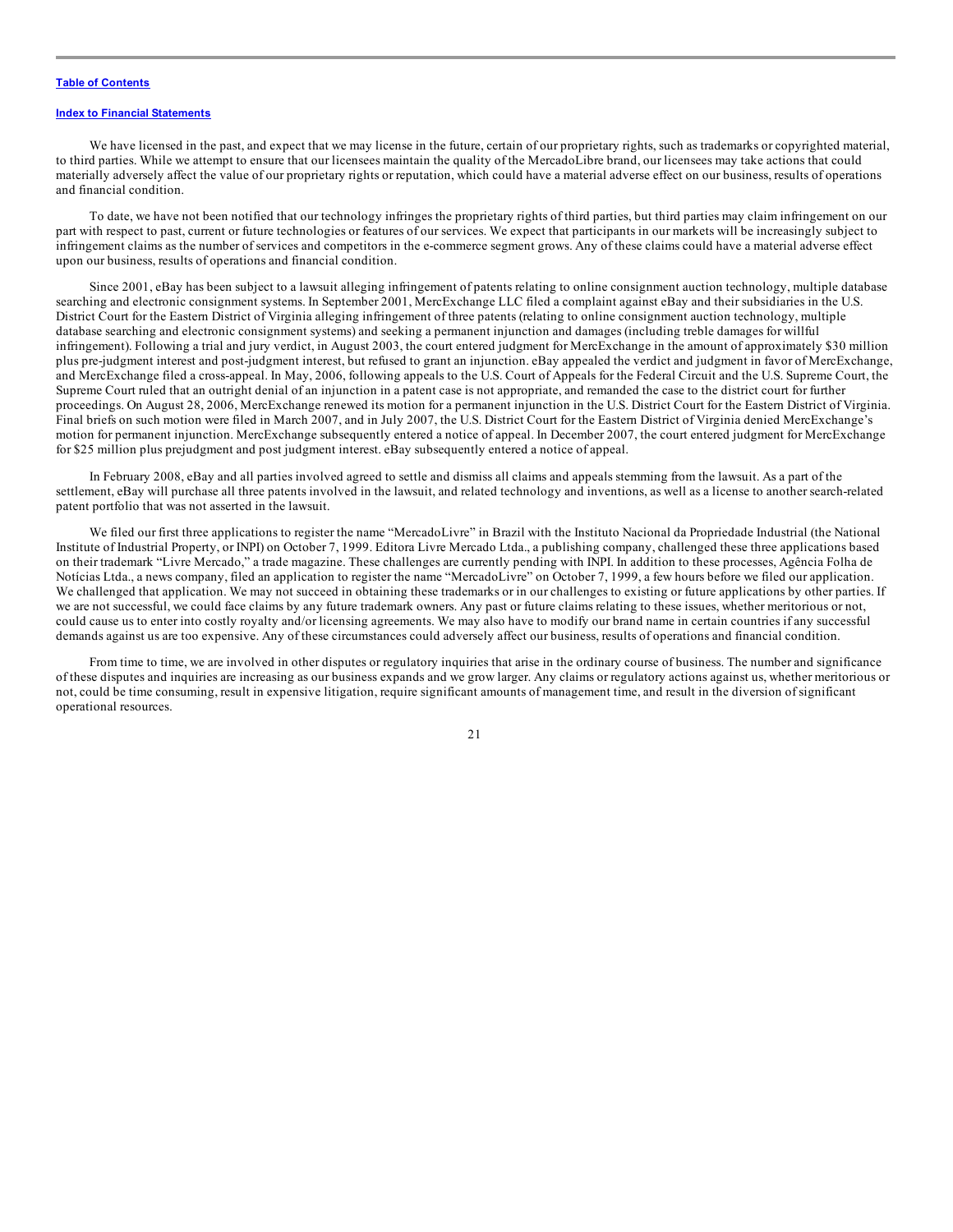# **Index to Financial Statements**

#### *We may not be able to secure licenses for third-party technologies upon which we rely.*

We also rely on certain technologies that we license from third parties, such as Oracle Corp., SAP AG, and Salesforce.com Inc., the suppliers of key database technology, the operating system and specific hardware components for our services. We cannot assure you that these third-party technology licenses will continue to be available to us on commercially reasonable terms. If we were not able to make use of this technology, we would need to obtain substitute technology that may be of lower quality or performance standards or at greater cost, which could materially adversely affect our business, results of operations and financial condition.

#### *Problems that af ect our third-party service providers could potentially adversely af ect us as well.*

A number of parties provide beneficial services to us or to our users. These services include the hosting of our servers, and the postal and payments infrastructures that allow users to deliver and pay for the goods and services traded amongst themselves, in addition to paying their MercadoLibre marketplace bills. Financial, regulatory, or other problems that might prevent these companies from providing services to us or our users could reduce the number of listings on our web sites or make completing transactions on our web sites more difficult, which would harm our business. Any security breach at one of these companies could also affect our customers and harm our business. Although we generally have been able to renew or extend the terms of contractual arrangements with these third party service providers on acceptable terms, we cannot assure you that we will continue to be able to do so in the future.

#### Complaints from customers or negative publicity about our services can diminish consumer confidence and adversely affect our business.

Because volume and growth in adoption are key factors for our profitability, customer complaints or negative publicity about our customer service could severely diminish consumer confidence in and use of our services. Measures we sometimes take to combat risks of fraud and breaches of privacy and security can damage relations with our customers. To maintain good customer relations, we need prompt and accurate customer service to resolve irregularities and disputes. Effective customer service requires significant personnel expense and investment in developing programs and technology infrastructure to help customer service representatives carry out their functions. These expenses, if not managed properly, could significantly impact our profitability. Failure to manage or train our customer service representatives properly could compromise our ability to handle customer complaints effectively. If we do not handle customer complaints effectively, our reputation may suffer and we may lose our customers' confidence.

As part of our program to reduce fraud losses in relation to MercadoPago, we make use of MercadoPago anti-fraud models and we may temporarily restrict the ability of customers to withdraw their funds if we identify those funds or the customer's account activity as suspicious. MercadoPago has not been subject to any significant negative publicity about this, but a few users who were banned from withdrawing funds started legal actions against us. As a result of our efforts to police the use of our services, MercadoPago may receive negative publicity, our ability to attract new MercadoPago customers may be damaged, and we could become subject to litigation. If any of these events happen, current and future revenues could suffer, and our database technology operating margins may decrease. In addition, negative publicity about or experiences with MercadoPago customer support could cause MercadoLibre´s reputation to suffer or affect consumer confidence in the MercadoLibre brand.

#### We may not be able to efficiently integrate CMG's operations with our business and may incur unexpected liabilities in connection with our acquisition of *CMG.*

On January 22, 2008, we acquired 100% of the issued and outstanding shares of capital stock of CMG and its subsidiaries. We may not be able to successfully integrate CMG's businesses or technologies, which could adversely impact our operations. Furthermore, the integration of CMG may divert our management's time and resources from our core business and disrupt our operations. We may also become responsible for unexpected liabilities that we failed or were unable to discover in the course of performing due diligence in connection with our acquisition of CMG. Any of these liabilities could have an adverse effect on our business, financial condition and results of operations.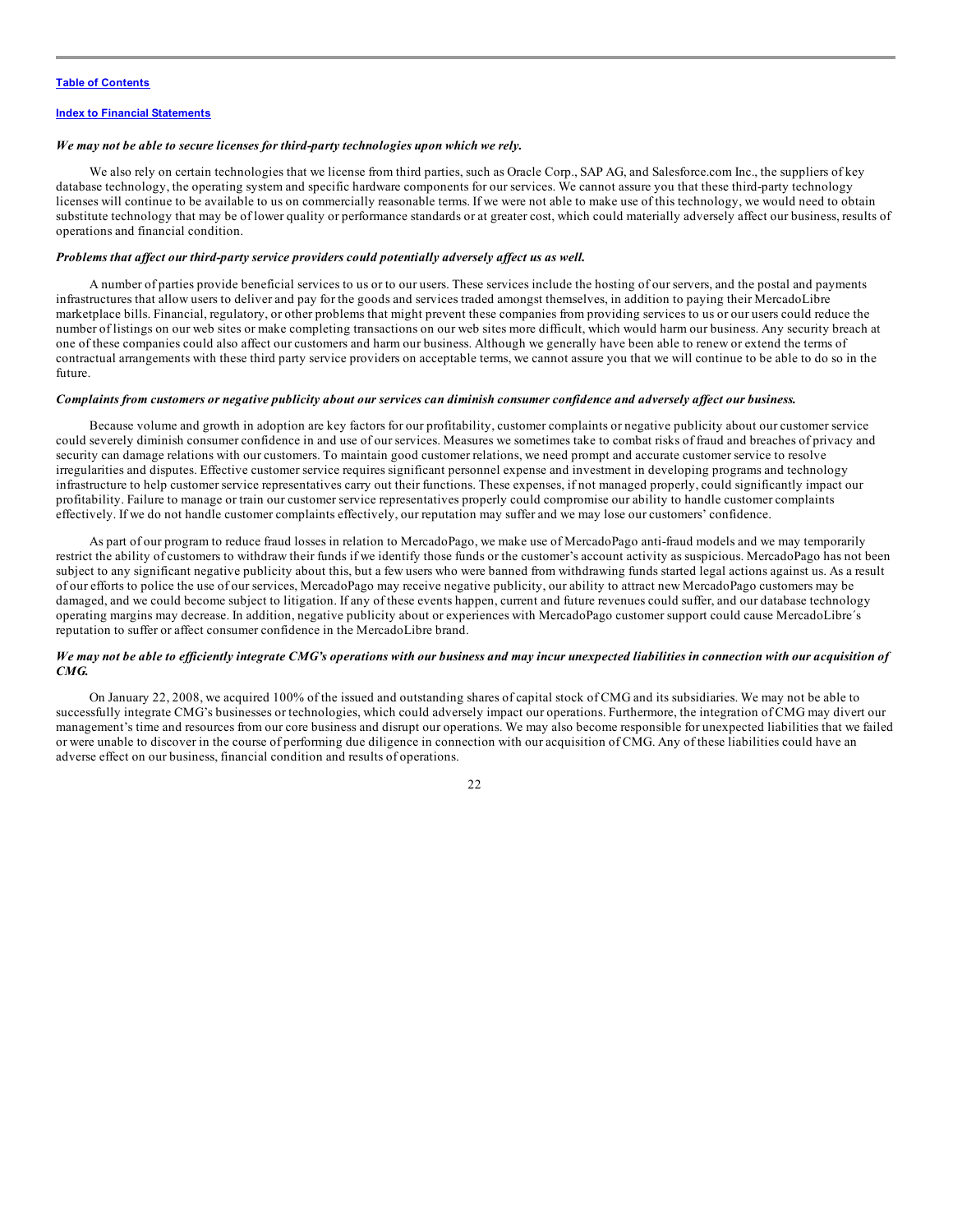# **Index to Financial Statements**

# We may not realize benefits from recent or future strategic acquisitions of businesses, technologies, services or products despite their costs in cash and *dilution to our stockholders.*

We intend to continue to acquire businesses, technologies, services or products, as we have done in the past with our acquisitions of iBazar, Lokau, and DeRemate, and our acquisition of CMG, which we believe are strategic if an appropriate opportunity presents itself. We may not, however, be able to identify, negotiate or finance such future acquisitions successfully or at favorable valuations, or to effectively integrate these acquisitions with our current business. The process of integrating an acquired business, technology, service or product into our business may result in unforeseen operating difficulties and expenditures. Moreover, future acquisitions may also generate unforeseen pressures and/or strains on our organizational culture.

Additionally, acquisitions could result in potentially dilutive issuances of equity securities, the incurrence of debt, contingent liabilities and/or amortization expenses related to goodwill and other intangible assets, which could materially adversely affect our business, results of operations and financial condition. Any future acquisitions of other businesses, technologies, services or products might require us to obtain additional equity or debt financing, which might not be available on favorable terms, or at all. If financing is available, it might cause the dilution of our common stock.

#### *We are subject to seasonal fluctuations in our results of operations.*

We believe that our results of operations are somewhat seasonal in nature (as is the case with traditional retailers), with relatively fewer listings and transactions in the first quarters of the year, and increased activity as the year-end shopping season initiates. This seasonality is the result of fewer listings after the Christmas and other holidays and summer vacation periods in our Southern hemisphere markets. To some degree, our historical rapid growth may have overshadowed seasonal or cyclical factors that might have influenced our business to date. Seasonal or cyclical variations in our operations could become more pronounced over time, which could materially adversely affect our quarter to quarter results of operations in the future.

## We have spent significant resources to launch and market classified advertisements on the MercadoLibre marketplace, which may not be successful in *generating suf icient revenues for us.*

In order to address the specific needs of buyers and sellers of motor vehicles, vessels, aircraft, real estate and services, we created classified advertisements in the MercadoLibre marketplace.

We have spent considerable resources in creating and marketing this space. However, this investment may not be successful in generating additional revenues for us and we may incur losses from offering this service. These losses could have a material adverse effect on our business, results of operations and financial condition.

#### We operate in a highly competitive and evolving market, and therefore face potential reductions in the use of our service.

The market for trading over the Internet is relatively new in Latin America, rapidly evolving and intensely competitive, and we expect competition to become more intense in the future. Barriers to entry are relatively low, and current and new competitors can launch new sites at a relatively low cost using software that is commercially available. We currently or potentially compete with a number of other companies.

Our direct competitors include various online sales and auction services, including DeRemate in Chile and Argentina, MasOportunidades.com in Argentina, and a number of other small services, including those that serve specialty markets. We also compete with business-to-consumer online e-commerce services, such as B2W Inc. in Brazil and with shopping comparison sites, such as Buscap and Bondfaro, located throughout Latin America. In addition, we compete with online communities that specialize in classified advertisements. We face competition from a number of large online communities and services that have expertise in developing online commerce and facilitating online interaction. Certain of these competitors, including Google, Amazon.com, Microsoft and Yahoo! currently offer a variety of business-to-consumer trading services, searching services and classified advertising services, and certain of these companies may introduce broader online trading to their large user populations. Other large companies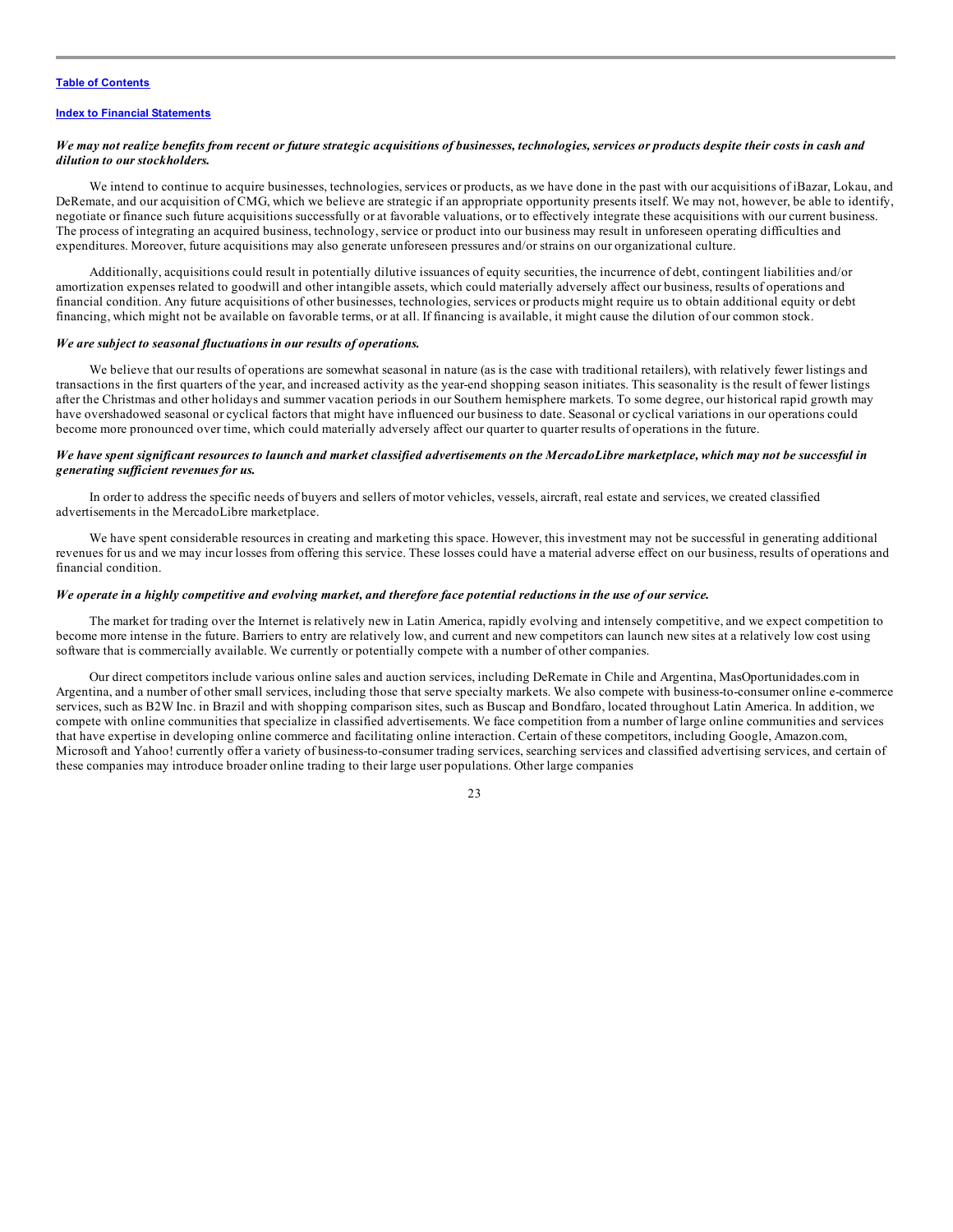# **Index to Financial Statements**

with strong brand recognition and experience in online commerce, such as large newspaper or media companies also compete in the online listing market. We also compete with traditional brick-and-mortar retailers to the extent buyers choose to purchase products in a physical establishment as opposed to on our platform. Any or all of these companies could create competitive pressures, which could have a material adverse effect on our business, results of operations and financial condition.

We no longer have a non-competition arrangement with eBay. If eBay were to compete directly with us by launching a competing platform in Latin America, it would have a material adverse effect on our results of operations and prospects. Similarly, eBay or other larger, well-established and well-financed companies may acquire, invest in or enter into other commercial relationships with competing online trading services. Therefore, some of our competitors and potential competitors may be able to devote greater resources to marketing and promotional campaigns, adopt more aggressive pricing policies and devote substantially more resources to web site and systems development than us, which could adversely affect us.

In many cases, companies that directly or indirectly compete with us provide Internet access. These competitors include incumbent telephone companies, cable companies, mobile communications companies and large Internet service providers. Some of these providers may take measures that could degrade, disrupt, or increase the cost of customers' use of our services. For example, they could restrict or prohibit the use of their lines for our services, filter, block or delay the packets containing the data associated with our products, charge increased fees to us or our users for use of their lines to provide our services, or seek to charge us for our customers' use of our services or receipt of our e-mails. These activities are technically feasible. Although we have not identified any providers who intend to take these actions, any interference with our services or higher charges for access to the Internet, could cause us to lose existing users, impair our ability to attract new users, limit our potential expansion and harm our revenue and growth.

#### **Risks related to doing business in Latin America**

#### We face the risk of political and economic crises, instability, terrorism, civil strife, expropriation and other risks of doing business in emerging markets.

We conduct our operations in emerging market countries in Latin America. Economic and political developments in these countries, including future economic changes or crises (such as inflation, currency devaluation or recession), government deadlock, political instability, terrorism, civil strife, changes in laws and regulations, expropriation or nationalization of property, and exchange controls could impact our operations or the market value of our common stock and have a material adverse effect on our business, financial condition and results of operations.

In the past, the performance of the economies of Latin American countries has been affected by each country's political situation. For example, during its crisis in 2001 and 2002, Argentina experienced social and political turmoil, including civil unrest, riots, looting, protests, strikes and street demonstrations. Government policies to preempt such civil, social and political turmoil affected the Argentine economy. More recently, the Venezuelan and Bolivian administrations have nationalized or announced plans to nationalize certain industries and expropriate certain companies and property, and, in Venezuela, the administration has imposed exchange controls.

Although economic conditions in one country may differ significantly from another country, we cannot assure that events in one country alone will not adversely affect the market value of, or market for, our common stock.

#### Latin American governments have exercised and continue to exercise significant influence over the economies of the countries where we operate. This *involvement, as well as political and economic conditions, could adversely af ect our business.*

Governments in Latin America frequently intervene in the economies of their respective countries and occasionally make significant changes in policy and regulations. Governmental actions to control inflation and other policies and regulations have often involved, among other measures, price controls, currency devaluations, capital controls and limits on imports. Our business, financial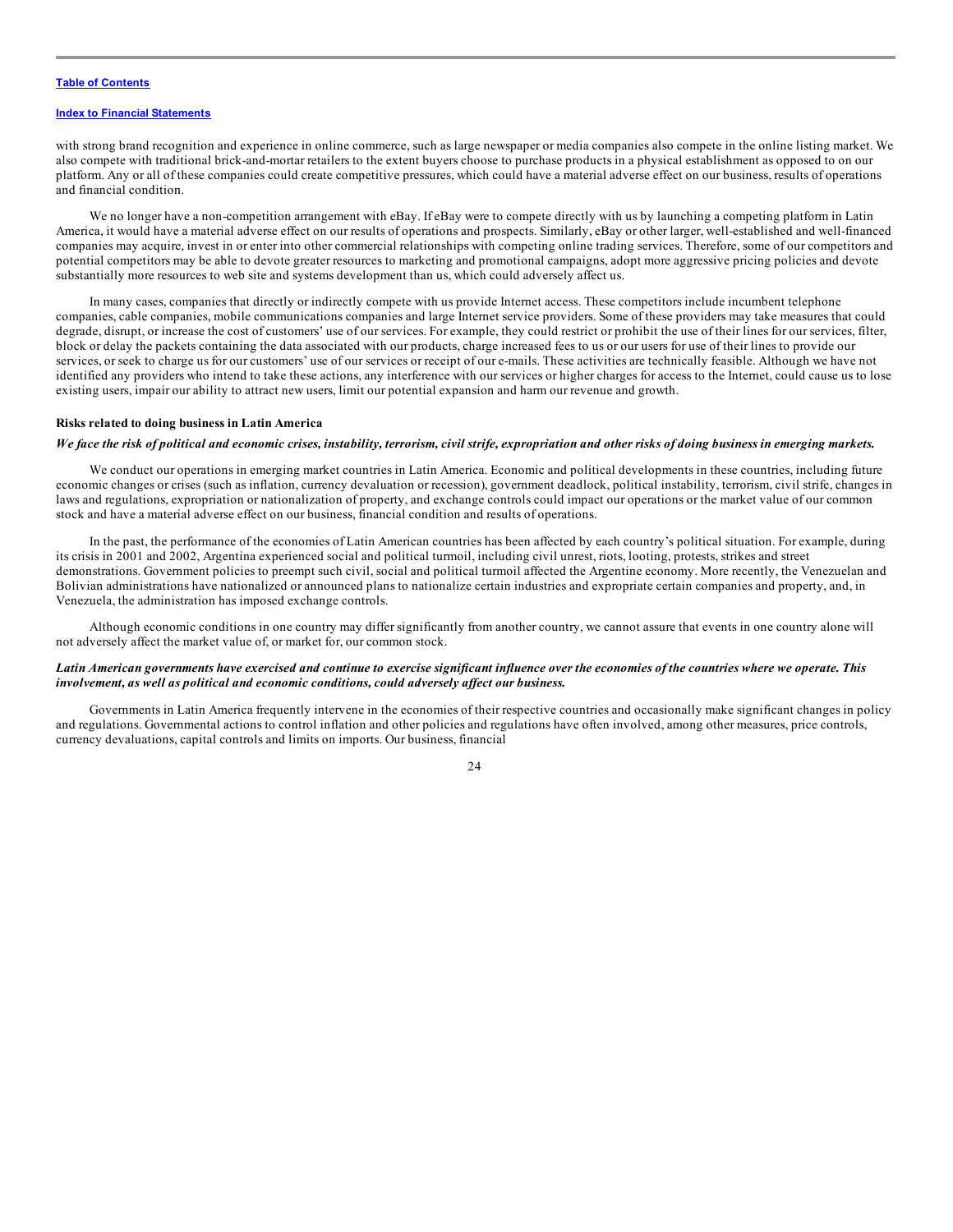# **Index to Financial Statements**

condition, results of operations and prospects may be adversely affected by changes in government policies or regulations, including such factors as: exchange rates and exchange control policies; inflation rates; interest rates; tariff and inflation control policies; import duties on information technology equipment; liquidity of domestic capital and lending markets; electricity rationing; tax policies; and other political, diplomatic, social and economic developments in or affecting the countries where we operate. An eventual reduction of foreign investment in any of the countries where we operate may have a negative impact on such country's economy, affecting interest rates and the ability of companies such as ourselves to access financial markets.

#### *Latin America has experienced adverse economic conditions.*

Latin American countries have historically experienced uneven periods of economic growth, as well as recession, periods of high inflation and economic instability. Certain countries have experienced severe economic crises, which may still have future effects. For example, in 2001 Argentina defaulted on its sovereign debt due to severe economic turmoil. In the first half of 2005, Argentina restructured part of this sovereign debt. Certain creditors did not agree to the restructuring. Argentina's past default and its failure to restructure completely its remaining sovereign debt and fully negotiate with the holdout creditors may prevent Argentina from obtaining favorable terms or interest rates when accessing the international capital markets. Litigation initiated by holdout creditors or other parties may result in material judgments against the Argentine government and could result in attachments of or injunctions relating to assets of Argentina that the government intended for other uses. As a result, the government may not have the financial resources necessary to implement reforms and foster growth, which could have a material adverse effect on the country's economy. Any of these adverse economic conditions may occur again in the future, which would adversely affect our business, financial condition and results of operations.

#### Local currencies used in the conduct of our business are subject to depreciation, volatility and exchange controls.

The currencies of many countries in Latin America, including Brazil, Argentina and Mexico, which together accounted for 87.9% of our revenues for 2006 and 86.4% for 2007, have experienced substantial depreciation and volatility, particularly against the U.S. dollar, in the past. However, certain currencies have appreciated against the U.S. dollar in recent years. For example, in 2005, 2006, and 2007, the Brazilian real appreciated against the U.S. dollar by 11.7%, 5.0% and 17.2%, respectively. Currency movements, as well as higher interest rates, have materially and adversely affected the economies of many Latin American countries, including countries which account or are expected to account for a significant portion of our revenues. The depreciation of local currencies creates inflationary pressures that may have an adverse effect on us and generally restricts access to the international capital markets. For example, the devaluation of the Argentine peso has had a negative impact on the ability of Argentine businesses to honor their foreign currency denominated debt, led to very high inflation initially, significantly reduced real wages, had a negative impact on businesses whose success is dependent on domestic market demand, and adversely affected the government's ability to honor its foreign debt obligations. On the other hand, the appreciation of local currencies against the U.S. dollar may lead to the deterioration of the public accounts and balance of payments of the countries where we operate, as well as to a lower economic growth related to exports.

We may be subject to exchange control regulations which might restrict our ability to convert local currencies into U.S. dollars. For example, in 2001 and 2002, Argentina imposed exchange controls and transfer restrictions substantially limiting the ability of companies to retain foreign currency or make payments abroad. These restrictions have been substantially eased, including those requiring the Central Bank's prior authorization for the transfer of funds abroad in order to pay principal and interest on debt obligations. In addition, Brazilian law provides that whenever there is a serious imbalance in Brazil's balance of payments or reason to foresee a serious imbalance, the Brazilian government may impose temporary restrictions on the remittance to foreign investors of the proceeds of their investments in Brazil. Currently, Venezuela has certain exchange control regulations in place that restrict our ability to convert local currency into U.S. dollars. Any additional imposition of exchange controls could adversely affect our company.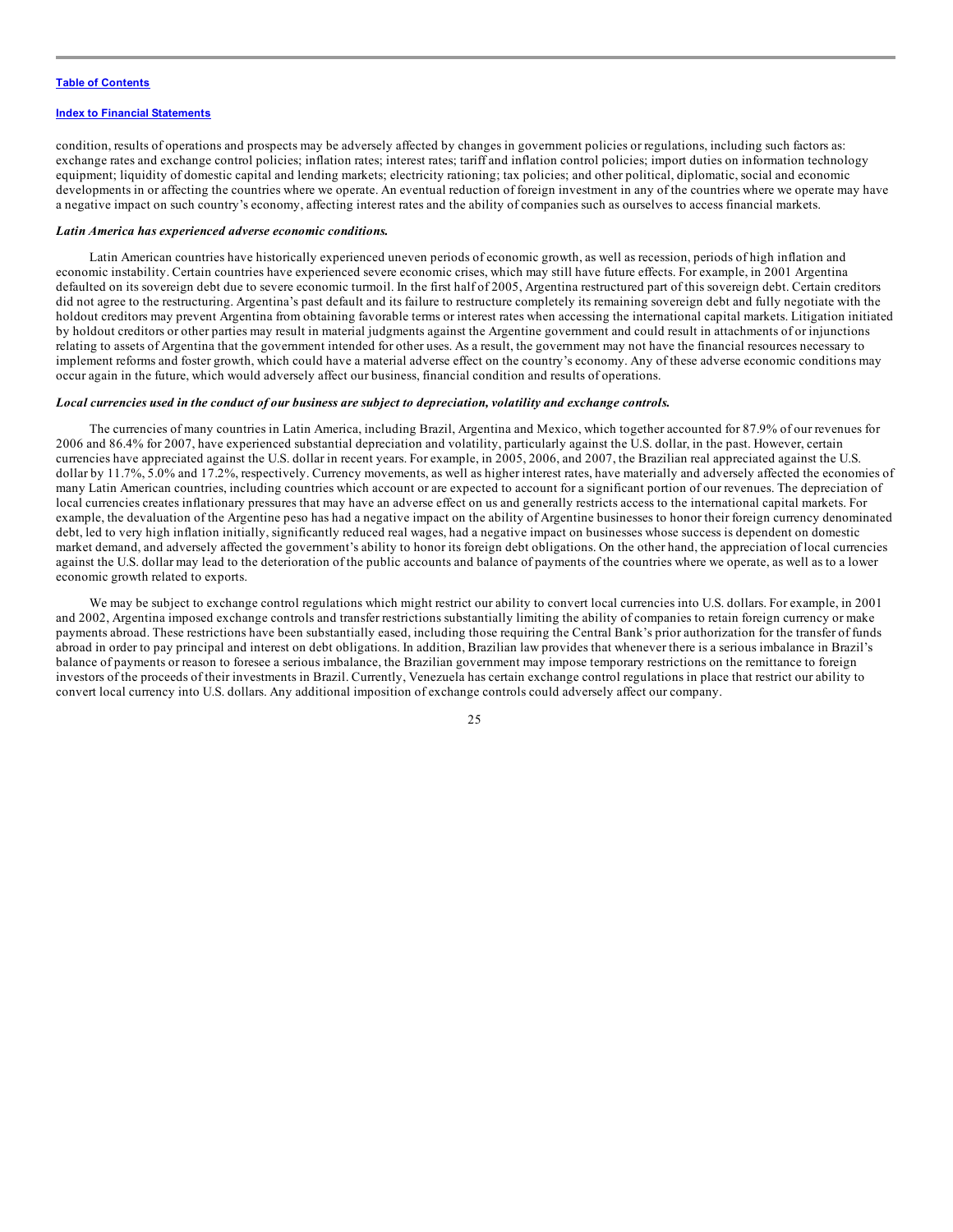# **Index to Financial Statements**

#### Our reporting currency is the U.S. dollar but our revenues are paid in foreign currencies. Therefore, if the U.S. dollar strengthens relative to these foreign currencies (i.e. the foreign currencies devaluate against the U.S. dollar), the economic value of our revenues in U.S. dollar terms will decline.

We are subject to increased risks relating to foreign currency exchange rate fluctuations. Because we conduct our business outside the United States and receive almost all of our revenues in currencies other than the U.S. dollar, but report our results in U.S. dollars, we face exposure to adverse movements in currency exchange rates. The currencies of certain countries where we operate, including most notably Brazil, Argentina and Mexico, have historically experienced significant devaluations. The results of operations in the countries where we operate are exposed to foreign exchange rate fluctuations as the financial results of the applicable subsidiaries are translated from the local currency into U.S. dollars upon consolidation. If the U.S. dollar weakens against foreign currencies, as occurred in 2004, 2005 and 2006, the translation of these foreign-currency-denominated transactions will result in increased net revenues, operating expenses, and net income. Similarly, our net revenues, operating expenses, and net income will decrease if the U.S. dollar strengthens against foreign currencies. For 2007, 59.0% of our revenues were denominated in Brazilian reais, 14.8% in Argentine pesos and 12.6% in Mexican pesos. The foreign currency exchange rates in 2007 relative to 2006 resulted in higher net revenues of approximately \$5.8 million and an increase in aggregate cost of net revenues and operating expenses of approximately \$4.2 million. While we have entered in the past into transactions to hedge portions of our foreign currency translation exposure, these are expensive, and in addition it is impossible to perfectly predict or completely eliminate the effects of this exposure.

# Inflation and certain government measures to curb inflation may have adverse effects on the economies of the countries where we operate, our business *and our operations.*

Most Latin American countries have historically experienced high rates of inflation. Inflation and some measures implemented to curb inflation have had significant negative effects on the economies of Latin American countries. Governmental actions taken in an effort to curb inflation, coupled with speculation about possible future actions, have contributed to economic uncertainty over the years in most Latin American countries. The Latin American countries where we operate may experience high levels of inflation in the future that could lead to further government intervention in the economy, including the introduction of government policies that could adversely affect our results of operations. In addition, if any of these countries experience high rates of inflation, we may not be able to adjust the price of our services sufficiently to offset the effects of inflation on our cost structures. A return to a high inflation environment would also have negative effects on the level of economic activity and employment and adversely affect our business and results of operations.

#### *Political and economic conditions in Venezuela may have an adverse impact on our operations.*

We conduct significant operations in Venezuela, offering both our MercadoLibre marketplace and MercadoPago online payments solution, and have 23 employees who work in the country. Additionally, with the acquisition of CMG, we now have more significant operations in Venezuela. Recently, the political and economic conditions have become increasingly volatile and unstable. We cannot predict the impact of any future political and economic events on our business. Also, the Venezuelan National Assembly has granted President Hugo Chávez the power to rule by decree and allowed him the power to carry out the nationalization of certain businesses in the electricity, energy and telecommunication sectors and the Venezuelan government has already nationalized Venezuela's largest telecommunications company. We cannot predict the economic and regulatory impact of President Chávez's initiatives, or whether the Venezuelan government will extend nationalization to e-commerce or other businesses that could impact our business and results of operations. Nationalization of telecommunications, electrical or other companies could reduce our or our customers' access to our web site or our services or increase the costs of providing or accessing our services.

In addition, the Venezuelan government has imposed foreign exchange and price controls on the local currency. These foreign exchange controls increase our costs to, and also limit our ability to, convert local currency into U.S. dollars and transfer funds out of Venezuela, and may have an adverse effect on our Venezuelan customers. For 2007, we incurred foreign currency loss related to Venezuelan revenue of approximately \$2.4 million, compared to approximately \$0.5 million for 2006, due to the increased costs of transferring funds out of Venezuela. We cannot predict the long-term effects of exchange controls on our ability to process payments from Venezuelan customers or on the Venezuelan economy in general. Recent political events have also resulted in significant civil unrest in the country. Continuation or worsening of the political and economic conditions in Venezuela could materially and adversely impact our future business, financial condition and results of operations.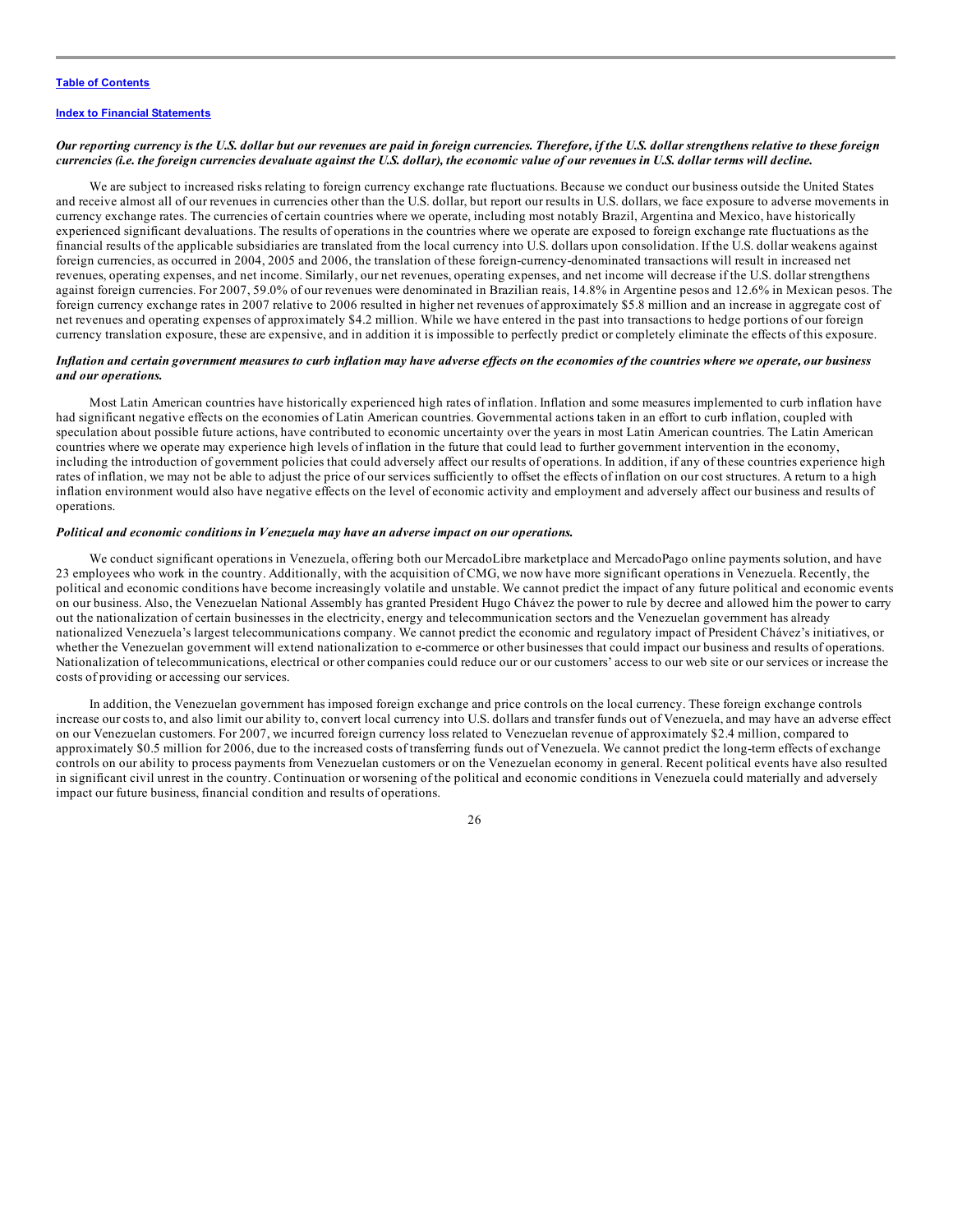# **Index to Financial Statements**

#### Developments in other markets may affect the Latin American countries where we operate, our financial condition and results of operations.

The market value of securities of companies such as ourselves, may be, to varying degrees, affected by economic and market conditions in other global markets. Although economic conditions vary from country to country, investors' perception of the events occurring in one country may substantially affect capital flows into and securities from issuers in other countries, including Latin American countries. Various Latin American economies have been adversely impacted by the political and economic events that occurred in several emerging economies in recent times, including Mexico in 1994, the collapse of several Asian economies between 1997 and 1998, the economic crisis in Russia in 1998, the Brazilian devaluations in January of 1999 and in 2002, the Argentine crisis of 2001 and the market decline after September 11, 2001. Furthermore, Latin American economies may be affected by events in developed economies which are trading partners or that impact the global economy.

Developments of a similar magnitude to the international markets in the future can be expected to adversely affect the economies of Latin American countries and therefore us.

#### *E-commerce transactions in Latin America may be impeded by the lack of secure payment methods.*

Unlike in the United States, consumers and merchants in Latin America can be held fully liable for credit card and other losses due to third-party fraud. As secure methods of payment for e-commerce transactions have not been widely adopted in Latin America, both consumers and merchants generally have a relatively low confidence level in the integrity of e-commerce transactions. In addition, many banks and other financial institutions have generally been reluctant to give merchants the right to process online transactions due to these concerns about credit card fraud. Unless consumer fraud laws in Latin American countries are modified to protect e-commerce merchants and consumers, and until secure, integrated online payment processing methods are fully implemented across the region, our ability to generate revenues from e-commerce may be limited, which could have a material adverse effect on our company.

# **Risks related to our shares**

# Our common stock has limited trading history, and the price of our shares may fluctuate substantially, and our stockholders' investment may decline in *value.*

Our common stock commenced trading on the Nasdaq Global Market on August 10, 2007. The trading price of our common stock may be highly volatile and could be subject to wide fluctuations in response to factors, many of which are beyond our control, including those described above under "— Risks related to our business."

Further, the stock markets in general, and the Nasdaq Global Market and the market for Internet-related and technology companies in particular, have experienced extreme price and volume fluctuations that have often been unrelated or disproportionate to the operating performance of these companies. We cannot assure you that trading prices and valuations will be sustained. These broad market and industry factors may materially and adversely affect the market price of our common stock, regardless of our operating performance. Market fluctuations, as well as general political and economic conditions in the countries where we operate, such as recession or currency exchange rate fluctuations, may also adversely affect the market price of our common stock. In the past, following periods of volatility in the market price of a company's securities, that company is often subject to securities class-action litigation. This kind of litigation could result in substantial costs and a diversion of management's attention and resources, which would have a material adverse effect on our business, results of operations and financial condition.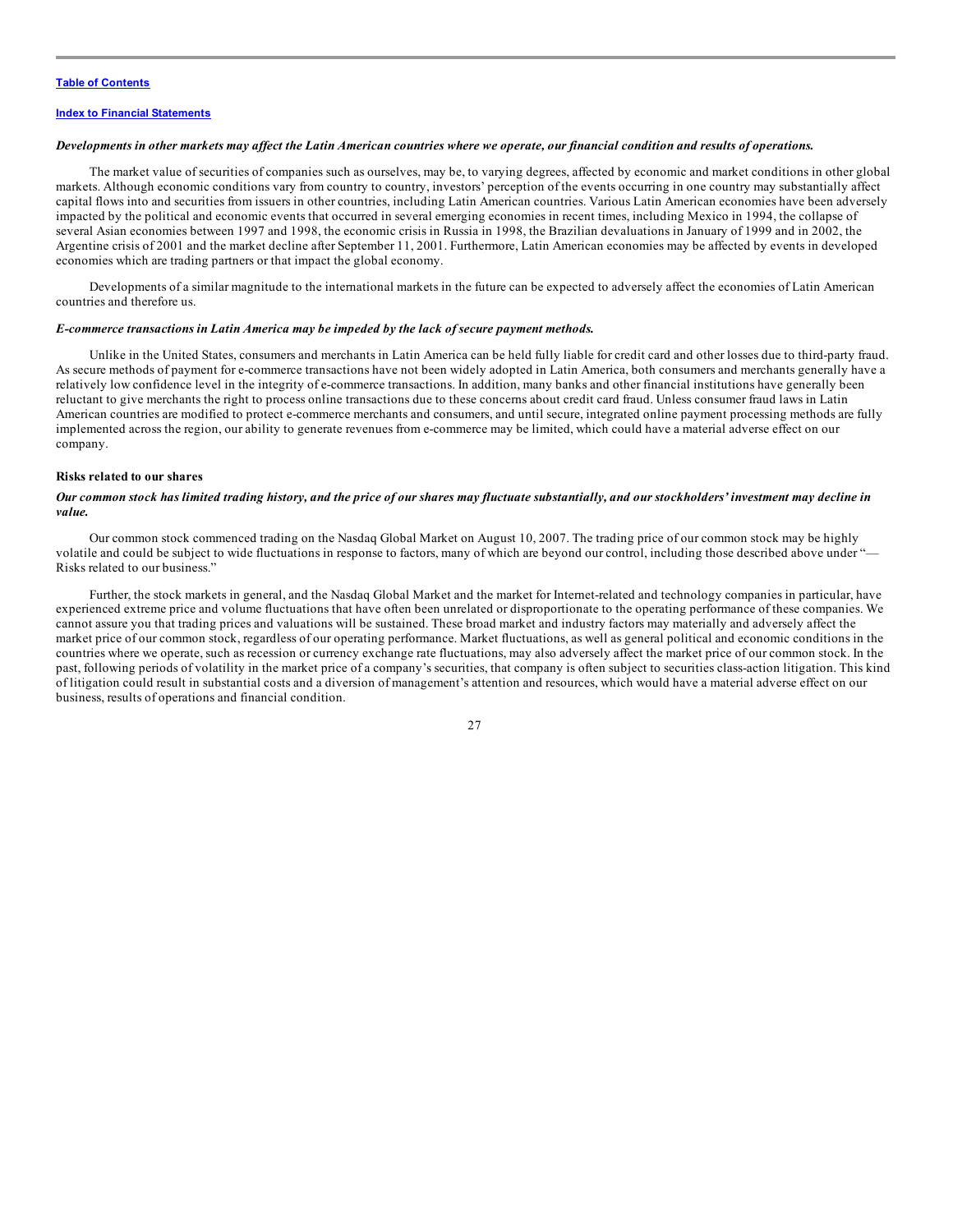# **Index to Financial Statements**

# We continue to be significantly influenced by a group of stockholders that control a significant percentage of our common shares and the value of our common stock could be negatively effected by any significant disposition of our shares by any of these stockholders.

Several stockholders own a significant percentage of our common stock. As of December 31, 2007, eBay owned approximately 8.1 million shares of our common stock (which represents 18.4% of our outstanding common stock as of December 31, 2007). Certain members of our management also hold a significant percentage of our common stock. Investment entities affiliated with General Atlantic LLC, collectively, General Atlantic, and investment entities affiliated with Tiger Global, L.P., collectively, Tiger, beneficially own approximately 3.9 million and 4.3 million shares of our common stock, respectively as of December 31, 2007 (which represent 8.9% and 9.8%, respectively of our outstanding common stock as of December 31, 2007). These stockholders retain the power to influence the outcome of important corporate decisions or matters submitted to a vote of our stockholders. The interests of these stockholders may conflict with, or differ from, the interests of other holders of our common shares. For example, these stockholders could cause us to make acquisitions that increase the amount of our indebtedness or outstanding shares of common stock, sell revenue-generating assets or inhibit change of control transactions that benefit other stockholders. They may also pursue acquisition opportunities that may be complementary to our business, and as a result, those acquisition opportunities may not be available to us. So long as these stockholders continue to own a substantial number of shares of our common stock, they will significantly influence all our corporate decisions and together with other stockholders may be able to effect or inhibit changes in control of our company. Additionally, the actual sale, communication of an intention to sell or perceptions that any of these stockholders may sell any significant amount of our common stock could negatively impact the market value of our common stock.

# Provisions of our certificate of incorporation and Delaware law could inhibit others from acquiring us, prevent a change of control, and may prevent *ef orts by our stockholders to change our management.*

Certain provisions of our certificate of incorporation and by-laws may inhibit a change of control that our board of directors does not approve or changes in the composition of our board of directors, which could result in the entrenchment of current management. These provisions include:

- advance notice requirements for stockholder proposals and director nominations;
- a staggered board of directors;
- limitations on the ability of stockholders to remove directors other than for cause;
- limitations on the ability of stockholders to own and/or exercise voting power over 20% of our common stock;
- limitations on the ability of stockholders to amend, alter or repeal our by-laws;
- the inability of stockholders to act by written consent;
- the authority of the board of directors to adopt a stockholder rights plan;
- the authority of the board of directors to issue, without stockholder approval, preferred stock with any terms that the board of directors determines and additional shares of our common stock; and
- limitations on the ability of certain stockholders to enter into certain business combinations with us, as provided under Section 203 of the Delaware General Corporation Law.

These provisions of our certificate of incorporation and by-laws may delay, defer or prevent a transaction or a change in control that might otherwise be in the best interests of our stockholders. See "Description of capital stock" for more information.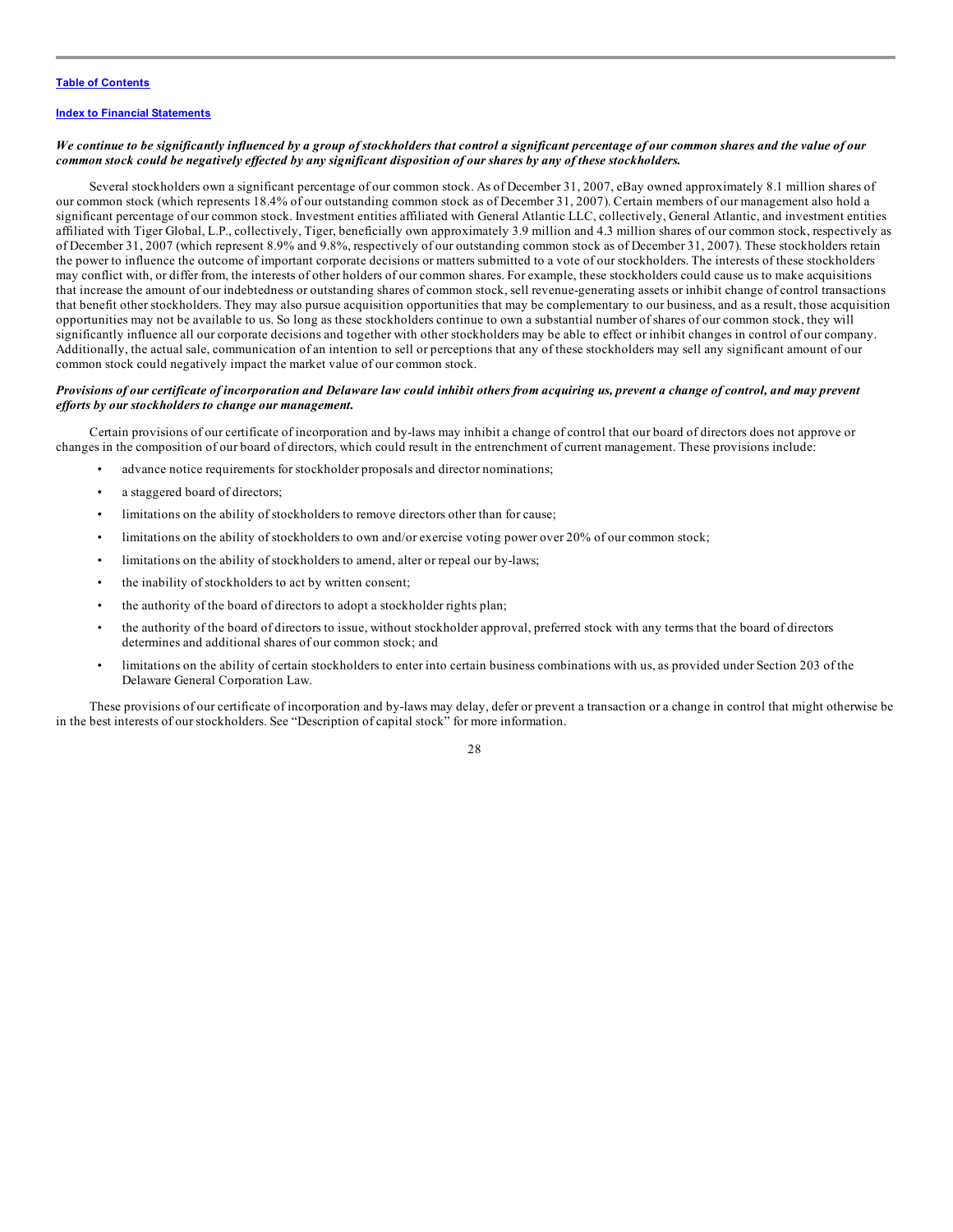# **Index to Financial Statements**

# We may require additional capital in the future, and this additional capital may not be available on acceptable terms or at all.

We may need to raise additional funds in order to fund more rapid expansion (organically or through strategic acquisitions), to develop new or enhanced services or products, to respond to competitive pressures or to acquire complementary products, businesses or technologies. If we raise additional funds through the issuance of equity or convertible debt securities, the percentage ownership of our stockholders will be reduced, stockholders may experience additional dilution and the securities that we issue may have rights, preferences and privileges senior to those of our common stock. Additional financing may not be available on terms favorable to us or at all. If adequate funds are not available or are not available on acceptable terms, we may not be able to fund our expansion, take advantage of unanticipated acquisition opportunities, develop or enhance services or products or respond to competitive pressures. These inabilities could have a material adverse effect on our business, results of operations and financial condition.

#### Shares eligible for future sale may cause the market price of our common stock to drop significantly, even if our business is doing well.

The market price of our common stock could decline as a result of sales of a large number of shares of our common stock in the market in the future or the perception that these sales could occur. These sales, or the possibility that these sales may occur, also might make it more difficult for us to sell equity securities in the future at a time and at a price that we deem appropriate.

Certain stockholders or entities controlled by them or their permitted transferees will, subject to the lock-up agreements described below, be able to sell their shares in the public market from time to time without registering them, subject to certain limitations on the timing, amount and method of those sales imposed by regulations promulgated by the Securities and Exchange Commission, or the SEC. Holders of restricted stock will also have the right to cause us to register the resale of shares of common stock beneficially owned by them.

Each of General Atlantic and Tiger agreed that, in respect of the shares each purchased in our initial public offering, neither of them would, without our prior written consent, transfer or dispose of directly or indirectly, any of its shares of our common stock or securities convertible into or exchangeable into or exercisable for our shares, for a period of 18 months following the closing of our initial public offering that closed in August 2007. These agreements do not cover shares of our common stock owned by General Atlantic and Tiger that were not purchased in our initial public offering. If any of these stockholders, the affiliated entities controlled by them or their respective permitted transferees were to sell a large number of their shares, the market price of our common stock could decline significantly. In addition, the perception in the public markets that sales by them might occur could also adversely affect the market price of our common stock.

In the future, we may issue securities in connection with investments and acquisitions. The amount of our common stock issued in connection with an investment or acquisition could constitute a material portion of our then outstanding common stock.

#### *It is unlikely that we will declare any dividends on our capital stock.*

We have not declared or paid any cash dividends on our capital stock and do not anticipate paying any cash dividends in the foreseeable future. Instead, we intend to retain earnings, if any, for future operations and expansion and debt repayments. In addition, the terms of certain of our credit agreements prohibit the payment of cash dividends on our capital stock. Any decision to declare and pay dividends in the future will be made at the discretion of the board of directors and will depend on, among other things, our results of operations, cash requirements, financial condition, contractual restrictions and other factors that our board of directors may deem relevant.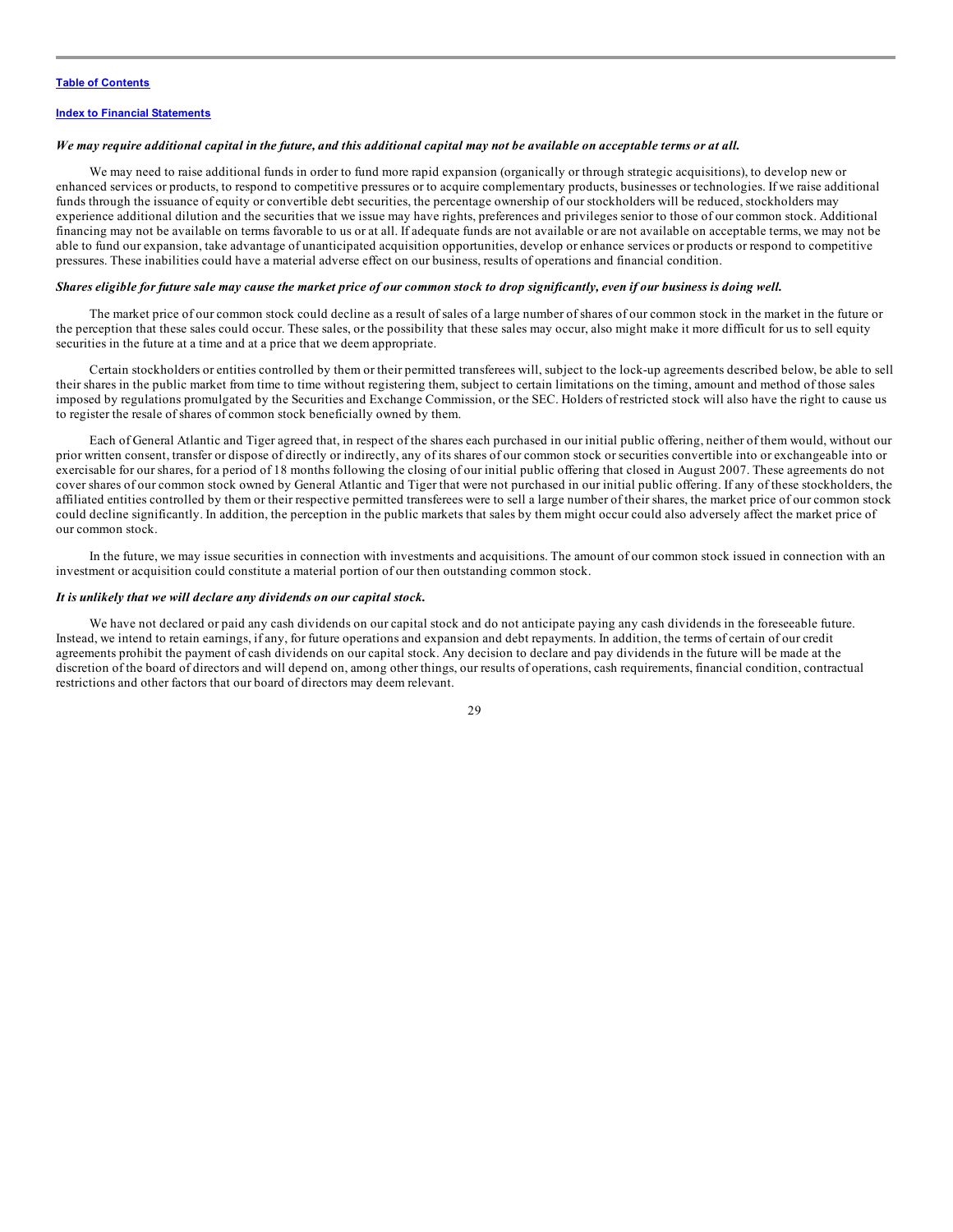# <span id="page-32-0"></span>**Index to Financial Statements**

# *Requirements associated with being a public company require significant company resources and management attention.*

In connection with our initial public offering, we became subject to the periodic reporting requirements of the Securities Exchange Act of 1934, as amended, or the Exchange Act, and the other rules and regulations of the SEC and the Nasdaq Global Market. We are also subject to various other regulatory requirements, including the Sarbanes-Oxley Act of 2002, or the Sarbanes-Oxley Act. Section 404 of the Sarbanes-Oxley Act requires that we evaluate and determine the effectiveness of our internal control over financial reporting by December 31, 2008. If we have a material weakness or significant deficiency in our internal control over financial reporting, we may not detect errors on a timely basis and our financial statements may be materially misstated. As a result, our stockholders could lose confidence in our financial reporting, which could harm the trading price of our stock. In addition, in connection with our initial public offering in August 2007, we became subject to the rules of the Nasdaq Global Market. Our compliance with these rules and regulations have and will continue to increase our legal and financial compliance costs and to make some activities more time-consuming and costly.

We currently take advantage of certain "grace periods" for newly public companies under certain of the new SEC and Nasdaq Global Market rules and regulations, which grace periods provide us a short period of time after we become a public company before we are required to be in full compliance with these rules and regulations. Our ability to satisfy the various requirements before the expiration of the applicable grace periods will depend largely on our ability to attract and retain qualified independent members of our board of directors, particularly to serve on our audit committee, which may be more difficult in light of these new rules and regulations. If we fail to satisfy the various requirements before the expiration of the applicable grace periods, our common stock may be delisted from the Nasdaq Global Market, which would cause a decline in the trading price of our common stock and impair the ability of the holders of our common stock to sell and buy our common stock in a public market.

#### *It may be dif icult to enforce judgments against us in U.S. courts.*

Although we are a Delaware corporation, our subsidiaries and most of our assets are located outside of the United States. Furthermore, most of our directors and officers and some experts named in this report reside outside the United States. As a result, you may not be able to enforce against us or our directors or officers in U.S. courts judgments based on the civil liability provisions of U.S. federal securities laws. It is unclear if original actions of civil liabilities based solely upon U.S. federal securities laws are enforceable in courts outside the United States. It is equally unclear if judgments entered by U.S. courts based on the civil liability provisions of U.S. federal securities laws are enforceable in courts outside the United States. Any enforcement action in a court outside the United States will be subject to compliance with procedural requirements under applicable local law, including the condition that the judgment does not violate the public policy of the applicable jurisdiction.

#### **ITEM 1B. UNRESOLVED STAFF COMMENTS**

Not applicable.

# **ITEM 2. PROPERTIES**

Our principal administrative, marketing and product development facilities are located in our offices in Bogotá, Colombia; Buenos Aires, Argentina; Santana do Parnaíba and São Paulo, Brazil; Caracas, Venezuela; Mexico City, Mexico; Santiago, Chile and Zona America, Uruguay. Currently, all of our offices are occupied under lease agreements. Other than the Venezuelan office lease, the leases for our facilities do not provide for renewal options. After expiration of these leases, we can renegotiate the leases with our current landlords, or move to another location. The following table shows the location of our offices and centers, and the expiration date of the leases under which they operate.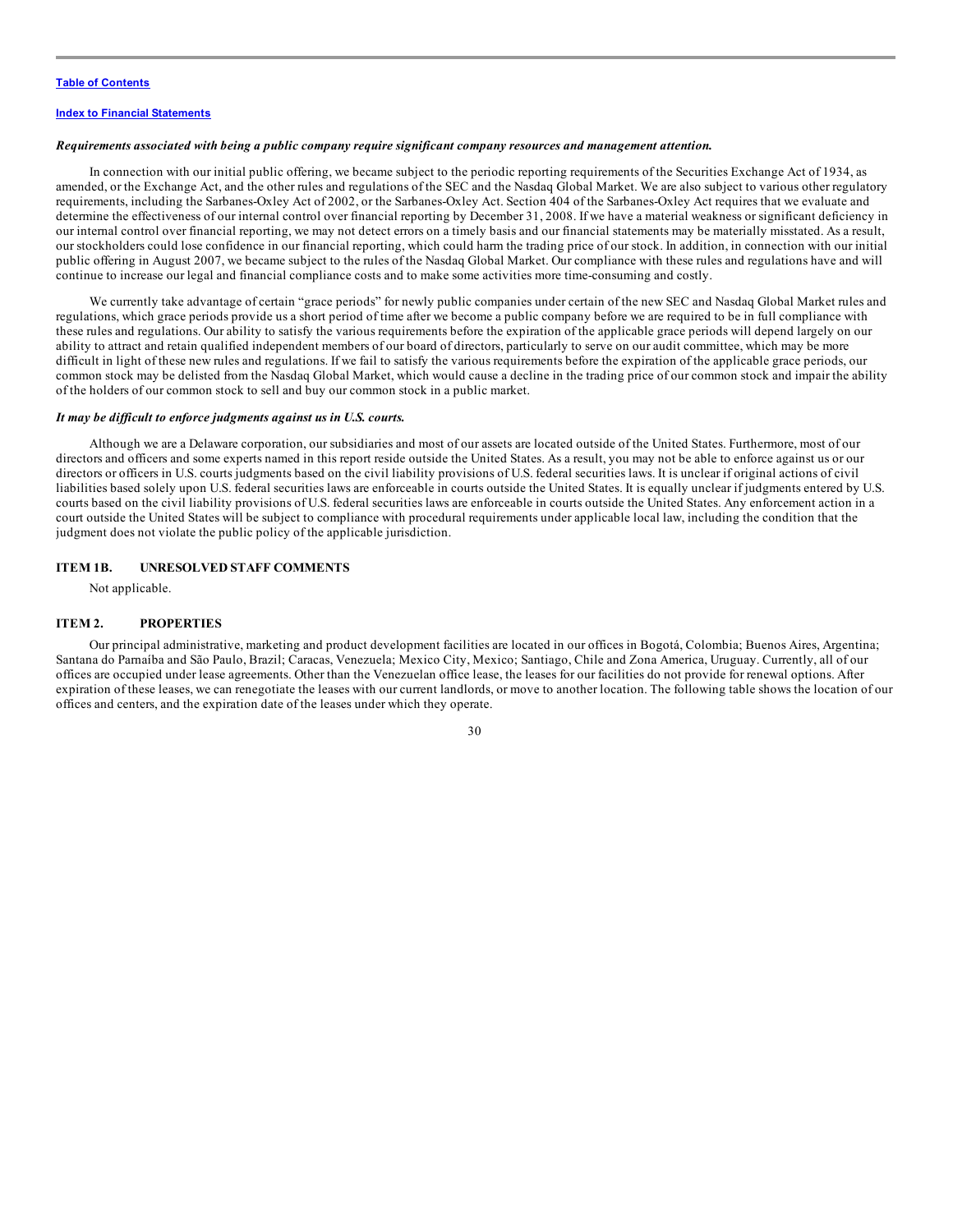# <span id="page-33-0"></span>**Index to Financial Statements**

| City and Country                   | Facility                                                                      | <b>Address</b>                                                                                                                                                                        | Approximate<br><b>Square Meters</b> | <b>Lease Term</b> |
|------------------------------------|-------------------------------------------------------------------------------|---------------------------------------------------------------------------------------------------------------------------------------------------------------------------------------|-------------------------------------|-------------------|
| Bogotá, Colombia                   | Colombia operation                                                            | Calle 93 B # 17-25 Ofc.406, Bogotá, Colombia                                                                                                                                          | 107                                 | April 2008        |
| Buenos Aires, Argentina            | Corporate headquarters,<br>Argentina operation $&$<br>Customer service center | Tronador 4890—floors 6th and 8th, Buenos Aires,<br>1430-Argentina                                                                                                                     | 1,826                               | March 2010        |
| Buenos Aires, Argentina            | Customer service center                                                       | Av. Costanera Rafael Obligado y Geronimo Salguero,<br>Buenos Aires, Argentina                                                                                                         | 1,740                               | January 2012      |
| Caracas, Venezuela                 | Venezuela operation                                                           | Oficina A del Piso 5 del Centro Gerencial Mohedano,<br>Calle Los Chaguaramos con Avenida Mohedano de la<br>Urbanización La Castellana, Municipio Chacao,<br>Estado Miranda, Venezuela | 220                                 | February 2008     |
| Lithia Springs,<br>Georgia, U.S.A. | <b>SAVVIS Data Center</b>                                                     | 375 Riverside Parkway<br>Lithia Springs, Georgia 30122,                                                                                                                               | 9.7                                 | April 2009        |
| Mexico City, Mexico                | Mexico operation                                                              | Ibsen 43-101, Colonia Polanco, Miguel Hidalgo,<br>Código Postal 11650, Mexico D.F. Mexico                                                                                             | 147                                 | December 2008     |
| Sterling, Virginia, U.S.A.         | <b>SAVVIS Data Center</b>                                                     | 45901 Nokes Blyd.<br>Sterling, Virginia 20166                                                                                                                                         | 356                                 | April 2008        |
| San Luis, Argentina                | Technology<br>Development center                                              | Av. Universitaria s/n, Ciudad de la Punta, San Luis,<br>Argentina                                                                                                                     | 158                                 | February 2008     |
| Santana do Parnaíba, Brazil        | Brazilian Customer<br>service center                                          | Rua Yojiro Takaoka, 4350 Cep 06541-038-Santana<br>do Parnaíba, São Paulo, Brazil                                                                                                      | 673                                 | October 2009      |
| Santiago, Chile                    | Chile operation                                                               | Coronel Pereira 72, oficina 301, Las Condes, Santiago,<br>Chile                                                                                                                       | 131                                 | April 2009        |
| São Paulo, Brazil                  | Brazil operation                                                              | Rua Gomes de Carvalho, 1306 Vila Olimpia, Cep<br>04547-005-São Paulo, Brazil                                                                                                          | 598                                 | November 2009     |
| Miami, Florida,<br>U.S.A.(1)       | <b>SAVVIS Data Center</b>                                                     | 11300 N.W. 25th Street<br>Doral, Florida 33172                                                                                                                                        | 8.5                                 | March 2008        |
| Zona America, Uruguay              | Uruguay Staff                                                                 | Rula 8, km 17.5 Edificio 200, local 108 Zona America,<br>Uruguay                                                                                                                      | 37                                  | December 2008     |

(1) Upon the expiration of the Miami, Florida data center lease, we will move this data center to our newly leased Lithia Springs, Georgia data center.

All of our properties are leased. We do not own any properties. From time to time we consider various alternatives related to our long-term facility needs. While we believe our existing facilities are adequate to meet our immediate needs, it may become necessary to lease or acquire additional or alternative space to accommodate any future growth.

#### **ITEM 3. LEGAL PROCEEDINGS**

From time to time, we are involved in disputes that arise in the ordinary course of our business. The number and significance of these disputes is increasing as our business expands and our company grows. Any claims against us, whether meritorious or not, are time consuming, can result in costly litigation, require significant amounts of management time, can result in the diversion of significant operational resources and could require expensive implementations of changes to our business methods to respond to these claims. See "Item 1A—Risk Factors" for additional discussion of the litigation and regulatory risks facing our company.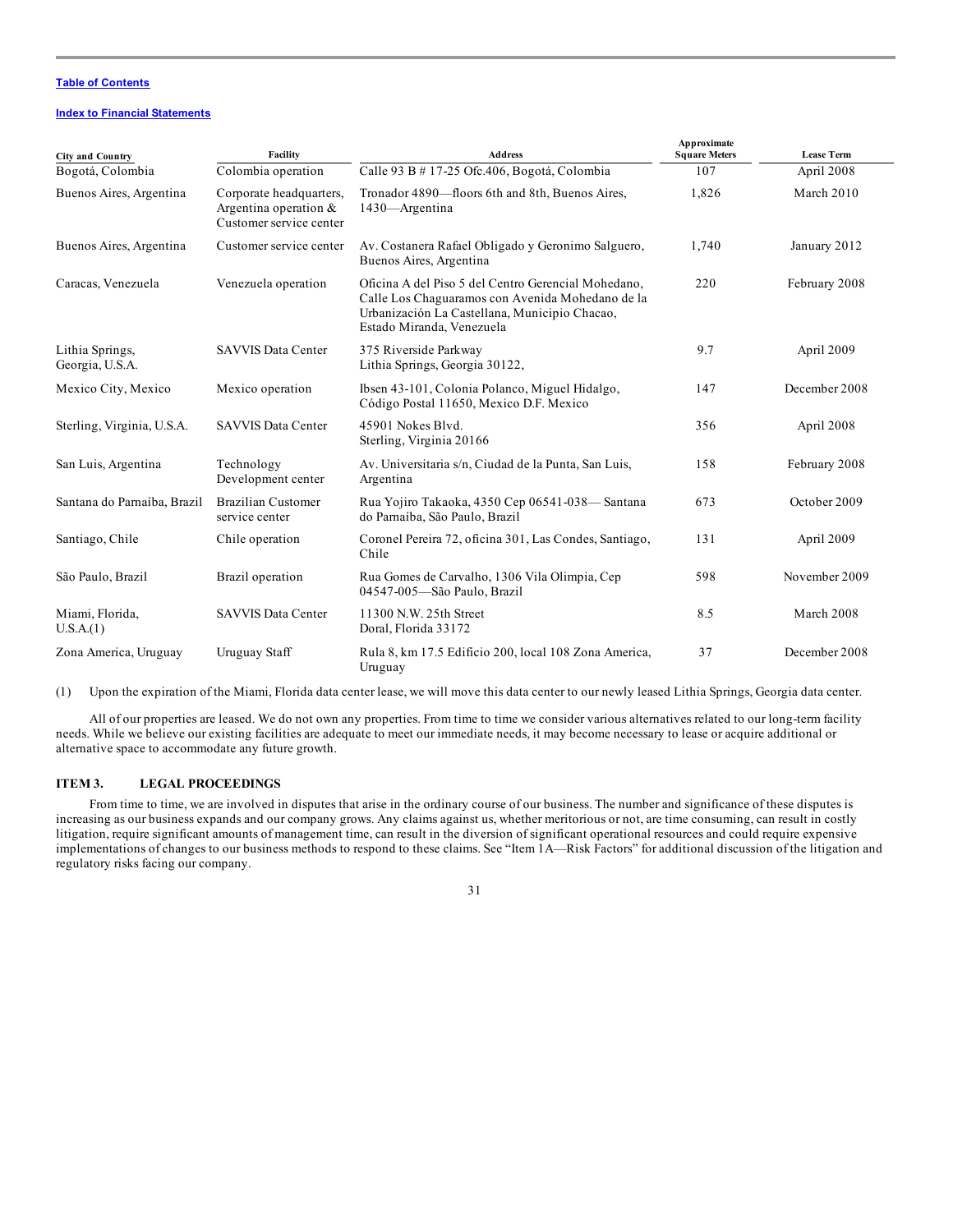# **Index to Financial Statements**

At December 31, 2007, our total reserves for proceeding-related contingencies were approximately \$0.8 million for 391 legal actions against us where we have determined that a loss is probable. We do not reserve for losses we determine to be possible or remote.

As of December 31, 2007, we had 146 cases in litigation against our Brazilian subsidiary in the Brazilian ordinary courts. In addition, at December 31, 2007 our Brazilian subsidiary had more than 1,240 cases still in litigation in consumer courts, where a lawyer is not required. In most of these cases, the plaintiffs asserted that we were responsible for fraud committed against them, or responsible for damages suffered when purchasing an item on the web site, when using MercadoPago, or when we invoiced them. We believe we have meritorious defenses to these claims and intend to continue defending them.

We do not believe that any single pending lawsuit or administrative proceeding, if adversely decided, would have a material adverse effect on our financial condition results of operations and cash flows. Set forth below is a description of the legal proceedings that we have determined to be material to our business. We have excluded ordinary routine legal proceedings incidental to our business. In each of these proceedings we also believe we have meritorious defenses, and intend to continue defending these actions. We have established a reserve for these proceedings (see "Litigation" section below for more detail).

#### **Litigation**

On March 28, 2003, Qix Skateboards Indústria e Comercio Ltda., or Qix, sued MercadoLivre.com Atividades de Internet Ltda., our Brazilian subsidiary, in the 3rd Civil Court, County of Novo Hamburgo, State of Rio Grande do Sul, Brazil. Qix alleged that our Brazilian subsidiary was infringing Qix's trademarks as a result of users selling allegedly counterfeit Qix shoes through the Brazilian page of our web site, based on Brazilian Industrial Property Law (Law 9,279/96). Qix sought an order enjoining the sale of Qix-branded shoes on the MercadoLibre marketplace with a \$50,000 daily non-compliance penalty. An injunction was granted to prohibit the offer of Qix products on our platform, but the penalty was established at \$500. We appealed the decision, but the injunction was not lifted. To date, we have not received the summons for the original action because we filed an appeal challenging the jurisdiction of the court, which appeal is still pending.

On November 5, 2003, Editora COC Empreendimentos Culturais Ltda., or Editora COC, sued our Brazilian subsidiary in the 3rd Civil Court of the County of Bauru, State of São Paulo, Brazil. Editora COC alleged that our Brazilian subsidiary and an identified user were both infringing Editora COC's trademarks as a result of our users selling allegedly pirate copies of Editora's COC CD-ROMs through the Brazilian page of our web site, based on Brazilian Industrial Property Law (Law 9,279/96) and the Brazilian Copyright Law (Law 9,610/98). Editora COC sought an order for the search and seizure of products held by the user and enjoining the sale of Editora COC-branded products on our platform. An injunction was granted to prohibit the offer of Editora COC's products on our platform. In 2005, the court ruled against us and held that we had to pay \$3,000 and our co-defendant had to pay \$900 in moral damages, plus an amount of material damages to be defined at judgment execution, plus attorneys' fees in the amount of 10% of the total damages paid by each defendant. We have appealed the ruling to the relevant court of appeals.

On March 17, 2006, Vintage Denim Ltda., or Vintage, sued our Brazilian subsidiaries MercadoLivre.com Atividades de Internet Ltda. and eBazar.com.br Ltda. in the 29th Civil Court of the County of São Paulo, State of São Paulo, Brazil. Vintage requested a preliminary injunction alleging that these subsidiaries were infringing Diesel trademarks and their right of exclusive distribution as a result of sellers listing allegedly counterfeit and original imported Diesel branded clothing through the Brazilian page of our web site, based on Brazilian Industrial Property Law (Law 9,279/96). Vintage sought an order enjoining the sale of Diesel-branded clothing on our platform. A preliminary injunction was granted on April 11, 2006 to prohibit the offer of Dieselbranded products, and a fine for non-compliance was imposed in the approximate amount of \$5,300 per defendant per day of non-compliance. We appealed the decision, but the preliminary injunction was not lifted. On August 16, 2007 we presented another appeal to the Superior Court of Justice, in Brasilia. Vintage filed an action requesting a permanent injunction on May 12, 2006, alleging the same facts as alleged in the preliminary injunction request. In September of 2006, a fine of \$157,000 was imposed on our Brazilian subsidiaries due to the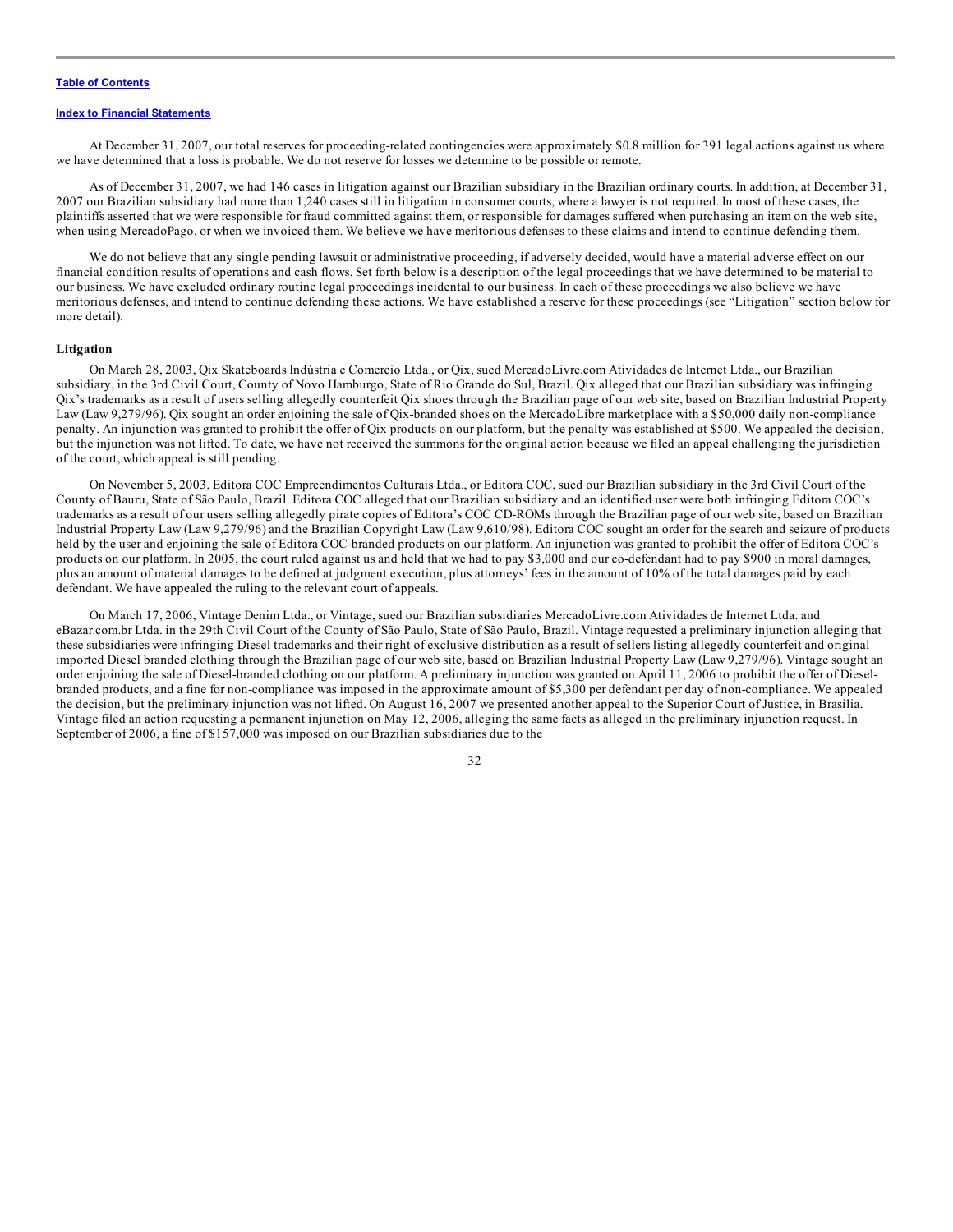# **Index to Financial Statements**

alleged non-compliance of the preliminary injunction. We filed an appeal to the fine and requested its suspension pending a final adjudication on the merits. In October of 2006, the fine was suspended and on January 23, 2007, the fine was declared null and void. However, because our appeal of the preliminary injunction failed, in March of 2007, Vintage presented new petitions alleging non-compliance of the preliminary injunction granted to Vintage and requested a fine of approximately \$3.3 million against us, which represents approximately \$5,300 per defendant per day of alleged non-compliance since April 13, 2006. On July 4, 2007, the judge ordered the payment of the fine mandated in the preliminary injunction, without specifying the amount. When we are officially notified of the amount of the fine, we will present a new appeal against the application of the fine. On July 18, 2007 the judge set a conciliatory hearing for August 1, 2007. We attended the hearing but could not reach an agreement. On September, 14, 2007, the judge decided that (i) our Brazilian subsidiaries were not responsible for alleged infringement of intellectual property rights by its users; and that (ii) the plaintiffs did not prove the alleged infringement of its intellectual property rights. The decision maintained the injunction until such ruling is non-appealable. We presented a request that the injunction should be revoked, but it was rejected. Plaintiff presented appeal against the decision on the September 14, 2007 ruling, which appeal was published on December 11, 2007. On January 8, 2008, we presented an appeal to the Court of the State of São Paulo against the decision that maintained the injunction, and, on January 14, 2008, we presented a reply to the appeal filed by the plaintiff.

On April 6, 2006, Fallms Distribuiçăo de Fitas Ltda., or Fallms, and 100% Nacional Distribuidora de Fitas Ltda., or 100% Nacional, sued our Brazilian subsidiary in the Second Civil Court of Santo Amaro, County of São Paulo, State of São Paulo, Brazil. Fallms and 100% Nacional alleged that our Brazilian subsidiary was infringing their intellectual property rights as a result of users selling unauthorized copies of their copyrighted movies through the Brazilian page of our web site and by using their trademark "Brasileirinhas" on such copies. Fallms and 100% Nacional sought an order enjoining the sale of Fallms, 100% Nacional and "Brasileirinhas" branded movies on our platform. An injunction was granted to prohibit the offer of Fallms, 100% Nacional and "Brasileirinhas" branded movies. We were summoned in March of 2007 and presented our defense on March 14, 2007. In June of 2007, Fallms filed a petition to increase the fine imposed in the preliminary injunction, from approximately \$200, to approximately \$530 per day of noncompliance, based on alleged non-compliance by our Brazilian subsidiary. On July 2, 2007, we presented a petition requesting the judge to revoke the preliminary injunction. On July 25, 2007 the judge revoked the preliminary injunction. On the same date, the judge decided that (i) our Brazilian subsidiary was not responsible for alleged infringement of intellectual property rights by its users; and that (ii) the plaintiffs did not prove that (a) they own the trademark "Brasileirinhas" and copyrights of "Brasileirinhas" branded movies and (b) the alleged infringement of intellectual property rights resulted in an effective copyright violation. The plaintiffs presented a request asking for clarification of the decision, but it was rejected. On November 06, 2007, plaintiffs appealed the July 25, 2007 decision that dismissed the case, and we presented our reply to that appeal on February 1, 2008.

On March 7, 2007, Xuxa Promoções e Produções Artísticas Ltda., or Xuxa, sued our Brazilian subsidiary in the Court of Barra da Tijuca, Rio de Janeiro, State of Rio de Janeiro, Brazil. Xuxa, a popular television personality in Brazil, alleged that counterfeit copies of one of her CDs and of a movie with her participation as an actress (for which she owns the copyright and distribution rights) are being sold on our platform, and as such our Brazilian subsidiary is infringing her intellectual and property rights. Xuxa seeks an injunction, the establishment of preventive measures, fines, and compensatory and statutory damages. An injunction ordering the removal of any offers of copies of this CD and movie was granted to Xuxa. We appealed the injunction on July 2, 2007 and presented our defense on July 6, 2007. On December 17, 2007, both parties filed a joint petition requesting suspension of the process for 60 days until March 10, 2008, due to negotiation of a settlement of the case. On March 10, 2008, both parties presented a joint petition requesting the extension of the suspension term for 30 more days.

On June 11, 2007, Praetorium Instituto de Ensino, Pesquisas e Atividades de Extensăo e Direito Ltda., or Praetorium, sued our Brazilian subsidiary in the Fourth Civil Court of the County of Belo Horizonte, State of Minas Gerais, Brazil. Praetorium alleged that our Brazilian subsidiary was infringing Praetorium's copyrights as a result of our users selling allegedly counterfeit copies of Praetorium's courses through the Brazilian page of our web site. Praetorium seeks an injunction, fines, and compensatory and statutory damages. An injunction ordering the removal of any offers containing the name of Praetorium was granted to Praetorium on July 11, 2007 giving us 48 hours to comply. In addition to the preliminary injunction, a fine of approximately \$5,300 per day of noncompliance was imposed up to a maximum of approximately \$131,000 and a fine of approximately \$530 was also imposed for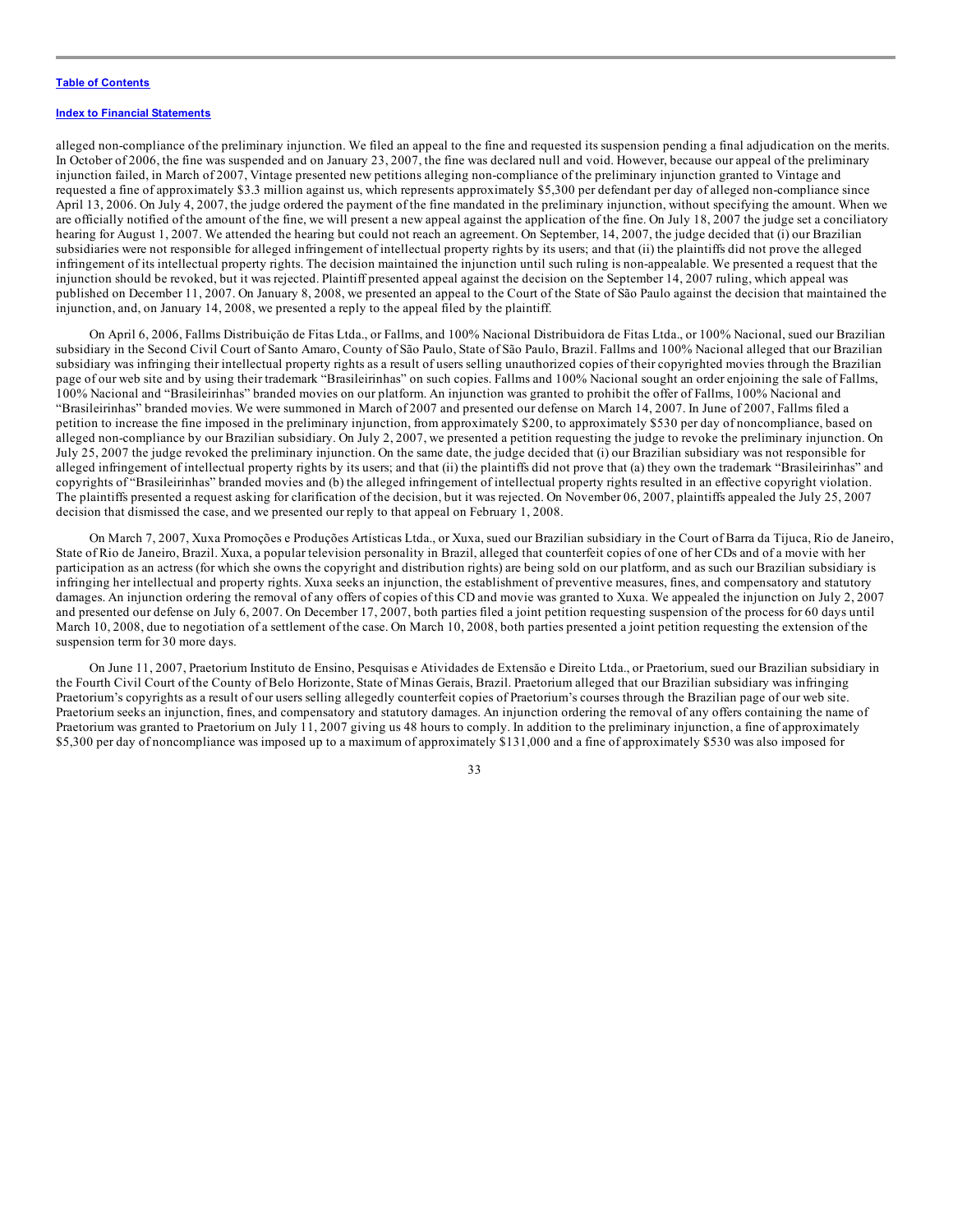# **Index to Financial Statements**

each new product posted after July 13, 2007 containing the name of Praetorium and listed in the Brazilian page of our web site. On August 3, 2007, we appealed the preliminary injunction to the State Court of Minas Gerais and presented our defense on August 8, 2007. On November 20, 2007, the State Court of Minas Gerais rejected our request that the injunction should be suspended until judgment of the appeal. Notwithstanding, the appeal against the decision that granted the preliminary injunction is still pending.

On August 20, 2007, Sette Informações Educacionais Ltda., or Sette, sued our Brazilian subsidiary in the Fourth Civil Court of the City of Recife, State of Pernambuco, Brazil. Sette alleged that our Brazilian subsidiary was infringing its intellectual property rights as a result of users selling unauthorized copies of Sette's courses through the Brazilian web site. Sette seeks an injunction, fines, and compensatory and statutory damages. We presented our defense on October 5, 2007. On December 28, 2007, the case was settled, under an agreement to establish procedures to protect Sette's intellectual property rights based on the notice and take down of alleged infringing items listed in the Brazilian web site; no consideration was paid to plaintiff to settle the case. We filed a joint petition settling the case on January 11, 2008, which is expected to be homologated by the judge within the next few weeks.

On August 23, 2007, Serasa S.A., or Serasa, sued our Brazilian subsidiary in the Sixth Civil Court of Santo Amaro, City of São Paulo, State of São Paulo, Brazil. Serasa, a company which provides credit-related analysis, information services and data bank and payment habits related to individuals and corporations, alleged that our Brazilian subsidiary should be responsible for the sale by its users of allegedly unlawful content and unfair uses of its services and Serasa's trade name and trademarks. Serasa seeks an injunction, fines, and compensatory damages. On November 5, 2007 a preliminary injunction was granted to Serasa, ordering our Brazilian subsidiary (a) the removal of any content offering: (i) consultation of Serasa's database; and (ii) passwords, texts or any material that promises to consult, remove or teach how to remove someone name from Serasa's database; (b) the prohibition to allow in its web site any content similar to the aforementioned; and (c) to provide certain personal data of certain users who have offered such products. In addition to the preliminary injunction, a fine of approximately \$5,500 per day of noncompliance was imposed. On December 17, 2007, our Brazilian subsidiary presented the information requested. We appealed the preliminary injunction to the State Court of São Paulo and presented our defense on January 7, 2008. Serasa replied to our appeal on January 30, 2008. On March 26, 2008, we were summoned with a petition presented by Serasa alleging non-compliance with the injunction. We will present our response in the next few days.

On November 23, 2007 Botelho Indústria e Distribuição Cinematográfica Ltda., or Botelho, sued our Brazilian subsidiary in the Third Civil Court of the City of Rio de Janeiro, State of Rio de Janeiro, Brazil. Botelho alleged that our Brazilian subsidiary was infringing its intellectual property rights as a result of users selling unauthorized copies of Botelho's courses through the Brazilian web site. Botelho seeks an injunction, fines, and compensatory and statutory damages, which was not analyzed by the judge yet. On February 25, 2008 we presented arguments to give the judge support and background to analyze the requested injunction. We presented our defense on March 5, 2008.

### **State of São Paulo Fraud Claim**

On June 12, 2007 a state prosecutor of the State of São Paulo, Brazil presented a claim against our Brazilian subsidiary. The state prosecutor alleges that our Brazilian subsidiary should be held liable for any fraud committed by sellers on the Brazilian version of our web site, or responsible for damages suffered by buyers when purchasing an item on the Brazilian version of the MercadoLibre web site. We were summoned on December, 12, 2007 and presented our defense on January 4, 2008.

#### **City of São Paulo Tax Claim**

On September 13, 2007, we paid to tax authorities in São Paulo, Brazil approximately \$1.1 million, consisting of \$1.0 million in accrued taxes and \$0.1 million in fines, related to our Brazilian subsidiary's activities in São Paulo for the period 2002 through 2004. We had reserved approximately \$1.1 million against these taxes as of December 31, 2006 so no additional provision was recorded for the payment. São Paulo tax authorities have also asserted taxes and fines against us relating to the period from 2005 to 2007 in an approximate additional amount of \$5.9 million. In January 2005 we had moved our operations to Santana de Parnaíba City, Brazil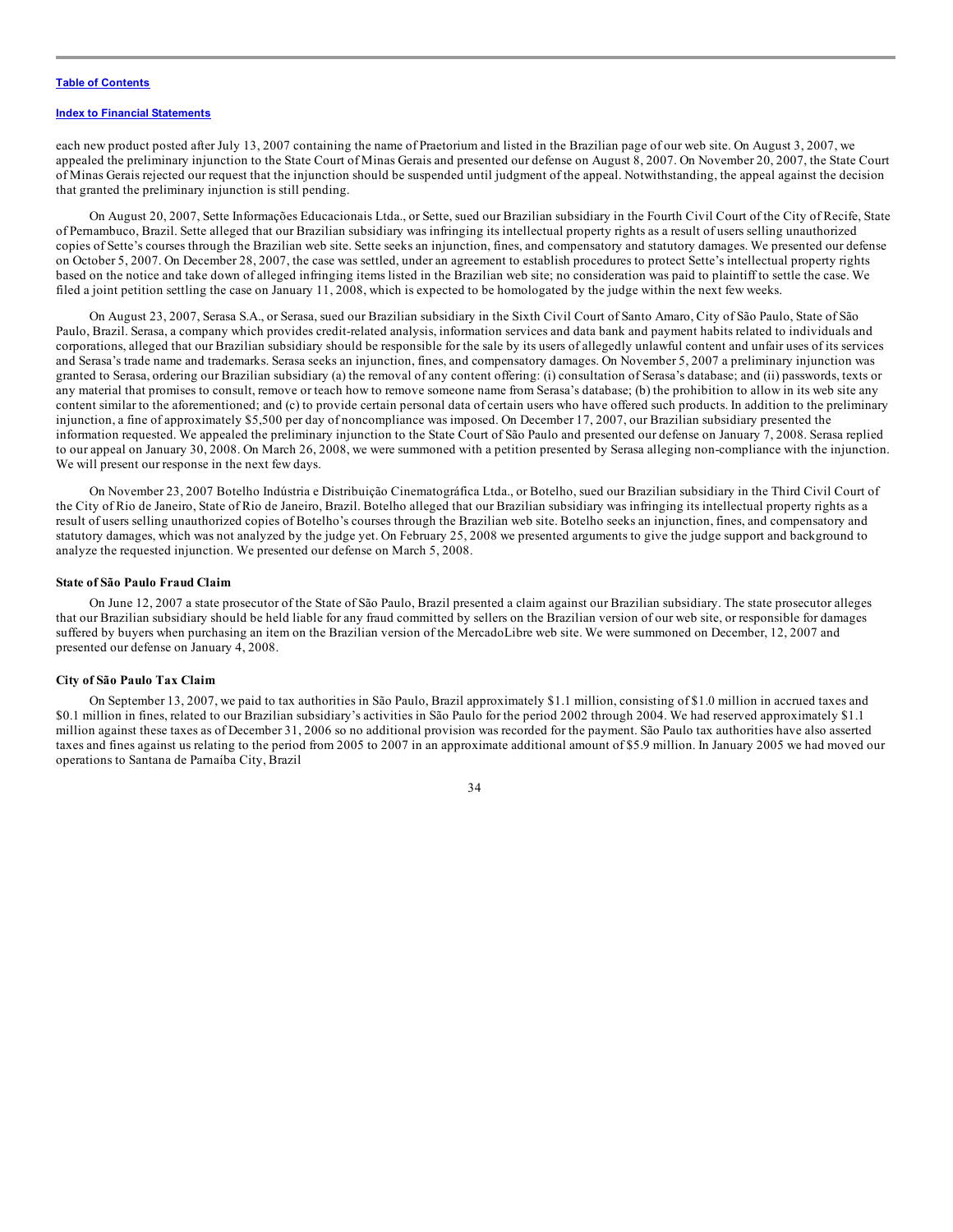## **Index to Financial Statements**

and began paying taxes to that jurisdiction, therefore we believe we have strong defenses to the claims of the São Paulo authorities with respect to this period. We believe the risk of loss for this period is remote, and as a result, have not reserved provisions for this claim. On August 31, 2007, we presented administrative defenses against the authorities' claim; however, their response is still pending.

#### **Brazilian National Public Treasury Tax Claim**

On March 17, 2008, our Brazilian subsidiary received a tax claim for approximately \$198,000 presented by the National Public Treasury. The notice claims non-payment of income taxes that we believe we paid, and accordingly, we consider the risk of loss for this claim to be remote. Within the next weeks we will present a defense requesting a declaration that no such taxes are due.

### **Trademark Claim**

We filed our first three applications to register the name "MercadoLivre" in Brazil with the Instituto Nacional da Propriedade Industrial (the National Institute of Industrial Property, or INPI) on October 7, 1999. Editora Livre Mercado Ltda., a publishing company, challenged these three applications based on their trademark "Livre Mercado," a trade magazine. These challenges are currently pending with INPI. In addition to these processes, Agência Folha de Notícias Ltda., a news company, filed an application to register the name "MercadoLivre" on October 7, 1999, a few hours before we filed our application. We challenged that application. However, we cannot assure you that we will succeed in obtaining these trademarks or in our challenges to existing or future applications by other parties. If we are not successful, we could face claims by any future trademark owners. Any past or future claims relating to these issues, whether meritorious or not, could cause us to enter into costly royalty and/or licensing agreements. We may also have to modify our brand name in Brazil (or other jurisdictions) if any successful demands against us are too expensive. Any of these circumstances could adversely affect our business, results of operations and financial condition.

Other third parties have from time to time claimed, and others may claim in the future, that we have infringed their intellectual property rights. We have been notified of several potential third-party claims for intellectual property infringement through our web site. These claims, whether meritorious or not, are time consuming, can be costly to resolve, could cause service upgrade delays, and could require expensive implementations of changes to our business methods to respond to these claims. See "Item 1A Risk factors—Risks related to our business—We could potentially face legal and financial liability for the sale of items that infringe on the intellectual property rights of others and for information disseminated on the MercadoLibre marketplace."

# **ITEM 4. SUBMISSION OF MATTERS TO A VOTE OF SECURITY HOLDERS**

No matters were submitted to a vote of our security holders during the fourth quarter of the fiscal year ended December 31, 2007.

# **PART II**

# **ITEM 5. MARKET FOR REGISTRANT'S COMMON EQUITY, RELATED STOCKHOLDER MATTERS AND ISSUER PURCHASES OF EQUITY SECURITIES**

### **Market Price of and Dividends on the Registrant's Common Equity**

Shares of our common stock, par value \$.001 per share, or our common stock, trade on the Nasdaq Global Market ("NASDAQ") under the symbol "MELI." As of December 31, 2007, the closing price of our common stock was \$73.88 per share. As of March 1, 2008, we had approximately 54 holders of record of our common stock. This figure does not reflect the beneficial ownership of shares held in nominee name. The following table sets forth, for the indicated periods, the high and low closing sale prices for our common stock on the NASDAQ and the cash distributions declared per share: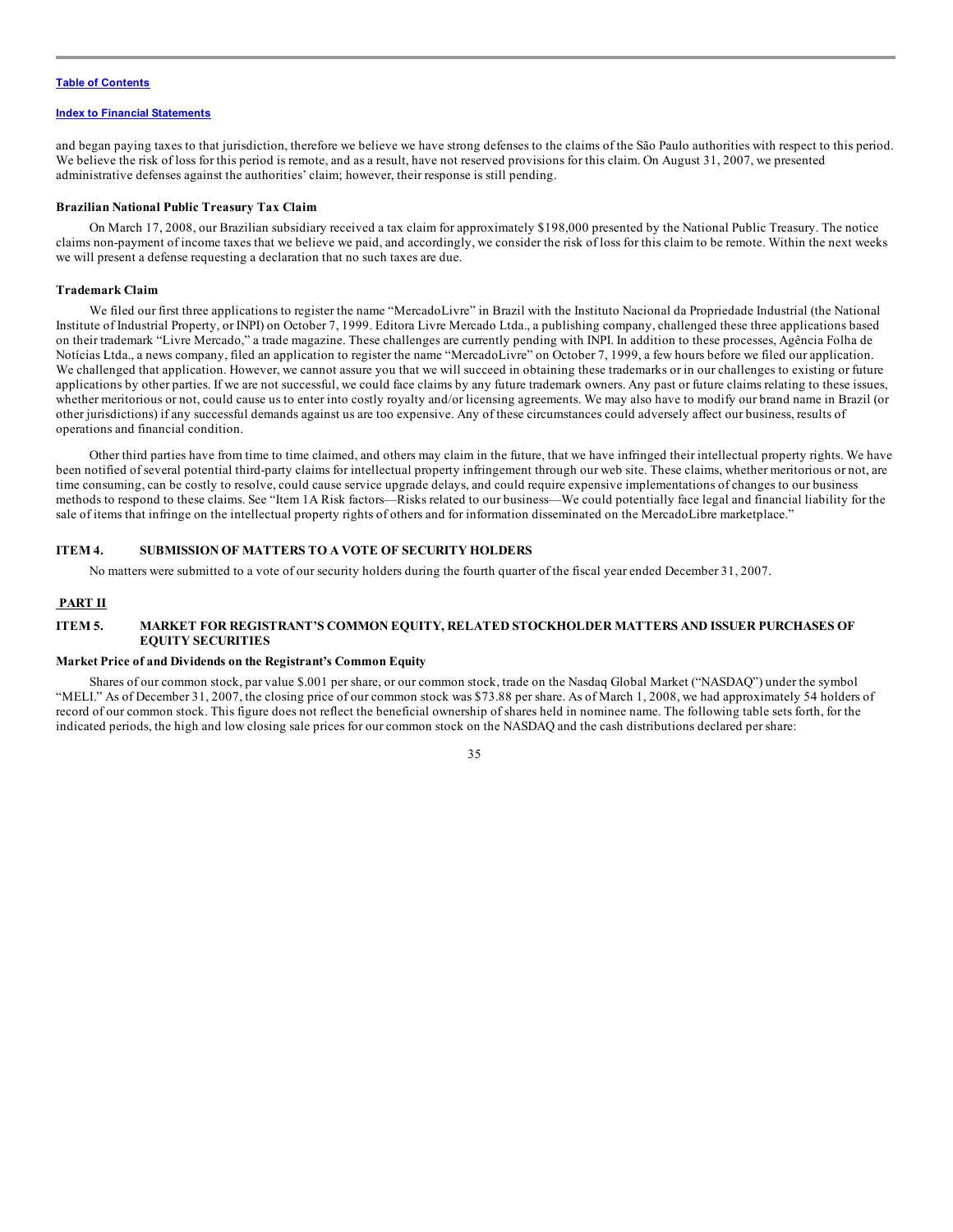# **Index to Financial Statements**

|         |         | Cash<br>dividends<br>declared |
|---------|---------|-------------------------------|
|         | Low     | per share                     |
|         |         |                               |
| \$41.06 | \$18.00 |                               |
| \$78.81 | \$35.18 |                               |
|         | High    | Closing stock price           |

Prior to our initial public offering in August 2007, there had been no public trading market for our common stock.

## **Recent Sales of Unregistered Securities**

There were no sales of unregistered securities by us during the three-month period ending December 31, 2007.

#### **Use of Proceeds from IPO**

Our registration statement on Form S-1, as amended (Registration No. 333-142880), (the "Registration Statement") with respect to our public offering (the "Offering") of common stock, par value \$0.001 per share, was declared effective on August 9, 2007. We sold a total of 3,000,000 shares of common stock in the Offering and the selling stockholders sold a total of 15,488,762 shares of common stock in the Offering. The net proceeds to us of the Offering were approximately \$49.6 million. These proceeds have been used to repay a \$9.5 million outstanding loan (including interest) with eBay Inc. and the remainder is expected to be used for working capital and general corporate purposes, which have been invested in interest-bearing, investment-grade securities. See our quarterly report on Form 10-Q filed with the SEC on November 14, 2007 for a further discussion of our use of proceeds from the Offering.

#### **Equity Compensation Plan Information**

Information regarding securities authorized for issuance under the Company's equity compensation plan as of December 31, 2007 is set forth in Item 12, "Security Ownership of Certain Beneficial Owners and Management."

## **Issuer Purchases of Equity Securities**

We have not purchased any of our registered equity securities during the year ended December 31, 2007.

#### **Performance Graph**

The graph below shows the total stockholder return of an investment of \$100 on August 10, 2007 (the first day of trading of our common stock on the Nasdaq Stock Exchange) through December 31, 2007 for (i) our common stock (ii) The Nasdaq Composite Index (iii) The S&P 500 Index and (iv) the Dow Jones Ecommerce Index. The Dow Jones Ecommerce Index is a weighted index of stocks of companies in the e-commerce industry. Stock price performance show in the graph below is not indicative of future stock price performance.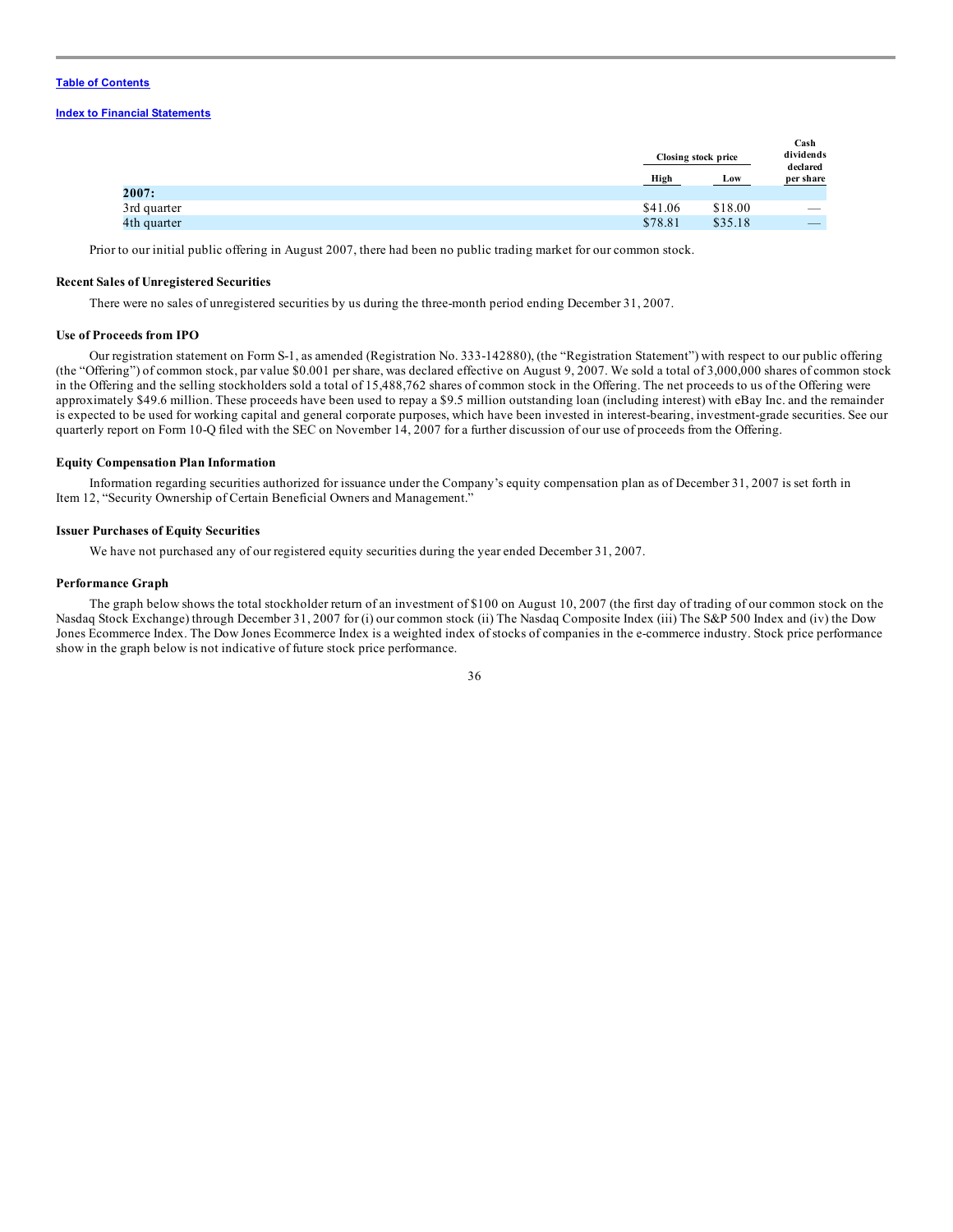**Index to Financial Statements**



We cannot assure you that our share performance will continue into the future with the same or similar trends depicted in the graph above. We will not make or endorse any predictions as to our future stock performance.

The foregoing graph and chart shall not be deemed incorporated by reference by any general statement incorporating by reference this Annual Report on Form 10-K into any filing under the Securities Act of 1933, as amended, or under the Securities Exchange Act of 1934, as amended, except to the extent we specifically incorporate this information by reference, and shall not otherwise be deemed filed under those acts.

# **ITEM 6. SELECTED FINANCIAL DATA**

The following summary financial data is qualified by reference to and should be read in conjunction with "Management's Discussion and Analysis of Financial Condition and Results of Operations" and our consolidated financial statements and related notes thereto included elsewhere in this report.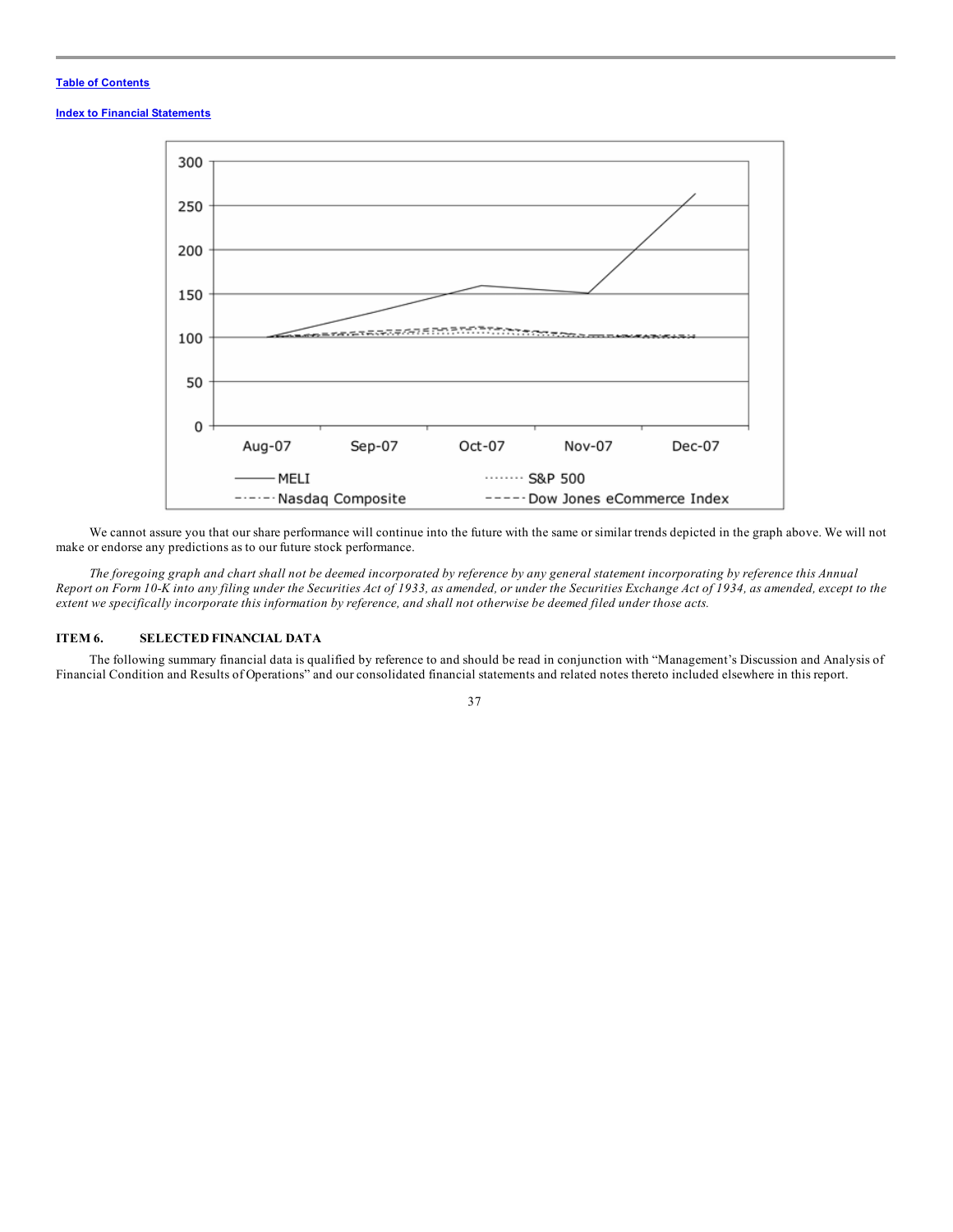# **Index to Financial Statements**

|                                                                                                         | Year ended December 31. |         |           |                                 |           |  |  |
|---------------------------------------------------------------------------------------------------------|-------------------------|---------|-----------|---------------------------------|-----------|--|--|
| (in millions)                                                                                           | 2003                    | 2004    | 2005      | 2006                            | 2007      |  |  |
| Statement of income data:                                                                               |                         |         |           |                                 |           |  |  |
| Net revenues                                                                                            | \$5.6                   | \$12.7  | \$28.2    | \$52.1                          | \$85.1    |  |  |
| Cost of net revenues                                                                                    | (1.1)                   | (2.5)   | (6.1)     | (12.1)                          | (19.0)    |  |  |
| Gross profit                                                                                            | 4.5                     | 10.2    | 22.1      | 40.0                            | 66.1      |  |  |
| Operating expenses:                                                                                     |                         |         |           |                                 |           |  |  |
| Product and technology development                                                                      | (1.0)                   | (1.3)   | (2.2)     | (3.1)                           | (4.4)     |  |  |
| Sales and marketing                                                                                     | (4.9)                   | (9.1)   | (14.7)    | (23.4)                          | (27.6)    |  |  |
| General and administrative                                                                              | (2.1)                   | (3.1)   | (4.4)     | (8.2)                           | (13.2)    |  |  |
| Total operating expenses                                                                                | (8.0)                   | (13.5)  | (21.3)    | (34.6)                          | (45.2)    |  |  |
| Income (loss) from operations                                                                           | (3.5)                   | (3.3)   | 0.8       | 5.4                             | 20.9      |  |  |
| Other income (expenses):                                                                                |                         |         |           |                                 |           |  |  |
| Interest income                                                                                         | 0.2                     | 1.2     | 0.4       | 0.5                             | 1.6       |  |  |
| Interest expense and other financial charges                                                            | (0.1)                   | (0.3)   | (0.5)     | (1.7)                           | (2.0)     |  |  |
| Foreign currency (loss) gain                                                                            | 0.2                     | 0.2     | 0.3       | (0.4)                           | (3.1)     |  |  |
| Other expenses, net                                                                                     |                         |         | (0.3)     | (1.5)                           | (3.0)     |  |  |
| Net income (loss) before income and asset tax and cumulative effect of change in accounting principle   | (3.2)                   | (2.2)   | 0.7       | 2.3                             | 14.4      |  |  |
| Income and asset tax (expense) benefit                                                                  |                         |         | 1.4       | (1.2)                           | (4.7)     |  |  |
| Net income (loss) before cumulative effect of change in accounting principle and gain from discontinued |                         |         |           |                                 |           |  |  |
| operations                                                                                              | (3.2)                   | (2.2)   | 2.0       | 1.1                             | 9.7       |  |  |
| Cumulative effect of change in accounting principle                                                     |                         |         | 0.3       | $\hspace{0.1mm}-\hspace{0.1mm}$ |           |  |  |
| Net income (loss)                                                                                       | (3.2)                   | (2.2)   | 2.4       | 1.1                             | 9.7       |  |  |
| Accretion of preferred stock                                                                            | (0.5)                   | (0.5)   | (0.5)     | (0.5)                           | (0.3)     |  |  |
| Net income (loss) available to common stockholders                                                      | \$(3.7)                 | \$(2.7) | S.<br>1.9 | $\mathbb{S}$<br>0.6             | \$<br>9.4 |  |  |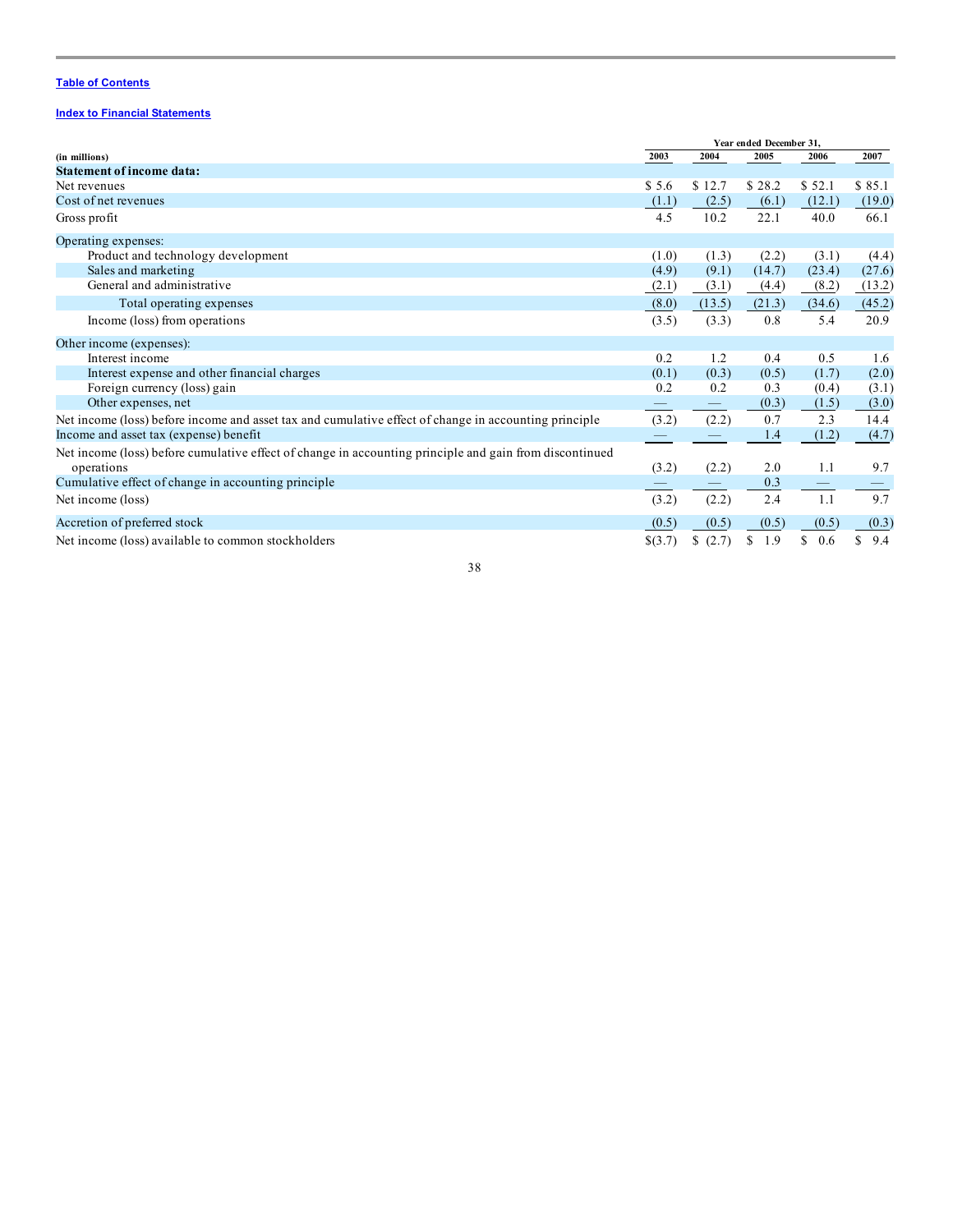# **Index to Financial Statements**

|                                                    |              |              | At December 31.                |    |        |             |
|----------------------------------------------------|--------------|--------------|--------------------------------|----|--------|-------------|
| (in millions)                                      | 2003         | 2004         | 2005                           |    | 2006   | 2007        |
| <b>Balance sheet data:</b>                         |              |              |                                |    |        |             |
| Total assets                                       | \$<br>24.1   | 24.1         | \$<br>44.4                     | S  | 53.8   | \$<br>134.5 |
| Long term debt                                     |              | __           | 12.0                           |    | 9.0    |             |
| Total liabilities                                  | 2.4          | 5.1          | 23.2                           |    | 30.5   | 42.8        |
| Net assets                                         | 21.7         | 19.0         | 21.2                           |    | 23.3   | 91.7        |
| Mandatorily redeemable convertible preferred stock | 62.6         | 63.1         | 63.6                           |    | 64.1   |             |
| Common stock                                       | 0.1          | 0.1          | 0.1                            |    | 0.1    | 0.1         |
| Stockholders' equity (deficit)                     | \$<br>(40.9) | \$<br>(44.1) | \$<br>(42.4)                   | \$ | (40.7) | 91.7        |
|                                                    |              |              | <b>Year Ended December 31.</b> |    |        |             |

|                                             | Year Ended December 31. |            |  |            |   |            |  |            |  |               |
|---------------------------------------------|-------------------------|------------|--|------------|---|------------|--|------------|--|---------------|
|                                             |                         | 2003       |  | 2004       |   | 2005       |  | 2006       |  | 2007          |
| Earnings (loss) per share data:             |                         |            |  |            |   |            |  |            |  |               |
| Basic net income (loss) available to common |                         |            |  |            |   |            |  |            |  |               |
| stockholders per common share               |                         | (0.36)     |  | (0.21)     | S | 0.05       |  | 0.01       |  | 0.22          |
| Diluted net income (loss) per common share  |                         |            |  |            |   | 0.05       |  |            |  | 0.22          |
| Weighted average shares $(2)$ :             |                         |            |  |            |   |            |  |            |  |               |
| Basic                                       |                         | 10.284.622 |  | 12.739.980 |   | 13.065.496 |  | 13.149.139 |  | 25,149,405(1) |
| Diluted                                     |                         |            |  |            |   | 13,671,359 |  |            |  | 25,478,336    |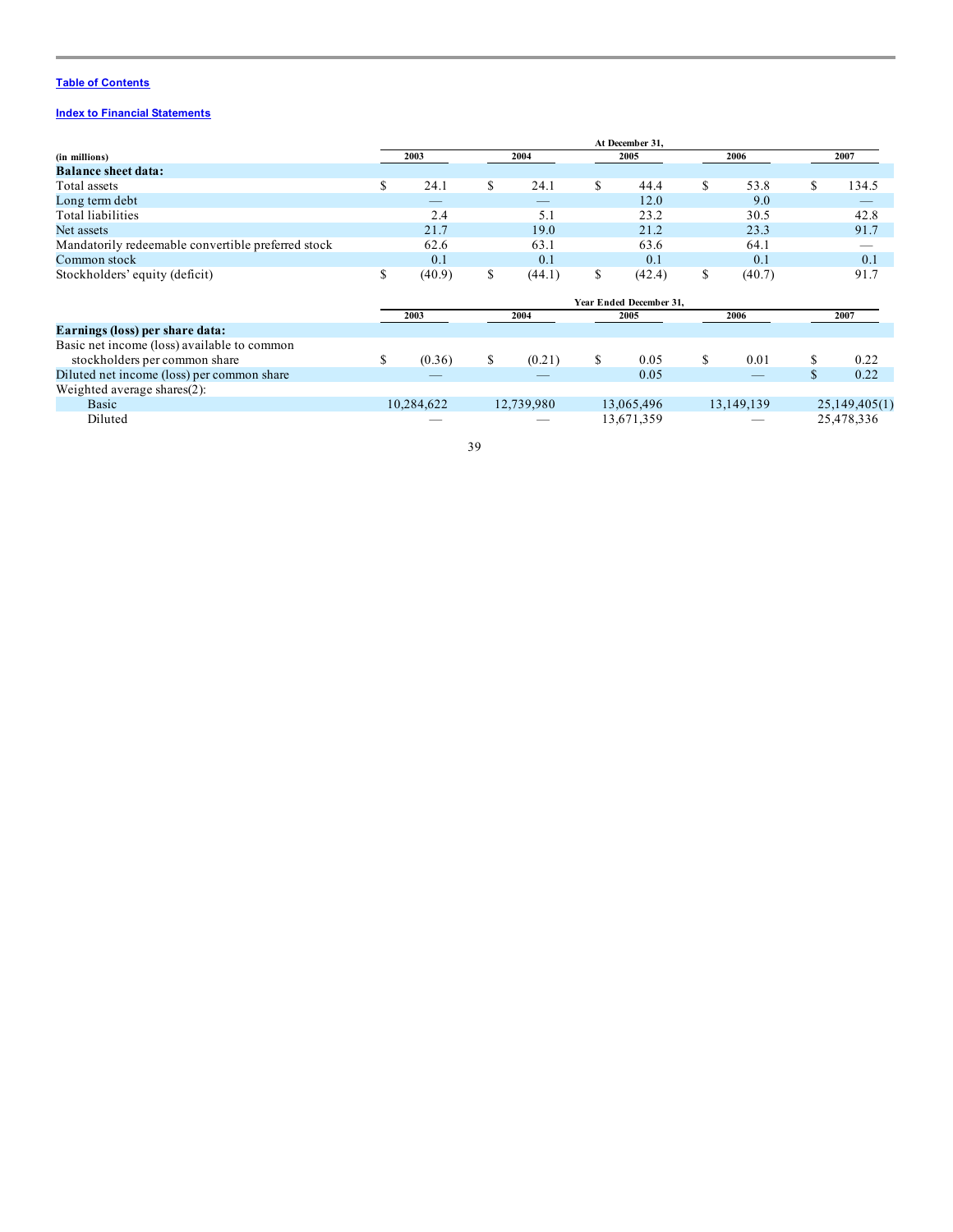# **Index to Financial Statements**

- (1) Includes the effect of the issuance of 3,000,000 shares of our common stock in connection with our initial public offering in August 2007.
- (2) Shares outstanding at December 31, 2007 were 44,226,563.

|                                                           |            | Year ended December 31. |         |           |           |
|-----------------------------------------------------------|------------|-------------------------|---------|-----------|-----------|
| (in millions)                                             | 2003       | 2004                    | 2005    | 2006      | 2007      |
| Other data:                                               |            |                         |         |           |           |
| Number of confirmed registered users at end of period(1)  | 4.0        | 6.5                     | 12.2    | 18.2      | 24.9      |
| Number of confirmed new registered users during period(2) |            | 2.5                     | 5.7     | 6.0       | 6.7       |
| Gross merchandise volume(3)                               | \$164.3    | \$299.3                 | \$607.7 | \$1,075.1 | \$1,511.5 |
| Number of successful items sold(4)                        | 3.1        |                         | 8.4     | 13.8      | 17.5      |
| Total payment volume(5)                                   | $\Omega$ . | 8.9                     | 38.5    | 89.0      | 158.0     |
| Capital expenditures                                      | 0.9<br>S.  |                         | 2.0     | 2.4       | 3.1       |
| Depreciation and amortization                             | 0.8        |                         | .6      | 2.0       | 2.3       |

- (1) Measure of the cumulative number of users who have registered on the MercadoLibre marketplace and confirmed their registration.
- (2) Measure of the number of new users who have registered on the MercadoLibre marketplace and confirmed their registration.
- (3) Measure of the total U.S. dollar sum of all transactions completed through the MercadoLibre marketplace, excluding motor vehicles, vessels, aircraft and real estate.
- (4) Measure of the number of items that were sold/purchased through the MercadoLibre marketplace.
- (5) Measure of total U.S. dollar sum of all transactions paid for using MercadoPago.

# **ITEM 7. MANAGEMENT'S DISCUSSION AND ANALYSIS OF FINANCIAL CONDITION AND RESULTS OF OPERATIONS**

You should read the following discussion and analysis of the financial condition and results of our operations in conjunction with our "Selected financial and other data" and our audited consolidated financial statements and the notes to those statements included elsewhere in this report. This discussion contains forward-looking statements reflecting our current expectations that involve risks and uncertainties. Actual results and the timing of events may differ materially from those contained in these forward-looking statements due to a number of factors, including those discussed in the section *entitled "Risk Factors" and elsewhere in this report.*

The discussion and analysis of our financial condition and results of operations has been organized to present the following:

- a brief overview of our company;
- a review of our financial presentation and accounting policies, including our critical accounting policies;
- a discussion of our principal trends and results of operations for the years ended December 31, 2005, 2006, and 2007;
- a discussion of principal factors that influence our results of operations, financial condition and liquidity;
- a discussion of our liquidity and capital resources, a discussion of our capital expenditures and a description of our contractual obligations; and
- a discussion of the market risks that we face.

# **Overview**

We host the largest online trading and payments platform in Latin America focused on enabling e-commerce and its related services. Our services are designed to provide our users with mechanisms to buy, sell, pay for and collect on e-commerce transactions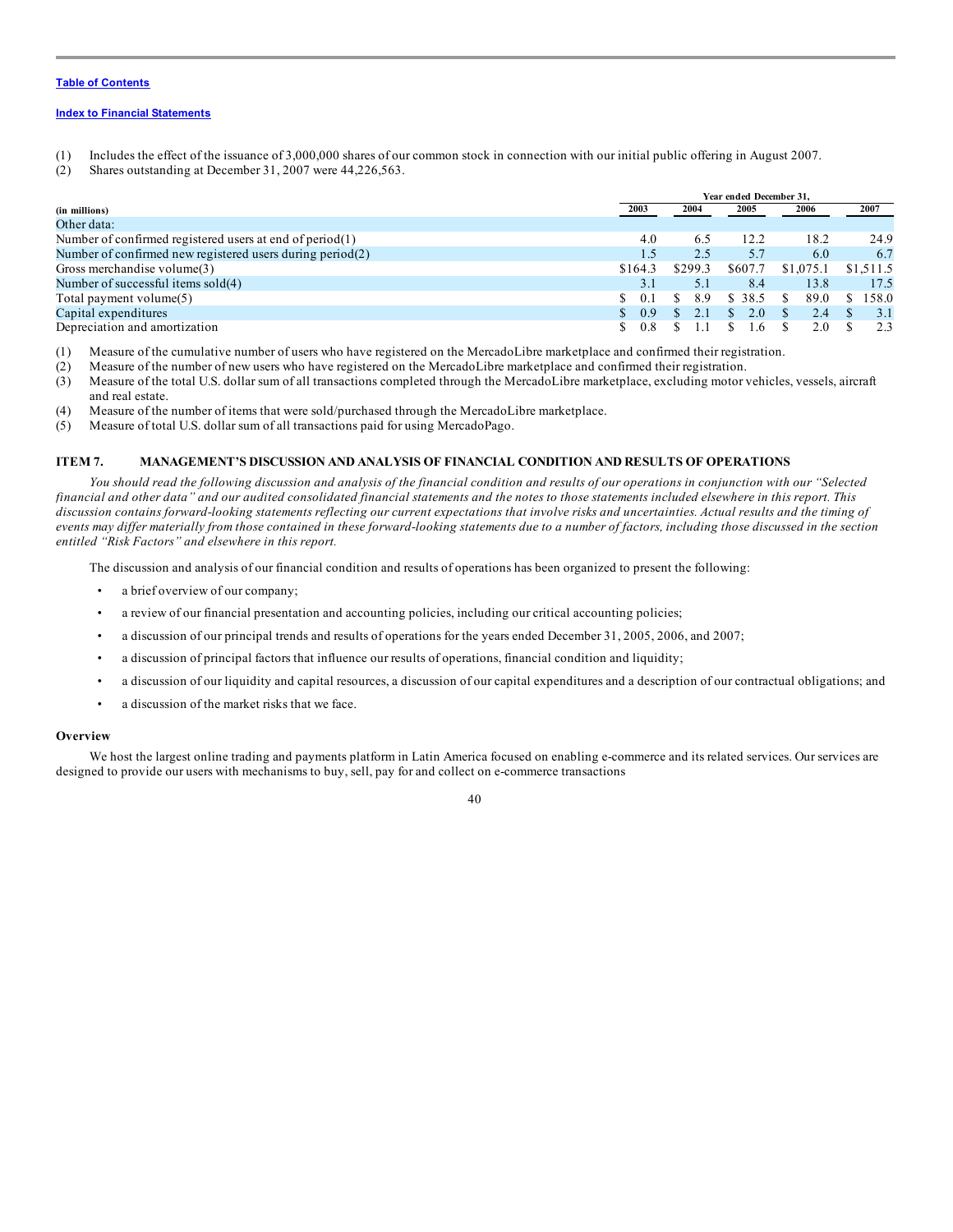# **Index to Financial Statements**

effectively and efficiently. With a market of over 550 million people and a region with one of the fastest-growing Internet penetration rates, we provide buyers and sellers with a robust online trading environment that fosters the development of a large and growing e-commerce community. We offer a technological and commercial solution that addresses the distinctive cultural and geographic challenges of operating an online trading platform in Latin America.

We were incorporated in Delaware in October 1999 and introduced web sites in Argentina, Brazil, Mexico, Colombia, Chile, Uruguay and Venezuela by April 2000. In order to build a critical mass of customers, we initially offered our services free of charge in all of these markets.

In May 2000, we obtained significant financing and reached gross merchandise volume of \$14.3 million. In 2001, we launched a new version of our site and brand and launched our operations in Ecuador. Our gross merchandise volume for the year ending December 31, 2001 grew to \$21.3 million. Our gross merchandise volume reached \$55.4 million for 2002, \$164.3 million for 2003 and \$299.3 million for 2004. In November of 2005, we acquired certain operations of DeRemate.com, Inc. and our gross merchandise volume reached \$607.7 million. During 2006, we launched sites in Costa Rica, the Dominican Republic and Panama, and our gross merchandise volume reached \$1,075.1 million. Our gross merchandise volume was \$1,511.5 million during 2007.

We offer our users two principal services:

- The MercadoLibre marketplace: The MercadoLibre marketplace is a fully-automated, topically-arranged and user-friendly online trading service. This service permits both businesses and individuals to list items and conduct their sales and purchases online in either a fixed-price or auctionbased format. Additionally, through online classified advertisements, our registered users can also list and purchase motor vehicles, vessels, aircraft, real estate and services. Any Internet user can browse through the various products and services that are listed on our web site and register with MercadoLibre to list, bid for and purchase items and services.
- The MercadoPago online payments solution: To complement the MercadoLibre marketplace, we developed MercadoPago, an integrated online payments solution. MercadoPago is designed to facilitate transactions on the MercadoLibre marketplace by providing a mechanism that allows our users to securely, easily and promptly send and receive payments online.

During 2007, visitors to our web site were able to browse an average of over 1.4 million listings on any given day, organized by country, in over 2,000 different product categories. We believe that we have achieved a critical mass of active buyers, sellers and product listings in most of the countries where we operate and that our business can be readily scaled to handle increases in our user base and transaction volume. At December 31, 2007, we had 24.9 million confirmed registered MercadoLibre users. For 2007, we had 2.0 million unique sellers, 5.5 million unique buyers and 17.5 million successful items sold.

For 2007, our annual net revenues were \$85.1 million. Of those \$85.1 million in revenues approximately 81.7% were attributable to MercadoLibre marketplace listing, optional feature, final value and advertisement fees. The remaining 18.3% of revenues were attributable to MercadoPago fees. Although we discuss long-term trends in our business, it is our policy that we do not provide earnings guidance in the traditional sense. We believe that uncertain conditions make the forecasting of near-term results difficult. Further, we seek to make decisions focused primarily on the long-term welfare of our company and believe focusing on short term earnings does not best serve the interests of our stockholders. We believe that execution of key strategic initiatives as well as our expectations for long-term growth in our markets will best create stockholder value.

We, therefore, encourage potential investors to consider this strategy before making an investment in our common stock. A long-term focus may make it more difficult for industry analysts and the market to evaluate the value of our company, which could reduce the value of our common stock or permit competitors to grow stronger than us with short term tactics.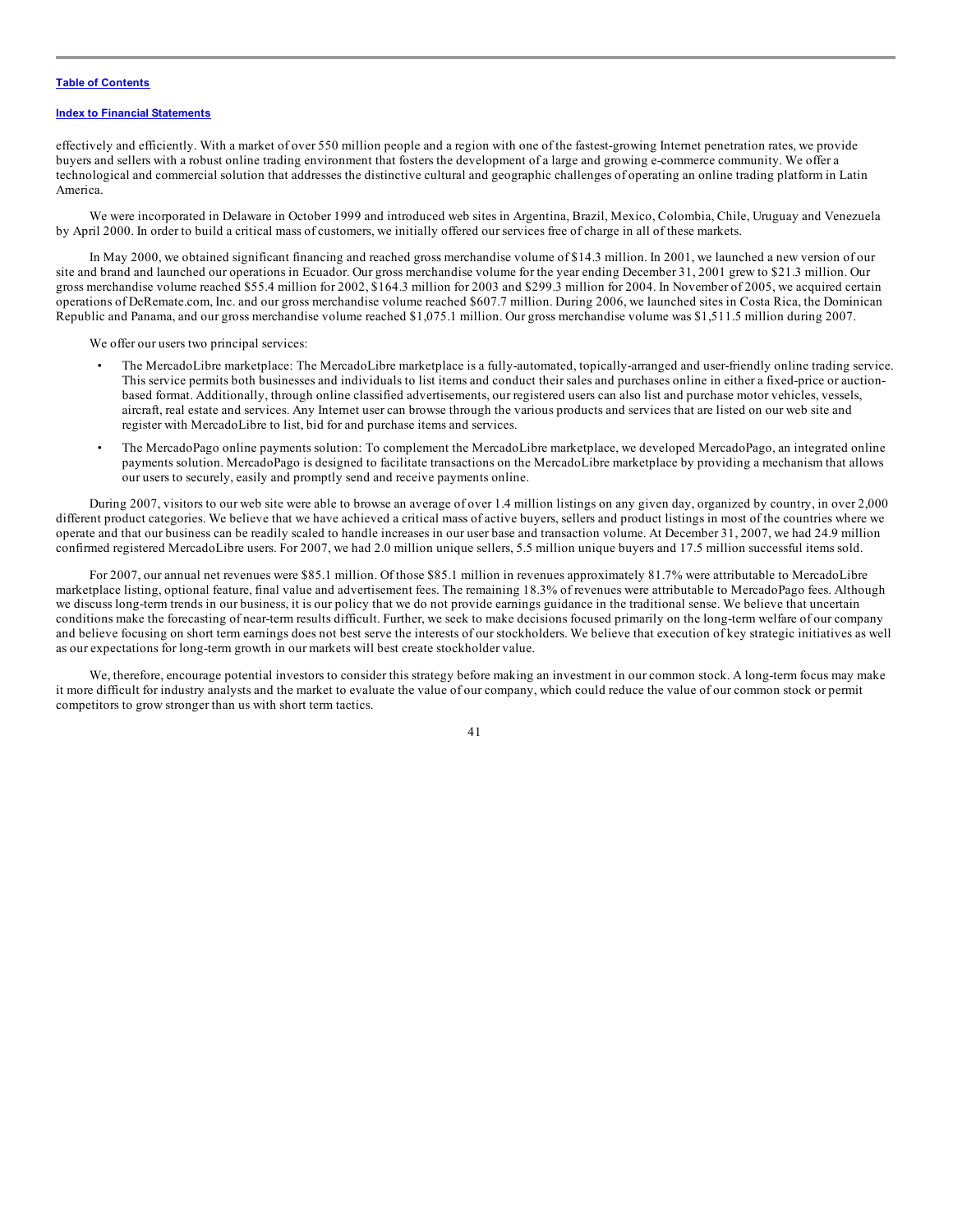# **Index to Financial Statements**

## **Description of line items**

### *Net revenues*

We recognize revenues in each of our reporting segments. The MercadoLibre marketplace segments include Brazil, Argentina, Mexico and other countries (Chile, Colombia, Costa Rica, Dominican Republic, Ecuador, Panama, Peru, Uruguay and Venezuela). The MercadoPago segment includes our regional payments platform consisting of our MercadoPago business.

We generate revenues from the MercadoLibre marketplace segment from:

- listing fees;
- optional feature fees;
- final value fees; and
- online advertising.

The MercadoLibre marketplace business generated 88.8% of our net revenues for 2005, 85.9% for 2006 and 81.7% for 2007. Of these revenues, during the year 2007, 54.0% were generated in Brazil, 16.3% in Argentina, 13.8% in Mexico, and the remainder, or 15.8%, in Venezuela, Colombia, Chile, Peru, Ecuador, Uruguay, Panama, Costa Rica and the Dominican Republic.

The following table sets forth the percentage of consolidated net revenues by country from our MercadoLibre marketplace:

|                                                    | Year ended<br>December 31. |       |                       |
|----------------------------------------------------|----------------------------|-------|-----------------------|
| (% of total MercadoLibre marketplace net revenues) | 2005                       | 2006  |                       |
| <b>Brazil</b>                                      | 61.2%                      | 57.2% | $\frac{2007}{54.0\%}$ |
| Argentina                                          | 18.7                       | 15.7  | 16.3                  |
| Mexico                                             | 11.1                       | 13.9  | 13.8                  |
| Other                                              | 9.0                        | 13.3  | 15.8                  |

We generate revenues from our MercadoPago payments segment by:

- charging sellers (in our new payments platform, and buyers in the old system) a service fee for receiving payment through MercadoPago; and
- charging buyers a financing fee in instances where they opt to finance their purchases with credit extended to them through MercadoPago.

Revenues generated by our MercadoPago business represented 11.2% our total net revenues for 2005, 14.1% for 2006 and 18.3% for 2007. These revenues were attributable to commissions charged to buyers and sellers for the use of MercadoPago.

We have a highly fragmented revenue base of customers given the large numbers of sellers and buyers who use our platforms. For 2005, 2006 and 2007, no single customer accounted for more than 10.0% of our net revenues in our MercadoLibre marketplace business or our MercadoPago payments business.

Our MercadoLibre marketplace is available in 12 countries (Argentina, Brazil, Chile, Colombia, Costa Rica, Dominican Republic, Ecuador, Mexico, Panama, Peru, Uruguay and Venezuela), and MercadoPago is available in six countries (Argentina,

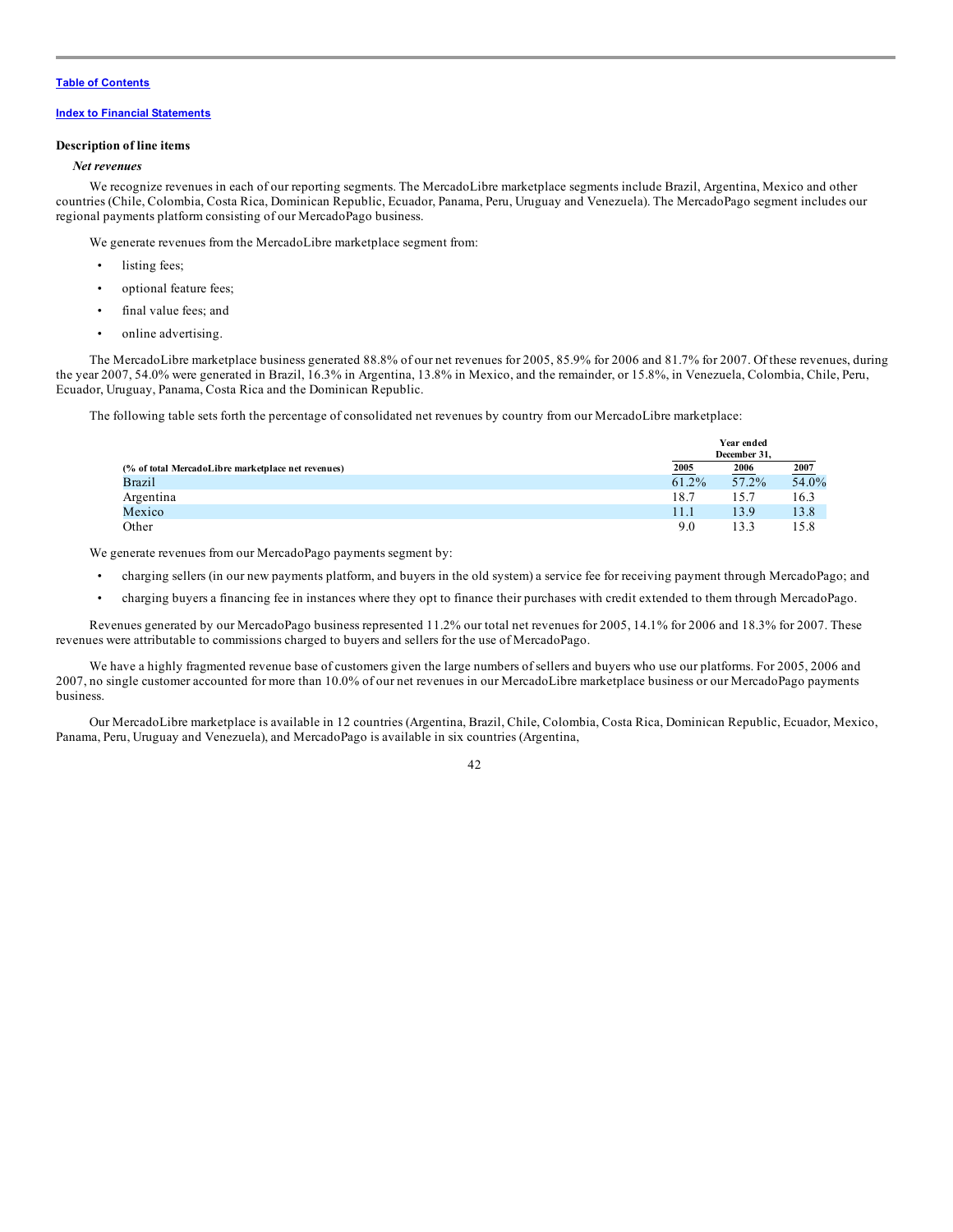# **Index to Financial Statements**

Brazil, Chile, Colombia, Mexico and Venezuela). The functional currency in each country's operations is the local currency. Therefore, our net revenues are generated in multiple foreign currencies and then translated into U.S. dollars at the average monthly exchange rate.

The following table sets forth the percentage of consolidated net revenues by country from both our MercadoLibre marketplace and MercadoPago businesses.

|                                        |       | Year ended December 31. |       |
|----------------------------------------|-------|-------------------------|-------|
| (% of total consolidated net revenues) | 2005  | 2006                    | 2007  |
| <b>Brazil</b>                          | 61.9% | 59.1%                   | 59.0% |
| Argentina                              | 18.2  | 15.1                    | 14.8  |
| Mexico                                 | 11.6  | 13.8                    | 12.6  |
| Other                                  | 8.3   |                         | 13.6  |

Our subsidiaries in Brazil, Argentina, Venezuela and Colombia are subject to certain taxes on revenues which are classified as costs of net revenues. These taxes represented 5,7% of net revenues for 2005, 5.6% for 2006 and 5.9% for 2007.

#### *Cost of net revenues*

Cost of net revenues primarily represents bank and credit card processing charges for transactions and fees paid with credit cards and other payment methods, certain taxes on revenues, compensation for customer support personnel, ISP connectivity charges, depreciation and amortization and hosting and site operations fees.

#### *Product and technology development*

Our product and technology development related expenses consist primarily of depreciation and amortization costs related to product and technology development, compensation for our engineering and web-development staff, telecommunications costs and payments to third-party suppliers who provide technology maintenance services to our company.

#### *Sales and marketing*

Our sales and marketing expenses consist primarily of marketing costs for our platforms through online and offline advertising, bad debt charges, the salaries of employees involved in these activities, public relations costs, marketing activities for our users and depreciation and amortization costs.

We carry out the vast majority of our marketing efforts on the Internet, where we invest in deals with portals, search engines and other sites in order to attract Internet users to the MercadoLibre marketplace and turn them into confirmed registered users and active traders on our platform. Additionally, we invest a portion of our marketing budget on cable television advertising, in order to improve our brand awareness and to complement our online efforts.

We also work intensively on attracting, developing and growing sellers through our supply efforts. We have dedicated professionals in most of our operations that work with sellers, through trade show participation, seminars and meetings to provide them with important tools and skills to become effective sellers on our platform.

#### *General and administrative*

Our general and administrative expenses consist primarily of salaries for management and administrative staff, fees and expenses for legal, accounting and other professional services, office space, travel and business expenses, as well as depreciation and amortization costs. General and administrative expenses include the costs of the following areas of our company: general management, finance, administration, accounting, legal and human resources.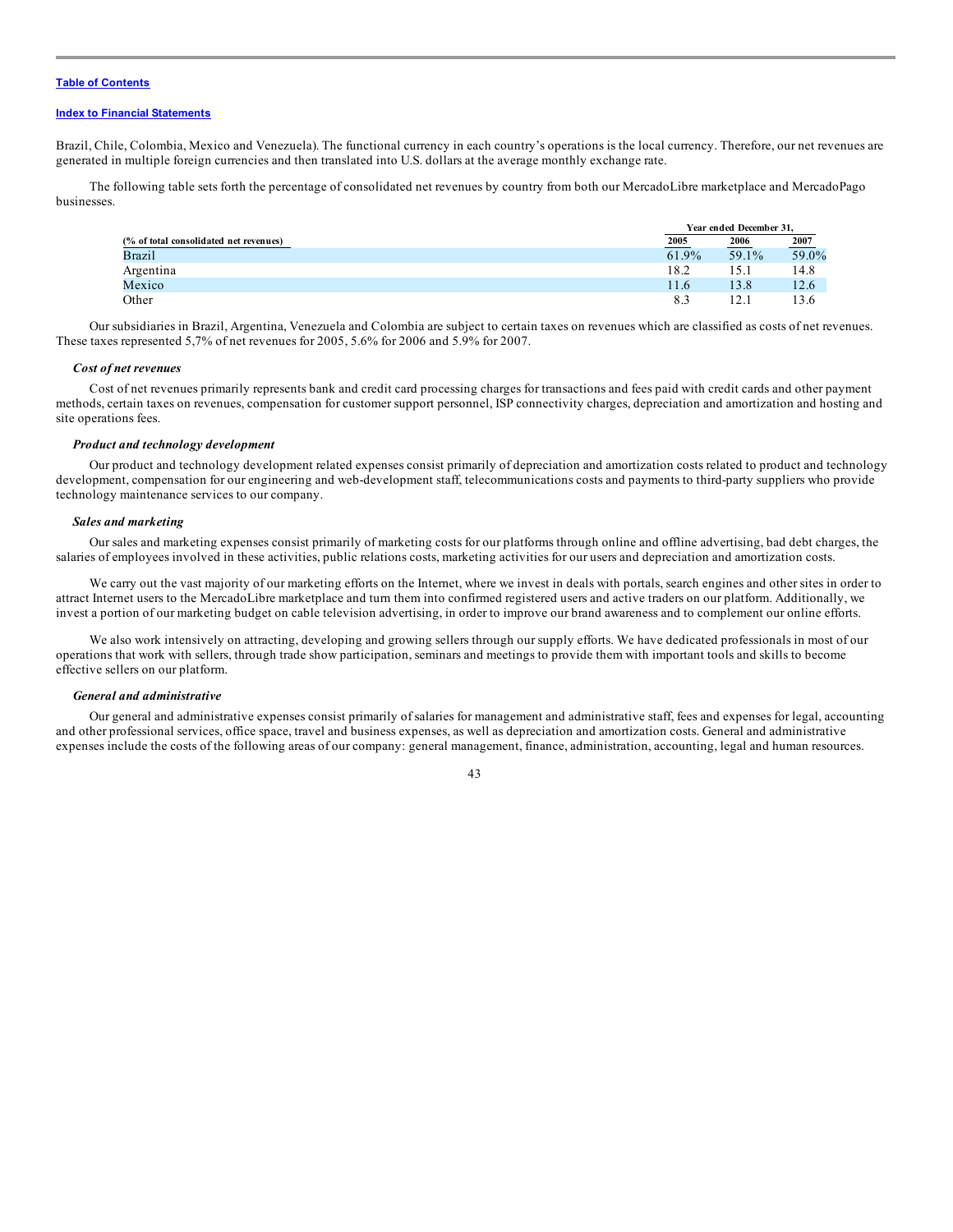# **Index to Financial Statements**

# *Other income (expenses)*

Other income (expenses) consists of interest expense and other financial charges, interest income derived primarily from our short-term investments and cash equivalents, foreign currency gains or losses, the effect of changes in the fair value of outstanding warrants, and other non-operating results.

## *Income and asset tax*

We are subject to federal and state taxes in the United States, as well as foreign taxes in the multiple jurisdictions where we operate. Our tax obligations consist of current and deferred income taxes and asset taxes incurred in these jurisdictions. We account for income taxes following the liability method of accounting. Therefore, our income tax expense consists of taxes currently payable, if any (given that in certain jurisdictions we still have net operating loss carry-forwards), plus the change during the period in our deferred tax assets and liabilities.

The following table summarizes the composition of our income/asset taxes for the years ending December 31, 2005 2006 and 2007.

|                                      |                | Year ended December 31,                  |                               |
|--------------------------------------|----------------|------------------------------------------|-------------------------------|
| (in millions)                        | 2005           | 2006                                     | 2007                          |
| Current:                             |                |                                          |                               |
| Federal                              | $\mathbf{s}$ — | $\mathbf{s}$<br>$\overline{\phantom{a}}$ | S<br>$\overline{\phantom{a}}$ |
| Foreign                              | 0.8            | 1.9                                      | 5.0                           |
|                                      | 0.8            | 1.9                                      | 5.0                           |
| Deferred:                            |                |                                          |                               |
| Federal                              |                |                                          |                               |
| Foreign                              | (2.2)          | (0.7)                                    | (0.1)                         |
|                                      | (2.2)          | (0.7)                                    | (0.1)                         |
|                                      | (1.4)          | $\frac{1.2}{2}$                          | 4.9                           |
| Asset Tax:                           |                |                                          |                               |
| Federal                              | __             |                                          |                               |
| Foreign                              | 0.1            | 0.1                                      | (0.2)                         |
|                                      | 0.1            | 0.1                                      | (0.2)                         |
| Income / asset tax expense (benefit) | \$ (1.4)       | \$1.2                                    | \$4.7                         |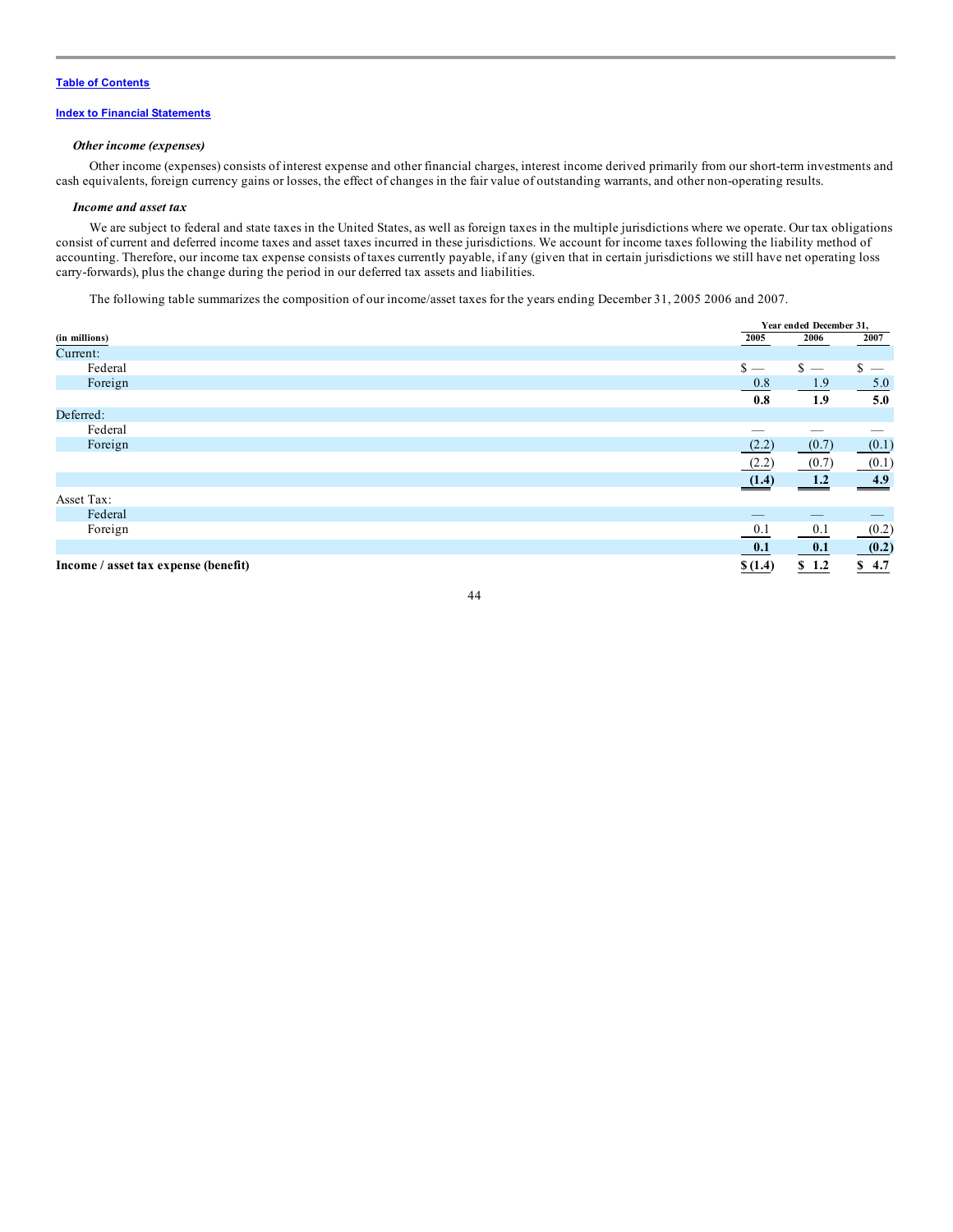# **Index to Financial Statements**

## **Seasonality**

The following table presents certain unaudited quarterly financial information for each of the eight quarters set forth:

|                              |              | <b>Ouarter Ended</b> |               |              |  |  |
|------------------------------|--------------|----------------------|---------------|--------------|--|--|
|                              | March 31,    | <b>June 30,</b>      | September 30, | December 31, |  |  |
| 2007                         |              |                      |               |              |  |  |
| Net Revenues                 | \$16,459,337 | \$18,973,288         | \$22,800,130  | \$26,893,586 |  |  |
| Gross profit                 | 12,883,802   | 14,901,457           | 17,607,480    | 20,732,542   |  |  |
| Net Income                   | 994.187      | 590,886              | 2,785,474     | 5,322,393    |  |  |
| Net Income per share-basic   | 0.02         | 0.01                 | 0.07          | 0.13         |  |  |
| Net Income per share-diluted | 0.02         | 0.01                 | 0.07          | 0.13         |  |  |
| Weighted average shares      |              |                      |               |              |  |  |
| Basic                        | 13,375,482   | 13.575.158           | 27,538,652    | 41,226,563   |  |  |
| Diluted                      | 13.375.482   | 13.987.128           | 27.685.028    | 41,375,907   |  |  |

|                              |                   | <b>Ouarter Ended</b> |               |              |  |  |
|------------------------------|-------------------|----------------------|---------------|--------------|--|--|
|                              | March 31,         | <b>June 30,</b>      | September 30, | December 31, |  |  |
| 2006                         |                   |                      |               |              |  |  |
| Net Revenues                 | \$10,989,133      | \$12,382,750         | \$13,224,610  | \$15,462,397 |  |  |
| Gross profit                 | 8,472,837         | 9,633,122            | 10,058,051    | 11,809,232   |  |  |
| Net Income / (loss)          | 110,342           | (920, 886)           | 37,541        | 1,845,086    |  |  |
| Net Income per share-basic   | $\qquad \qquad -$ | (0.08)               | (0.01)        | 0.04         |  |  |
| Net Income per share-diluted | $(*)$             | (*)                  | $(*$          | 0.04         |  |  |
| Weighted average shares      |                   |                      |               |              |  |  |
| Basic                        | 13, 114, 575      | 13,140,100           | 13, 141, 676  | 13, 141, 728 |  |  |
| Diluted                      | 13, 114, 575      | 13,140,100           | 13, 141, 676  | 13, 141, 728 |  |  |

(\*) For the Quarters ended March 31, June 30, and September 30, 2006 the diluted EPS is equal to the Basic EPS.

Seasonal fluctuations in Internet usage and retail seasonality have affected, and are likely to continue to affect, our business. Typically, the fourth quarter of the year is the strongest in every country where we operate due to the significant increase in transactions before the Christmas season. Unlike the northern hemisphere, the first quarter of the year is our slowest period. The months of January, February and March normally correspond to summer vacation time in Argentina, Brazil, Chile, Peru and Uruguay. Additionally, the Easter holiday falls in March or April, and Brazil celebrates Carnival for one week in February or March. This is partially mitigated by the countries located in the northern hemisphere, such as Colombia, Mexico and Venezuela, the slowest months of which are the summer months of July, August and September.

### **Critical accounting policies and estimates**

The preparation of our consolidated financial statements and related notes requires us to make judgments, estimates and assumptions that affect the reported amounts of assets, liabilities, revenues and expenses, and related disclosure of contingent assets and liabilities. We have based our estimates on historical experience and on various other assumptions that we believe to be reasonable under the circumstances, the results of which form the basis for making judgments about the carrying values of assets and liabilities that are not readily apparent from other sources. Our management has discussed the development, selection and disclosure of these estimates with our board of directors. Actual results may differ from these estimates under different assumptions or conditions.

An accounting policy is considered to be critical if it requires an accounting estimate to be made based on assumptions about matters that are highly uncertain at the time the estimate is made, and if different estimates that reasonably could have been used, or changes in the accounting estimates that are reasonably likely to occur periodically, could materially impact the consolidated financial statements. We believe that the following critical accounting policies reflect the more significant estimates and assumptions used in the preparation of our consolidated financial statements. You should read the following descriptions of critical accounting policies, judgments and estimates in conjunction with our consolidated financial statements and other disclosures filed in with this report.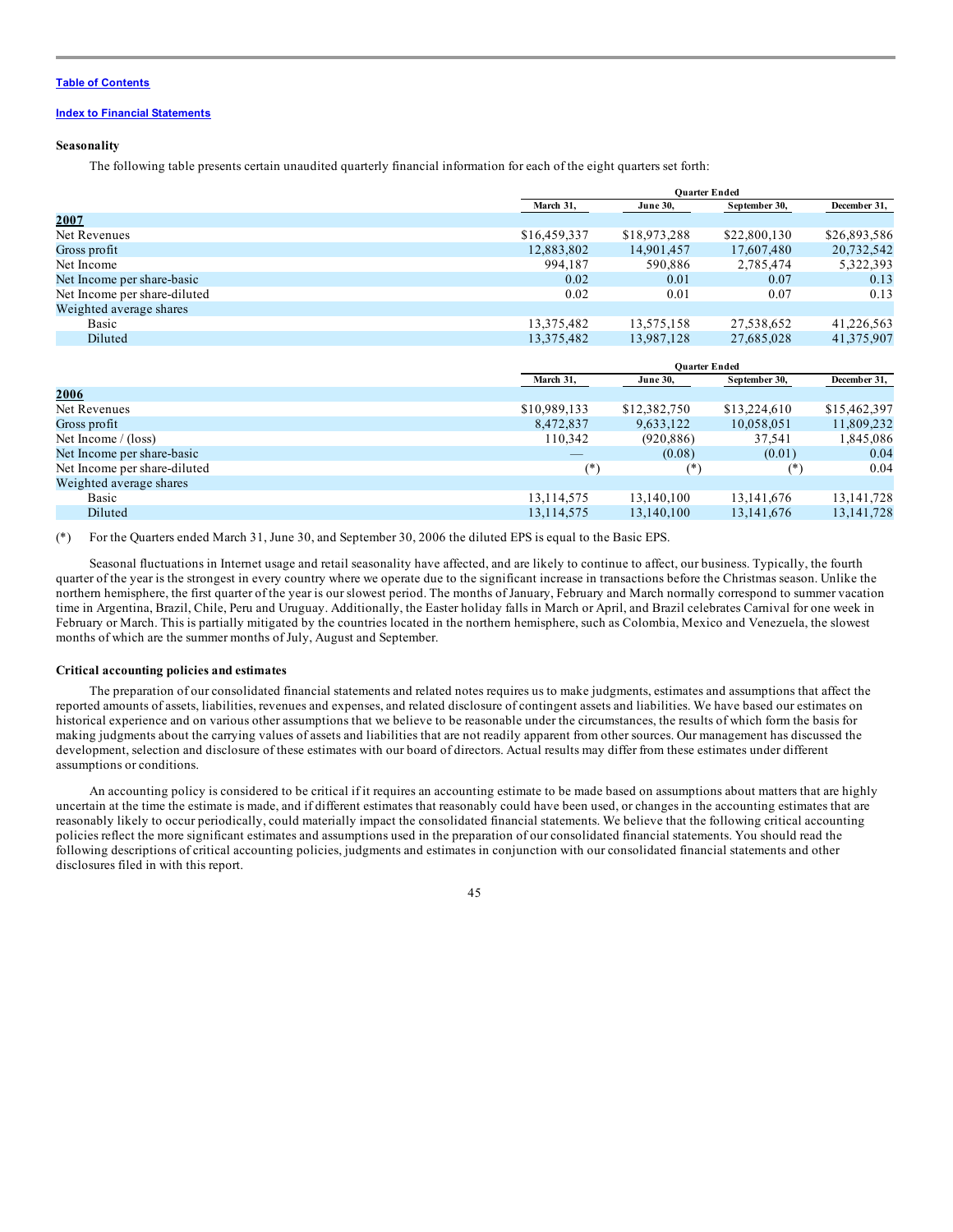## **Index to Financial Statements**

### *Impairment of long-lived assets and goodwill*

We review long-lived assets for impairments whenever events or changes in circumstances indicate that the carrying value of an asset may not be recoverable. Recoverability of assets to be held and used is measured by a comparison of the carrying amount of an asset to undiscounted future net cash flows expected to be generated by the asset. If such assets are considered to be impaired on this basis, the impairment loss to be recognized is measured by the amount by which the carrying amount of the assets exceeds the fair value of the assets.

Goodwill is reviewed at least annually for impairment. Impairment of goodwill is tested at the reporting unit level by comparing the reporting unit's carrying amount, including goodwill, to the fair value of the reporting unit. The fair values of the reporting units are estimated using a combination of the income or discounted cash flows approach and the market approach, which utilizes comparable companies' data. If the carrying amount of the reporting unit exceeds its fair value, goodwill is considered impaired and a second step is performed to measure the amount of impairment loss, if any. No impairments were recognized during the reporting periods.

We believe that the accounting estimate related to impairment of long lived assets and goodwill is a critical accounting estimate because it is highly susceptible to change from period to period because: (i) it requires management to make assumptions about future interest rates, sales and costs; and (ii) the impact that recognizing an impairment would have on the assets reported on our balance sheet as well as our net income would be material. Our management's assumptions about future sales and future costs require significant judgment.

### *Provision for doubtful accounts*

We are exposed to losses due to uncollectible accounts and credits to sellers. Provisions for these items represent our estimate of future losses based on our historical experience. Our provision for doubtful accounts amounts to \$2.9 million at December 31, 2005, \$4.6 million at December 31, 2006 and \$7.2 million at December 31, 2007. The provision for doubtful accounts is recorded as a charge to sales and marketing expenses.

The following table illustrates our bad debt charges as a percentage of net revenues for 2005, 2006 and 2007:

|                                                  |          | Year ended December 31. |         |  |
|--------------------------------------------------|----------|-------------------------|---------|--|
| (in millions, except percentage)                 | 2005     | 2006                    | 2007    |  |
| Net revenues                                     | \$28.2   | \$52.1                  | \$85.1  |  |
| Bad debt charges                                 |          |                         | 6.2     |  |
| Bad debt charges as a percentage of net revenues | $12.1\%$ | 119%                    | $7.3\%$ |  |

Historically, our actual losses have been consistent with our charges. However, future changes in trends could result in a material impact to future consolidated statements of income and cash flows.

## *Legal Contingencies*

In connection with certain pending litigation and other claims, we have estimated the range of probable loss and provided for such losses through charges to our consolidated statement of income. These estimates have been based on our assessment of the facts and circumstances at each balance sheet date and are subject to change based upon new information and future events.

From time to time, we are involved in disputes that arise in the ordinary course of business, and we do not expect this trend to change in the future. We are currently involved in certain legal proceedings as discussed in "Business—Legal Proceedings," in Note 14 to our audited consolidated financial statements. We believe that we have meritorious defenses to the claims against us, and we will defend ourselves vigorously. However, even if successful, our defense could be costly and could divert management's time.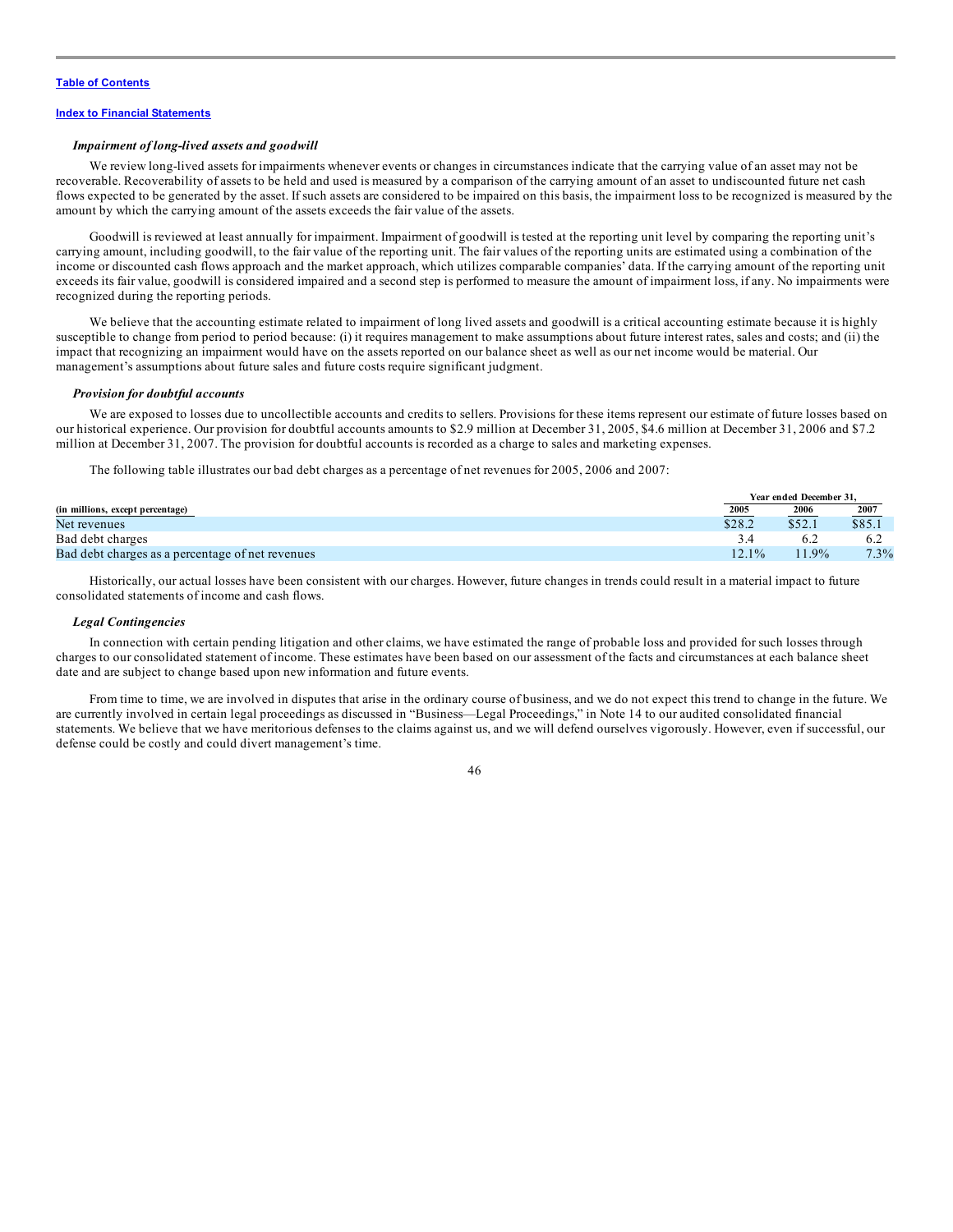# **Index to Financial Statements**

If the plaintiffs were to prevail on certain claims, we might be forced to pay damages or modify our business practices. Any of these results could materially harm our business and could result in a material adverse impact on the financial position, results of operations or cash flows.

#### *Income taxes*

We are required to recognize a provision for income taxes based upon the taxable income and temporary differences for each of the tax jurisdictions in which we operate. This process requires a calculation of taxes payable under currently enacted tax laws in each jurisdiction and an analysis of temporary differences between the book and tax bases of our assets and liabilities, including various accruals, allowances, depreciation and amortization. The tax effect of these temporary differences and the estimated tax benefit from our tax net operating losses are reported as deferred tax assets and liabilities in our consolidated balance sheet.

As of December 31, 2007, our deferred tax assets amounts to \$ 18.8 million from which 33.2% correspond to our DeRemate.com acquisition, 24.7% correspond to our Brazilian operation, 25.6% to our holding company in the United States, 9.0% to our Mexican operation, 3.8% to our Argentine operation and 3.8% correspond to our operations in other countries. Our deferred tax assets are comprised mainly by loss carry forwards represented 85.2% of the total deferred tax assets. As of December 31, 2007, 37.6% of these loss carry forwards correspond to our DeRemate.com acquisition, 27.8% to our holding company in the United States, 22.6% correspond to our Brazilian operation, 8.4% to our Mexican operation and 3.6% correspond to our operations in other countries. We also assess the likelihood that our net deferred tax assets will be realized from future taxable income. To the extent we believe that it is more likely than not that some portion or all of deferred tax asset will not be realized, we establish a valuation allowance. At December 31, 2007, our valuation allowance amounts to \$ 15.0 millions from which 41.5% correspond to our DeRemate.com acquisition, 19.6% correspond to our Brazilian operation, 31.8% to our holding company in the United States and 7.0% correspond to our operations in other countries. Our valuation allowance is based on our assessment that it is more likely than not that the deferred tax asset will not be realized. The fluctuations in the valuation allowance will depend on the capacity of each country operation to generate taxable income or our future tax planning strategies that allow us to use the aforementioned deferred tax assets. To the extent we establish a valuation allowance or change the allowance in a period, we reflect the change with a corresponding increase or decrease in our tax provision in our consolidated statement of income. However, if net operating losses corresponding to the acquired operations of DeRemate be used before December 31, 2008, the release of that valuation allowance should reduce Goodwill. Thereafter, upon adoption of FAS 141 (R), any release related to the said valuation allowance will be allocated to net income.

The following table sets forth the effective tax rates for 2005, 2006 and 2007:

|                                                       |        | Year ended December 31. |           |  |  |  |
|-------------------------------------------------------|--------|-------------------------|-----------|--|--|--|
| (in millions, except percentages)                     | 2005   | 2006                    | 2007      |  |  |  |
| Income and asset tax (expense) benefit                |        |                         | \$(4.7)   |  |  |  |
| As a percentage of income before income and asset tax | 205.8% | $-53.7\%$               | $-32.8\%$ |  |  |  |

Historically, these provisions have adequately provided for our actual income tax liabilities. Our future effective tax rates could be adversely affected by earnings being lower than anticipated in countries where we have lower statutory rates and higher than anticipated in countries where we have higher statutory rates, by changes in the valuations of our deferred tax assets or liabilities, or by changes or interpretations in tax laws, regulations or accounting principles.

### *Stock-based compensation*

On January 1, 2006, we adopted Statement of Financial Accounting Standard No. 123(R), "Share-Based Payment" (SFAS 123(R)), which requires the measurement and recognition of compensation expense for all share-based payment awards based on estimated fair values. No stock option equity grants were made during 2007. However, on September 17, 2007 we granted our outside directors 2,000 restricted shares. In accordance to SFAS 123(R) these nonvested share awards are measured at the grant-date fair value of our shares as if they were vested and issued on the grant date. Based on the fair value of our shares at the grant date, total compensation cost for the 2,000 restricted shares awarded amounted to \$55,500. For the period ended December 31, 2007, we recognized \$15,966 of compensation expense related to these awards, which are included in operating expenses in the accompanying consolidated statements of income. Regarding the additional grants for fixed amounts of \$30,000 and \$40,000, in accordance with Statement of Financial Accounting Standards No. 150, "Accounting for Certain Financial Instruments with Characteristics of Both Liabilities and Equity" ("SFAS 150) and SFAS 123(R), they are classified as liabilities in the accompanying consolidated balance sheet. For the period ended December 31, 2007, the Company recognized \$ 16,283 of compensation expense related to these awards, which are included in operating expenses in the accompanying consolidated statement of income.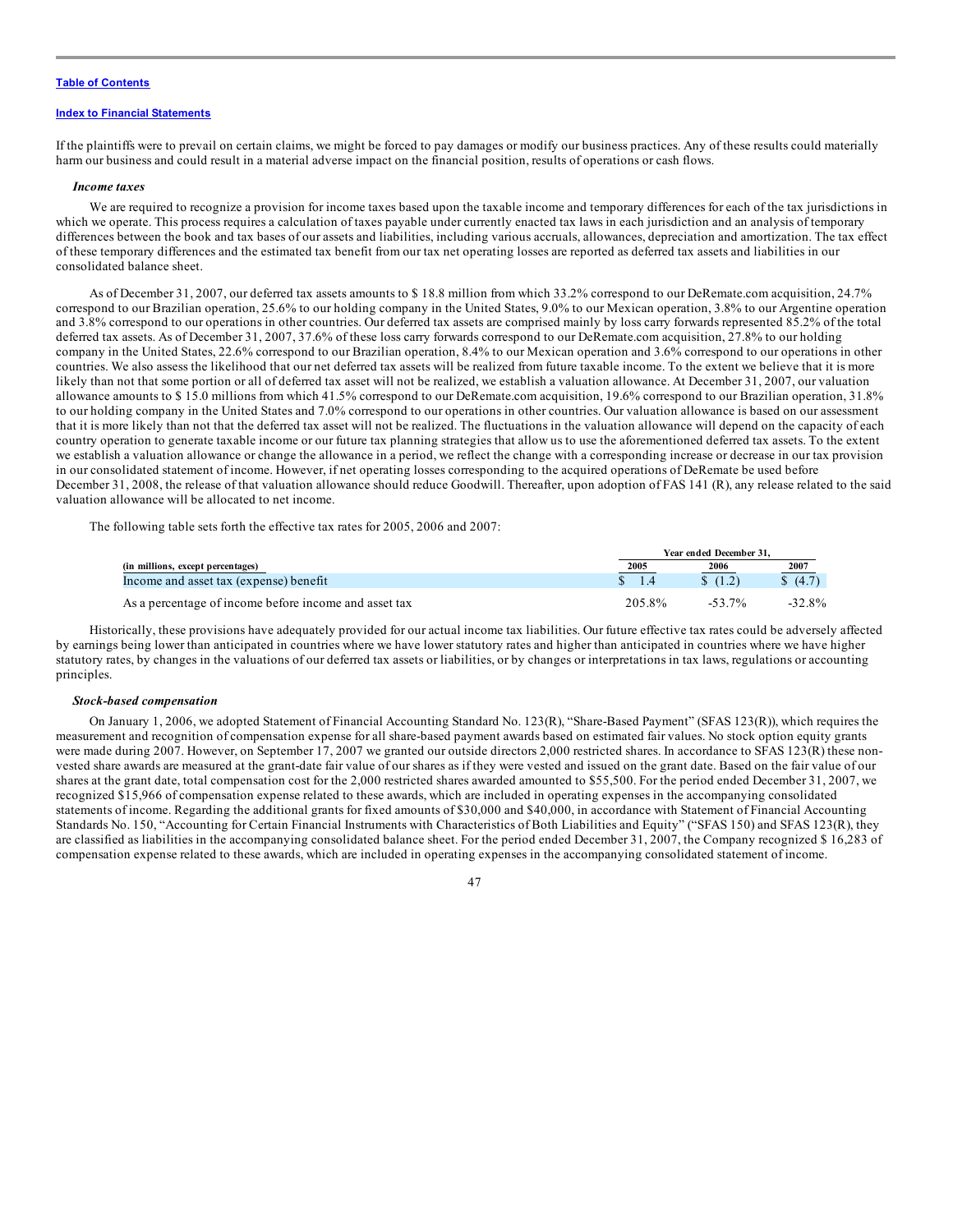# **Index to Financial Statements**

The following table summarizes information with respect to our stock option equity grants during 2006.

|                 |                    |                          | Fair            | <b>Estimated</b>       |
|-----------------|--------------------|--------------------------|-----------------|------------------------|
|                 |                    |                          | value of        | fair value<br>of stock |
| Grant date      | Options<br>granted | <b>Exercise</b><br>price | common<br>stock | options                |
| January 1, 2006 | 17.000             | \$1.50                   | \$2.93          | 2.04<br>\$             |
| July 1, 2006    | 2.000              | \$6.00                   | \$8.34          | 5.03<br>\$             |
| October 1, 2006 | 4.500              | \$6.00                   | \$9.64          | 6.21<br>\$             |

We calculated the fair value of each option award on the date of grant using the Black-Scholes option pricing model. The Black-Scholes model requires the input of highly subjective assumptions, including the fair value of our common stock, volatility, risk-free interest rate and dividend yield. Since we have no history of volatility, the expected volatility is based on the historical volatilities of similar entities' common stock over the most recent period commensurate with the estimated expected term of the awards. The expected term of an award is based on the "simplified" method allowed by SEC-issued Staff Accounting Bulletin No. 107 (SAB No. 107), which provides supplemental implementation guidance for SFAS No. 123(R), whereby the expected term is equal to the midpoint between the vesting date and the end of the contractual term of the award. The risk-free interest rate is based on the rate on U.S. Treasury zero coupon issues with maturities consistent with the estimated expected term of the awards. We have not paid any dividends and do not anticipate paying any dividends in the foreseeable future and accordingly, use an expected dividend yield of zero.

The weighted-average grant-date fair value of stock options granted during 2006 was \$4.68 per share, using the Black-Scholes model with the following weighted-average assumptions:

| Risk-free interest rates | $6\%$   |
|--------------------------|---------|
| Expected term            | 7 years |
| Dividend vield           | $0\%$   |
| Expected volatility      | $36\%$  |

We recognize stock-based compensation expense based on the estimated portion of the awards that are expected to vest. Stock-based compensation expense recognized for the period ended December 31, 2007 and the year ended December 31, 2006 were \$15,477 and \$33,233, respectively which consisted of stock-based compensation expense related to stock options. We did not recognize any stock-based compensation expenses in 2005. See Note 11 to our audited consolidated financial statements included elsewhere in this report for additional information.

As of December 31, 2007, total stock-based compensation expense related to non-vested stock options not yet recognized amounts to \$ 6,926 and the weighted-average period in which it is expected to be recognized is 3 years.

The fair value of our common stock at each grant date is based on internally developed valuations. We have not engaged an independent third-party valuation specialist and cannot assure you that an independent valuation firm would not determine different valuations for our common stock. We have based our internally developed valuations on our analysis of valuations of our significant subsidiaries completed by an unrelated third-party valuation specialist as of each of December 31, 2005, 2006 and 2007, complemented by internally prepared projections and analyses of our company. The valuations of the subsidiaries were prepared to perform impairment tests as required by Statement of Financial Accounting Standard No. 142 – "Goodwill and Other Intangible Assets". We believe that a combination of these independent valuations and the experience of our internal accounting staff produced reasonable valuations of the fair value of our common stock.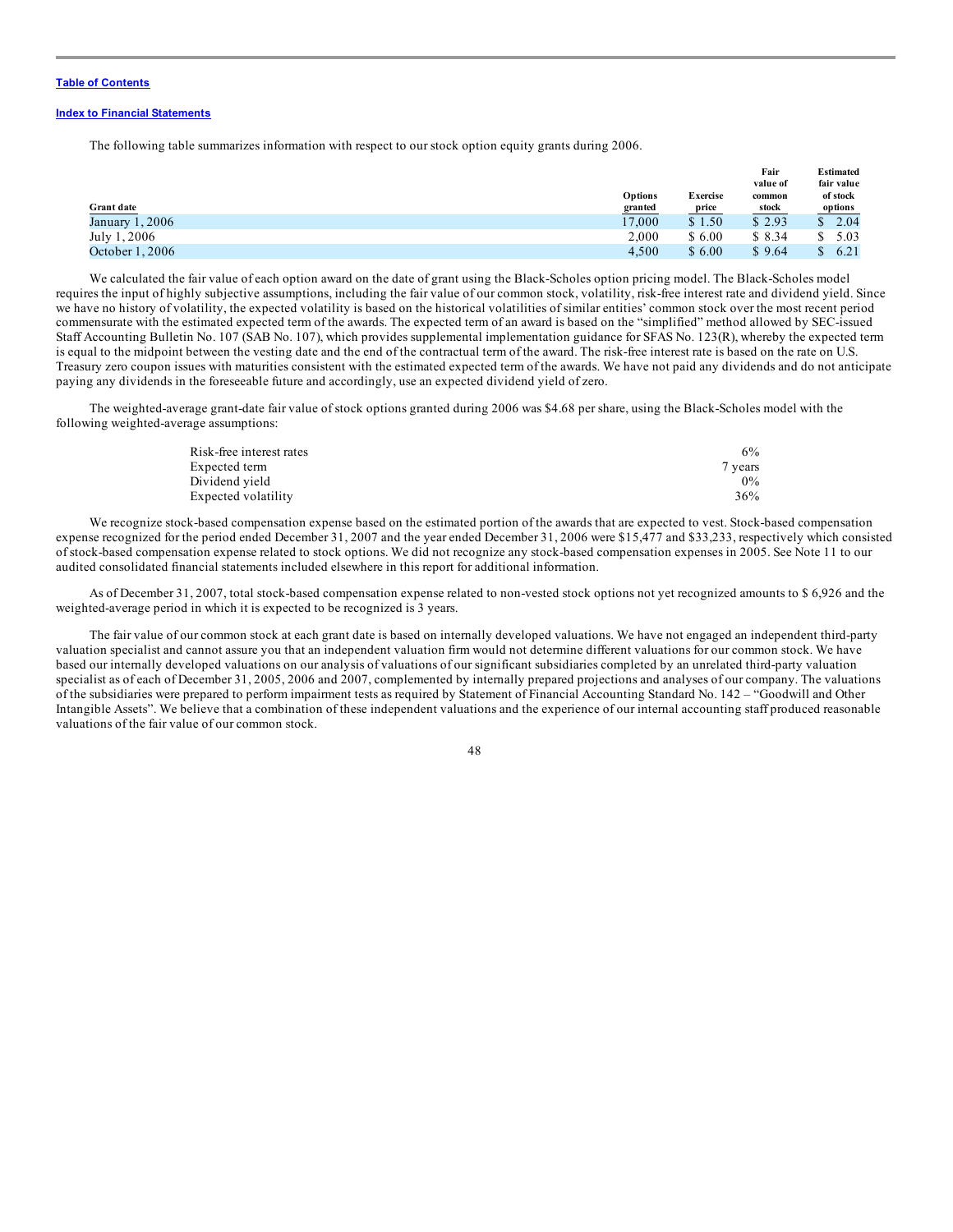# **Index to Financial Statements**

The difference between our estimate of the fair value of our common stock as of October 2006 and our \$18.00 initial public offering price in August 2007 related to improvements in our financial performance, improved prospects as we increase in size and scope, appreciation of the currencies in the countries in which we operate versus the U.S. dollar resulting in increased revenues and profits measured in U.S. dollars, and other factors that were relevant in setting initial our public offering price in August 2007 but that were not necessarily considered in the determination of the fair value of our common stock pursuant to SFAS 123(R), such as improved multiples of comparable publicly-traded companies and then prevailing market conditions for public offerings of equity securities. The fair value of our common stock at the October 1, 2006 grant date, was \$9.64 per share. Factors affecting our October 2006 estimate of the fair value of our common stock pursuant to SFAS 123(R) that we had not considered in setting our initial public offering price in August 2007 include: (1) a discount rate of 19.2% applied in October 2006—versus a rate of 16.0% that we would have applied if we were to perform the same analysis as of the date of the initial public offering prospectus (the reduced applicable rate resulting primarily from lower current interest rates in the countries in which we operate and the lower estimated risk associated with our company given our increased profitability and scale of operations since October 2006), (2) the fact that the October 2006 discounted cash flow model had a starting date nine months or more prior to the one that would be applied if we were to have performed the same analysis as of the date of the initial public offering prospectus, which starting dates have a substantial impact on valuation in a business with significantly increasing profitability like ours, (3) a 10.0% discount related to the lack of liquidity of our shares of common stock in October 2006 and (4) an approximately 8.0% discount related to the negative effect of preferred stock liquidation preferences (upon completion of our initial public offering in August 2007, all of our outstanding shares of preferred stock were converted into shares of common stock).

As noted above, on September 17, 2007, our board of directors granted awards amounting to 2,000 restricted shares to our outside directors as described in "Compensation Discussion and Analysis." According to SFAS 123(R), these awards are valued at the grant date fair value of our common stock.

### **Recent accounting pronouncements**

#### *Fair Value Measurements*

In September 2006, the FASB issued SFAS No. 157, "Fair Value Measurements" ("SFAS 157"). The changes to current practice resulting from the application of SFAS 157 relate to the definition of fair value, the methods used to estimate fair value, and the requirement for expanded disclosures about estimates of fair value. The definition of fair value retains the exchange price notion in earlier definitions of fair value. SFAS 157 clarifies that the exchange price is the price in an orderly transaction between market participants to sell the asset or transfer the liability in the market in which the reporting entity would transact for the asset or liability. SFAS 157 is effective for financial statements issued for fiscal years beginning after November 15, 2007. We are currently analyzing the impact that the adoption of SFAS 157 will have on our consolidated financial statements.

### *Fair value for Financial Assets and Liabilities*

In February 2007, the FASB issued Statement of Financial Accounting Standards No. 159, "The Fair Value Option for Financial Assets and Financial Liabilities – Including an Amendment of FASB Statement No. 115" ("SFAS 159") which is effective for fiscal years beginning after November 15, 2007. This statement permits an entity to choose to measure many financial instruments and certain other items at fair value at specified election dates. Subsequent unrealized gains and losses on items for which the fair value option has been elected will be reported in earnings. We are currently analyzing the impact that the adoption of SFAS 159 will have on our consolidated financial statements.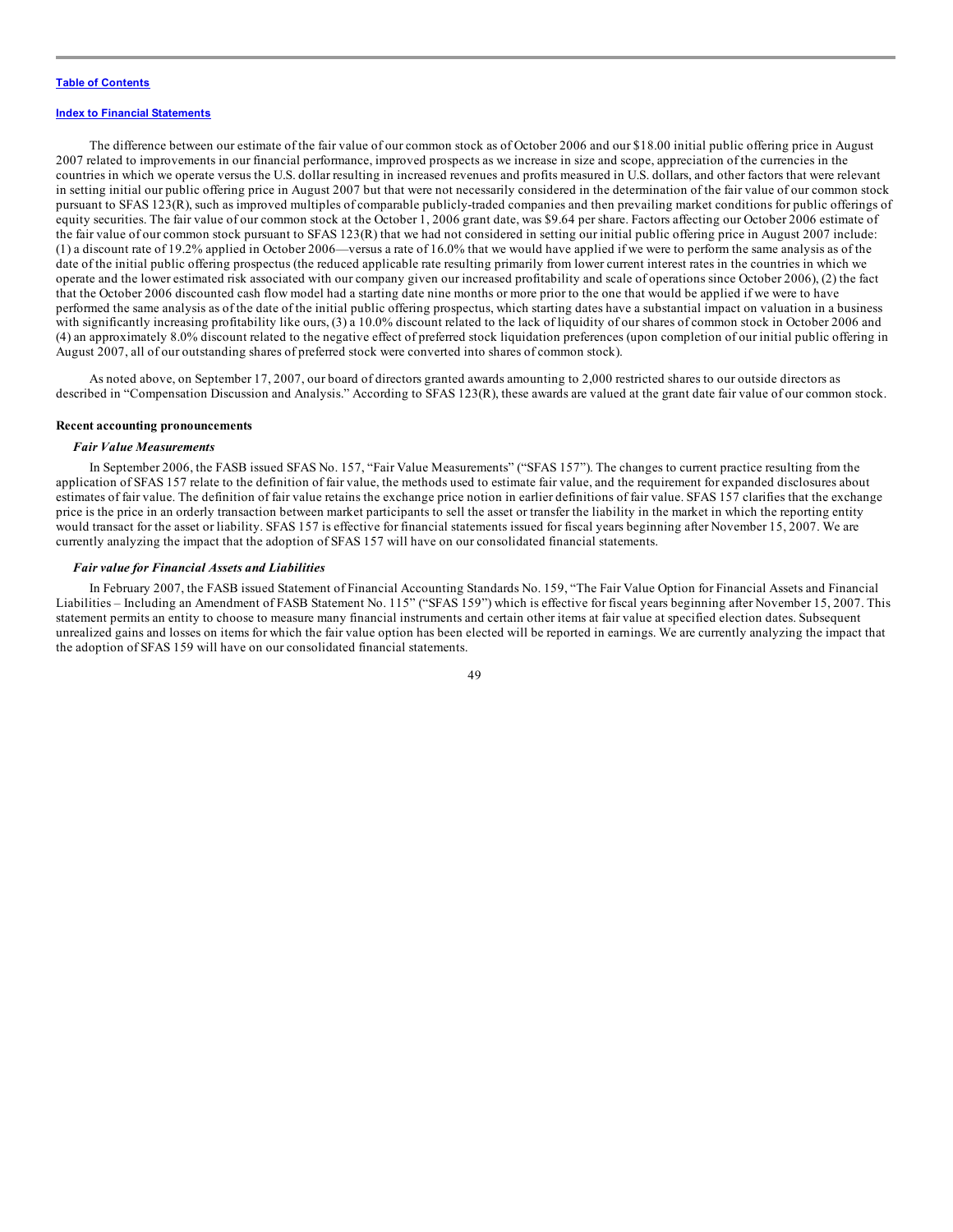# **Index to Financial Statements**

# *Business Combinations*

In December 2007, the FASB issued Statement of Financial Accounting Standards No. 141 (revised 2007), "Business Combinations" ("SFAS 141 R"). This Statement replaces SFAS 141, "Business Combinations". This Statement retains the fundamental requirements in Statement 141 that the acquisition method of accounting (which Statement 141 called the purchase method) be used for all business combinations. This Statement defines the acquirer as the entity that obtains control of one or more businesses in the business combination and establishes the acquisition date as the date that the acquirer achieves control. Statement 141 did not define the acquirer, although it included guidance on identifying the acquirer, as does this Statement. This Statement's scope is broader than that of Statement 141, which applied only to business combinations in which control was obtained by transferring consideration.

This Statement applies prospectively to business combinations for which the acquisition date is on or after the beginning of the first annual reporting period beginning on or after December 15, 2008. An entity may not apply it before that date.

## *Noncontrolling Interests in Consolidated Financial Statements*

In December 2007, the FASB issued Statement of Financial Accounting Standards No. 160, "Noncontrolling Interests in Consolidated Financial Statements—an amendment of ARB No. 51" ("SFAS 160"). This Statement amends ARB Nº 51 to establish accounting and reporting standards for the noncontrolling interest in a subsidiary and for the deconsolidation of a subsidiary. It clarifies that a noncontrolling interest in a subsidiary is an ownership interest in the consolidated entity that should be reported as equity in the consolidated financial statements. This Statement is effective for fiscal years, and interim periods within those fiscal years, beginning on or after December 15, 2008. Earlier adoption is prohibited.

## *Fair Value of Stock Options*

On December 27, 2007, the Securities and Exchange Commission issued staff accounting bulletin Nº 110 ("SAB No. 110") expresses the views of the staff regarding the use of a "simplified" method, as discussed in SAB No. 107 ("SAB 107"), in developing an estimate of expected term of "plain vanilla" share options in accordance with Statement of Financial Accounting Standards No. 123 (revised 2004), Share-Based Payment. In particular, the staff indicated in SAB 107 that it will accept a company's election to use the simplified method, regardless of whether the company has sufficient information to make more refined estimates of expected term. At the time SAB 107 was issued, the staff believed that more detailed external information about employee exercise behavior (e.g., employee exercise patterns by industry and/or other categories of companies) would, over time, become readily available to companies. Therefore, the staff stated in SAB 107 that it would not expect a company to use the simplified method for share option grants after December 31, 2007. The staff understands that such detailed information about employee exercise behavior may not be widely available by December 31, 2007. Accordingly, the staff will continue to accept, under certain circumstances, the use of the simplified method beyond December 31, 2007. We are currently analyzing whether to adopt the provisions of SAB110.

### **Recent acquisitions**

On January 22, 2008, we acquired 100% of the issued and outstanding shares of capital stock of CMG and its subsidiaries. CMG and its subsidiaries operate an online classified advertisements platform primarily dedicated to the sale of automobiles at www.tucarro.com in Venezuela, Colombia and Puerto Rico and real estate at www.tuinmueble.com in Venezuela, Colombia, Panama, the United States, Costa Rica and the Canary Islands. The purchase price for the shares of CMG and its subsidiaries was \$19 million, subject to certain escrows and a working capital adjustment.

In November of 2005, we acquired certain operations of a regional competitor in online trading, DeRemate.com Inc., including all of its operations in Brazil, Colombia, Ecuador, Mexico, Peru, Uruguay and Venezuela and the majority of shares of its subsidiaries (except for its Argentine and Chilean subsidiaries, which continue to operate under the control of certain previous stockholders of DeRemate.com Inc.), for an aggregate purchase price of \$12.1 million, net of cash and cash equivalents acquired. This acquisition increased our user base by approximately 1.3 million confirmed registered users and solidified our market leadership position in Brazil, Mexico, Venezuela, Colombia, Peru, and Uruguay.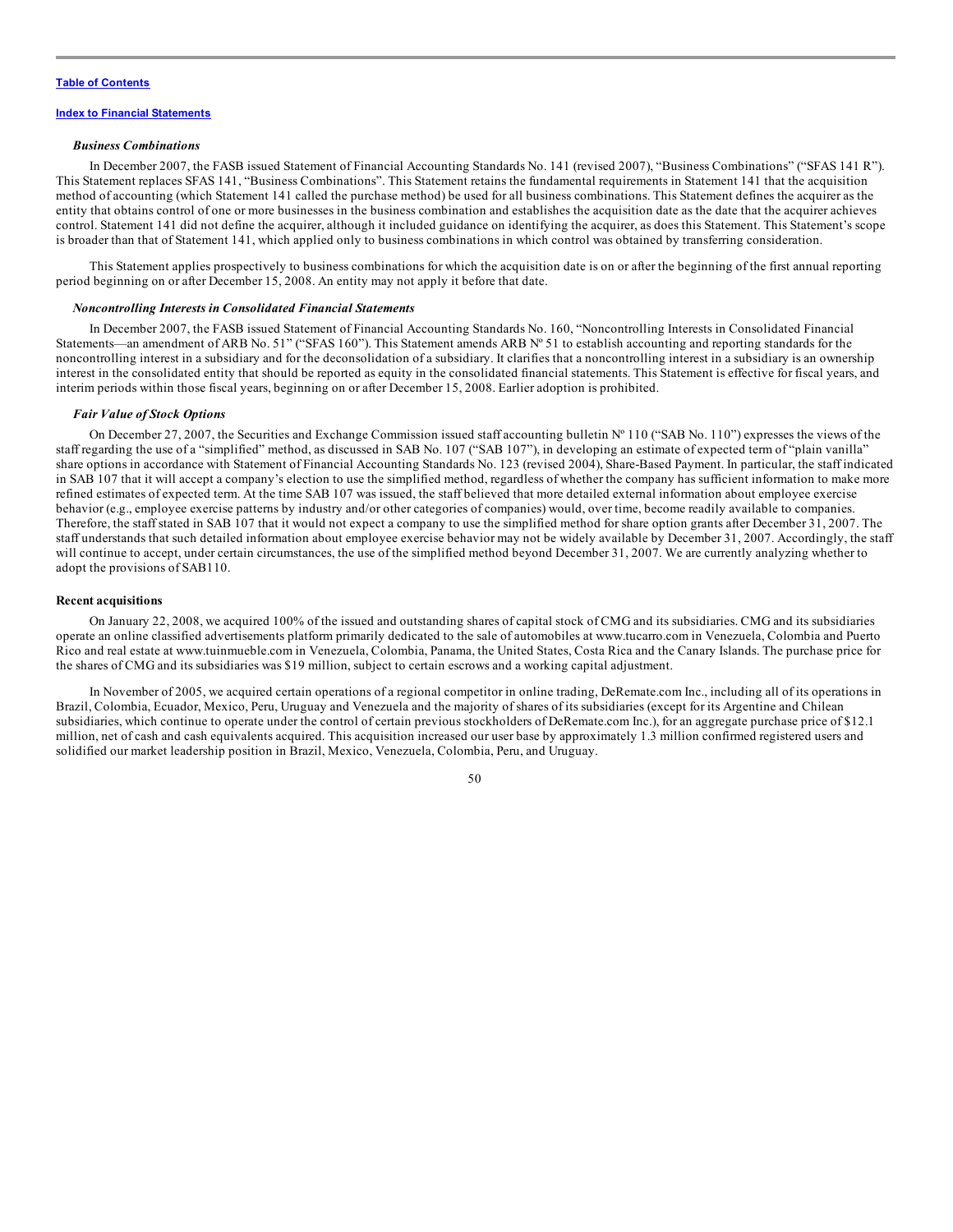# **Index to Financial Statements**

# **Results of operations**

The following table sets forth, for the periods presented, certain data from our consolidated statement of income. This information should be read in conjunction with our audited consolidated financial statements and the notes to those statements included elsewhere in this report.

|                                                                                                | Year ended December 31, |           |        |
|------------------------------------------------------------------------------------------------|-------------------------|-----------|--------|
| (in millions)                                                                                  | 2005                    | 2006      | 2007   |
| <b>Statement of income data:</b>                                                               |                         |           |        |
| Net revenues                                                                                   | \$28.2                  | \$52.1    | \$85.1 |
| Cost of net revenues                                                                           | (6.1)                   | (12.1)    | (19.0) |
| Gross profit                                                                                   | 22.1                    | 40.0      | 66.1   |
| Operating expenses:                                                                            |                         |           |        |
| Product and technology development                                                             | (2.2)                   | (3.1)     | (4.4)  |
| Sales and marketing                                                                            | (14.7)                  | (23.4)    | (27.6) |
| General and administrative                                                                     | (4.4)                   | (8.2)     | (13.2) |
| Total operating expenses                                                                       | (21.3)                  | (34.6)    | (45.2) |
| Income from operations                                                                         | 0.8                     | 5.4       | 20.9   |
| Other income (expenses):                                                                       |                         |           |        |
| Interest income                                                                                | 0.4                     | 0.5       | 1.6    |
| Interest expense and other financial charges                                                   | (0.5)                   | (1.7)     | (2.0)  |
| Foreign currency gain                                                                          | 0.3                     | (0.4)     | (3.1)  |
| Other expenses, net                                                                            | (0.3)                   | (1.5)     | (3.0)  |
| Net income before income and asset tax and cumulative effect of change in accounting principle | 0.7                     | 2.3       | 14.4   |
| Income and asset tax (expense) benefit                                                         | 1.4                     | (1.2)     | (4.7)  |
| Net income before cumulative effect of change in accounting principle                          | 2.0                     | 1.1       | 9.7    |
| Cumulative effect of change in accounting principle                                            | 0.3                     |           |        |
| Net income                                                                                     | 2.4                     | 1.1       | 9.7    |
| Accretion of preferred stock                                                                   | (0.5)                   | (0.5)     | (0.3)  |
| Net income available to common stockholders                                                    | \$<br>1.9               | S.<br>0.6 | 9.4    |

|                                    |        | Year ended December 31, |        |
|------------------------------------|--------|-------------------------|--------|
| (% of net revenues)                | 2005   | 2006                    | 2007   |
| <b>Statement of income data:</b>   |        |                         |        |
| Net revenues                       | 100.0% | 100.0%                  | 100.0% |
| Cost of net revenues               | (21.7) | (23.2)                  | (22.3) |
| Gross profit                       | 78.3   | 76.8                    | 77.7   |
| Operating expenses:                |        |                         |        |
| Product and technology development | (7.7)  | (5.9)                   | (5.1)  |
| Sales and marketing                | (52.2) | (44.9)                  | (32.4) |
| General and administrative         | (15.5) | (15.7)                  | (15.5) |
| Total operating expenses           | (75.4) | (66.4)                  | (53.1) |
| Income from operations             | 2.9    | 10.4                    | 24.6   |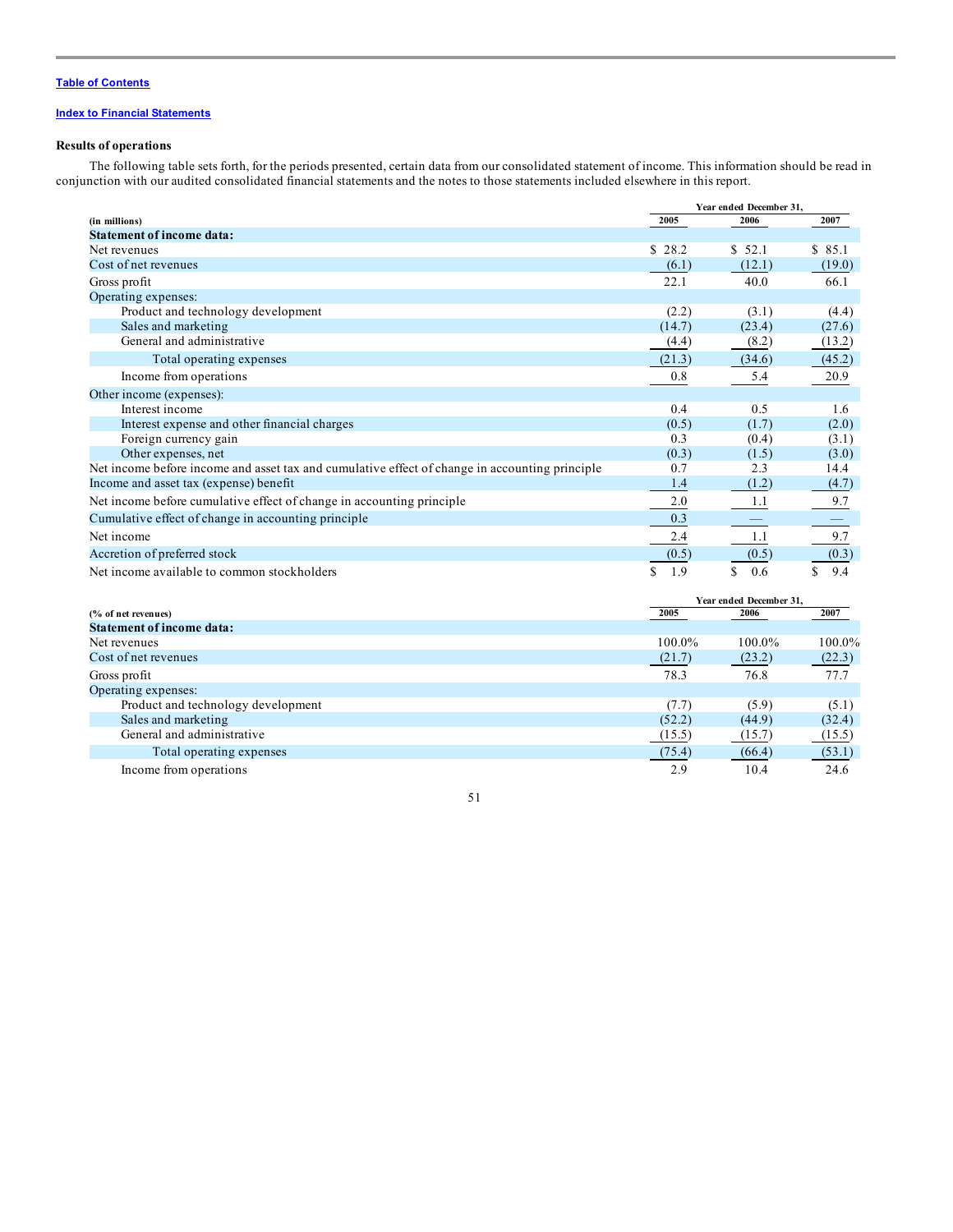# **Index to Financial Statements**

|                                                                                                |       | Year ended December 31, |        |
|------------------------------------------------------------------------------------------------|-------|-------------------------|--------|
| (% of net revenues)                                                                            | 2005  | 2006                    | 2007   |
| Other income (expenses):                                                                       |       |                         |        |
| Interest income                                                                                | 1.2   | 1.0                     | 1.9    |
| Interest expense and other financial charges                                                   | (1.6) | (3.3)                   | (2.4)  |
| Foreign currency gain                                                                          | 0.9   | (0.8)                   | (3.6)  |
| Other expenses, net                                                                            | (1.0) | (2.8)                   | (3.5)  |
| Net income before income and asset tax and cumulative effect of change in accounting principle | 2.4   | 4.4                     | 16.9   |
| Income and asset tax (expense) benefit                                                         | 4.8   | (2.4)                   | (5.6)  |
| Net income before cumulative effect of change in accounting principle                          | 7.2   | 2.1                     | 11.4   |
| Cumulative effect of change in accounting principle                                            | 1.1   |                         | $\sim$ |
| Net income                                                                                     | 8.3   | 2.1                     | 11.4   |
| Accretion of preferred stock                                                                   | (1.8) | (1.0)                   | (0.4)  |
| Net income available to common stockholders                                                    | 6.6%  | $1.1\%$                 | 11.0%  |

# **Principal trends in results of operations**

We have identified the following trends by examining our recent operating history:

- Growth in net revenues from year to year. Since inception, we have consistently generated revenue growth from our MercadoLibre marketplace and, from its launch in 2003, from MercadoPago, driven by the strong growth of our key operational metrics. From 2005 to 2006, our gross merchandise volume increased by 76.9%, our successful items increased by 63.9% and MercadoPago total payment volume increased by 131.2%. From 2006 to 2007, those growth rates were 40.6%, 26.8% and 77.5%, respectively. Our growth in net revenues was 84.3% from 2005 to 2006 and 63.5% from 2006 to 2007. As our business grows we expect the rate of increase, from year to year, of net revenues and the related operational metrics, to decline, as occurred in 2007 compared to 2006 when contrasted with 2006 compared to 2005.
- Increased diversification of revenues. We have been growing revenues from payments business at a faster rate than our revenues from our marketplace, and anticipate this trend to continue. For the year 2005, payments represented 11.2% of net revenues. For the year 2006 payments represented 14.1% and 18.3% for 2007.
- Gross profit margins. Our business has generated sustained high gross profit margins over time. These gross margins were 78.3% for 2005, 76.8% for 2006 and 77.7% for 2007. Variations in gross profit margins are mainly attributable to the lower gross profit margins of our MercadoPago business, which for 2005, 2006 and 2007 experienced a faster rate of increase than our MercadoLibre marketplace business, offset by increased economies of scale in customer service, ISP connectivity and site operations, as well as improved economic terms obtained from payment processors. Based on past trends, we expect that costs of net revenues could continue to increase as a percentage of net revenues as revenues related to MercadoPago grow faster relative to MercadoLibre marketplace revenues. Depending on how much these increased costs are offset by improved economies of scale, gross profit margins could decline in the future.
- Operating income margins. We have generated economies of scale in operating expenses. For the past three years, our income from operations as a percentage of net revenues has improved from a gain of 2.9% for 2005, to 10.4% for 2006, and 24.6% for 2007, mostly as a result of the impact of these economies of scale. We anticipate, however, that as we continue to invest in sales and marketing, product development and general and human resources in order to promote our services and capture the long term business opportunity offered by the Internet in Latin America, it will become increasingly difficult to sustain growth in operating income margins.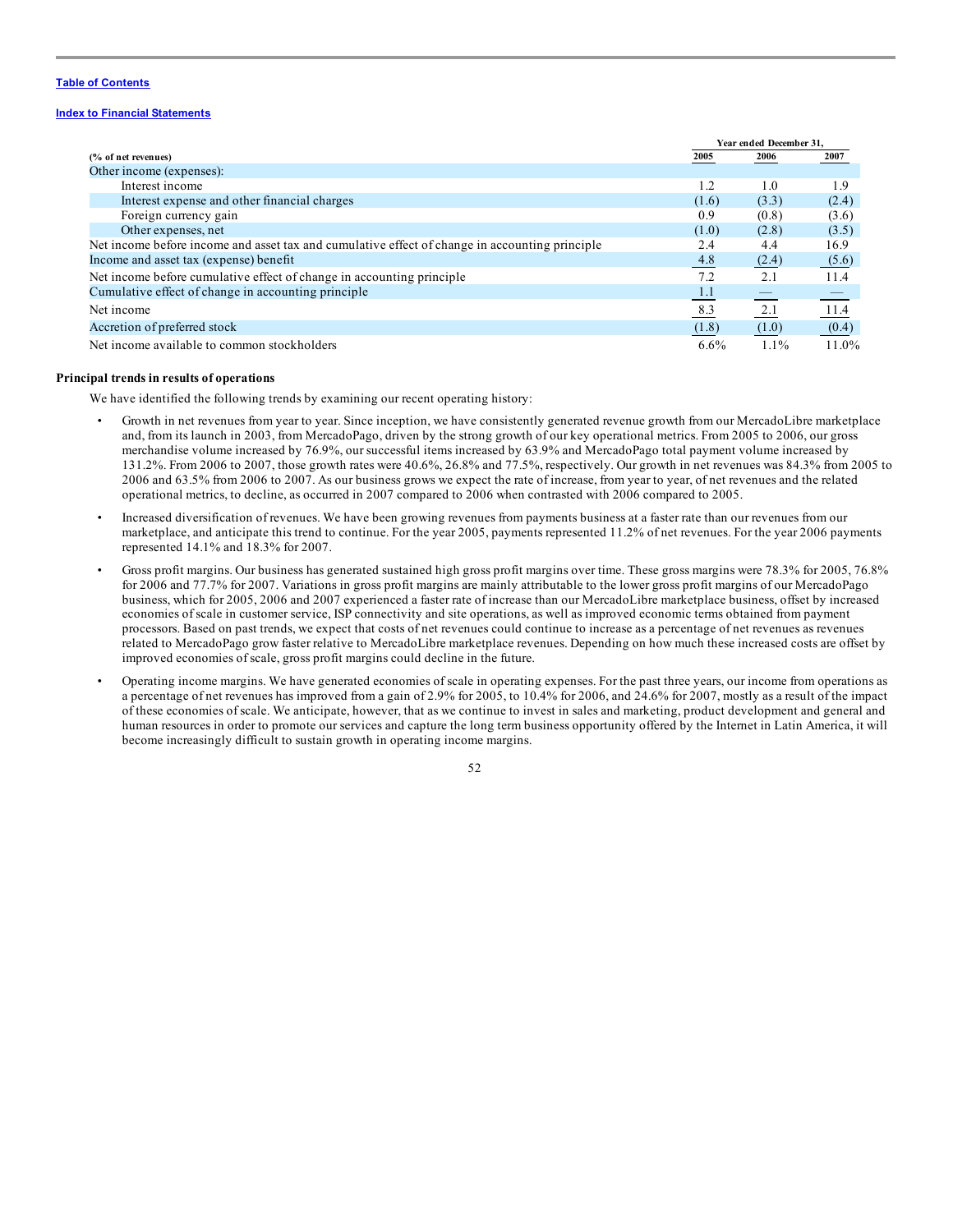# **Index to Financial Statements**

## **Year ended December 31, 2007 compared to year ended December 31, 2006**

#### **Net revenues**

Net revenues were \$85.1 million for 2007, an increase of \$33.1 million, or 63.5%, from net revenues of \$52.1 million for 2006. This increase was attributable to a 55.4% increase in revenues derived from our MercadoLibre marketplace, from \$44.7 million for 2006 to \$69.5 million for 2007, and to a 112.9% increase in revenues derived from MercadoPago, from \$7.3 million to \$ 15.6 million. Growth in the MercadoLibre marketplace revenues resulted principally from a 40.6% increase in the gross merchandise volume transacted through our platform. The growth in MercadoPago revenues resulted principally from a 77.5% increase in the total payments completed on our MercadoPago payments platform. The use of MercadoPago increased to 10.5% of our gross merchandise volume for 2007 from 8.3% for 2006.

The \$33.1 million growth in net revenues for 2007, by country, was primarily a result of an increase of \$19.5 million, or 63.3% in net revenues in Brazil, of \$3.5 million, or 49.2% in Mexico, and \$4.7 million, or 60.5% in Argentina. All other countries combined grew by \$5.3 million or 84.6% for 2007 as compared to 2006.

### **Cost of net revenues**

Cost of net revenues was \$19.0 million for 2007, an increase of \$6.9 million, or 57.2%, from cost of net revenues of \$12.1 million for 2006. Cost of net revenues represented 22.3% of net revenues for 2007 and 23.2% of net revenues for 2006.

This increase was primarily attributable to additional billing and collections costs, sales taxes, and customer support expenditures. The billing and collections fees increased by \$2.8 million, or 59.1% for 2007 compared to 2006. Billing and collections charges tend to increase at about the same pace as net revenues, since most of the associated costs grow with our business. Taxes on our net revenues increased by \$2.1 million, or 73.1%. These taxes represented 5.9% of net revenues in 2007. We also increased expenditures in our in-house customer support operations in the amount of \$1.5 million, an increase of 47.3% compared to 2006, as we invested in improved service, initiatives to combat fraud, illegal items and fee evasion, and upgraded the pay scale of customer service personnel in order to retain and attract top-level customer service representatives.

#### **Product and technology development**

Product and technology development expenses were \$ 4.4 million for 2007, an increase of \$1.3 million, or 42.5%, from \$3.1 million for 2006. Product and technology development expenses were 5.1% of net revenues for 2007 and 5.9% for 2006.

The growth in product and technology development expenses was primarily attributable to an increase in compensation costs in the amount of \$0.7 million, 66.9% higher than 2006, for additional engineers, in both our Buenos Aires and San Luis development centers, to implement planned upgrades and new features to our platform, as well as increased compensation to retain staff, an increase in maintenance expenses of \$ 0.4 million or 140.9% compared to 2006 and an increase in depreciation and amortization expenses related to product and technology development of \$0.2 million, or 12.4% compared to 2006.

### **Sales and marketing**

Sales and marketing expenses were \$ 27.6 million for 2007, an increase of \$4.2 million, or 18.2%, from \$23.4 million for 2006. Sales and marketing expenses represented 32.4% of our net revenues for 2007 and 44.9% of net revenues for 2006.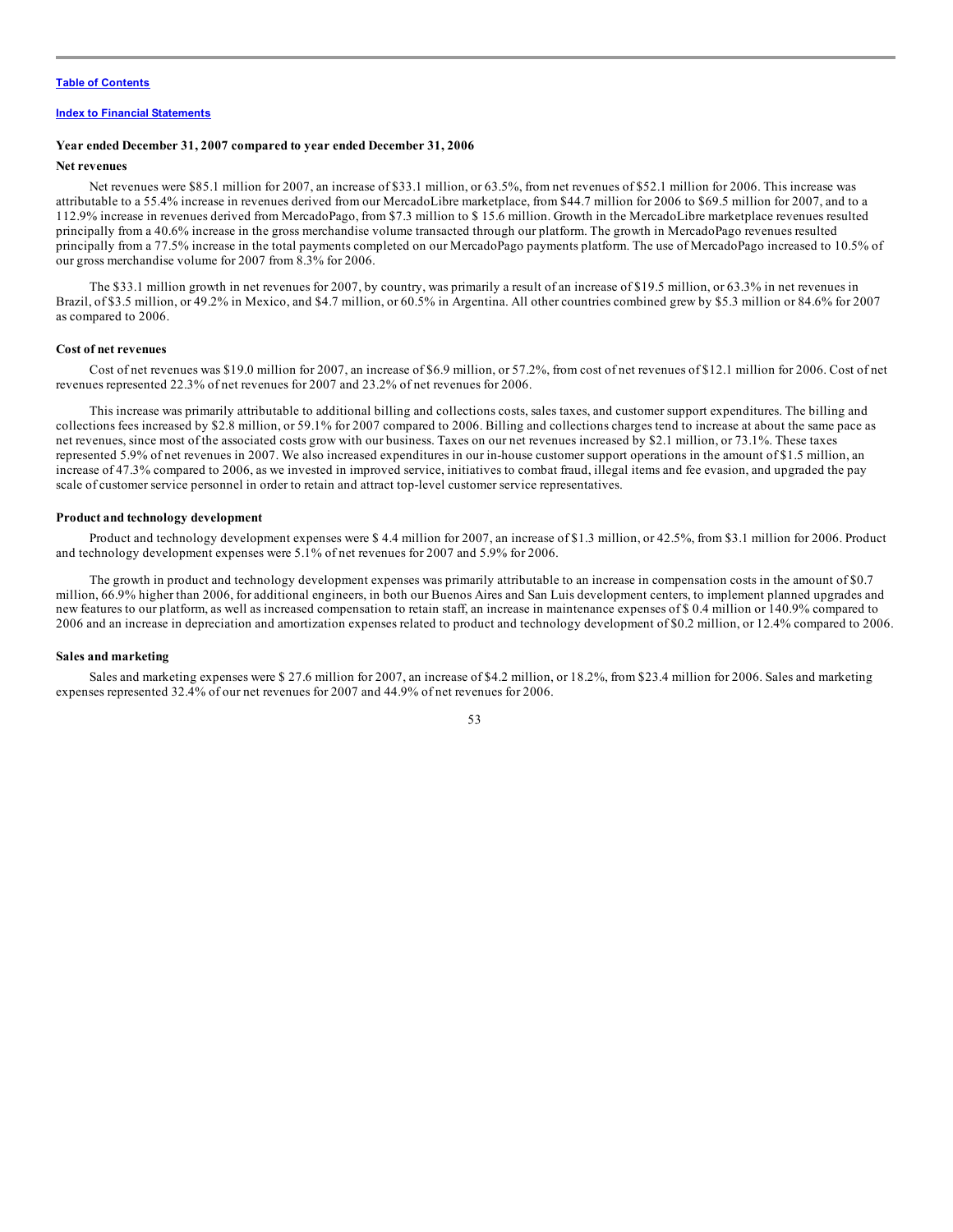# **Index to Financial Statements**

The growth in sales and marketing expenses resulted primarily from our increased expenditures in online advertising programs in the amount of \$3.2 million, a 27.2% increase over 2006. Online advertising represented 17.7% of our net revenues in 2007. In addition, these expenses also grew due to an increase in compensation costs in the amount of \$1.4 million, or 54.1%, driven by additional headcount, higher salaries to retain talent and options expenses.

### **General and administrative**

Our general and administrative expenses were \$ 13.2 million for 2007, an increase of \$5.1 million, or 62.2%, from general and administrative expenses of \$8.2 million for 2006. As a percentage of net revenues, our general and administrative expenses were 15.5% for 2007 and 15.7% for 2006. The major components that drove our growth over the comparable period were \$4.4 million in increased compensation costs, a 111.8% rate of growth over 2006, attributable to additional employees to support our growing business and public company requirements, higher salaries to retain talent, and fees and expenses for legal, audit and other professional services that grew \$1.8 million, or 93.1%, in part due to additional costs incurred as a public company.

#### **Other income (expenses)**

Our other expenses were \$6.5 million for 2007, an increase of \$3.4 million from other expenses of \$3.1 million for 2006. This increase in other expenses was primarily attributable to \$3.1 million in foreign currency loss, an increase of \$2.7 million from \$0.4 million for the same period in 2006 primarily due to the costs of transferring cash from Venezuela to the United States, and \$3.0 million in expenses accrued to account for the increase in the fair value of warrants, up 136.9% from \$1.3 million for the same period in 2006. In addition these expenses also grew due to an increase in interest expense and other financial charges from \$1.7 million in 2006 to \$2.0 million in 2007. These interest expenses included \$0.3 million derived from a \$9.7 million year-end loans payable balance, which was obtained to fund payments working capital needs in Brazil, was structured as a loan backed with credit card receivables, and was therefore recorded as interest expense and not as cost of net revenues.

Other expenses in 2007 were partially offset by \$1.6 million in interest income, an increase of \$1.1 million, up 209.2% from \$0.5 million in 2006.

#### **Income and asset tax**

Our reported income and asset tax expense for 2007 was \$4.7 million compared to a reported expense of \$1.2 million for 2006. Our blended tax rate as a percentage of income before income and asset tax was 33.0% for 2007 and 38.0% for 2006. However, as a result of the effect of permanent differences, our effective tax rate was approximately 32.8% for 2007 and 53.7% for 2006. The variation in the effective tax rate for these periods reflects the taxes payable plus the change during the period in our deferred tax assets and liabilities. During 2007, we recognized a deferred income tax benefit of \$0.1 million, and of \$0.7 million during 2006, mainly as a result of the utility of the loss carryforwards.

### **Year ended December 31, 2006 compared to year ended December 31, 2005**

#### **Net revenues**

Net revenues were \$52.1 million for 2006, an increase of \$23.8 million, or 84.3%, from net revenues of \$28.2 million for 2005. This increase was attributable to a 78.4% increase in revenues derived from our MercadoLibre marketplace, from \$25.1 million for 2005 to \$44.7 million for 2006, and to a 130.9% increase in revenues derived from MercadoPago, from \$3.2 million to \$7.3 million. Growth in MercadoLibre marketplace revenues resulted principally from a 76.9% increase in the gross merchandise volume transacted through our platform. The growth in MercadoPago revenues resulted principally from a 131.2% increase in the total payments volume through our MercadoPago payments platform. The use of MercadoPago increased to 8.3% of our gross merchandise volume for 2006 from 6.3% for 2005.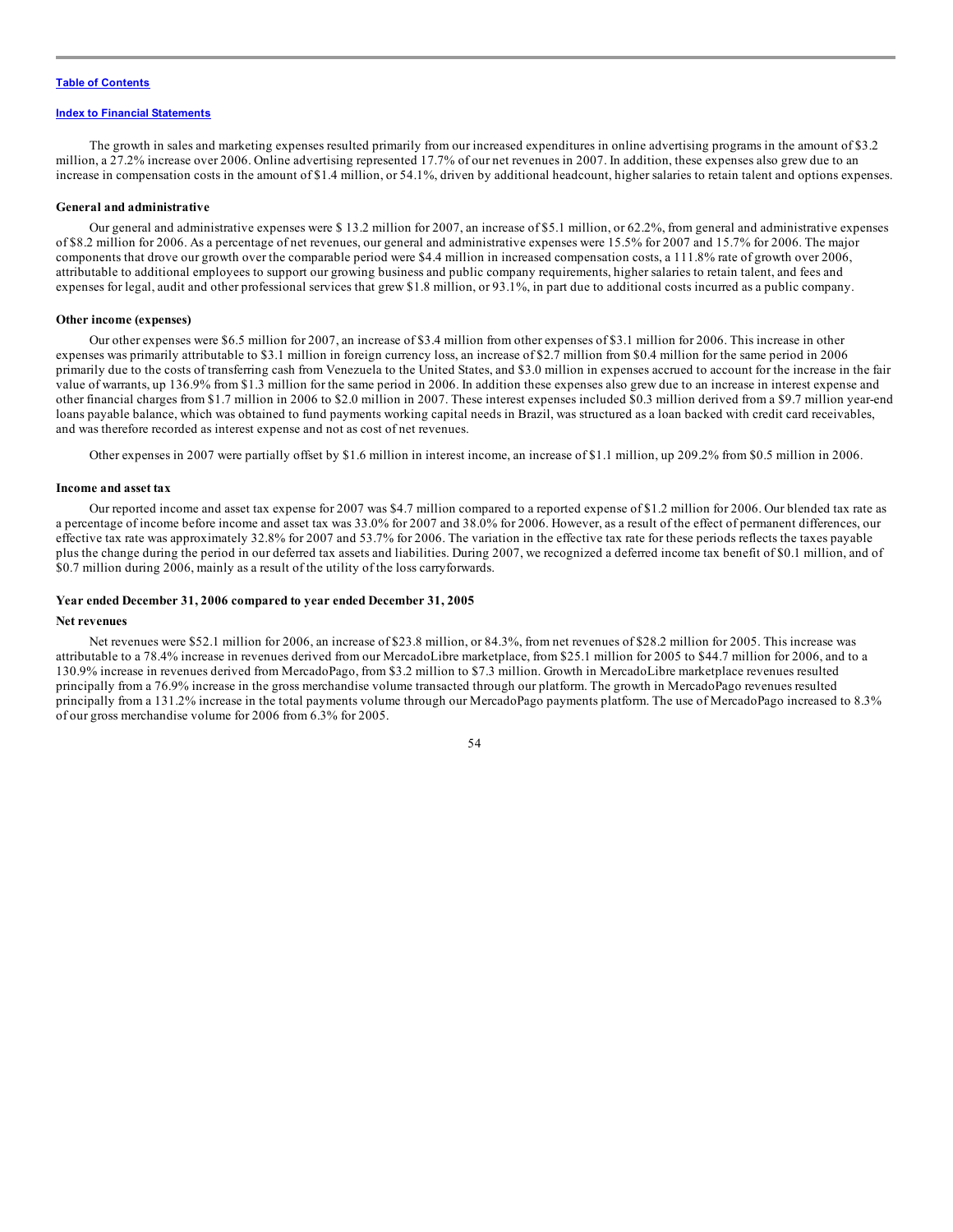# **Index to Financial Statements**

The \$23.8 million growth in net revenues for 2006, by country, was primarily a result of an increase of \$13.3 million, or 75.9% in net revenues in Brazil, of \$3.9 million, or 119.7% in Mexico, and \$2.7 million, or 52.1% in Argentina. All other countries combined grew by \$3.9 million or 168.2% for 2006 as compared to 2005.

### **Cost of net revenues**

Cost of net revenues was \$12.1 million for 2006, an increase of \$5.9 million, or 96.9%, from cost of net revenues of \$6.1 million for 2005. Cost of net revenues represented 23.2% of net revenues for 2006 and 21.7% of net revenues for 2005.

This increase was primarily attributable to additional billing costs and collections fees from processing charges for payments made with credit cards and other payment methods. These billing and collections fees increased by \$2.6 million, or 117.2% for 2006 compared to 2005. Billing and collections charges tend to increase at about the same pace as net revenues, since most of the associated costs grow with our business. However, since they represent a higher percentage of revenues for MercadoPago than for the MercadoLibre marketplace, and as MercadoPago's net revenues grew at a faster rate than the MercadoLibre marketplace, these collection fees as a percentage of net revenues increased slightly. Taxes on our net revenues increased by \$1.3 million, or 83.1%. These taxes represented 5.6% of net revenues in 2006. We also increased expenditures in our in-house customer support operations in the amount of \$1.7 million, an increase of 119.0% compared to 2005, as we invested in improved service, initiatives to combat fraud, illegal items and fee evasion, and upgraded the pay scale of customer service personnel in order to retain and attract top level customer service representatives.

#### **Product and technology development**

Product and technology development expenses were \$3.1 million for 2006, an increase of \$0.9 million, or 40.3%, from \$2.2 million for 2005. Product and technology development expenses were 5.9% of net revenues for 2006 and 7.7% for 2005.

The growth in product and technology development expenses was primarily attributable to an increase in compensation costs in the amount of \$0.5 million, 80.3% higher than 2005, for additional engineers to implement planned upgrades and new features to our platform, as well as increased compensation to retain staff, and an increase in depreciation and amortization expenses related to product and technology development of \$0.3 million, or 20.7% compared to 2005.

### **Sales and marketing**

Sales and marketing expenses were \$23.4 million for 2006, an increase of \$8.6 million, or 58.6%, from \$14.7 million for 2005. Sales and marketing expenses represented 44.9% of our net revenues for 2006 and 52.2% of net revenues for 2005.

The growth in sales and marketing expenses resulted primarily from our increased expenditures in online advertising programs in the amount of \$3.6 million, a 43.4% increase over 2005. Online advertising represented 22.7% of our net revenues in 2006. Bad debt charges also increased \$2.8 million, or 81.6%. Despite this growth in absolute value, bad debt charges as a percentage of net revenues decreased to 11.9% for 2006, from 12.1% for 2005. In addition, these expenses also grew due to an additional \$1.1 million, or 111.5% increase, in expenditures in our cable television advertising campaign and offline promotional activities, and an increase in compensation costs in the amount of \$0.8 million, or 49.3%, driven by additional headcount and higher salaries to retain talent.

### **General and administrative**

Our general and administrative expenses were \$8.2 million for 2006, an increase of \$3.8 million, or 86.1%, from general and administrative expenses of \$4.4 million for 2005. As a percentage of net revenues, our general and administrative expenses were 15.7% for 2006 and 15.5% for 2005. The major components that drove our growth over the comparable period were \$1.6 million in increased compensation costs, a 66.4% rate of growth, attributable to additional employees to support our growing business and higher salaries to retain talent, and fees and expenses for legal, audit and other professional services that grew \$1.0 million, or 112.4%.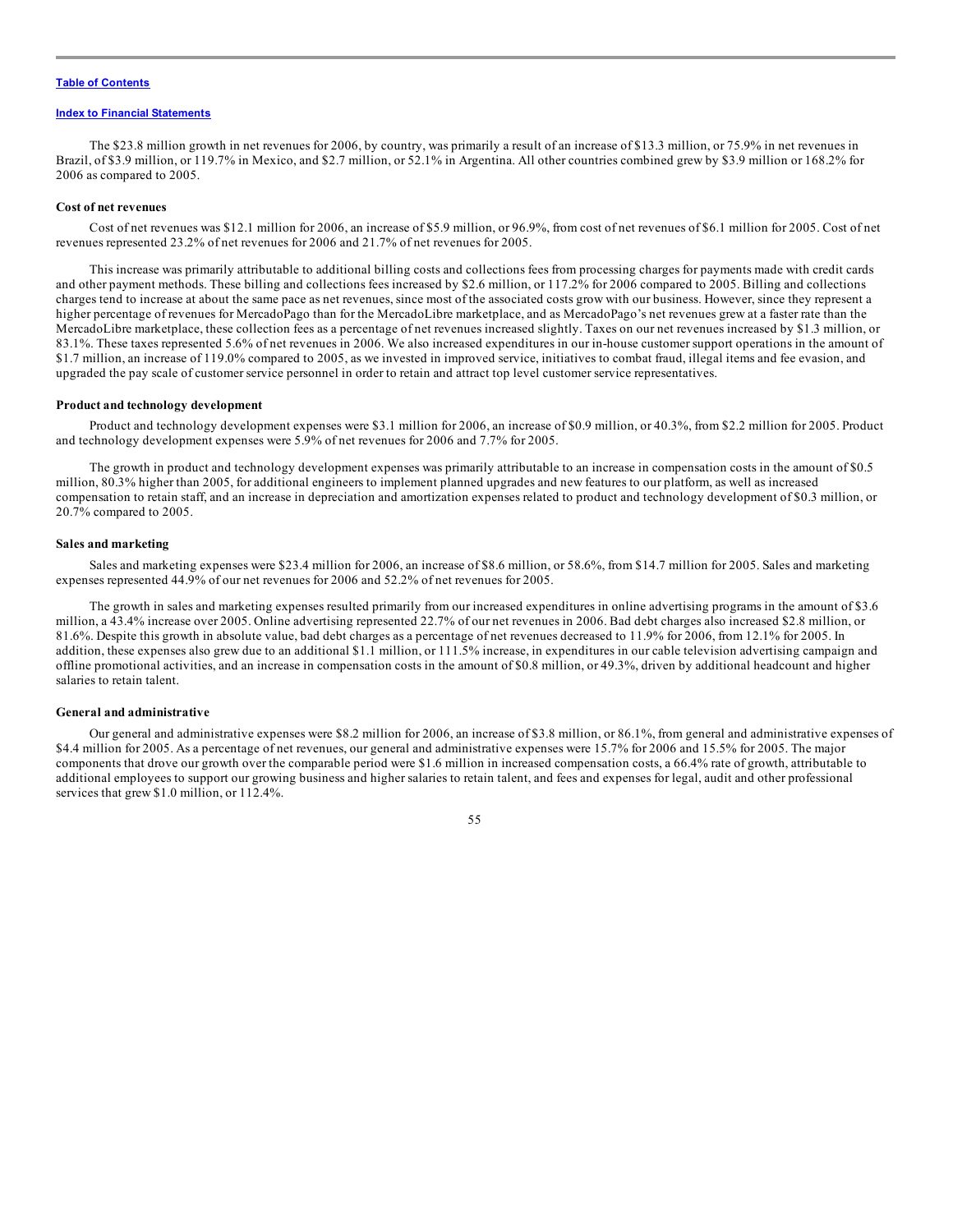## **Index to Financial Statements**

### **Other income (expenses)**

Our other expenses were \$3.1 million for 2006, an increase of \$2.9 million from other expenses of \$0.1 million for 2005. This increase was primarily a result of an increase in interest expenses of \$1.3 million relating mainly to our loan from eBay, an increase in other expenses, net, of \$1.2 million, resulting mainly from the change in fair value of our outstanding warrants, and an increase in foreign currency losses of \$0.6 million.

## **Income and asset tax**

Our reported income and asset tax expense for 2006 was \$1.2 million compared to a reported benefit of \$1.4 million for 2005. Our blended tax rate as a percentage of income before income and asset tax was 38.0% for 2006 and 48.0% for 2005. However, as a result of the effect of permanent differences, our effective tax rate was approximately 53.7% (expense) for 2006 and 205.8% (benefit) for 2005. The variation in the effective tax rate for these periods reflects the taxes payable plus the change during the period in our deferred tax assets and liabilities. During 2006, we recognized a deferred income tax benefit of \$0.7 million, and of \$2.2 million during 2005, mainly as a result of a partial reversal of the valuation allowance recognized over our deferred tax asset position.

#### **Factors affecting results of operations and financial condition**

Our prospects must be considered in light of the risks, uncertainties, expenses and difficulties frequently encountered by companies in their early stages of development, particularly companies in new and rapidly evolving markets such as online commerce and emerging markets like Latin America. To address these risks and uncertainties, we must, among other things, maintain and increase the number of our confirmed registered users, items listed on our service and completed transactions, maintain and enhance our brand, implement and execute our business and marketing strategy successfully, continue to develop and upgrade our technology and information-processing systems, continue to enhance the MercadoLibre and MercadoPago services to meet the needs of a changing market, provide superior customer service, respond to competitive developments, and attract, integrate, retain and motivate qualified personnel. Accordingly, we intend to invest heavily in marketing and promotion, site development, technology and operating infrastructure development and personnel. We cannot, however, assure you that we will be successful in accomplishing all of these goals, and the failure to do so could have a material adverse effect on our business, results of operations and financial condition.

Although we have experienced significant revenue growth and significant growth in the number of our confirmed registered users and items listed by our users in recent periods, such growth rates are not sustainable and will decrease in the future. In view of the rapidly evolving nature of our business and our limited operating history, we believe that period-to-period comparisons of our operating results are not necessarily meaningful and should not be relied upon as indications of future performance.

Our operating results have varied on an annual basis during our short operating history and may fluctuate significantly as a result of a variety of factors, many of which are outside our control. The following list includes factors that may affect our operating results:

- continued growth of online commerce and Internet usage in Latin America;
- our ability to expand our operations and adapt to rapidly changing technologies;
- governmental regulation in the countries where we operate, including exchange controls;
- litigation, legal liability and intellectual property rights enforcement;
- system interruptions or failures;
- our ability to attract and retain qualified personnel;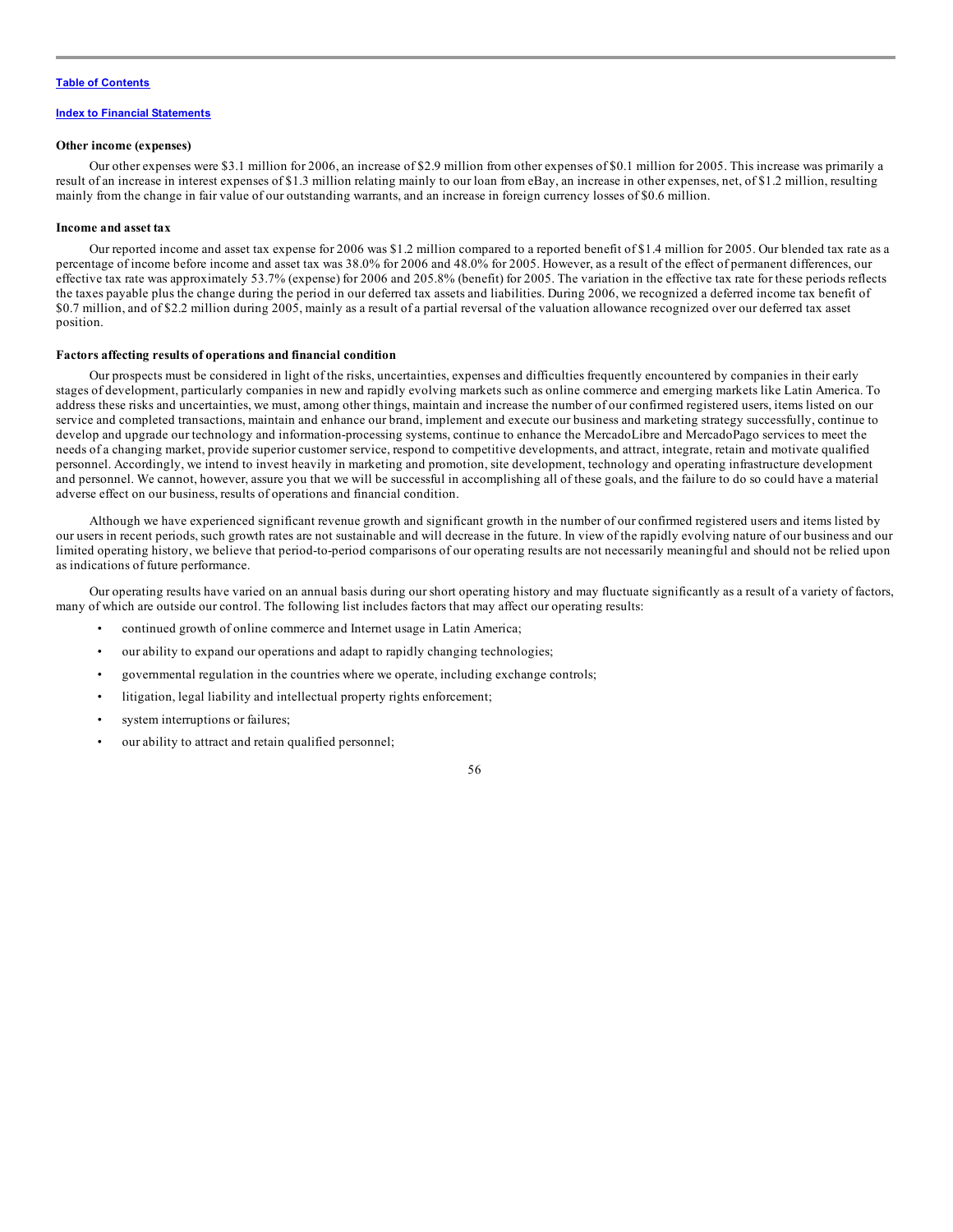# **Index to Financial Statements**

- the announcement or introduction of new sites, services and products by us or our competitors, and price competition;
- reliance on third-party service providers;
- increasing consumer confidence in and acceptance of the Internet and other online services for commerce and, in particular, the trading of products such as those listed on our web site;
- security breaches and consumer confidence in the security of transactions over the Internet;
- consumer trends and popularity of certain categories of items;
- our ability to attract new customers, retain existing customers and increase revenues;
- seasonal fluctuations; and
- political, social and economic conditions in Latin America, particularly Venezuela, including foreign exchange rate fluctuations.

Also see Item 1A "Risk Factors" for a discussion of factors that could adversely affect our results of operations.

We believe that our results of operations are somewhat seasonal in nature. Our limited operating history, however, makes it difficult to fully assess the impact of these seasonal factors. In addition, we believe that our rapid growth may have overshadowed whatever seasonal or cyclical factors might have influenced our business to date. Seasonal or cyclical variations in our operations could, however, become more pronounced over time, which could materially adversely affect our results of operations in the future.

### **Effects of Becoming a Public Company**

Upon the completion of our initial public offering, we became subject to the periodic reporting requirements of the Exchange Act and the other rules and regulations of the SEC. We also became subject to various other regulatory requirements, including the Sarbanes-Oxley Act of 2002 and the rules of the Nasdaq Global Market.

We are continuing to work with our independent legal, accounting and financial advisors to identify those areas in which changes should be made to our financial and management control systems to manage our growth and our obligations as a public company. These areas include corporate governance, corporate control, internal audit, disclosure controls and procedures and financial reporting and accounting systems. We have made, and will continue to make, changes in these and other areas, including our internal control over financial reporting.

In addition, compliance with reporting and other requirements applicable to public companies has created and will continue to create additional costs for us and will require the time and attention of our management. We currently expect to incur an estimated \$2.0 million of incremental operating expenses in our first year of being a public company. The incremental costs are estimates, and actual incremental expenses could be materially different from these estimates. We cannot predict or estimate the amount of the additional costs we may incur, the timing of such costs or the degree of impact that our management's attention to these matters will have on our business.

In addition, being a public company could make it more difficult or more costly for us to obtain certain types of insurance and we may be forced to accept reduced policy limits and coverage or incur substantially higher costs to obtain the same or similar coverage. The impact of these events could also make it more difficult for us to attract and retain qualified persons to serve on our board of directors, our board committees or as executive officers.

Section 404 of the Sarbanes-Oxley Act requires that we evaluate and determine the effectiveness of our internal control over financial reporting at December 31, 2008. If we have a material weakness in our internal control over financial reporting, we may not detect errors on a timely basis and our financial statements may be materially misstated. We will be evaluating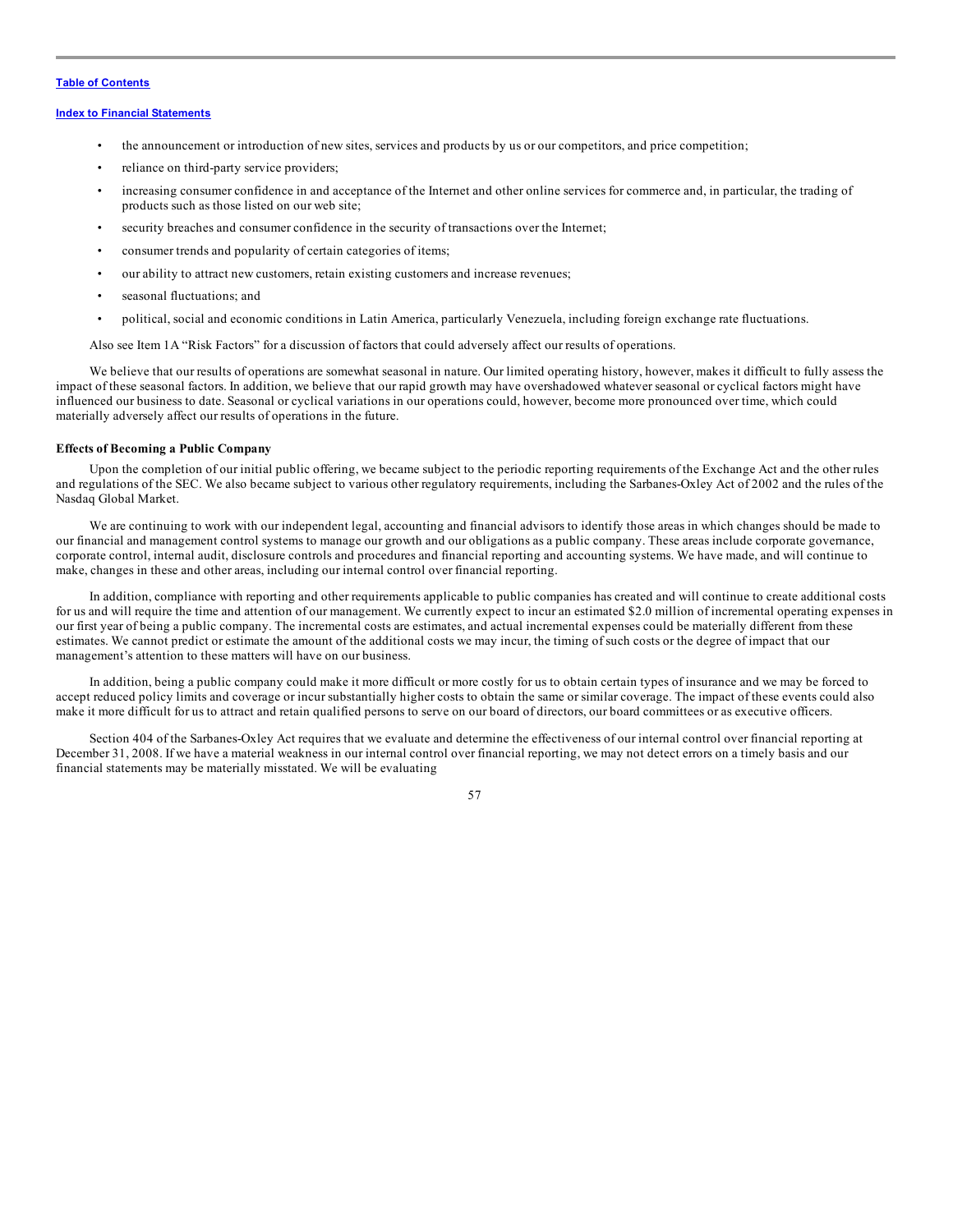# **Index to Financial Statements**

our internal controls systems to allow management to report on, and our independent auditors to attest to, our internal controls. We will be performing the system and process evaluation and testing (and any necessary remediation) required to comply with the management certification and auditor attestation requirements of Section 404 of the Sarbanes-Oxley Act. While we anticipate being able to fully implement the requirements relating to internal controls and all other aspects of Section 404 by the December 31, 2008 deadlines, we cannot be certain as to the timing of completion of our evaluation, testing and remediation actions or the impact of these tests, remediation and actions on our operations.

## **Liquidity and capital resources**

Our main cash requirements are capital expenditures relating to technology infrastructure and software applications. We also require working capital to fund MercadoPago. Since our inception, we funded our operations primarily through contributions received from our stockholders obtained during the first two years of operations, and cash generated from our operations. We fund MercadoPago by discounting credit card receivables, through cash advances derived from our MercadoLibre marketplace business and with loans backed with credit card receivables.

At December 31, 2007, our principal source of liquidity was \$68.0 million of cash and cash equivalents, and short-term investments, provided by the net proceeds of our initial public offering as well as cash generated from operations.

The significant components of our working capital are cash and cash equivalents, short-term investments, accounts receivable, accounts payable and accrued expenses, funds receivable from and payable to MercadoPago users, and short-term debt. As MercadoPago grows as a percentage of total revenues we anticipate increased working capital needs. We intend to fund these needs through a combination of cash advances from our marketplace business, discounting credit card receivables, loans backed by these credit card receivables or through other forms of debt financing. We may also obtain additional funds in future offerings.

The following table presents our cash flows from operating activities, investing activities and financing activities for the three years ended December 31, 2005, 2006 and 2007:

|                                                              |                  | Year ended December 31. |                              |
|--------------------------------------------------------------|------------------|-------------------------|------------------------------|
| (in millions)                                                | 2005             | 2006                    | <b>2007</b>                  |
| Net cash provided by operating activities                    | \$3.4            | \$6.2                   | \$6.8                        |
| Net cash (used in) investing activities                      | (13.0)           | (5.2)                   | (48.6)                       |
| Net cash provided by (used in) financing activities          | 12.0             | (3.0)                   | 50.2                         |
| Effect of exchange rate changes on cash and cash equivalents | (0.5)            | 0.2                     | $\overline{\phantom{0}}$ 0.1 |
| Total increase (decrease) in cash and cash equivalents       | $\frac{\ }{2.0}$ | \$(1.8)                 | \$8.5                        |

## **Net cash provided by (used in) operating activities**

Cash provided by operating activities consisted of net income adjusted for certain non-cash items, and the effect of changes in working capital and other activities. Our net cash provided by operating activities was \$6.8 million for 2007 compared to \$6.2 million for 2006, an increase of \$0.6 million or 9.8%. This improvement was primarily a result of an increase in net income of \$8.6 million to \$9.7 million for 2007, from \$ 1.1 million in 2006, and non-cash charges to earnings such as depreciation and amortization on our assets for \$2.3 million, and changes in the fair value of warrants for \$3.0 million. Cash provided by working capital in our marketplace segment was more than offset by cash used in working capital in our payments segment. In 2007 we began to finance Payments funds payable with loans backed with Payments credit card receivables, which are recorded as financial debt, and not as a reduction in the receivable balance, and therefore the cash inflow is recorded as cash flow from financing activities in the statements of cash flows, and not as cash flow from operating activities.

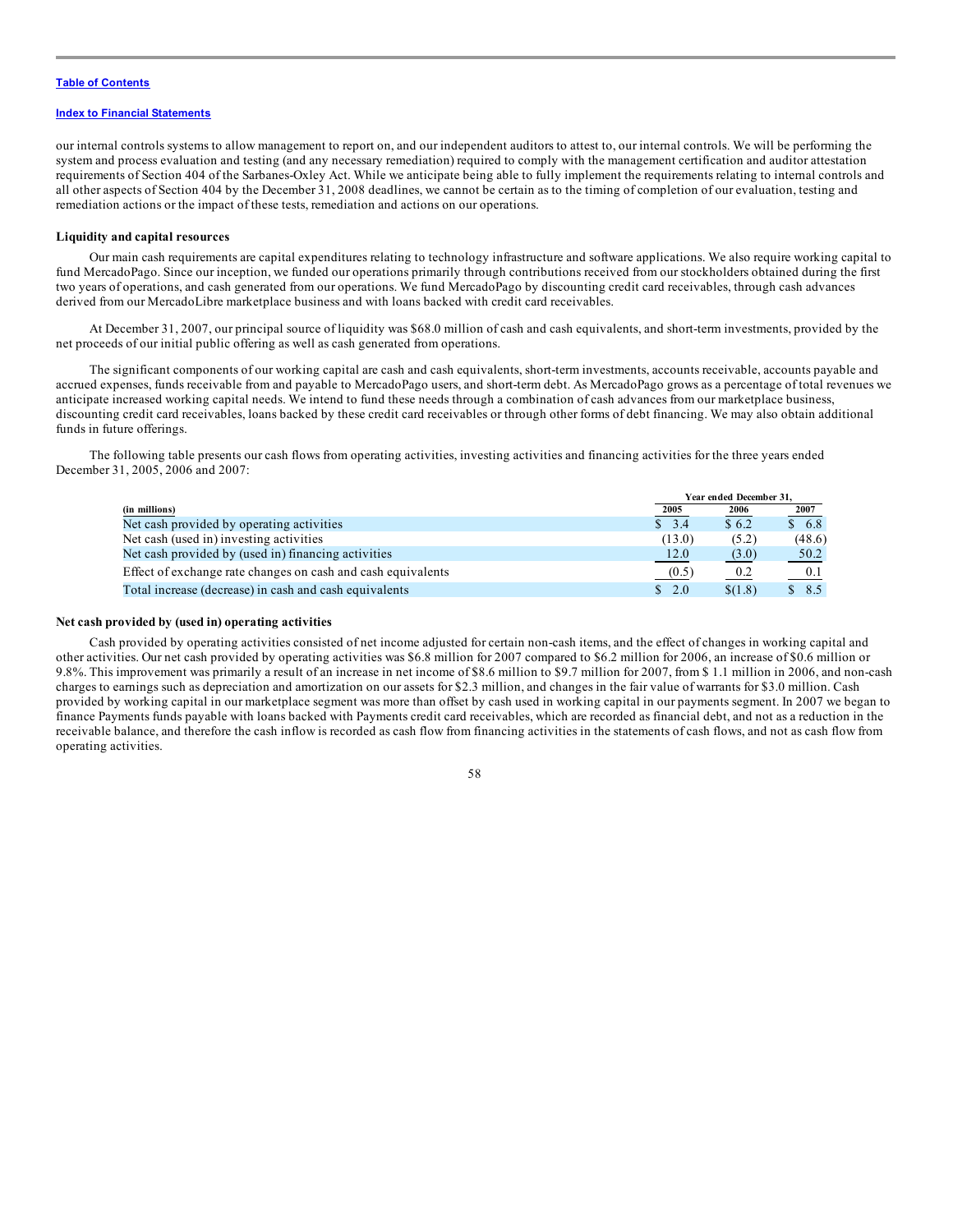## **Index to Financial Statements**

For 2005 and 2006, our annual cash flow provided by operating activities was greater than net income for those years, due primarily to non-cash charges to earnings such as depreciation and amortization on our assets, changes in fair value of warrants, deferred income taxes and realized gains on investments. Net cash provided by operating activities was \$6.2 million for 2006 and \$3.4 million for 2005 as we improved the profitability of our operations during 2006. This improvement was primarily a result of increased net income, increased leverage on our operating expenses, controlled growth in our costs of sales and positive changes in our working capital accounts.

# **Net cash provided by (used in) investing activities**

Net cash used in investing activities was \$48.6 compared to \$5.2 million for 2006 and \$13.0 million for 2005. For 2007, net cash used in investing activities resulted primarily from purchases of investment grade-listed debt securities with a portion of the proceeds from our initial public offering in August 2007, as part of our financial investment strategy. Purchases of investments accounted for \$75.3 million of cash used in investing activities. This use of cash in investment activities was partially offset by proceeds from the sale of investments (primarily debt securities and certificates of deposit) of \$29.8 million. For 2006, net cash provided by investing activities resulted primarily from purchases of investments with our cash and cash equivalents, partially offset for sales of those investments, as part of our financial investment strategy. During 2005, net cash provided by investing activities was heavily affected by the acquisition of the DeRemate subsidiaries for \$12.1 million, net of cash and cash equivalents acquired. In all three years, net cash used in investing activities was also affected by capital expenditures related to technological equipment, software licenses and to a lesser degree office equipment, in the amounts of \$3.1 million for 2007, \$2.4 million for 2006 and \$2.0 million for 2005.

### **Net cash provided by (used in) financing activities**

Net cash provided by financing activities was \$ 50.2 million for 2007 compared to net cash used in financing activities of \$3.0 million for 2006 and net cash provided by financing activities of \$12.0 million for 2005. The increase in net cash provided by financing activities was mainly attributable to the issuance of common stock from our initial public offering which provided for \$ 49.6 million, the increase in short term debt of \$8.9 million to finance our Payments segment, consisting of loans backed with Payments credit card receivables, as described above in the section "Net cash provided by operating activities" and the decrease of \$ 9.0 million used to pay the balance of the loan from eBay. Net cash used in financing activities for 2006 was attributable to a partial prepayment of principal of the loan from eBay. Net cash provided by financing activities for 2005 was attributable to the loan received from eBay to fund the acquisition of the DeRemate subsidiaries.

In the event that we decide to pursue strategic acquisitions in the future, we may fund them with our own resources or we may choose to obtain financing from a third party, or through the sale of securities.

### **Debt**

We financed the acquisition of DeRemate with a loan from eBay, one of our stockholders, in the amount of \$12.0 million, secured by our assets, including equity interests we have acquired in DeRemate. The loan bore an interest rate of 7% per year, payable in November of each year. The loan matured on the issuance of securities upon the closing of our initial public offering. At December 31, 2007, no principal or interest on the loan remained outstanding as we repaid the loan in full with a portion of the net proceeds of our initial public offering in August 2007.

On occasions we finance certain working capital requirements of our Payments segment operations in Brazil through loans backed by credit card receivables. As of December 31, 2007 we had \$9.7 million in loans of this type.

### **Capital expenditures**

Our expenditures in property and equipment consist primarily of purchases of hardware and software licenses necessary to maintain and update the technology of our platform, and to a lesser degree office equipment. These expenditures were \$2.0 million for 2005, \$2.4 million for 2006 and \$ 3.1 million for 2007. For 2008, we have approximately \$5 million in planned capital expenditures and anticipate continued investments in capital expenditures in the future as we strive to maintain our position in the Latin American e-commerce market.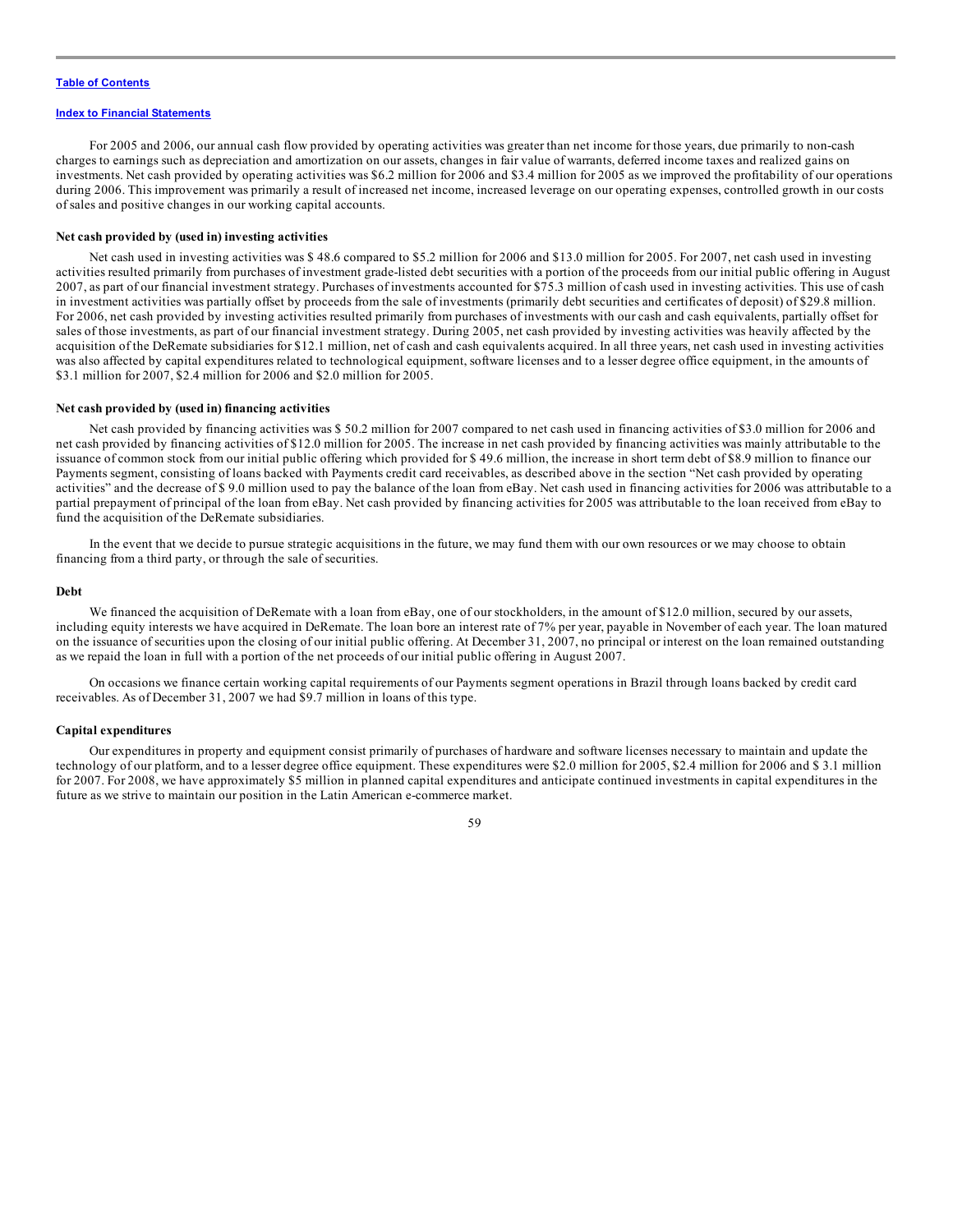# **Index to Financial Statements**

### **Off-balance sheet arrangements**

At December 31, 2007, we did not have any off-balance sheet arrangements or relationships with unconsolidated entities for the purpose of facilitating contractually narrow or limited purposes.

### **Contractual obligations**

We have certain fixed contractual obligations and commitments that include future estimated payments. Changes in our business needs, cancellation provisions and other factors may result in actual payments differing materially from the estimates. We cannot provide certainty regarding the timing and amount of payments. Below is a summary of the most significant assumptions used in our determination of amounts presented in the table. Contractual obligations at December 31, 2007 are as follows:

|                                   |        | Payment due by period |         |         |                          |
|-----------------------------------|--------|-----------------------|---------|---------|--------------------------|
|                                   |        | Less than             | $1 - 3$ | $3 - 5$ | More than                |
| (in millions)                     | Total  | 1 year                | years   | years   | 5 years                  |
| Operating lease obligations $(1)$ | \$0.5  | 0.4                   | \$0.1   | $S-$    |                          |
| Purchase obligations              | 14.1   | 6.0                   | 3.7     | 4.4     | $\overline{\phantom{a}}$ |
| Total                             | \$14.6 | 6.4                   | \$3.8   | \$4.4   |                          |

#### (1) Includes leases of office space.

We do not have long-term debt obligations. We have leases for office space in certain countries where we operate. These are our only operating leases. Purchase obligation amounts include minimum purchase commitments for advertising, capital expenditures (technological equipment and software licenses) and other goods and services that were entered into in the ordinary course of business. We have developed estimates to project payment obligations based upon historical trends, when available, and our anticipated future obligations. Given the significance of performance requirements within our advertising and other arrangements, actual payments could differ significantly from these estimates.

## **ITEM 7A. QUANTITATIVE AND QUALITATIVE DISCLOSURES ABOUT MARKET RISK**

We are exposed to market risks arising from our business operations. These market risks arise mainly from the possibility that changes in interest rates and the U.S. dollar exchange rate with local currencies, particularly the Brazilian real due to Brazil's share of our revenues, may affect the value of our financial assets and liabilities.

**Foreign currencies**. At December 31, 2007, none of our outstanding debt was denominated in U.S. dollars. In addition, we hold cash and cash equivalents in local currencies in our subsidiaries, and have receivables denominated in local currencies in all of our operations. Our subsidiaries also incur most of their expenses in local currency. As a result, our subsidiaries use local currency as their functional currency. At December 31, 2007, the total cash and cash equivalents denominated in foreign currencies totaled \$ 10.3 million, and accounts receivable and funds receivable from customers in foreign currencies totaled \$ 32.3 million. To manage exchange rate risk, our treasury policy is that we transfer all cash and cash equivalents in excess of working capital requirements into dollar-denominated accounts in the United States. At December 31, 2007, these dollar-denominated cash and cash equivalents and shortterm investments totaled \$31.5 million. If the U.S. dollar weakens against foreign currencies, as occurred in many countries where we operate in 2005 and 2006 and 2007, the translation of these foreign-currency-denominated transactions will result in increased net revenues, operating expenses, and net income. Similarly, our net revenues, operating expenses and net income will decrease if the U.S. dollar strengthens against foreign currencies. In 2007, 59.0% of our revenues were denominated in Brazilian reais, 14.8% in Argentine pesos and 12.6% in Mexican pesos. We have estimated that the impact of exchange rate fluctuations on our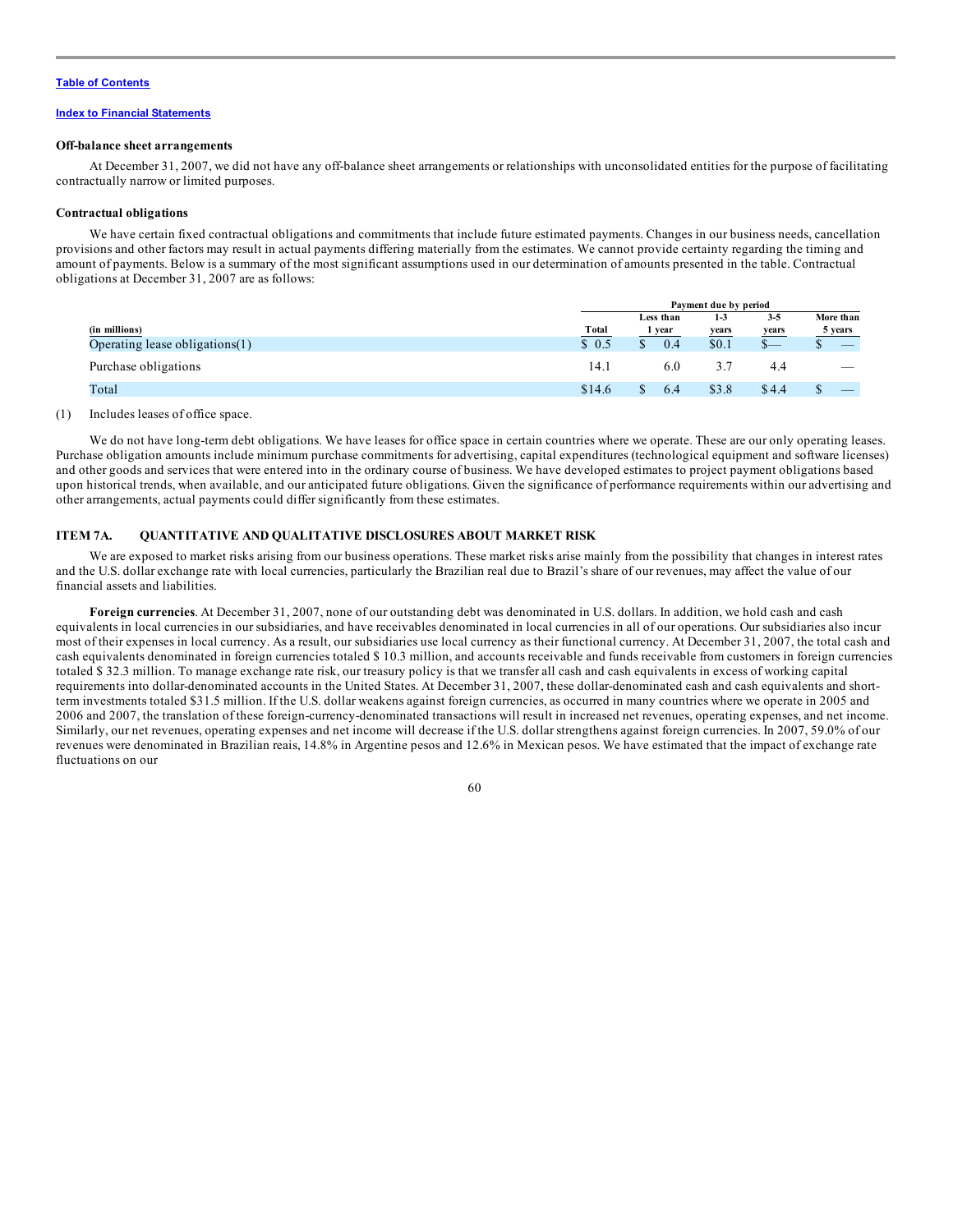# **Index to Financial Statements**

results of operations for the year 2007 relative to 2006 resulted in net higher revenues of approximately \$ 5.8 million and an increase in aggregate cost of net revenues and operating expenses of approximately \$ 4.2 million. This calculation was made taking the average monthly exchange rates for each month in 2006 and applying them to the corresponding months in 2007, so as to calculate what our financial results would have been had exchange rates remained stable from one year to the next.

The following table summarizes the distribution of our net revenues based on geography:

|                      | Year Ended December 31, (in millions): |  |      |      |
|----------------------|----------------------------------------|--|------|------|
|                      | 2005                                   |  | 2006 | 2007 |
| <b>Brazil</b>        | l 7.5                                  |  | 30.8 | 50.2 |
| Argentina            | 5.1                                    |  | 7.8  | 12.6 |
| Mexico               | 3.3                                    |  | 7.2  | 10.7 |
| All others countries | 2.3                                    |  | 6.3  | 11.6 |
| Total                | 28.2                                   |  |      |      |

While we have entered in the past into transactions to hedge portions of our foreign currency translation exposure, these are expensive. It is unlikely that we will enter into such hedging in the future due to the cost and because it is not possible to accurately predict or completely eliminate the effects of our foreign currency exposure.

**Interest**. Our earnings and cash flows are also affected by changes in interest rates. These changes can have an impact on our interest expenses derived from discounting our MercadoPago receivables. At December 31, 2007, MercadoPago funds receivable from customers totaled approximately \$29.8 million. Interest fluctuations could also negatively affect certain fixed rate and floating rate investments that we hold, which comprise primarily of time deposits, money market funds, commercial paper, investment grade corporate debt securities, bond mutual funds and treasury bills. Investments in both fixed rate and floating rate interest earning products carry a degree of interest rate risk. Fixed rate securities may have their fair market value adversely impacted due to a rise in interest rates, while floating rate securities may produce less income than predicted if interest rates fall. Under our current policies, we do not use interest rate derivative instruments to manage exposure to interest rate changes. Due to the short-term nature of substantially all of these investments, a 100 basis point movement in market interest rates would not have a material impact on the total fair market value of our portfolio as of December 31, 2007 or interest expenses derived from discounting our MercadaPago receivables.

We consider substantially all of our investments to be short-term investments, which are classified on our balance sheet as current assets, because (1) the investments can be readily converted at any time into cash or into securities with a shorter remaining time to maturity and (2) the investments are selected for yield management purposes only and we are not committed to holding the investments until maturity. We determine the appropriate classification of our investments at the time of purchase and re-evaluate such designations as of each balance sheet date. We classify our investments in money market funds and bond mutual funds as "available-for-sale" and are stated at fair market value, with the unrealized gains and losses reported as a component of accumulated other comprehensive income (loss), net of estimated tax. The cost of securities sold is based on the specific identification method. Treasury bills, commercial papers, corporate debt securities and time deposits are considered held-to-maturity securities. The book value of held-to-maturity securities approximates their respective fair values and consequently there are no significant unrecognized gains or losses.

Certain working capital requirements of our MercadoPago business in Brazil were financed through loans backed by credit card receivables. The weighted average interest rate of these loans was 0.95% per month. See "Item 1A—Risk Factors—"Risks related to doing business in Latin America" for a further discussion of some of our foreign currency risks.

**Credit**. We invest in high-quality financial instruments, primarily of time deposits, money market funds, commercial paper, investment grade corporate debt securities, bond mutual funds and treasury bills,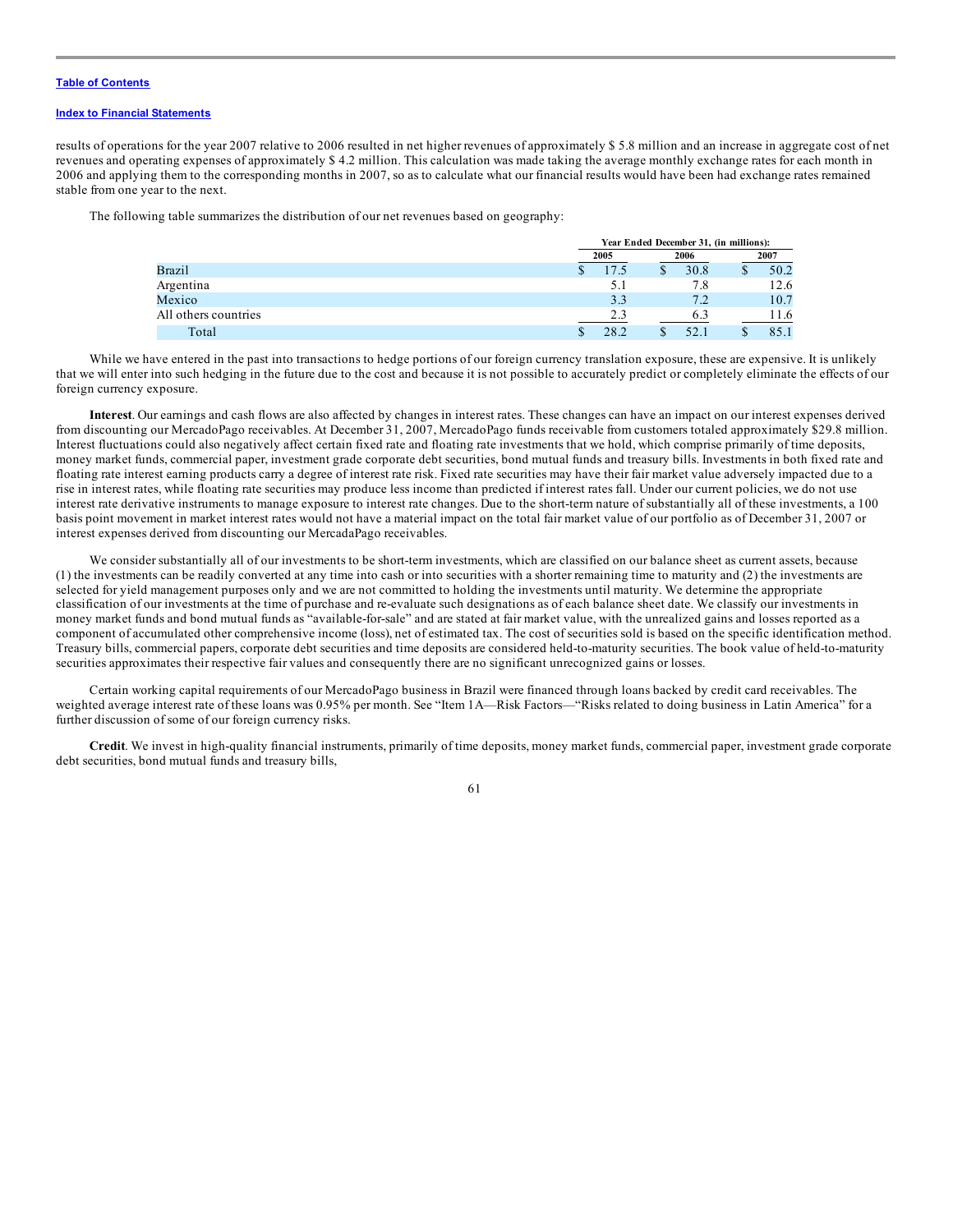# **Index to Financial Statements**

which we believe are subject to limited credit risk. Credit risk is risk due to uncertainty in a counterparty's ability to meet its financial obligations. During 2007, market perception of these risks, together with certain market dislocations, had an adverse effect on the fair value of certain classes of securities, including in some cases, high-quality financial instruments that were not previously viewed as having credit risk, which had a negative impact on the market value of those classes of securities. We seek, however, to minimize such risk by entering into transactions with counterparties that are believed to be creditworthy financial institutions or classes which we believe have not been affected by the current credit market environment.

# **ITEM 8. FINANCIAL STATEMENTS AND SUPPLEMENTARY DATA**

The consolidated financial statements and accompanying notes listed in Part IV, Item 15(a)(1) of this report are included elsewhere in this report.

### **ITEM 9. CHANGES IN AND DISAGREEMENTS WITH ACCOUNTANTS ON ACCOUNTING AND FINANCIAL DISCLOSURE**

Not applicable.

## **ITEM 9A. CONTROLS AND PROCEDURES**

#### **Evaluation of Disclosure Controls and Procedures**

Our management, with the participation of our Chief Executive Officer and Chief Financial Officer, has evaluated the effectiveness of our disclosure controls and procedures (as such term is defined in Rules 13a-15(e) and 15d-15(e) under the Securities Exchange Act of 1934, as amended, (the "Exchange Act")) as of the end of the period covered by this report. Based on this evaluation, our Chief Executive Officer and our Chief Financial Officer have concluded that as of the end of the period covered by this report, our disclosure controls and procedures were effective.

### **Changes in Internal Control Over Financial Reporting**

There have been no changes in our internal control over financial reporting during the quarter ended December 31, 2007 that have materially affected, or are reasonably likely to materially affect, our internal control over financial reporting.

This Annual Report on Form 10-K does not include a report of management's assessment regarding internal control over financial reporting or an attestation report of our registered public accounting firm due to a transition period established by the rules of the SEC for newly public companies.

## **ITEM 9B. OTHER INFORMATION**

Not applicable.

### **PART III**

# **ITEM 10. DIRECTORS, EXECUTIVE OFFICERS AND CORPORATE GOVERNANCE**

Information on our directors and executive officers and the Audit Committee of our Board of Directors is incorporated by reference from the Company's Proxy Statement (under the headings "Proposal 1: Election of Directors," "Information About Our Board of Directors and Committees," "Executive Officers" and "Section 16(a) Beneficial Ownership Reporting Compliance") with respect to the 2008 Annual Meeting of Stockholders to be filed with the SEC no later than April 30, 2008.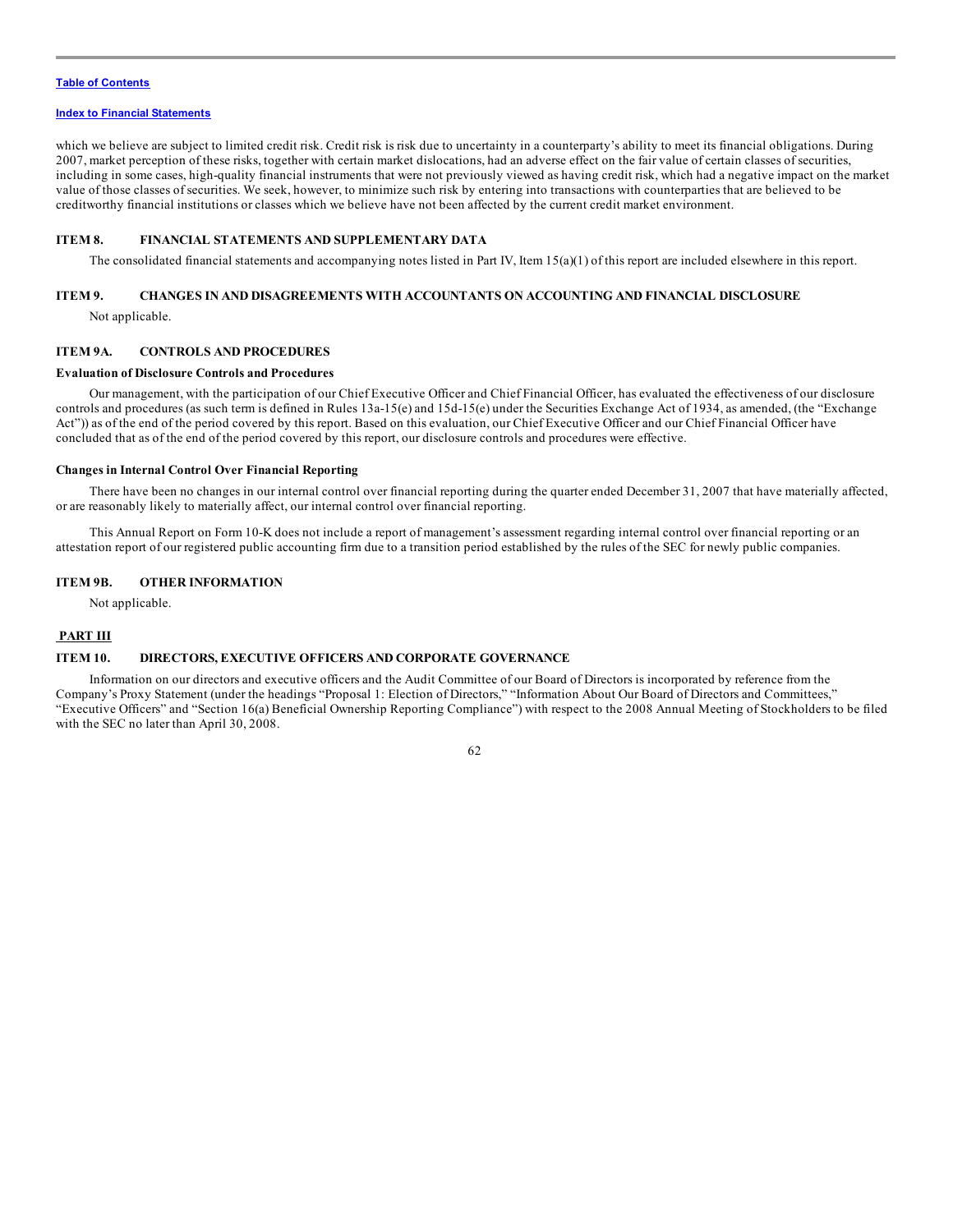# **Index to Financial Statements**

# **ITEM 11. EXECUTIVE COMPENSATION**

This information is incorporated by reference from the Company's Proxy Statement (under the headings "Executive Compensation," "Director Compensation," "Compensation Committee Interlocks and Insider Participation" and "Compensation Committee Report") with respect to the 2008 Annual Meeting of Stockholders to be filed with the SEC no later than April 30, 2008.

## **ITEM 12. SECURITY OWNERSHIP OF CERTAIN BENEFICIAL OWNERS AND MANAGEMENT AND RELATED STOCKHOLDERS MATTERS**

This information is incorporated by reference the Company's Proxy Statement (under the headings "Security Ownership of Certain Beneficial Owners and Management" and "Securities Authorized for Issuance Under Equity Compensation Plan") with respect to the 2008 Annual Meeting of Stockholders to be filed with the SEC no later than April 30, 2008.

The following table represents information as of December 31, 2007 with respect to equity compensation plans under which shares of the Company's common stock are authorized for issuance:

| <b>Plan Category</b>                                                   | <b>Equity Compensation Plan Information</b><br><b>Number of securities</b><br>to be issued upon exercise<br>of outstanding options,<br>warrants and rights | Weighted-average<br>exercise price of<br>outstanding options,<br>warrants and rights | Number of securities<br>remaining available for<br>future issuance under<br>equity compensation plans<br>(excluding securities<br>reflected in column (a)) |
|------------------------------------------------------------------------|------------------------------------------------------------------------------------------------------------------------------------------------------------|--------------------------------------------------------------------------------------|------------------------------------------------------------------------------------------------------------------------------------------------------------|
|                                                                        | (a)                                                                                                                                                        | (b)                                                                                  | $\left( \mathrm{c} \right)$                                                                                                                                |
| Equity compensation plans approved by security holders                 |                                                                                                                                                            |                                                                                      |                                                                                                                                                            |
| Equity compensation plans not approved by security<br>$h$ olders $(1)$ | 144,174                                                                                                                                                    | 1.04                                                                                 | 301.374                                                                                                                                                    |
| Total                                                                  | 144,174                                                                                                                                                    | 1.04                                                                                 | 301.374                                                                                                                                                    |

(1) Our Amended and Restated 1999 Stock Option and Restricted Stock Plan was entered into prior to our IPO.

# **ITEM 13. CERTAIN RELATIONSHIPS AND RELATED TRANSACTIONS AND DIRECTOR INDEPENDENCE**

This information is incorporated by reference from the Company's Proxy Statement (under the headings "Certain Relationships and Related Transactions" and "Committees and Meetings of Our Board of Directors") with respect to the 2008 Annual Meeting of Stockholders to be filed with the SEC no later than April 30, 2008.

## **ITEM 14. PRINCIPAL ACCOUNTANT FEES AND SERVICES**

This information is incorporated by reference from the Company's Proxy Statement (under the heading "Principal Accountant Fees and Services") with respect to the 2008 Annual Meeting of Stockholders to be filed with the SEC no later than April 30, 2008.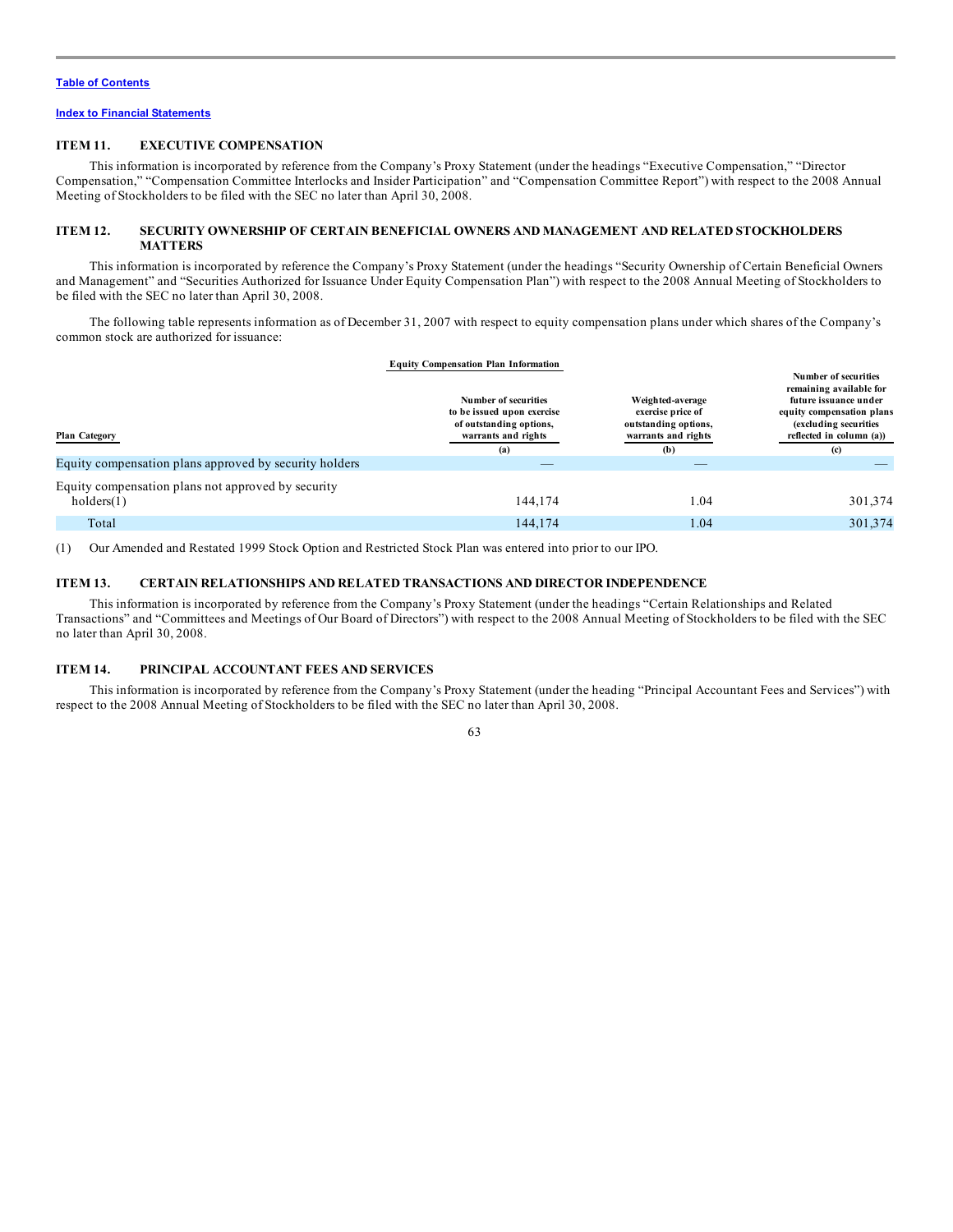# **Index to Financial Statements**

# **PART IV**

# **ITEM 15. EXHIBITS AND FINANCIAL STATEMENT SCHEDULES**

(a) **Financial Statements and Schedules**. The following financial statements and schedules are included in this report:

|                                                                                                             | Page  |
|-------------------------------------------------------------------------------------------------------------|-------|
| <b>Consolidated Financial Statements</b>                                                                    |       |
| Report of Independent Registered Public Accounting Firm                                                     | $F-1$ |
| Consolidated balance sheets as of December 31, 2007 and 2006                                                | $F-2$ |
| Consolidated statements of income for the three years ended December 31, 2007                               | $F-3$ |
| Consolidated statements of changes in shareholders' equity (deficit) for the three years ended December 31, |       |
| 2007                                                                                                        | $F-5$ |
| Consolidated statements of cash flows for the three years ended December 31, 2007                           | $F-7$ |
| Notes to consolidated financial statements                                                                  | $F-9$ |

(b) **Exhibits**. The exhibits required by Item 601 of Regulation S-K are listed below.

| Exhibit<br>number | <b>Exhibit title</b>                                                                                                                                                                                                                                                                                                                                   |
|-------------------|--------------------------------------------------------------------------------------------------------------------------------------------------------------------------------------------------------------------------------------------------------------------------------------------------------------------------------------------------------|
| 2.01              | Stock Purchase Agreement, dated as of November 10, 2005, by and among DeRemate.com, Inc., S.A., La Nacion, Hispanoamerican Educational<br>Investments BV, Hammer.com, LLC, and MercadoLibre, Inc.**                                                                                                                                                    |
| 2.02              | Asset Purchase Agreement, dated as of November 10, 2005, by and among Hammer.com, LLC, MercadoLibre, Inc., DeRemate.com, Inc., S.A.,<br>La Nacion and Hispanoamerican Educational Investments BV.**                                                                                                                                                    |
| 2.03              | Stock Purchase Agreement, or the Agreement, with 2050 Capital Group Inc., Abax Group Inc., Gabinete De Diseño Industrial Inc., Stamford<br>One Group Ltd., EO Financial Group Inc., Meck Investments Ltd., CG Interventures Inc., Luis Carlos Uzcategui, Luis Miguel Molina, Roberto<br>Rivas, Jorge Caldas, and CMG Classified Media Group, Inc. **** |
| 3.01              | Form of Registrant's Amended and Restated Certificate of Incorporation.*                                                                                                                                                                                                                                                                               |
| 3.02              | Form of Registrant's Amended and Restated Bylaws.*                                                                                                                                                                                                                                                                                                     |
| 4.01              | Form of Specimen Certificate for Registrant's Common Stock.***                                                                                                                                                                                                                                                                                         |
| 4.02              | Second Amended and Restated Registration Rights Agreement, dated September 24, 2001, by and among the Registrant and the investors<br>named therein.*                                                                                                                                                                                                  |
| 10.01             | Form of Indemnity Agreement entered into by Registrant with each of its directors and executive officers.**                                                                                                                                                                                                                                            |

- 10.02 Quota Purchase Agreement, dated as of September 24, 2001 among the Registrant, Marcos Eduardo Galperín, Matthew Bannick and eBay Inc.\*\*
- 10.03 Lease Agreement, dated as of March 31, 2007, between Curtidos San Luis S.A. and MercadoLibre S.A.\*\*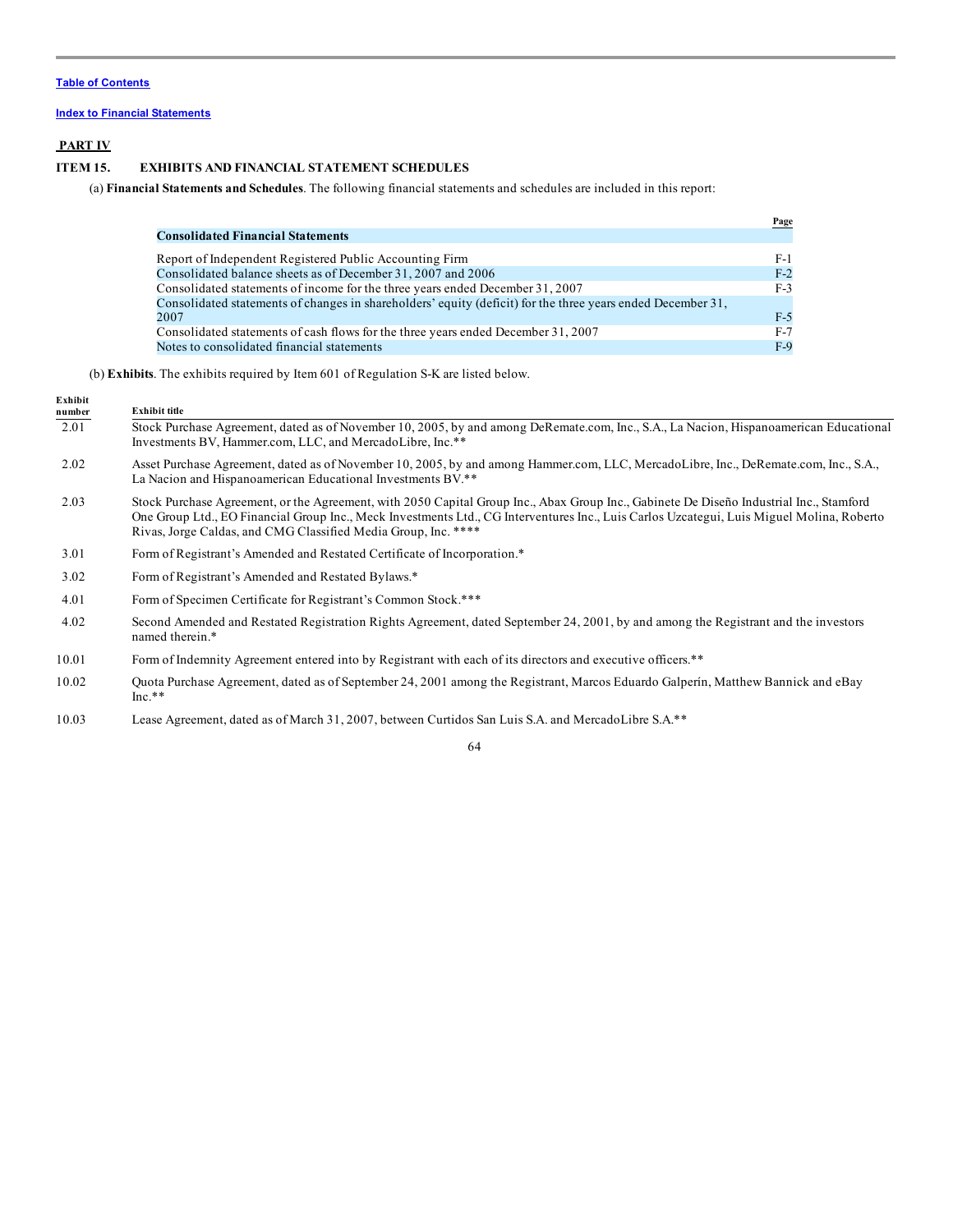# **Index to Financial Statements**

| Exhibit<br>number | <b>Exhibit title</b>                                                                                                                                            |
|-------------------|-----------------------------------------------------------------------------------------------------------------------------------------------------------------|
| 10.04             | Lease Agreement, dated as of March 31, 2005, between Curtidos San Luis S.A. and Mercado Libre S.A.*                                                             |
| 10.05             | Concession Contract, dated as February 7, 2007, between Border's Parking S.R.L. and MercadoLibre S.A.*                                                          |
| 10.06             | Property Lease Agreement, dated June 28, 2005, between MercadoLivre.com Atividades de Internet Ltda. and KW Radar Construtora e<br>Incorporadora Ltda.*         |
| 10.07             | Property Lease Agreement, dated as of November 1, 2004, between MercadoLivre.com Atividades de Internet Ltda. and Barros e Spitaletti<br>Empreendimentos Ltda.* |
| 10.08             | Loan and Security Agreement, dated as of November 2, 2005, by and between eBay Inc. and the Registrant.**                                                       |
| 10.09             | Strategic Alliance Agreement, dated as of September 24, 2001, by and between eBay Inc. and the Registrant.**                                                    |
| 10.10             | Management Incentive Bonus Plan of the Registrant.**                                                                                                            |
| 10.11             | Amended and Restated 1999 Stock Option and Restricted Stock Plan**                                                                                              |
| 10.12             | Employment Agreements with Officers.**                                                                                                                          |
| 10.13             | Form of Restricted Stock Award for Outside directors.****                                                                                                       |
| 10.14             | Summary of compensation plan for outside directors.****                                                                                                         |
| 21.01             | List of Subsidiaries.                                                                                                                                           |
| 31.01             | CEO Certification pursuant to Securities Exchange Act Rule 13a-14, as adopted pursuant to Section 302 of the Sarbanes-Oxley Act of 2002.                        |
| 31.02             | CFO Certification pursuant to Securities Exchange Act Rule 13a-14, as adopted pursuant to Section 302 of the Sarbanes-Oxley Act of 2002                         |
| 32.01             | CEO Certification required by 18 U.S.C. Section 1350, as adopted pursuant to Section 906 of the Sarbanes-Oxley Act of 2002.                                     |
| 32.02             | CFO Certification required by 18 U.S.C. Section 1350, as adopted pursuant to Section 906 of the Sarbanes-Oxley Act of 2002.                                     |
| $\ast$            | Included in the Registration Statement on Form S-1 of Mercado Libre, Inc. filed on May 11, 2007.                                                                |
| $***$             | Included in the Amendment No. 1 to the Registration Statement on Form S-1 of MercadoLibre, Inc. filed on July 13, 2007.                                         |
| ***               | Included in the Amendment No. 4 to the Registration Statement on Form S-1 of MercadoLibre, Inc. filed on August 7, 2007.                                        |
| ****              | Included in the Registration Statement on Form S-1 of MercadoLibre, Inc. filed on January 25, 2008.                                                             |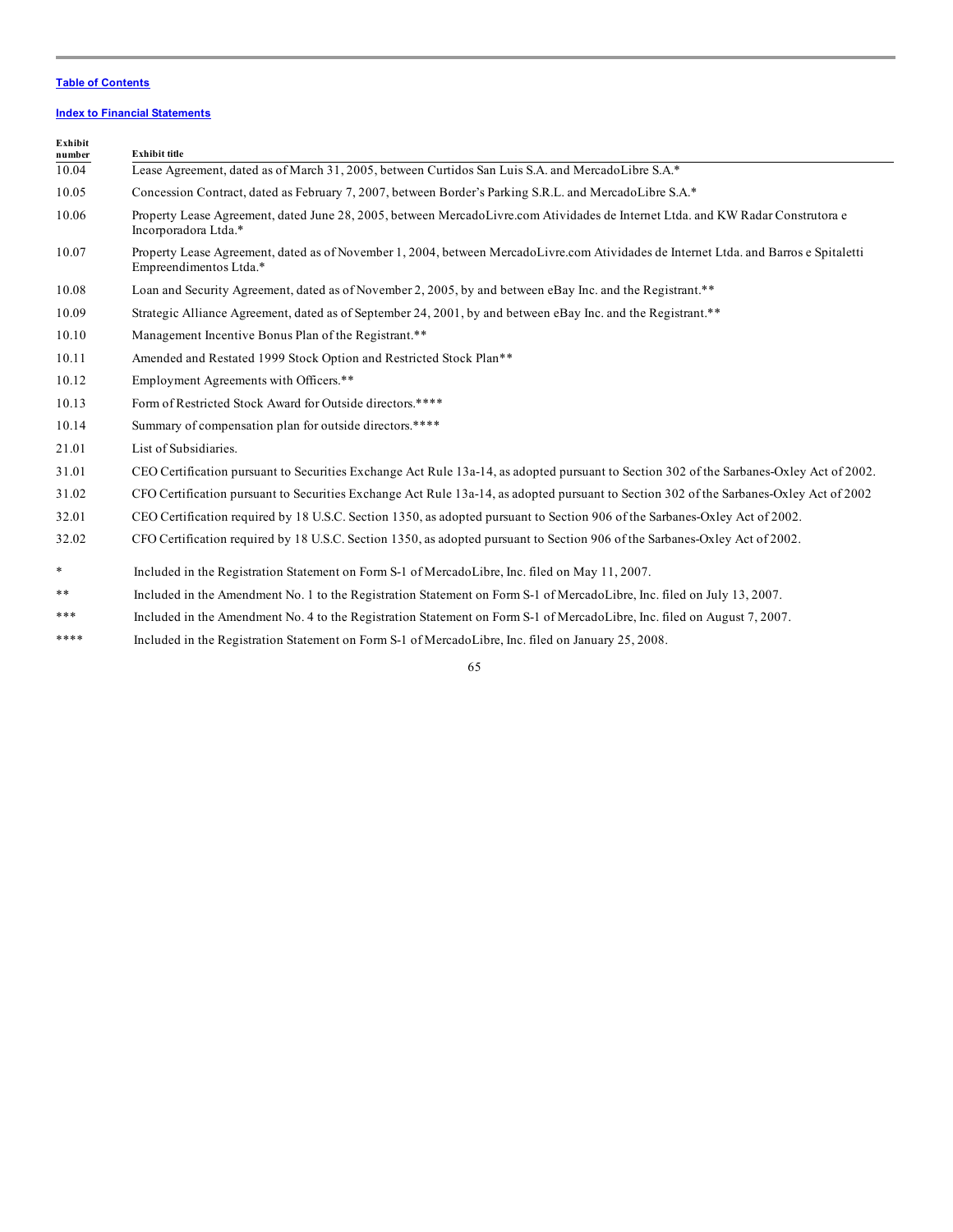# **Index to Financial Statements**

# **SIGNATURES**

Pursuant to the requirements of Section 13 or 15(d) of the Securities Exchange Act of 1934, as amended, the Registrant has duly caused this report to be signed on its behalf by the undersigned, thereunto duly authorized.

MERCADOLIBRE, INC.

By: /s/ Marcos Galperín Marcos Galperín Chief Executive Officer

Date: March 31, 2008

Pursuant to the requirements of the Securities Exchange Act of 1934, as amended, this report has been signed below by the following persons on behalf of the Registrant and in the capacities and on the dates indicated.

| Signature                                        | Title                                                                                        | Date           |
|--------------------------------------------------|----------------------------------------------------------------------------------------------|----------------|
| /s/ Marcos Galperín<br>Marcos Galperín           | Chief Executive Officer and Director<br>(Principal Executive Officer)                        | March 31, 2008 |
| /s/ Nicolás Szekasy<br>Nicolás Szekasy           | Chief Financial Officer<br>(Principal Financial Officer and<br>Principal Accounting Officer) | March 31, 2008 |
| Nicolás Galperín                                 | Director                                                                                     | March 31, 2008 |
| /s/ Anton Levy<br>Anton Levy                     | Director                                                                                     | March 31, 2008 |
| /s/ Michael Spence<br>Michael Spence             | Director                                                                                     | March 31, 2008 |
| Veronica Allende Serra                           | Director                                                                                     | March 31, 2008 |
| /s/ Emiliano Calemzuk<br>Emiliano Calemzuk       | Director                                                                                     | March 31, 2008 |
| /s/ Martin de los Santos<br>Martin de los Santos | Director                                                                                     | March 31, 2008 |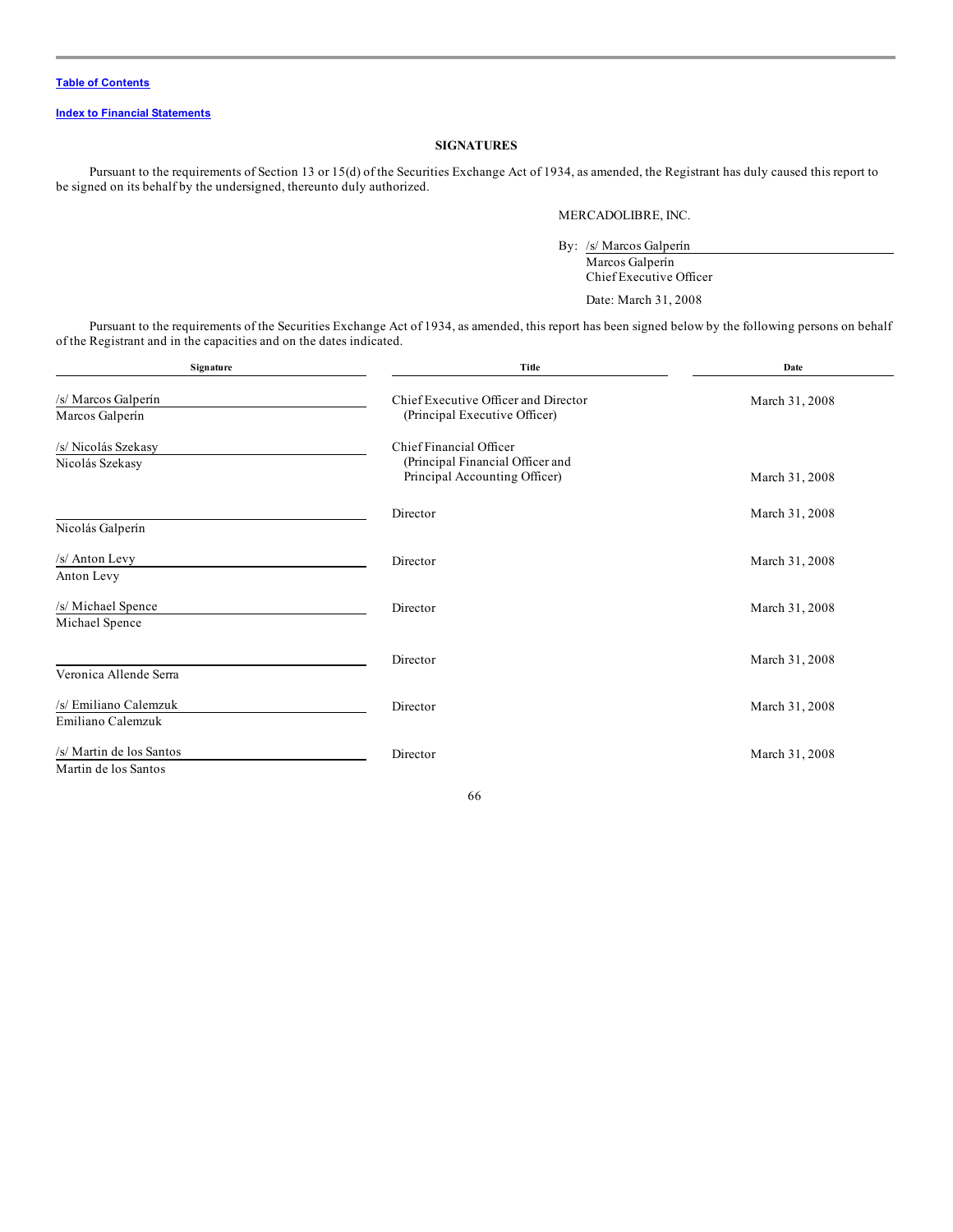**Index to Financial Statements**

# **INDEX TO FINANCIAL STATEMENTS**

|                                                                                                                  | Page  |
|------------------------------------------------------------------------------------------------------------------|-------|
| <b>Consolidated Financial Statements</b>                                                                         |       |
| Report of Independent Registered Public Accounting Firm                                                          | $F-1$ |
| Consolidated balance sheets as of December 31, 2007 and 2006                                                     | $F-2$ |
| Consolidated statements of income for the three years ended December 31, 2007                                    | $F-3$ |
| Consolidated statements of changes in shareholders' equity (deficit) for the three years ended December 31, 2007 | $F-5$ |
| Consolidated statements of cash flows for the three years ended December 31, 2007                                | $F-7$ |
| Notes to consolidated financial statements                                                                       | $F-9$ |
|                                                                                                                  |       |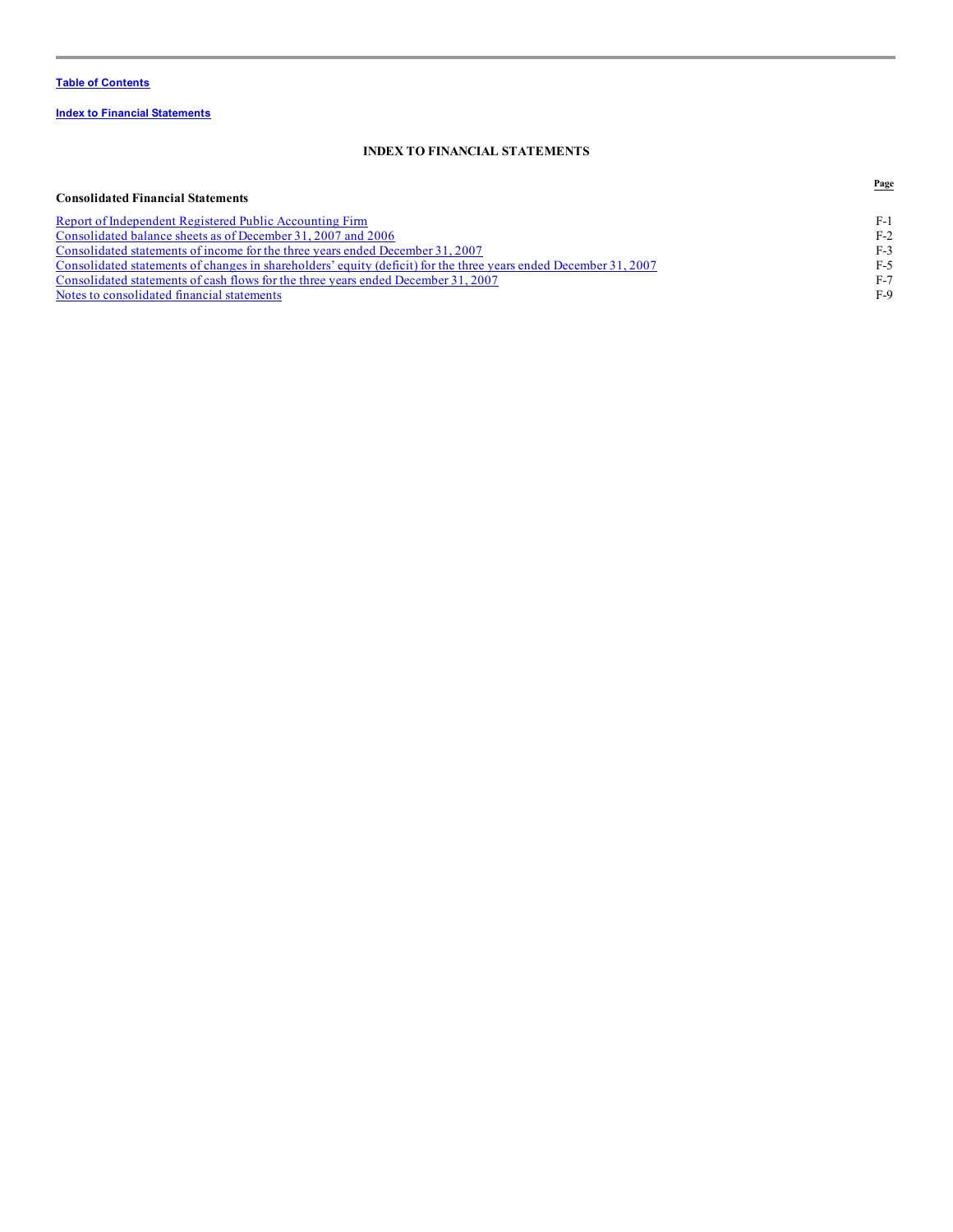# <span id="page-70-0"></span>**Index to Financial Statements**

# **Report of Independent Registered Public Accounting Firm**

To the Board of Directors and Shareholders of Mercadolibre, Inc.

In our opinion, the accompanying consolidated balance sheets and the related consolidated statements of income, of changes in shareholders' equity (deficit) and of cash flows present fairly, in all material respects, the financial position of Mercadolibre, Inc. and its subsidiaries at December 31, 2007 and 2006, and the results of their operations and their cash flows for each of the three years in the period ended December 31, 2007 in conformity with accounting principles generally accepted in the United States of America. These financial statements are the responsibility of the Company's management. Our responsibility is to express an opinion on these financial statements based on our audits. We conducted our audits of these financial statements in accordance with the standards of the Public Company Accounting Oversight Board (United States). Those standards require that we plan and perform the audit to obtain reasonable assurance about whether the financial statements are free of material misstatement. An audit includes examining, on a test basis, evidence supporting the amounts and disclosures in the financial statements, assessing the accounting principles used and significant estimates made by management, and evaluating the overall financial statement presentation. We believe that our audits provide a reasonable basis for our opinion.

As discussed in Note 2 to the consolidated financial statements, the Company changed the manner in which it accounts for warrants in 2005.

PRICE WATERHOUSE & Co. S.R.L.

By /s/ Juan C. Grassi (Partner) Juan C. Grassi

Buenos Aires, Argentina March 5, 2008

F-1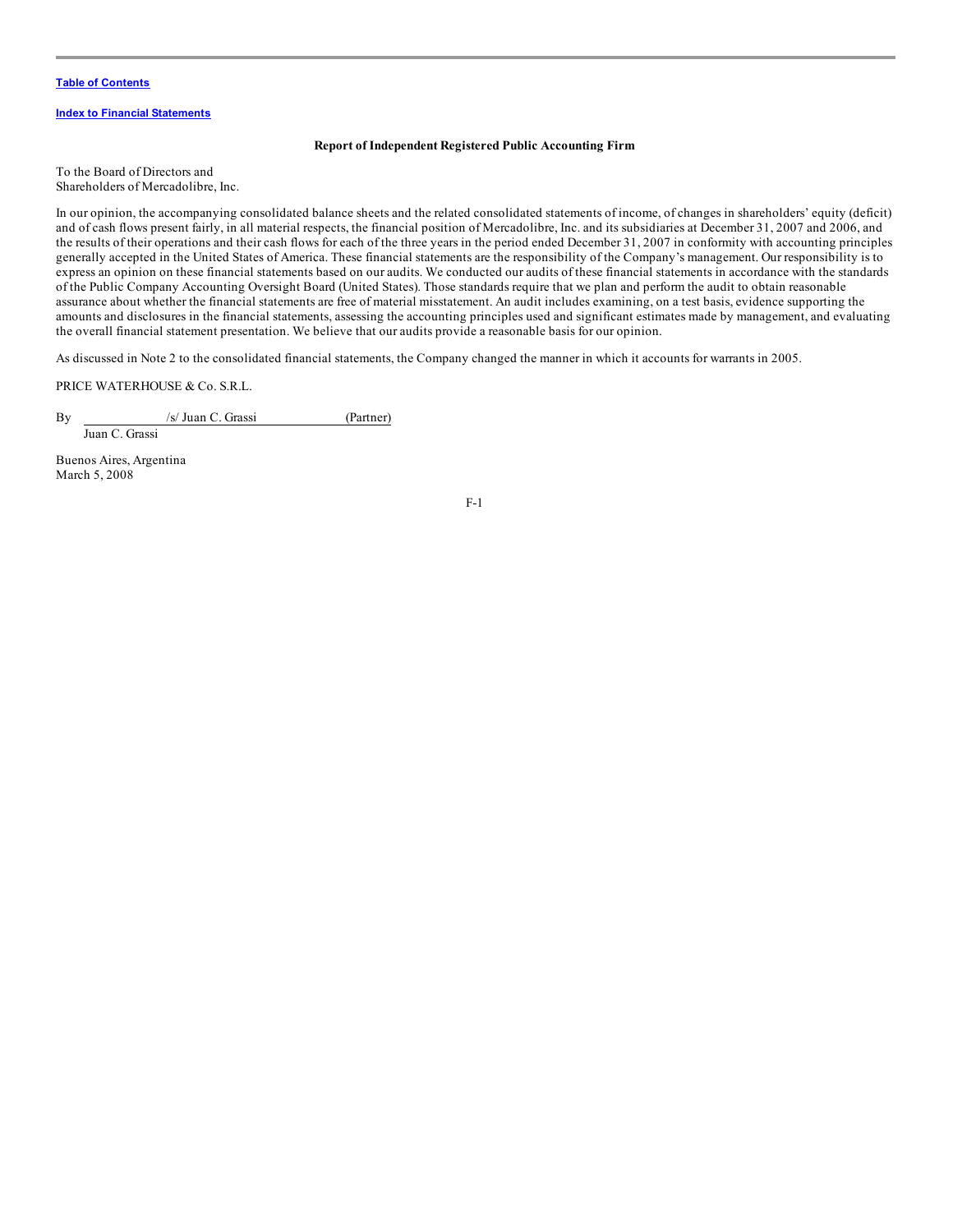# <span id="page-71-0"></span>**Index to Financial Statements**

**MercadoLibre Inc. Consolidated Balance Sheets As of December 31, 2007 and 2006**

|                                                                                                                     | December 31,<br>2007 | December 31.<br>2006 |
|---------------------------------------------------------------------------------------------------------------------|----------------------|----------------------|
| <b>Assets</b>                                                                                                       |                      |                      |
| Current assets:                                                                                                     |                      |                      |
| Cash and cash equivalents                                                                                           | \$15,677,407         | \$7,143,027          |
| Short-term investments                                                                                              | 52,300,007           | 6,320,656            |
| Accounts receivable                                                                                                 | 3,211,252            | 1,983,003            |
| Funds receivable from customers                                                                                     | 29,162,763           | 10,188,712           |
| Prepaid expenses                                                                                                    | 283,477              | 333,570              |
| Deferred tax assets                                                                                                 | 3,445,101            | 2,904,558            |
| Other assets                                                                                                        | 894,163              | 246,352              |
| Total current assets                                                                                                | 104,974,170          | 29,119,878           |
| Non-current assets:                                                                                                 |                      |                      |
| Long-term investments                                                                                               | 1,323,789            |                      |
| Property and equipment, net                                                                                         | 4,143,204            | 2,931,470            |
| Goodwill and intangible assets, net                                                                                 | 23,428,646           | 21,342,315           |
| Deferred tax assets                                                                                                 | 269,596              | 390,820              |
| Other assets                                                                                                        | 353,395              | 28,089               |
| Total non-current assets                                                                                            | 29,518,630           | 24,692,694           |
| Total assets                                                                                                        | \$134,492,800        | \$53,812,572         |
| Liabilities and Shareholders' Equity (Deficit)                                                                      |                      |                      |
| Current liabilities:                                                                                                |                      |                      |
| Accounts payable and accrued expenses                                                                               | \$9,278,138          | \$5,708,682          |
| Funds payable to customers                                                                                          | 16,418,177           | 9.085.013            |
| Social security payable                                                                                             | 3,778,236            | 2,722,874            |
| Taxes payable                                                                                                       | 2,493,749            | 1,735,975            |
| Loans payable                                                                                                       | 9,713,227            | 97,527               |
| Provisions                                                                                                          | 69,979               | 310,848              |
| Total current liabilities                                                                                           | 41,751,506           | 19,660,919           |
| Non-current liabilities:                                                                                            |                      |                      |
| Loans payable                                                                                                       |                      | 9,000,000            |
| Other liabilities                                                                                                   | 1,068,155            | 1,803,315            |
|                                                                                                                     |                      |                      |
| Total non-current liabilities                                                                                       | 1,068,155            | 10,803,315           |
| <b>Total liabilities</b>                                                                                            | 42,819,661           | 30,464,234           |
| Commitments and contingencies (Note 14)                                                                             |                      |                      |
| Mandatorily redeemable convertible preferred stock, \$0.001 par value, 40,000,000 shares authorized at December 31, |                      |                      |
| 2007 and \$0.01, par value 45,600,000 shares authorized, 27,187,838 shares issued and outstanding at December 31,   |                      |                      |
| 2006; liquidation amount: \$78,334,161 at December 31, 2006. (Note 9)                                               |                      | 64.076.545           |
| Shareholders' equity (deficit):                                                                                     |                      |                      |
| Common stock, \$0.001 par value, 110,000,000 shares authorized, 44,226,563 shares issued and outstanding at         |                      |                      |
| December 31, 2007 and \$0.01 par value, 108,800,000 shares authorized, 13,166,982 shares issued and                 |                      |                      |
| outstanding at December 31, 2006 (Note 8)                                                                           | 44.227               | 131.670              |
| Additional paid-in capital                                                                                          | 121,890,138          | 2,694,404            |
| Accumulated deficit                                                                                                 | (34,363,917)         | (44, 054, 817)       |
| Accumulated other comprehensive income                                                                              | 4,102,691            | 500,536              |
| Total shareholders' equity (deficit)                                                                                | 91,673,139           | (40, 728, 207)       |
| Total liabilities, mandatorily redeemable convertible preferred stock and shareholders' equity (deficit)            | \$134,492,800        | \$53,812,572         |
|                                                                                                                     |                      |                      |

The accompanying notes are an integral part of these consolidated financial statements.

F-2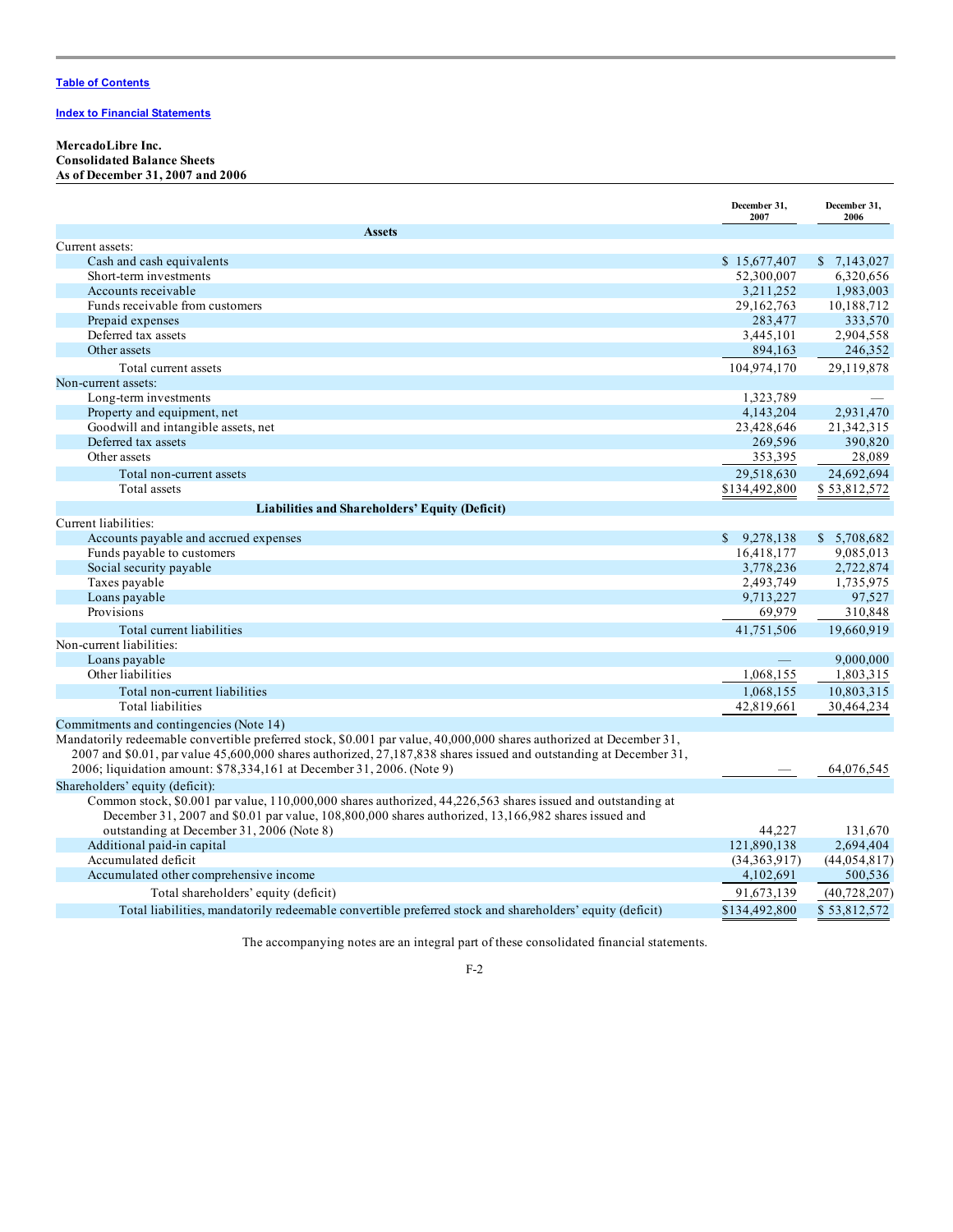# **Index to Financial Statements**

## **MercadoLibre Inc. Consolidated Statements of Income**

**For the three years ended December 31, 2007**

|                                                                                            | Year Ended December 31. |                |                |
|--------------------------------------------------------------------------------------------|-------------------------|----------------|----------------|
|                                                                                            | 2007                    | 2006           | 2005           |
| Net revenues                                                                               | \$85,126,341            | \$52,058,890   | \$28,249,677   |
| Cost of net revenues                                                                       | (19,001,060)            | (12,085,648)   | (6,138,732)    |
| Gross profit                                                                               | 66,125,281              | 39,973,242     | 22,110,945     |
| Operating expenses:                                                                        |                         |                |                |
| Product and technology development                                                         | (4,369,376)             | (3,066,304)    | (2,186,220)    |
| Sales and marketing                                                                        | (27,598,683)            | (23,358,510)   | (14, 732, 310) |
| General and administrative                                                                 | (13,223,522)            | (8,150,499)    | (4,380,553)    |
| Total operating expenses                                                                   | (45, 191, 581)          | (34, 575, 313) | (21,299,083)   |
| Income from operations                                                                     | 20,933,700              | 5,397,929      | 811,862        |
| Other income (expenses):                                                                   |                         |                |                |
| Interest income                                                                            | 1,609,403               | 520,508        | 351,779        |
| Interest expense and other financial charges                                               | (2,009,781)             | (1,743,315)    | (456, 430)     |
| Foreign currency (loss) gain                                                               | (3,106,515)             | (391,981)      | 250,432        |
| Other expenses, net                                                                        | (3,006,416)             | (1,468,220)    | (292, 173)     |
| Net income before income / asset tax expense and cumulative effect of change in accounting |                         |                |                |
| principle                                                                                  | 14,420,391              | 2,314,921      | 665,470        |
| Income / asset tax (expense) benefit                                                       | (4,727,451)             | (1,242,838)    | 1,369,362      |
| Net income before cumulative effect of change in accounting principle                      | 9,692,940               | 1,072,083      | 2,034,832      |
| Cumulative effect of change in accounting principle                                        |                         |                | 319,304        |
| Net income                                                                                 | 9,692,940               | 1,072,083      | 2,354,136      |
| Accretion of preferred stock                                                               | (309, 299)              | (494, 878)     | (494, 878)     |
| Net income available to common shareholders                                                | 9,383,641               | 577,205        | 1,859,258      |
|                                                                                            |                         |                |                |

The accompanying notes are an integral part of these consolidated financial statements.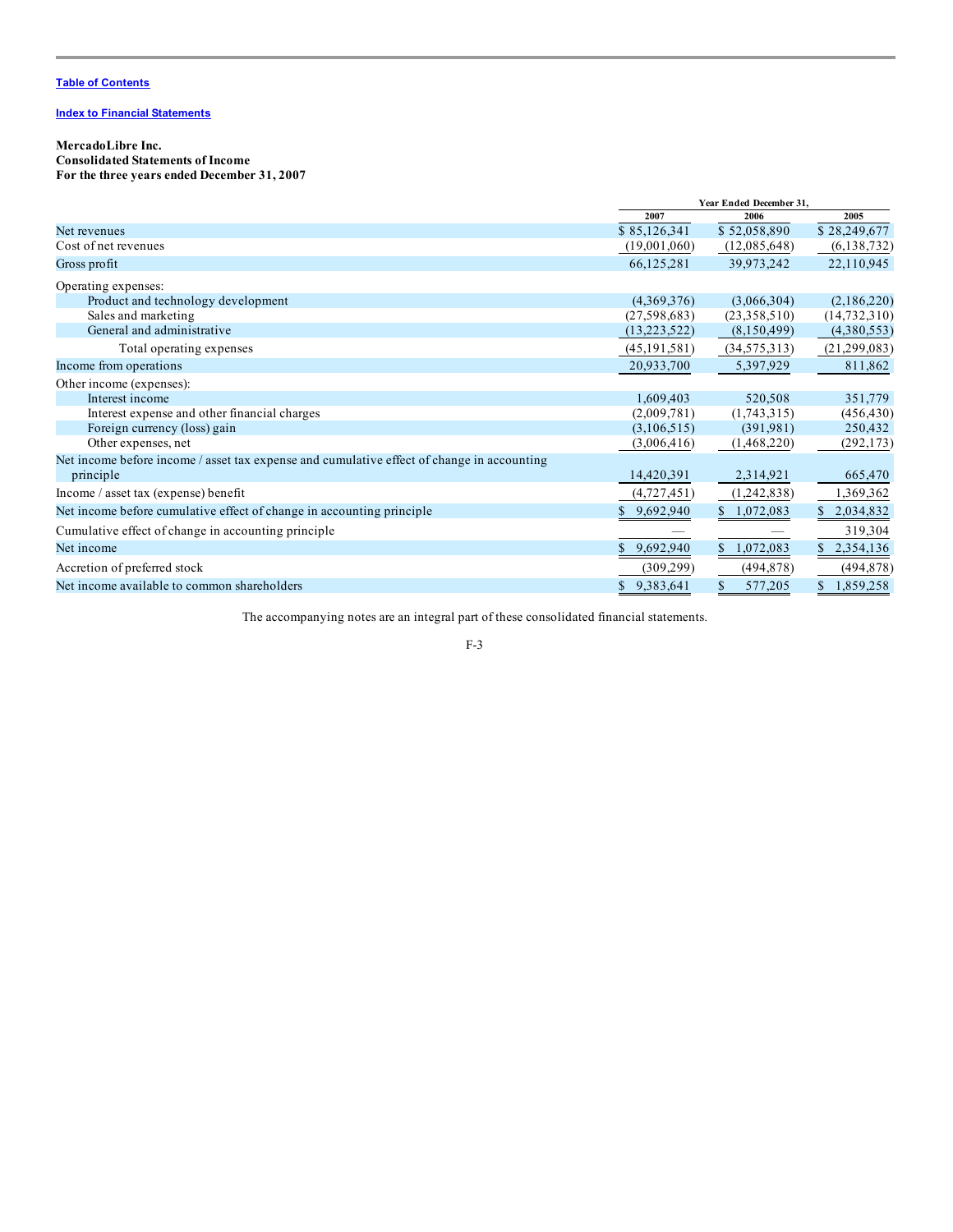# **Index to Financial Statements**

## **MercadoLibre Inc. Consolidated Statements of Income**

**For the three years ended December 31, 2007**

|                                                                                 | Year Ended December 31, |            |         |            |  |            |
|---------------------------------------------------------------------------------|-------------------------|------------|---------|------------|--|------------|
|                                                                                 | 2007                    |            | 2006(1) |            |  | 2005       |
| <b>Basic EPS</b>                                                                |                         |            |         |            |  |            |
| Basic net income available to common shareholders before cumulative effect of   |                         |            |         |            |  |            |
| change in accounting principle per common share                                 | \$.                     | 0.22       | S       | 0.01       |  | 0.04       |
| Cumulative effect of change in accounting principle                             |                         |            |         |            |  | 0.01       |
| Basic net income available to common shareholders per common share              |                         | 0.22       |         | 0.01       |  | 0.05       |
| Weighted average shares                                                         |                         | 25,149,405 |         | 13,149,139 |  | 13,065,496 |
| <b>Diluted EPS</b>                                                              |                         |            |         |            |  |            |
| Diluted net income available to common shareholders before cumulative effect of |                         |            |         |            |  |            |
| change in accounting principle per common share                                 |                         | 0.22       |         |            |  | 0.04       |
| Cumulative effect of change in accounting principle per common share            |                         |            |         |            |  | 0.01       |
| Diluted net income available to common shareholders per common share            |                         | 0.22       |         |            |  | 0.05       |
| Weighted average shares                                                         |                         | 25,478,336 |         |            |  | 13,671,359 |

(1) For the year ended December 31, 2006, the diluted EPS is equal to the Basic EPS.

The accompanying notes are an integral part of these consolidated financial statements.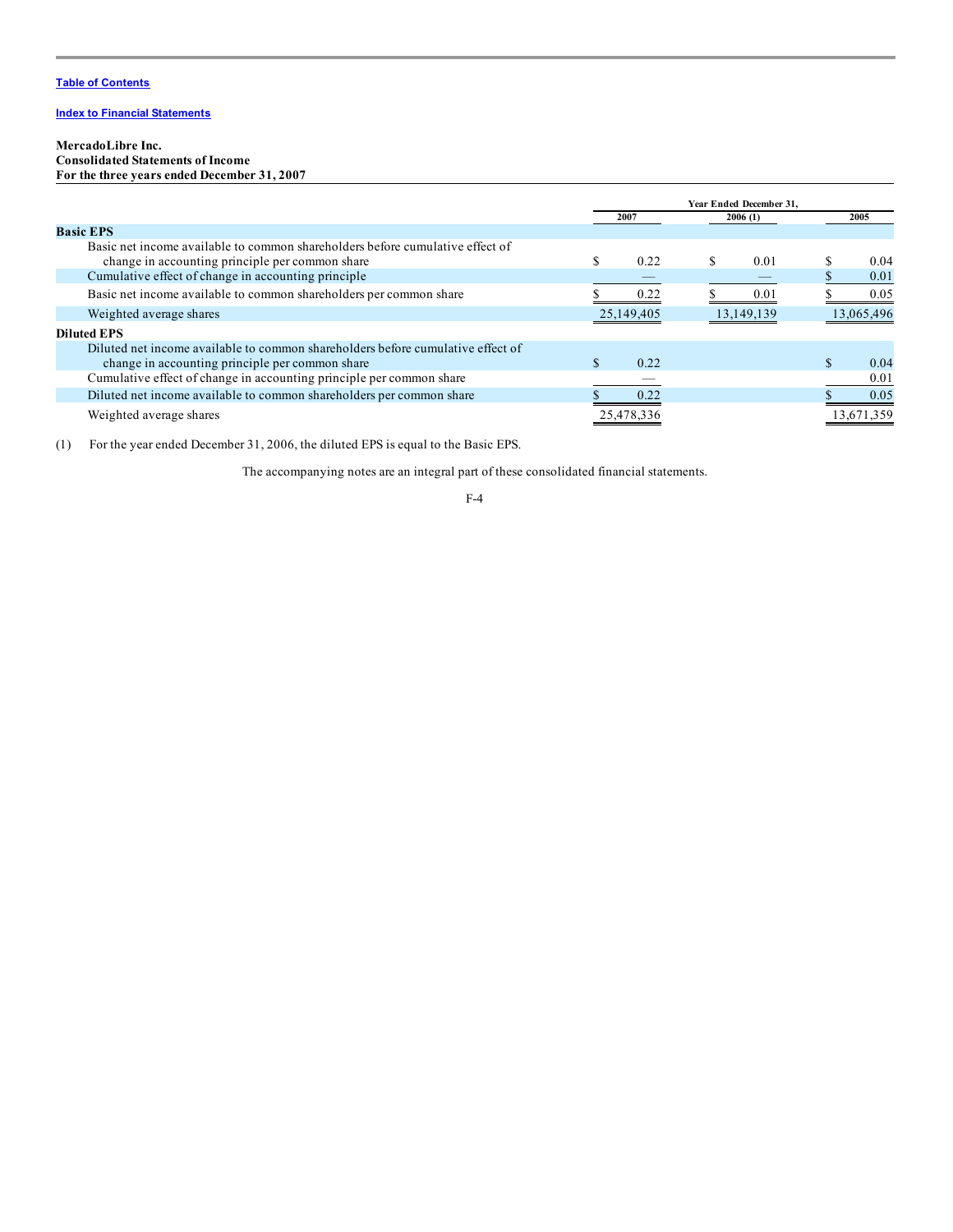# **MercadoLibre Inc.**

**Consolidated Statements of Changes in Shareholders' Equity (Deficit) For the three years ended December 31, 2007**

|                                        | Comprehensive | <b>Common</b> stock |           | <b>Additional</b><br>paid-in | <b>Preferred</b><br>stock | <b>Accumulated</b> | Accumulated<br>other<br>comprehensive |                  |
|----------------------------------------|---------------|---------------------|-----------|------------------------------|---------------------------|--------------------|---------------------------------------|------------------|
|                                        | income        | <b>Shares</b>       | Amount    | capital                      | warrants                  | deficit            | income (loss)                         | Total            |
| Balance as of December 31, 2004        |               | 13,013,209          | \$130,132 | \$3,636,365                  | \$582,000                 | \$(47, 481, 036)   | $$$ (952,062)                         | \$(44,084,601)   |
| Stock options exercised                |               | 82,654              | 827<br>S  | S<br>8,176                   | S                         |                    |                                       | 9,003            |
| Reclassification of warrants to        |               |                     |           |                              |                           |                    |                                       |                  |
| liabilities                            |               |                     |           |                              | (582,000)                 |                    |                                       | (582,000)        |
| Accretion of mandatorily redeemable    |               |                     |           |                              |                           |                    |                                       |                  |
| convertible preferred stock            |               |                     |           | (494, 878)                   |                           |                    |                                       | (494, 878)       |
| Net income                             | \$2,354,136   |                     |           |                              |                           | 2,354,136          |                                       | 2,354,136        |
| Currency translation adjustment        | 499,916       |                     |           |                              |                           |                    | 499,916                               | 499,916          |
| Unrealized net gains on investments    | 75,044        |                     |           |                              |                           |                    | 75,044                                | 75,044           |
| Realized net gain on investments       | (183, 440)    |                     |           |                              |                           |                    | (183, 440)                            | (183, 440)       |
| Comprehensive income                   | \$2,745,656   |                     |           |                              |                           |                    |                                       |                  |
| <b>Balance as of December 31, 2005</b> |               | 13,095,863          | \$130,959 | \$3,149,663                  | $\mathbf{s}$              | \$(45,126,900)     | \$ (560, 542)                         | \$(42, 406, 820) |
| Stock options exercised                |               | 71,119              | S<br>711  | S<br>6,396                   | \$                        | S                  |                                       | 7,107<br>\$      |
| Stock-based compensation - stock       |               |                     |           |                              |                           |                    |                                       |                  |
| options                                |               |                     |           | 33,223                       |                           |                    |                                       | 33,223           |
| Accretion of mandatorily redeemable    |               |                     |           |                              |                           |                    |                                       |                  |
| convertible preferred stock            |               |                     |           | (494, 878)                   |                           |                    |                                       | (494, 878)       |
| Net income                             | \$1,072,083   |                     |           |                              | —                         | 1,072,083          |                                       | 1,072,083        |
| Currency translation adjustment        | 1,142,842     |                     |           |                              |                           |                    | 1,142,842                             | 1,142,842        |
| Unrealized net gains on investments    | 102,330       |                     |           |                              |                           |                    | 102,330                               | 102,330          |
| Realized net gain on investments       | (184, 094)    |                     |           |                              |                           |                    | (184,094)                             | (184,094)        |
| Comprehensive income                   | \$2,133,161   |                     |           |                              |                           |                    |                                       |                  |
| <b>Balance as of December 31, 2006</b> |               | 13,166,982          | \$131,670 | \$2,694,404                  | \$                        | \$(44,054,817)     | 500,536                               | \$(40,728,207)   |

The accompanying notes are an integral part of these consolidated financial statements.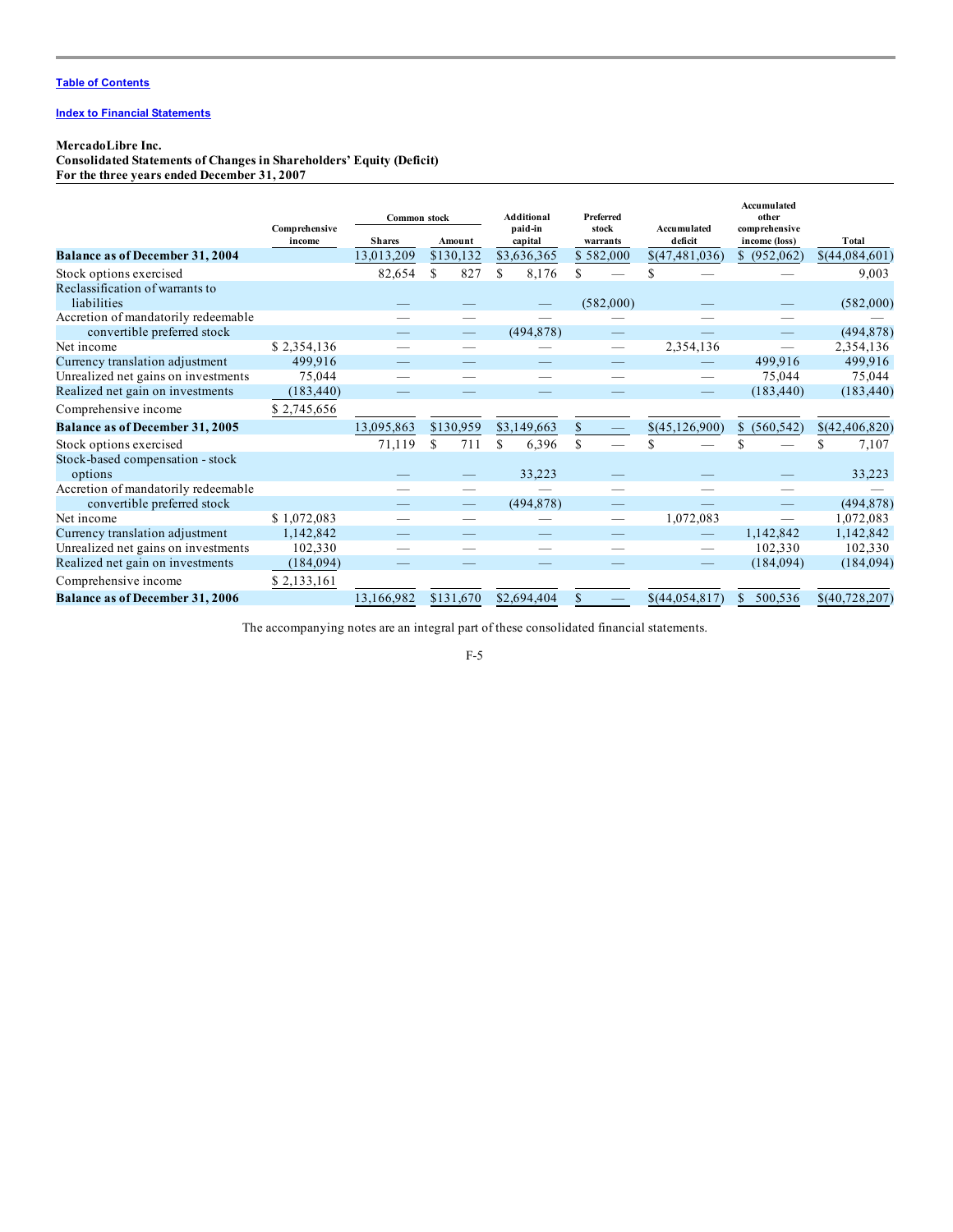# **MercadoLibre Inc.**

**Consolidated Statements of Changes in Shareholders' Equity (Deficit) For the three years ended December 31, 2007**

|                                                                          | Comprehensive | <b>Common</b> stock |                         | <b>Additional</b><br>paid-in | Preferred<br>stock | Accumulated                 | <b>Accumulated</b><br>other<br>comprehensive |                |
|--------------------------------------------------------------------------|---------------|---------------------|-------------------------|------------------------------|--------------------|-----------------------------|----------------------------------------------|----------------|
|                                                                          | income        | <b>Shares</b>       | Amount                  | capital                      | warrants           | deficit                     | income (loss)                                | Total          |
| <b>Balance as of December 31, 2006</b>                                   |               | 13,166,982          | \$131,670               | 2,694,404                    | <sup>\$</sup>      | \$(44,054,817)              | 500,536                                      | \$(40,728,207) |
| Shares issued in 2000 and $2001^{(1)}$                                   |               | 204,000 \$          | $2,040$ \$              |                              | S                  | $(2,040)$ \$                |                                              |                |
| Stock options exercised                                                  |               | 483,470             | 4,835                   | 33,742                       |                    |                             |                                              | 38,577         |
| Stock-based compensation - stock options                                 |               |                     |                         | 15,477                       |                    |                             |                                              | 15,477         |
| Stock-based compensation - restricted                                    |               |                     |                         |                              |                    |                             |                                              |                |
| conversion                                                               |               |                     |                         | 15,966                       |                    |                             |                                              | 15,966         |
| Accretion of mandatorily redeemable<br>convertible preferred stock       |               |                     |                         | (309, 299)                   |                    |                             |                                              | (309, 299)     |
| Change in par value of common stock                                      |               |                     | (124,690)               | 124,690                      |                    |                             |                                              |                |
| Issuance of common stock                                                 |               | 3,000,000           | 3,000                   | 49,570,239                   |                    |                             |                                              | 49,573,239     |
| Conversion of mandatorily redeemable<br>convertible preferred stock into |               |                     |                         |                              |                    |                             |                                              |                |
| common stock                                                             |               | 27,187,838          | 27,188                  | 64,358,656                   |                    |                             |                                              | 64, 385, 844   |
| Reclassification of warrants                                             |               |                     |                         |                              | 4,636,456          |                             |                                              | 4,636,456      |
| Exercise of warrants                                                     |               | 184,273             | 184                     | 5,386,263                    | (4,636,456)        |                             |                                              | 749,991        |
| Net income                                                               | \$9,692,940   |                     |                         |                              |                    | 9,692,940                   | $\overline{\phantom{a}}$                     | 9,692,940      |
| Currency translation adjustment                                          | 3,755,601     |                     |                         |                              |                    |                             | 3,755,601                                    | 3,755,601      |
| Unrealized net gains on investments                                      | 153,876       |                     |                         |                              |                    |                             | 153,876                                      | 153,876        |
| Realized net gains on investments                                        | (307, 322)    |                     |                         |                              |                    |                             | (307, 322)                                   | (307, 322)     |
| Comprehensive income                                                     | \$13,295,095  |                     |                         |                              |                    |                             |                                              |                |
| <b>Balance as of December 31, 2007</b>                                   |               | 44,226,563          | 44,227<br><sup>\$</sup> | \$121,890,138                |                    | $$(34,363,917)$ \$4,102,691 |                                              | \$91,673,139   |

(1) These shares were issued in 2000 and 2001, but were not recorded until 2007. The amounts are immaterial to revise prior years financial statements.

The accompanying notes are an integral part of these consolidated financial statements.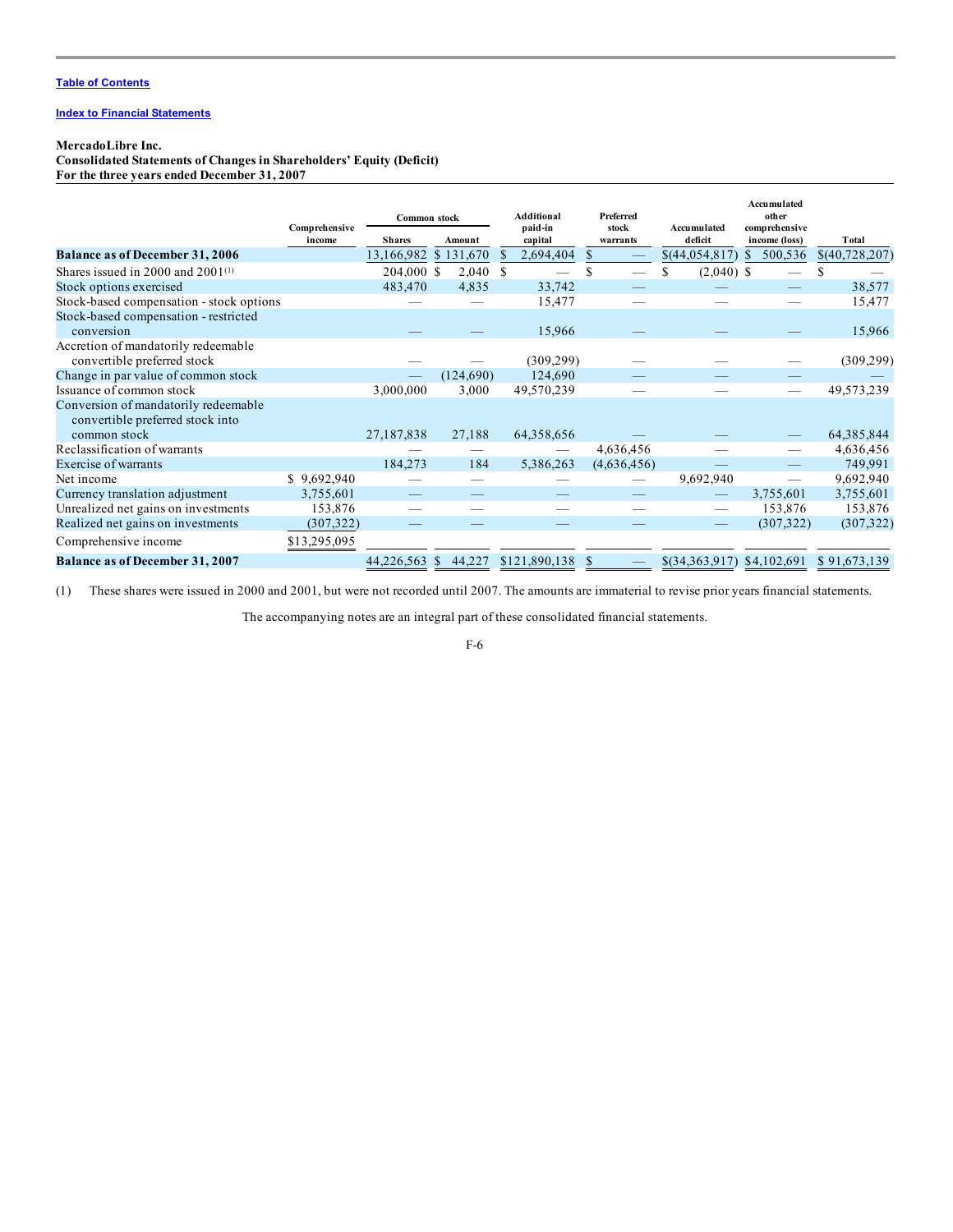# **Index to Financial Statements**

# **MercadoLibre Inc. Consolidated Statements of Cash Flows**

|  | For the three years ended December 31, 2007 |
|--|---------------------------------------------|
|--|---------------------------------------------|

|                                                                                   |              | Year Ended December 31,  |                          |  |  |
|-----------------------------------------------------------------------------------|--------------|--------------------------|--------------------------|--|--|
|                                                                                   | 2007         | 2006                     | 2005                     |  |  |
| Cash flows from operations:                                                       |              |                          |                          |  |  |
| Net income                                                                        | \$9,692,940  | \$1,072,083              | \$2,354,136              |  |  |
| Adjustments to reconcile net income to net cash provided by operating activities: |              |                          |                          |  |  |
| Depreciation and amortization                                                     | 2,307,649    | 2,016,939                | 1,572,497                |  |  |
| Interest expense                                                                  |              | 96,833                   | 128,333                  |  |  |
| Realized gains on investments                                                     | (845,398)    | (184,094)                | (183, 440)               |  |  |
| Unrealized gains on investments                                                   | (228, 877)   | (46,926)                 |                          |  |  |
| Stock-based compensation expense - stock options                                  | 15,477       | 33,223                   |                          |  |  |
| Stock-based compensation expense - restricted shares                              | 15,966       |                          |                          |  |  |
| Cumulative effect of change in accounting principle                               |              |                          | (319, 304)               |  |  |
| Change in fair value of warrants                                                  | 3,045,992    | 1,269,377                | 230,323                  |  |  |
| Deferred income taxes                                                             | (198, 368)   | (1,291,549)              | (2,003,829)              |  |  |
| Changes in assets and liabilities:                                                |              |                          |                          |  |  |
| Accounts receivable                                                               | (736, 431)   | 403,075                  | (645, 644)               |  |  |
| Funds receivable from customers                                                   | (15,517,486) | (6,026,226)              | (2,704,002)              |  |  |
| Prepaid expenses                                                                  | 56,399       | (207, 130)               | (91, 926)                |  |  |
| Other assets                                                                      | (967, 264)   | 167,593                  | 218,933                  |  |  |
| Accounts payable and accrued expenses                                             | 4,282,955    | 4,651,264                | 1,957,580                |  |  |
| Funds payable to customers                                                        | 5,423,976    | 4,704,108                | 2,869,190                |  |  |
| Provisions                                                                        | (274, 101)   | (559, 734)               | 308,146                  |  |  |
| Other liabilities                                                                 | 689,154      | 59,518                   | (252, 389)               |  |  |
| Net cash provided by operating activities                                         | 6,762,583    | 6,158,354                | 3,438,604                |  |  |
| Cash flows from investing activities:                                             |              |                          |                          |  |  |
| Purchase of investments                                                           | (75,267,070) | (4,944,956)              |                          |  |  |
| Proceeds from sale of investments                                                 | 29,765,780   | 2,184,822                | 1,106,712                |  |  |
| Payment for purchase of DeRemate, net of cash acquired                            |              |                          | (12, 141, 243)           |  |  |
| Purchase of intangible assets                                                     | (28, 748)    | (346, 365)               | (548, 886)               |  |  |
| Purchases of property and equipment                                               | (3,058,813)  | (2,097,555)              | (1,455,717)              |  |  |
| Net cash used in investing activities                                             | (48,588,851) | (5,204,054)              | (13,039,134)             |  |  |
| Cash flows from financing activities:                                             |              |                          |                          |  |  |
| Increase in short term debt                                                       | 8,883,104    |                          | 2,335                    |  |  |
| Decrease in short term debt                                                       |              | (2,058)                  |                          |  |  |
| Loans received                                                                    |              |                          | 12,000,000               |  |  |
| Loans paid                                                                        | (9,000,000)  | (3,000,000)              |                          |  |  |
| Stock options exercised                                                           | 38,576       | 7,107                    | 9,003                    |  |  |
| <b>Exercise of Warrants</b>                                                       | 749,991      |                          |                          |  |  |
| Issuance of common stock                                                          | 49,573,239   | $\overline{\phantom{m}}$ | $\overline{\phantom{m}}$ |  |  |
| Net cash provided by (used in) financing activities                               | 50,244,910   | (2,994,951)              | 12,011,338               |  |  |
| Effect of exchange rate changes on cash and cash equivalents                      | 115,738      | 203,840                  | (455, 328)               |  |  |
| Net increase (decrease) in cash and cash equivalents                              | 8,534,380    | (1,836,811)              | 1,955,480                |  |  |
| Cash and cash equivalents, beginning of year                                      | 7,143,027    | 8,979,838                | 7,024,358                |  |  |
|                                                                                   |              |                          |                          |  |  |
| Cash and cash equivalents, end of year                                            | \$15,677,407 | \$7,143,027              | \$8,979,838              |  |  |

The accompanying notes are an integral part of these consolidated financial statements.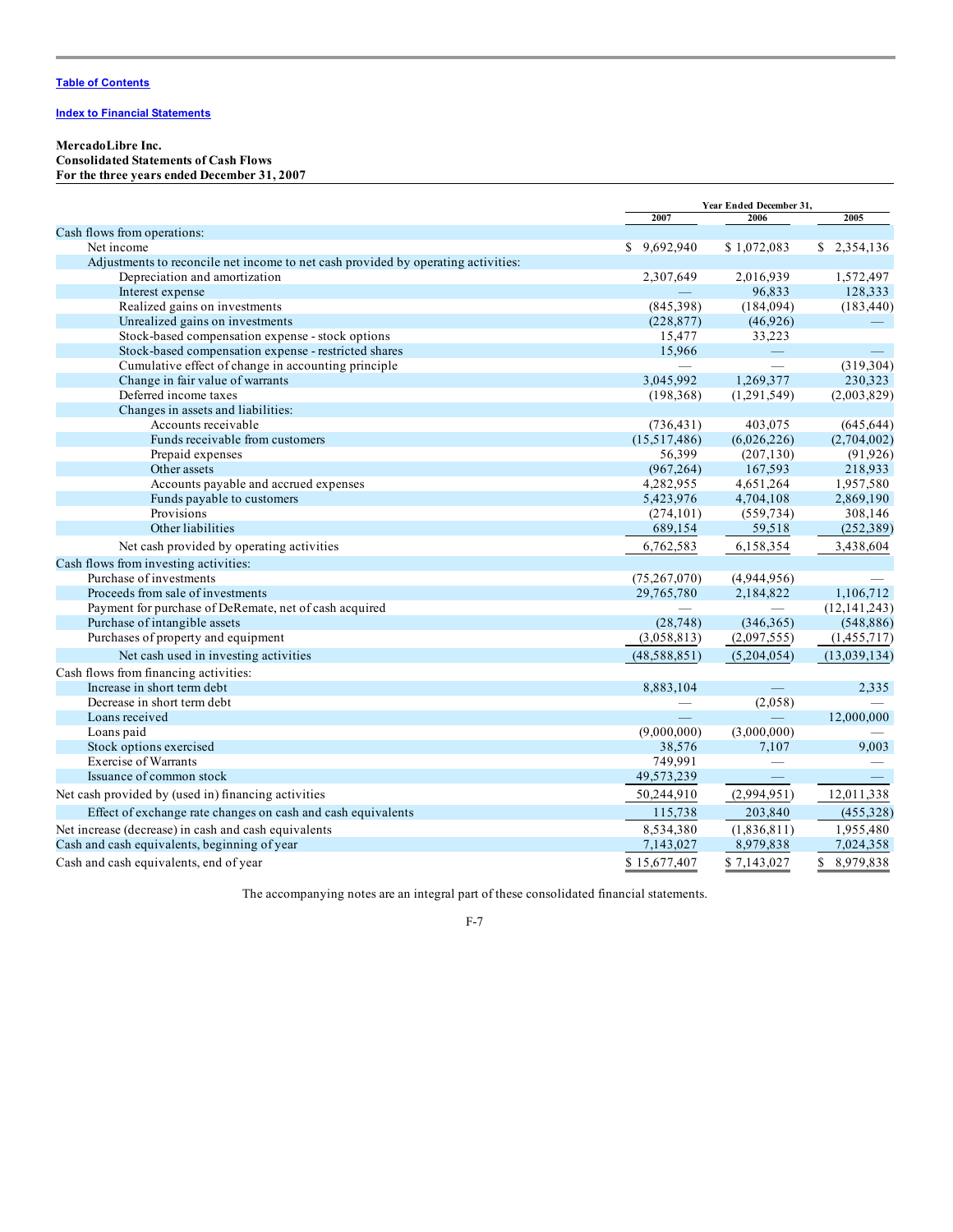# **Index to Financial Statements**

# **MercadoLibre Inc. Consolidated Statements of Cash Flows For the three years ended December 31, 2007**

|                                                                                    |                                       | <b>Year Ended December 31.</b>                  |                          |
|------------------------------------------------------------------------------------|---------------------------------------|-------------------------------------------------|--------------------------|
|                                                                                    | 2007                                  | 2006                                            | 2005                     |
| Supplemental cash flow information:                                                |                                       |                                                 |                          |
| Cash paid for interest                                                             | \$1,120,873                           | \$ 851,667                                      | \$                       |
| Cash paid for income taxes                                                         | \$3,864,908                           | \$1,916,975                                     | $\mathcal{S}$<br>781,857 |
| Non-cash financing activities:                                                     |                                       |                                                 |                          |
| Accretion of preferred stock                                                       | 309,299                               | \$<br>494,878                                   | \$<br>494,878            |
| Conversion of mandatorily redeemable convertible preferred stock into common stock | \$64,385,844                          | S<br>$\overline{\phantom{0}}$                   | \$                       |
| Reclassifications of warrants                                                      | \$4,636,456                           | $\mathbb{S}$                                    | \$                       |
| <b>Acquisition of DeRemate subsidiaries:</b>                                       |                                       |                                                 |                          |
| Cash and cash equivalents                                                          | $\mathbb{S}$                          | $\mathbb{S}$                                    | $\mathbb{S}$<br>168,951  |
| Accounts receivable                                                                |                                       |                                                 | 210,354                  |
| Prepaid expenses                                                                   |                                       |                                                 | 969                      |
| Other current assets                                                               |                                       |                                                 | 232,092                  |
| Total assets acquired                                                              |                                       |                                                 | 612,366                  |
| Accounts payable and accrued expenses                                              |                                       |                                                 | 175,886                  |
| Social security payable                                                            |                                       |                                                 | 62,571                   |
| Other current liabilities                                                          |                                       |                                                 | 42,561                   |
| Provisions                                                                         |                                       |                                                 | 445,754                  |
| Total liabilities assumed                                                          |                                       |                                                 | 726,772                  |
| Net assets acquired                                                                |                                       |                                                 | (114, 406)               |
| Goodwill                                                                           |                                       |                                                 | 12,124,000               |
| Customer list                                                                      |                                       |                                                 | 300,600                  |
| Purchase price                                                                     |                                       |                                                 | 12,310,194               |
| Cash and cash equivalents acquired                                                 |                                       |                                                 | (168,951)                |
| Payment for purchase of DeRemate, net of cash acquired                             | \$<br>$\hspace{0.1mm}-\hspace{0.1mm}$ | \$<br>$\qquad \qquad \overline{\qquad \qquad }$ | \$12,141,243             |

The accompanying notes are an integral part of these consolidated financial statements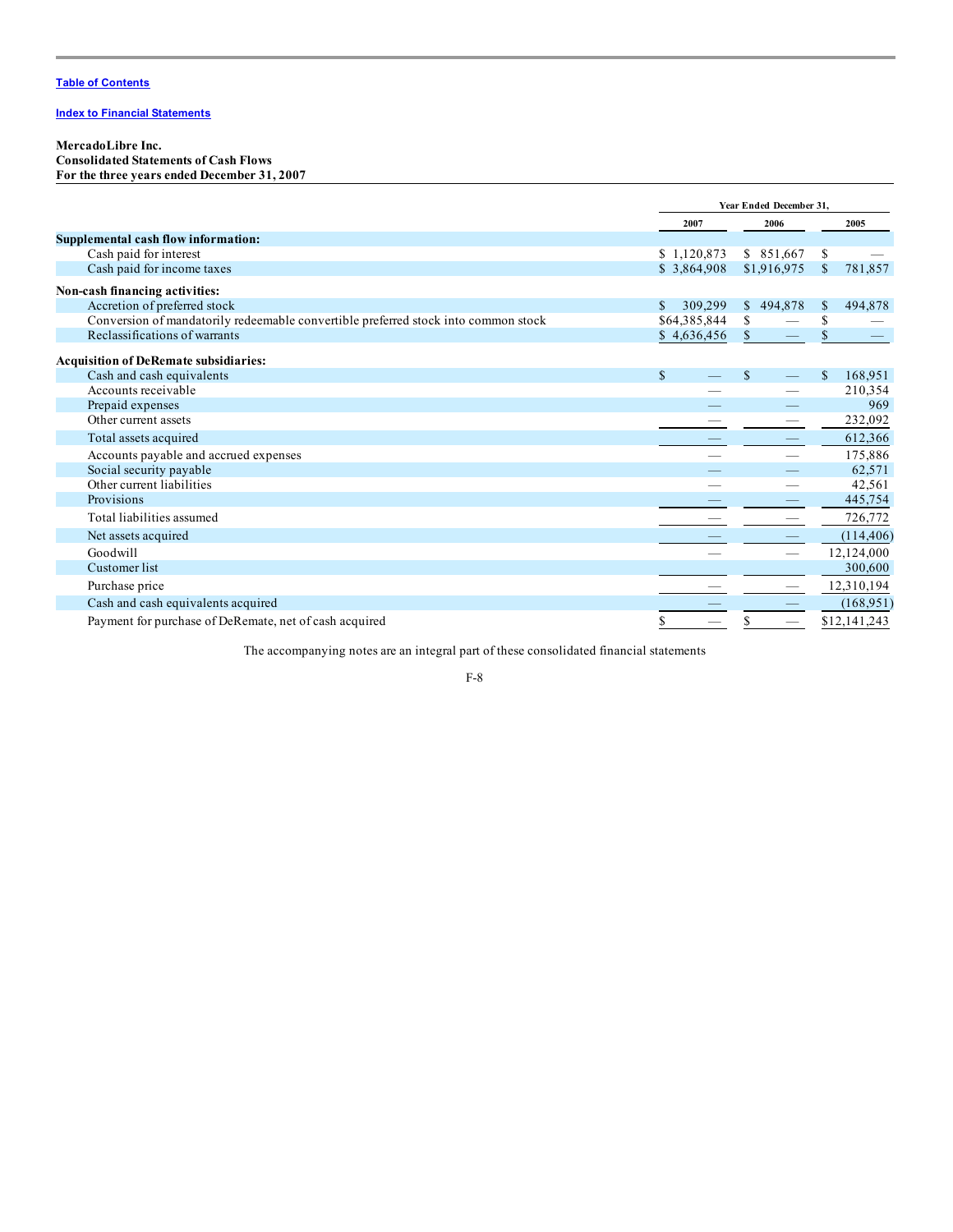## **Index to Financial Statements**

## **MercadoLibre Inc.**

## **Notes to Consolidated Financial Statements**

### **1. Nature of Business**

MercadoLibre Inc. (the "Company") is a marketplace manager. The Company's mission is to build an online marketplace that enables practically anyone to trade almost anything in Latin America, making inefficient markets more efficient.

Traditional offline marketplaces can be inefficient because i) they are fragmented and regional, ii) offer a limited variety and breadth of goods, iii) have high transaction costs, and iv) are information inefficient. The Company makes these inefficient marketplaces more efficient because i) its community of users can easily and inexpensively communicate and complete transactions, ii) its marketplace includes a very wide variety and selection of goods, and iii) it brings buyers and sellers together for much lower fees than traditional intermediaries. The Company attracts buyers by offering selection, value, convenience and entertainment, and sellers by offering access to broad markets, efficient marketing and distribution costs, ability to maximize prices and opportunity to increase sales.

The Company pioneered online trading in the region by developing a Web-based community in which buyers and sellers are brought together to browse, buy and sell items such as computers, electronics, collectibles, automobiles and a host of practical and miscellaneous items. The Company's trading platform is a fully automated, topically arranged, intuitive, and easy-to-use online service that is available 24 hours-a-day, seven-days-a-week. The Company's platform supports a fixed price format in which sellers and buyers trade items at a fixed price established by sellers, and an auction format in which sellers list items for sale and buyers bid on items of interest.

Providing more efficient and effective payment methods from buyers to sellers is essential to creating a faster, easier and safer online trading experience. Traditional payment methods such as bank deposits and cash on delivery present various obstacles to the online trading experience, including lengthy processing time, inconvenience and high costs. The Company addressed this opportunity through the introduction in 2004 of MercadoPago, an integrated online payments solution. MercadoPago was designed to facilitate transactions on the MercadoLibre Marketplace by providing an escrow mechanism that enables users to securely, easily and promptly send and receive payments online, and has experienced consistent growth since its launch.

In 2004, the Company introduced an online classified advertisements service platform for motor vehicles, vessels and aircrafts. Buyers usually require a physical inspection of these items or specific types of interaction before completing a transaction, and therefore a classified advertisements service is better suited for these types of items than the traditional online purchase method. For these items, buyers can search by make, model, year and price, and sellers can list their phone numbers and receive prospective buyers' e-mail addresses, in order to allow for instant and direct communication between sellers and potential buyers.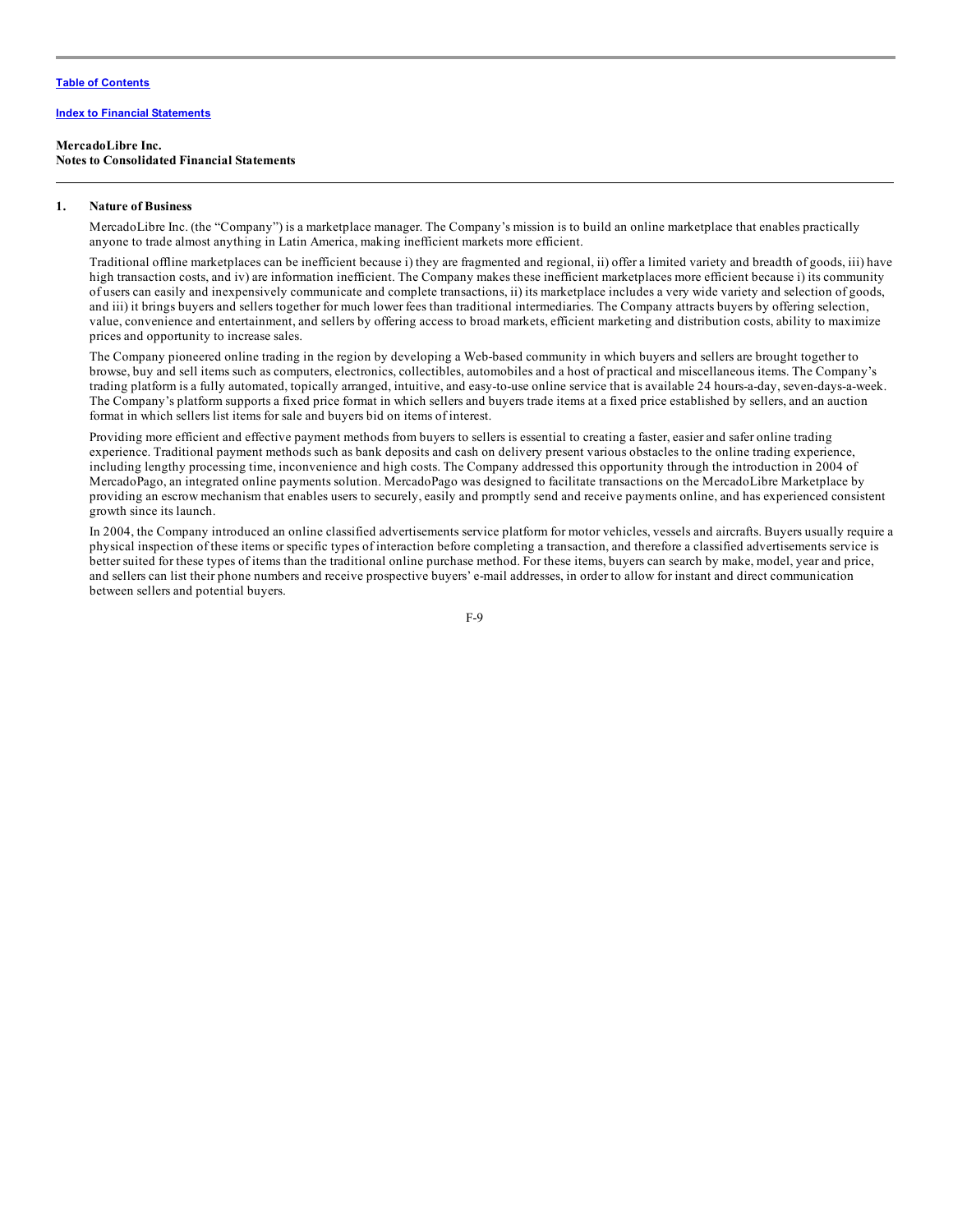#### **MercadoLibre Inc.**

# **Notes to Consolidated Financial Statements**

During 2005, the classified advertisements service platform was expanded to include real estate. Much in the same way as with motor vehicles, vessels and aircrafts, purchases of real estate require physical inspection of the property and is therefore a business more suited to a classifieds model. For real estate listings, in addition to posting their contact information, individual owners or real estate agents can also upload pictures and videos of the property for sale and include maps of the property's location and layout.

During 2006, the Company launched several initiatives to improve its platform, and expand its reach. Particularly relevant were the launch of a new platform for eShops, to attract lower rotation items and increase the breadth of products offered, the introduction of user generated information guides for buyers, that improve the shopping experience, and the expansion of the online classifieds model by adding a services category. In terms of geographic expansion, the Company launched sites in Costa Rica, the Dominican Republic, and Panama.

In August 2007, the Company successfully completed its registration process with the United States Securities and Exchange Commission, and completed its initial public offering pursuant to which the Company sold 3,000,000 shares of common stock and certain selling shareholders sold 15,488,762 shares of common stock, resulting in net proceeds to us of approximately \$49,570,239 million. See more details in Note 17.

During 2007 the Company also launched a new and improved version of its MercadoPago payments platform. The new MercadoPago, in addition to improving the ease of use and efficiency of payments for marketplace purchases, also allows for payments outside of the Company's marketplaces. Users will be able to transfer money to other users with MercadoPago accounts and to incorporate MercadoPago as a means of payments for their websites. In this way MercadoPago 3.0 as it has been called is designed to meet the growing demand for internet based payments systems in Latin America.

As of December 31, 2007, the Company, through its wholly owned subsidiaries, operated online trading platforms directed towards Argentina, Brazil, Chile, Colombia, Costa Rica, Dominican Republic, Ecuador, Mexico, Panama, Peru, Uruguay and Venezuela, and online payments solutions directed towards Argentina, Brazil, Mexico, Venezuela, Chile and Colombia.

#### **2. Summary of Significant Accounting Policies**

### **Principles of consolidation**

The accompanying consolidated financial statements include the accounts of the Company and its wholly-owned subsidiaries. All significant intercompany transactions and balances have been eliminated.

Substantially all revenues and operating costs are generated in the Company's foreign operations, amounting to approximately 98% of the consolidated totals during 2007, 2006 and 2005, respectively. Long-lived assets located in the foreign operations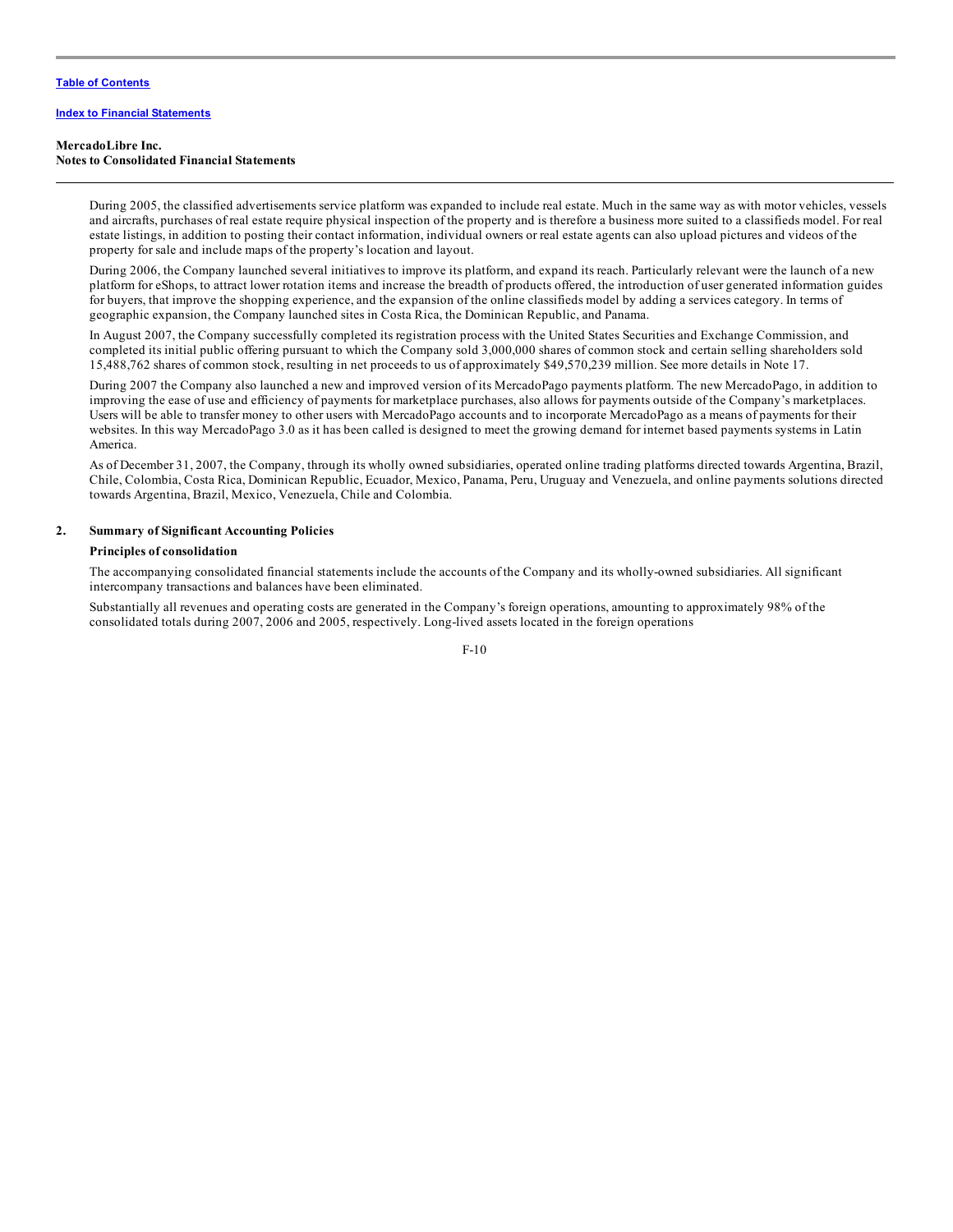## **MercadoLibre Inc.**

### **Notes to Consolidated Financial Statements**

totaled \$25,670,051 and \$22,602,151 as of December 31, 2007 and 2006, respectively. Cash and cash equivalents as well as short-term investments, totaling \$67,977,414 and \$13,463,683 at December 31, 2007 and 2006, respectively, are mainly located in the United States.

#### **Use of estimates**

The preparation of consolidated financial statements in conformity with generally accepted accounting principles requires management to make estimates and assumptions that affect the reported amounts of assets and liabilities and disclosure of contingent assets and liabilities at the date of the financial statements and the reported amounts of revenues and expenses during the reporting period. Estimates are used for, but not limited to accounting for allowance for doubtful accounts, depreciation, amortization, impairment and useful lives of long-lived assets, recognition of current and deferred income taxes and contingencies. Actual results could differ from those estimates.

#### **Cash and cash equivalents**

The Company considers all highly liquid investments with an original maturity of three months or less at the date of purchase, consisting primarily of debt securities and certificates of deposit, to be cash equivalents. Cash equivalents are stated at amortized cost plus accrued interest.

#### **Investments**

Securities classified as available-for-sale are recorded at fair market value. Unrealized gains and losses on available-for-sale securities are recorded as accumulated other comprehensive income as a separate component of shareholders' equity (deficit). Investments classified as held-to-maturity are recorded at amortized cost with interest income recorded in earnings. Investments are classified as current or non-current depending on their maturity dates and availability to fund operations.

### **Concentration of credit risk**

Cash, cash equivalents, investments and accounts receivable are potentially subject to concentration of credit risk. Cash and cash equivalents and investments are placed with financial institutions that management believes are of high credit quality. Accounts receivable are derived from revenue earned from customers located internationally. Accounts receivable balances are settled through customer credit cards, debit cards, and MercadoPago accounts, with the majority of accounts receivable collected upon processing of credit card transactions. The Company maintains an allowance for doubtful accounts receivable and funds receivable from customers based upon its historical experience. Historically, such losses have been within management expectations. However, unexpected or significant future changes in trends could result in a material impact to future statements of income or cash flows. Due to the relatively small dollar amount of individual accounts receivable, the Company generally does not require collateral on these balances. The allowance for doubtful accounts is recorded as a charge to operating expense.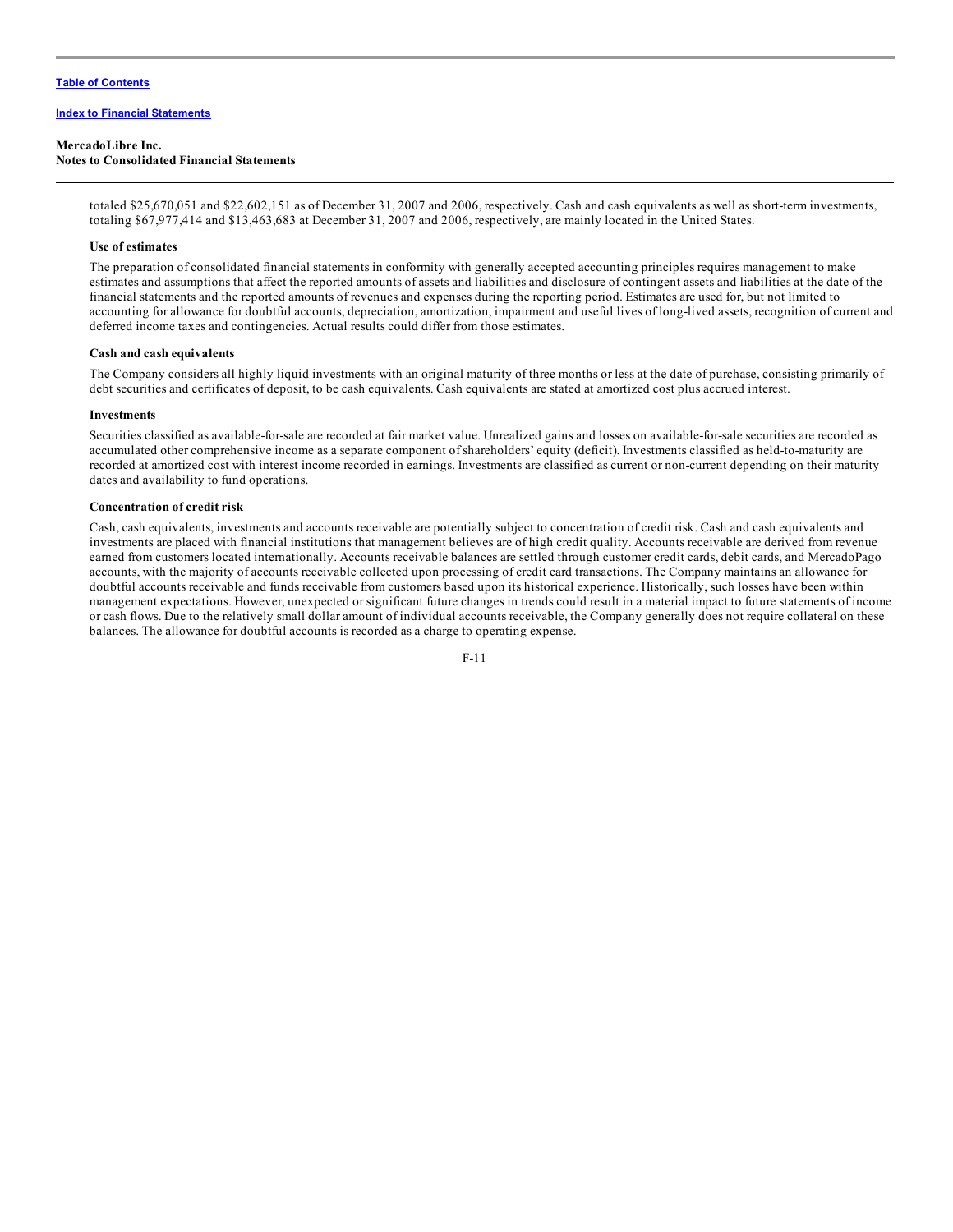## **MercadoLibre Inc.**

### **Notes to Consolidated Financial Statements**

During the years ended December 31, 2007, 2006, and 2005, no customers accounted for more than 10% of net revenues. As of December 31, 2007 and 2006, no customers accounted for more than 10% of net accounts.

#### **Allowance for doubtful accounts**

The company maintains allowances for doubtful accounts for estimated losses that may result from the inability of its customers to make required payments. Allowances are based upon several factors including, but not limited to, historical experience and the current condition of specific customers.

### **Funds receivable and funds payable to customers**

Funds receivable relate to the Company's Payments segment and arise due to the time taken to clear transactions through external payment networks. When customers fund their account using their bank account or credit card, there is a period before the cash is received by the Company. Hence, these funds are treated as a receivable until the cash is settled. These funds are presented net of the related allowance for chargebacks.

Funds payable relate also to the Company's Payments segment and represent amounts due to customers which are held by the Company until the transaction is completed.

### **Property and equipment, net**

Property and equipment are recorded at cost and depreciated over their estimated useful lives using the straight-line method. Repairs and maintenance costs are expensed as incurred.

Costs related to the planning and post implementation phases of website development efforts are recorded as an operating expense. Direct costs incurred in the development phase are capitalized and amortized over an estimated useful life of three years.

### **Goodwill and intangible assets, net**

Goodwill represents the excess of the purchase price over the fair value of the net tangible and intangible assets acquired in a business combination. Goodwill is not subject to amortization, but is subject to at least an annual assessment for impairment, applying a fair-value based test.

Intangible assets resulting from the acquisitions of entities accounted for using the purchase method of accounting are estimated by management based on the fair value of assets received. Identifiable intangible assets are comprised of purchased customer lists, trademarks and licenses and non-compete agreements. Identifiable intangible assets are being amortized over the period of estimated benefit using the straight-line method and estimated useful lives ranging from three to five years.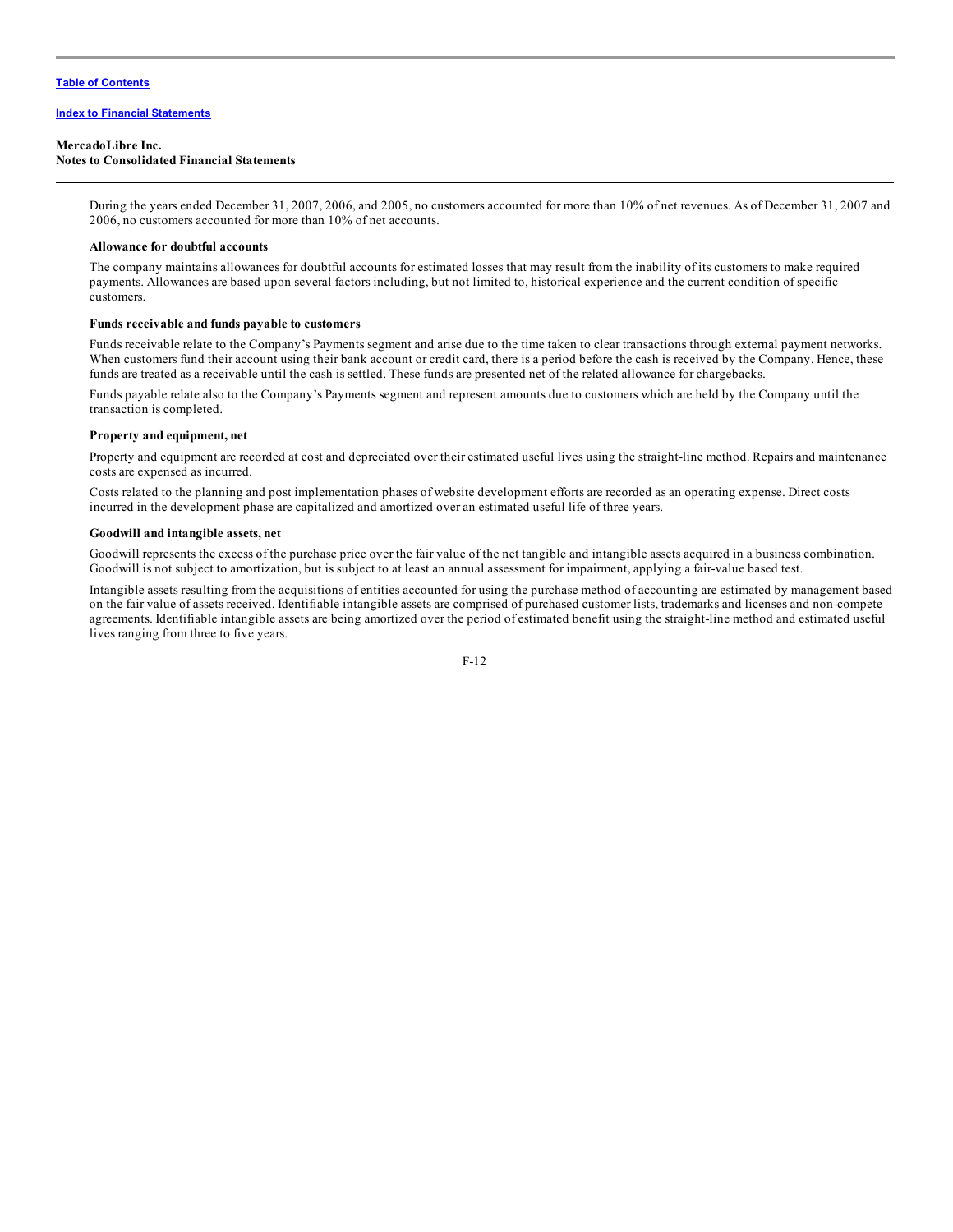## **MercadoLibre Inc. Notes to Consolidated Financial Statements**

#### **Impairment of Long-Lived Assets**

The Company reviews long-lived assets for impairments whenever events or changes in circumstances indicate that the carrying value of an asset may not be recoverable. Recoverability of assets to be held and used is measured by a comparison of the carrying amount of an asset to undiscounted future net cash flows expected to be generated by the asset. If such assets are considered to be impaired on this basis, the impairment loss to be recognized is measured by the amount by which the carrying amount of the assets exceeds the fair value of the assets.

Goodwill is reviewed at least annually for impairment. Impairment of goodwill is tested at the reporting unit level by comparing the reporting unit's carrying amount, including goodwill, to the fair value of the reporting unit. The fair values of the reporting units are estimated using a combination of the income or discounted cash flows approach and the market approach, which utilizes comparable companies' data. If the carrying amount of the reporting unit exceeds its fair value, goodwill is considered impaired and a second step is performed to measure the amount of impairment loss, if any. No impairments were recognized during the reporting periods.

#### **Revenue Recognition**

The Company's net revenues are derived primarily from final value fees calculated as a percentage of the final sales transaction value, from listing fees, from optional feature fees, and from payment services processing fees; and to a much lesser extent, from online advertising.

Revenues are recognized when evidence of an arrangement exists, the fee is fixed or determinable, no significant obligation remains and collection of the receivable is reasonably assured.

Revenues related to final value fees are recognized at the time that the transaction is successfully concluded. A transaction is considered successfully concluded when at least one buyer has bid above the seller's specified minimum price or reserve price, whichever is higher, or at the seller's specified fixed price at the end of the transaction term.

Revenues related to listing fees and optional feature fees are recognized ratably over the estimated period of the auction. Revenues resulting from a payment processing transaction are recognized once the transaction is completed.

Advertising revenues, which are principally derived from the sale of banners or sponsorship on the sites, are recognized as the impressions are delivered.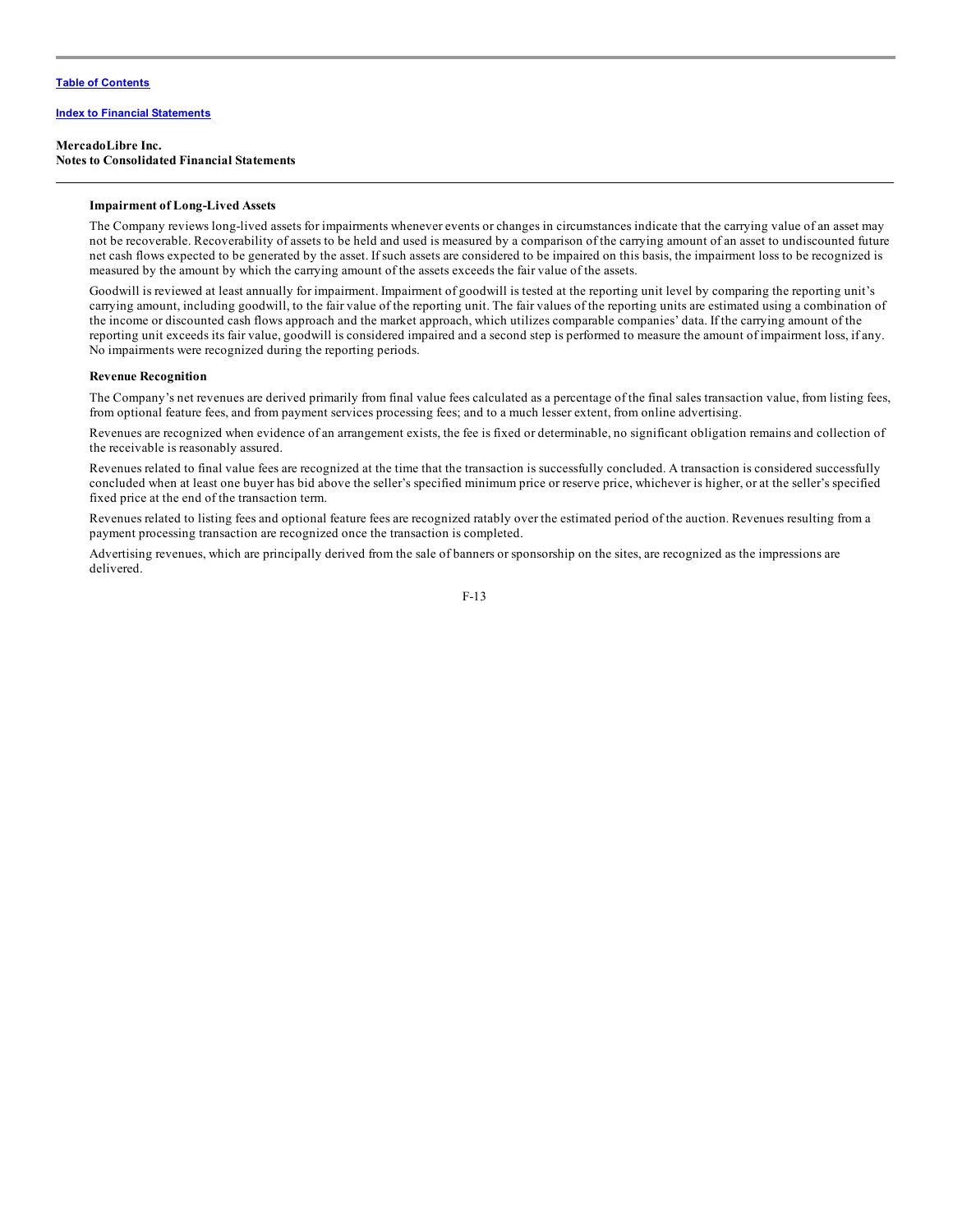## **MercadoLibre Inc. Notes to Consolidated Financial Statements**

#### **Stock-Based Compensation**

Prior to January 1, 2006, the Company accounted for its stock-based compensation using the intrinsic value method of accounting under the provisions of Accounting Principles Board Opinion No. 25, Accounting for Stock Issued to Employees ("APB No. 25"). The Company applied the disclosure provisions under Statement of Financial Accounting Standard No. 123, "Accounting for Stock-Based Compensation and related interpretations" ("SFAS No. 123") as if fair value method had been applied in measuring compensation expense. As a result, stock-based compensation expense, based upon the fair value method, was included as a pro forma disclosure in the notes to the Company's consolidated financial statements.

On January 1, 2006, the Company adopted the provisions of Statement of Financial Accounting Standard No. 123(R), "Share-Based Payment" ("SFAS No. 123(R)"), using the prospective transition method for new awards and to awards modified, repurchased, or cancelled after the required effective date. Under the prospective method, stock-based compensation expense for all stock-based compensation awards granted after January 1, 2006 is based on the grant date fair value estimated in accordance with the provisions of SFAS No. 123(R). The Company recognizes compensation expense for stock-based compensation awards on a straight-line basis over the requisite service period of the award. See Note 11 for details.

#### **Taxes on revenues**

The Company subsidiaries in Brazil, Argentina, Venezuela and Colombia are subject to certain taxes on revenues which are classified as cost of net revenues and totaled \$5,064,264, \$2,925,624, and \$1,598,184 for the years ended December 31, 2007, 2006 and 2005, respectively.

#### **Advertising Costs**

Advertising costs are expensed as incurred and totaled \$17,134,300, \$13,788,791, and \$9,103,879 for the years ended December 31, 2007, 2006 and 2005, respectively.

#### **Comprehensive Income**

Comprehensive income is comprised of two components, net income and other comprehensive income, and defined as all other changes in equity of the Company that result from transactions other than with shareholders. Other comprehensive income includes the cumulative translation adjustment relating to the translation of the financial statements of the Company's foreign subsidiaries and unrealized gains on investments classified as availablefor-sale securities.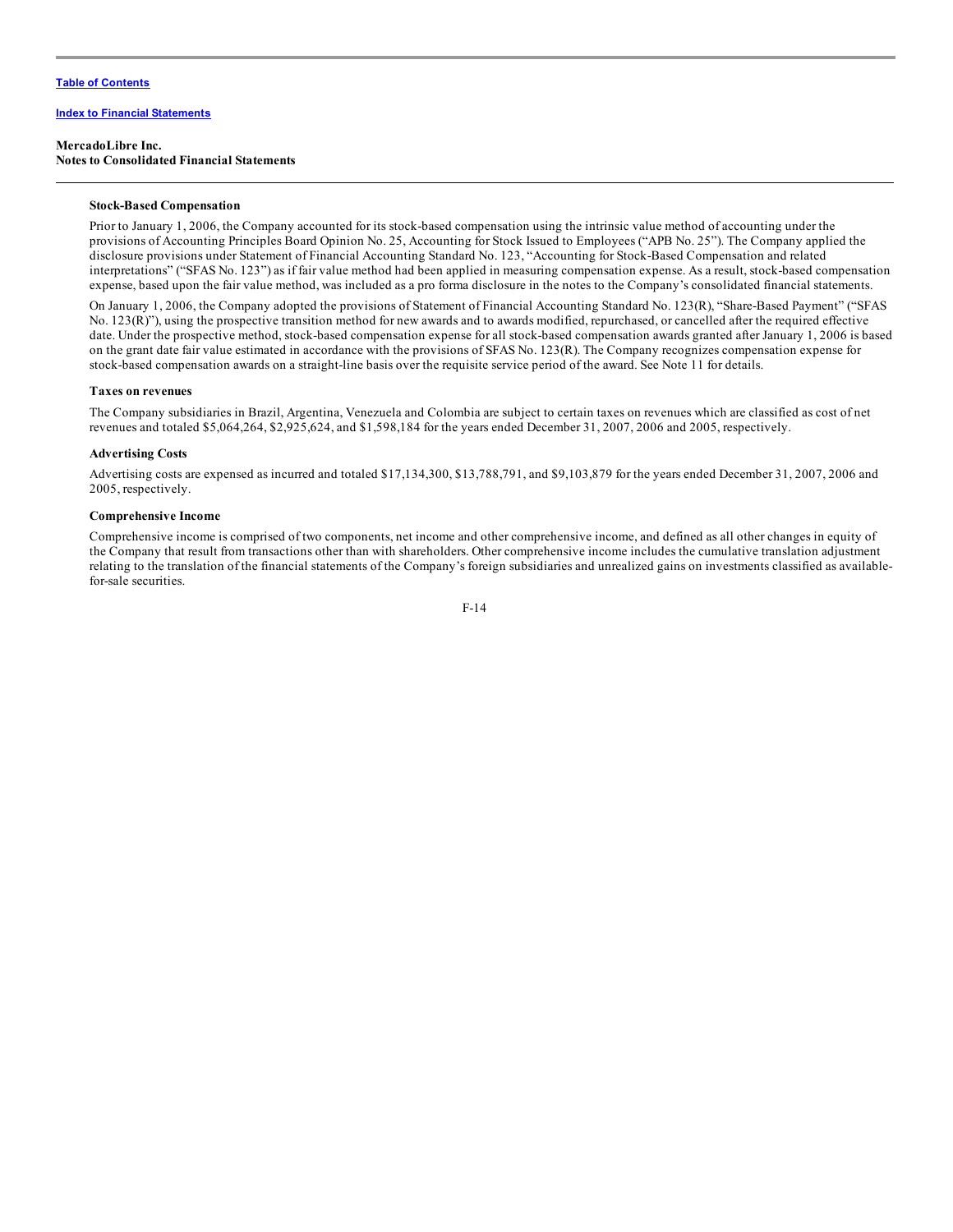### **MercadoLibre Inc. Notes to Consolidated Financial Statements**

### **Mandatorily Redeemable Convertible Preferred Stock**

As of December 31, 2007 all shares of Preferred Stock has been converted to the same class of Common Stock. Before the Initial Public Offering (See note 17 for details), the carrying value of mandatorily redeemable convertible preferred stock was increased by periodic accretions so that the carrying amount equals the redemption amount at the redemption date. These increases were effected through charges against the Company's additional-paid-in capital with effect on net income available to common shareholders and earnings per share.

### **Foreign Currency Translation**

All of the Company's foreign operations have determined the local currency to be their functional currency. Accordingly, these foreign subsidiaries translate assets and liabilities from their local currencies to U.S. dollars using year end exchange rates while income and expense accounts are translated at the average rates in effect during the year. The resulting translation adjustment is recorded as part of other comprehensive income, a component of shareholders' equity (deficit). Gains and losses resulting from transactions denominated in non-functional currencies are recognized in earnings. Net foreign currency transaction (losses) gains are included in the consolidated statements of income under the caption "Other income (expenses)" and amounted to \$(3,106,515), \$(391,981) and \$250,432 for the years ended December 31, 2007, 2006 and 2005, respectively.

### **Income Taxes**

The Company is subject to U.S. and foreign income taxes. The Company accounts for income taxes following the liability method of accounting which requires the recognition of deferred tax liabilities and assets for the expected future tax consequences of temporary differences between the carrying amounts and the tax bases of assets and liabilities. Deferred tax assets are also recognized for tax loss carryforwards. Deferred tax assets and liabilities are measured using enacted tax rates expected to apply to taxable income in the years in which those temporary differences are expected to be recovered or settled. The effect on deferred tax assets or liabilities of a change in tax rates is recognized in income in the period that includes the enactment date. A valuation allowance is recorded when, based on the available evidence, it is more likely than not that all or a portion of the Company's deferred tax assets will not be realized. The Company's income tax expense consists of taxes currently payable, if any, plus the change during the period in the Company's deferred tax assets and liabilities.

#### **Uncertainty in Income Taxes**

On January 1, 2007 the Company adopted Interpretation No. 48, "Accounting for Uncertainty in Income Taxes – An Interpretation of FASB Statement No. 109" ("FIN 48"). This interpretation clarifies the accounting for uncertain tax positions recognized in a company's financial statements in accordance with Statement 109. FIN 48 prescribes a more likely than not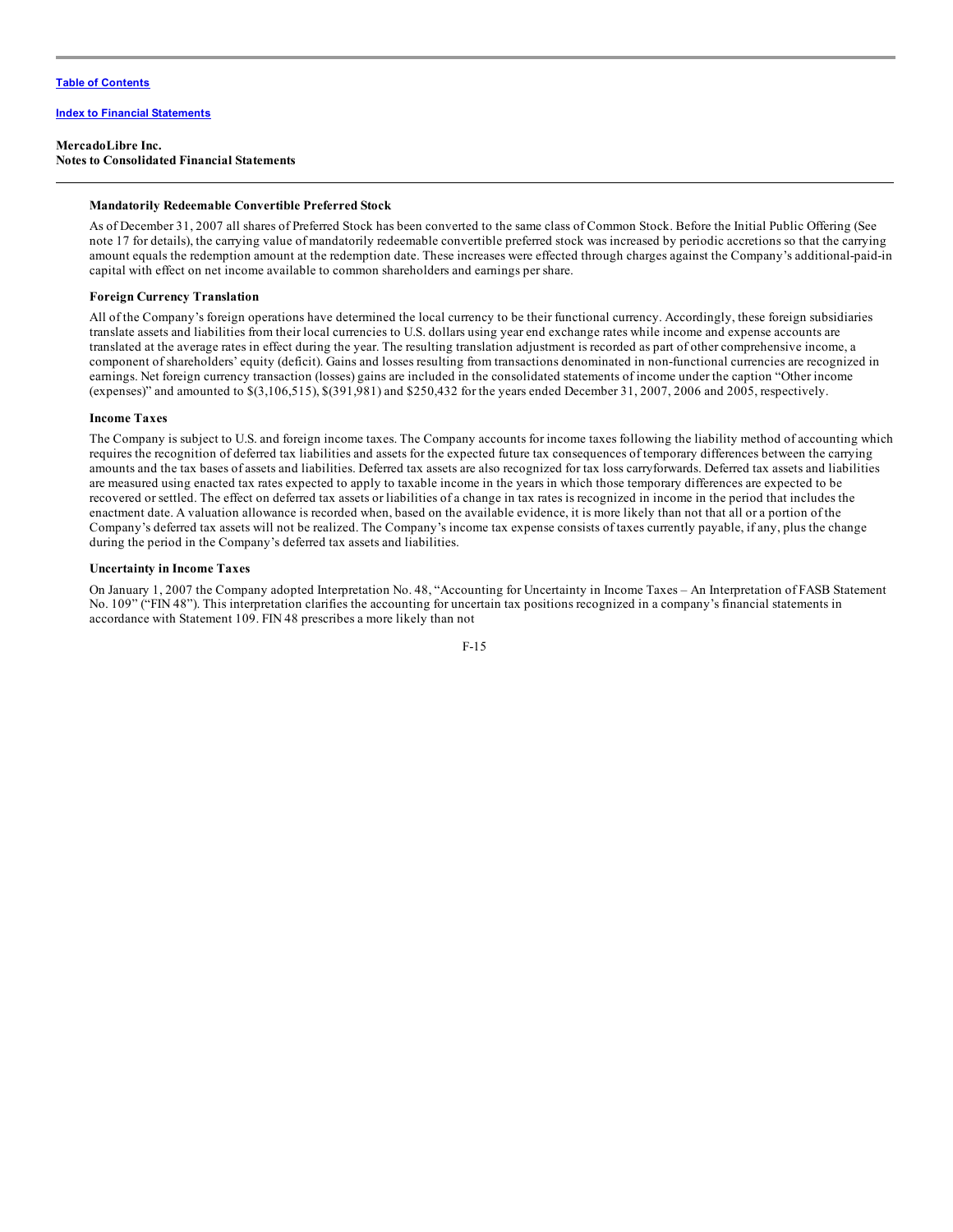## **MercadoLibre Inc.**

## **Notes to Consolidated Financial Statements**

recognition threshold and measurement attribute for the financial statement recognition and measurement of a tax position taken or expected to be taken in a tax return. FIN 48 also provides guidance on de-recognition, classification of a liability for unrecognized tax benefits, accounting for interest and penalties, accounting in interim periods, and expanded income tax disclosures. The adoption of FIN 48 had no significant impact on the Company's consolidated financial statements.

The Company is subject to taxation in the U.S. and various foreign jurisdictions. The material jurisdictions that are subject to examination by tax authorities for tax years after 2002 primarily include the U.S., Argentina, Brazil and Mexico.

The company classifies interest and penalties in the statement of income in income / asset tax (expense) benefit.

### **Change in accounting principle**

On June 29, 2005, the FASB issued Staff Position 150-5, Issuer's Accounting under FASB Statement No. 150 ("SFAS 150") for Freestanding Warrants and Other Similar Instruments on Shares That Are Redeemable ("FSP 150-5"). FSP 150-5 requires the Company to classify its outstanding preferred stock warrants as liabilities on its balance sheet and record adjustments to the value of its preferred stock warrants in its statements of income to reflect their fair value at each reporting period. The Company adopted FSP 150-5 and accounted for the cumulative effect of the change in accounting principle as of July 1, 2005.

The Company used the Black-Scholes Option Pricing Model to measure the fair value of the preferred stock warrants. The following table summarizes the assumptions used in estimating the fair value of the preferred stock warrants at each relevant date:

|                                                      | 07/01/05 | 12/31/05 | 12/31/06 | $8/15/07$ (*) |
|------------------------------------------------------|----------|----------|----------|---------------|
| Fair Value of the Company's preferred stock          | \$2.25   | \$4.37   | \$12.00  | \$28.56       |
| Exercise value of Warrant                            | \$4.07   | \$4.07   | \$4.07   | 4.07          |
| Contract duration (years)                            |          |          |          |               |
| Risk free rate                                       | $6.0\%$  | $6.0\%$  | $6.0\%$  | $6.0\%$       |
| Volatility                                           | $36.0\%$ | $36.0\%$ | $36.0\%$ | $36.0\%$      |
| Fair Value of the Company's preferred stock warrants | .49      | \$1.74   | \$8.63   | \$25.16       |

#### (\*) Final adjustment to fair value before exercise.

Since the Company had no history of volatility, the expected volatility was based on the historical volatilities of similar entities' common stock over the most recent period commensurate with the term of the contract. The risk-free interest rate was based on the rate on U.S. Treasury zero coupon issues with maturities consistent with the term of the contracts. The Company has not paid dividends and does not anticipate paying any dividends in the foreseeable future and accordingly, uses an expected dividend yield of zero.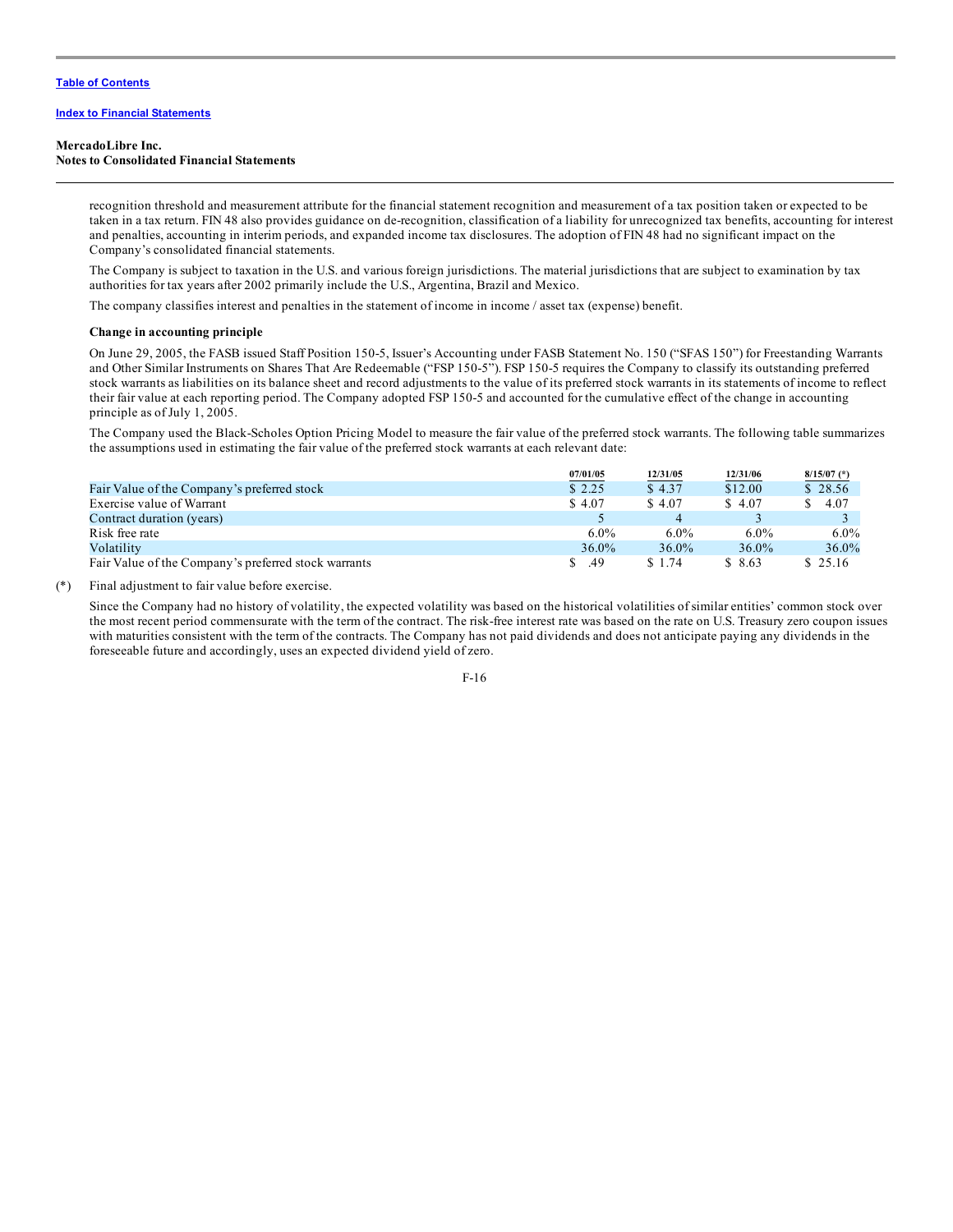## **MercadoLibre Inc.**

### **Notes to Consolidated Financial Statements**

For the year ended December 31, 2005, the impact of the change in accounting principle, net of tax, was to increase net income by \$169,594, consisting of a \$319,304 cumulative effect adjustment for the change in accounting principle as of July 1, 2005, when the Company adopted FSP 150- 5, and \$149,710 of expense that was recorded in "Other expense, net" to reflect the increase in fair value between July 1, 2005 and December 31, 2005.

For the year ended December 31, 2006, the Company recorded in "Other expenses, net" \$1,269,377, of expense to reflect the increase in fair value between December 31, 2005 and December 31, 2006.

Up to August 15, 2007, the conversion date, the Company recorded in "Other expenses, net" \$3,045,992, of expense to reflect the increase in fair value between December 31, 2006 and the conversion date.

On August 15, 2007, all shares of Preferred Stock had been converted to the same class of Common Stock (See note 17 for details). Consequently, warrants were exercised for common stock.

#### **Recent Accounting Pronouncements**

#### 1. Fair Value Measurements

In September 2006, the FASB issued SFAS No. 157, "Fair Value Measurements" ("SFAS 157"). The changes to current practice resulting from the application of SFAS 157 relate to the definition of fair value, the methods used to estimate fair value, and the requirement for expanded disclosures about estimates of fair value. The definition of fair value retains the exchange price notion in earlier definitions of fair value. SFAS 157 clarifies that the exchange price is the price in an orderly transaction between market participants to sell the asset or transfer the liability in the market in which the reporting entity would transact for the asset or liability. SFAS 157 is effective for financial statements issued for fiscal years beginning after November 15, 2007. The Company is currently analyzing the impact that the adoption of SFAS 157 will have on the Company's consolidated financial statements.

## 2. Fair value for Financial Assets and Liabilities

In February 2007, the FASB issued Statement of Financial Accounting Standards No. 159, "The Fair Value Option for Financial Assets and Financial Liabilities – Including an Amendment of FASB Statement No. 115" ("SFAS 159") which is effective for fiscal years beginning after November 15, 2007. This statement permits an entity to choose to measure many financial instruments and certain other items at fair value at specified election dates. Subsequent unrealized gains and losses on

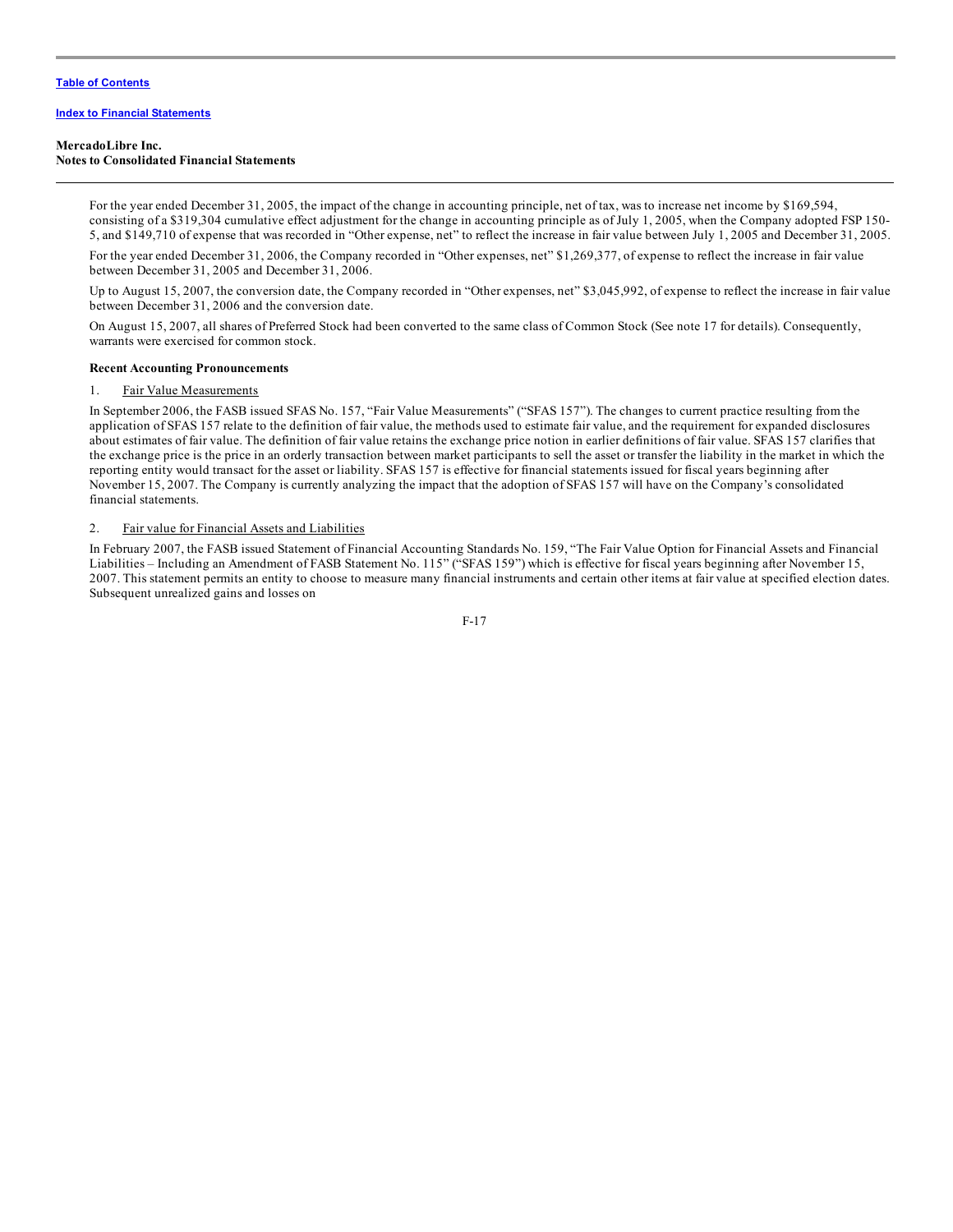#### **MercadoLibre Inc.**

### **Notes to Consolidated Financial Statements**

items for which the fair value option has been elected will be reported in earnings. The Company is currently analyzing the impact that the adoption of SFAS 159 will have on the Company's consolidated financial statements.

#### 3. Business Combinations

In December 2007, the FASB issued Statement of Financial Accounting Standards No. 141 (revised 2007), "Business Combinations" ("SFAS 141 R"). This Statement replaces SFAS 141, "Business Combinations". This Statement retains the fundamental requirements in Statement 141 that the acquisition method of accounting (which Statement 141 called the purchase method) be used for all business combinations. This Statement defines the acquirer as the entity that obtains control of one or more businesses in the business combination and establishes the acquisition date as the date that the acquirer achieves control. Statement 141 did not define the acquirer, although it included guidance on identifying the acquirer, as does this Statement. This Statement's scope is broader than that of Statement 141, which applied only to business combinations in which control was obtained by transferring consideration.

This Statement applies prospectively to business combinations for which the acquisition date is on or after the beginning of the first annual reporting period beginning on or after December 15, 2008. An entity may not apply it before that date.

#### 4. Noncontrolling Interests in Consolidated Financial Statements

In December 2007, the FASB issued Statement of Financial Accounting Standards No. 160, "Noncontrolling Interests in Consolidated Financial Statements—an amendment of ARB No. 51" ("SFAS 160"). This Statement amends ARB Nº 51 to establish accounting and reporting standards for the noncontrolling interest in a subsidiary and for the deconsolidation of a subsidiary. It clarifies that a noncontrolling interest in a subsidiary is an ownership interest in the consolidated entity that should be reported as equity in the consolidated financial statements. This Statement is effective for fiscal years, and interim periods within those fiscal years, beginning on or after December 15, 2008. Earlier adoption is prohibited.

## 5. Fair Value of Stock Options

On December 27, 2007, the Securities and Exchange Commission issued staff accounting bulletin N° 110 ("SAB No. 110") expresses the views of the staff regarding the use of a "simplified" method, as discussed in SAB No. 107 ("SAB 107"), in developing an estimate of expected term of "plain vanilla" share options in accordance with Statement of Financial Accounting Standards No. 123 (revised 2004), Share-Based Payment. In particular, the staff indicated in SAB 107 that it will accept a company's election to use the simplified method, regardless of whether the company has sufficient information to make more refined estimates of expected term. At the time SAB 107 was issued, the staff believed that more detailed external information about employee exercise behavior (e.g., employee exercise patterns by industry and/or other categories of companies)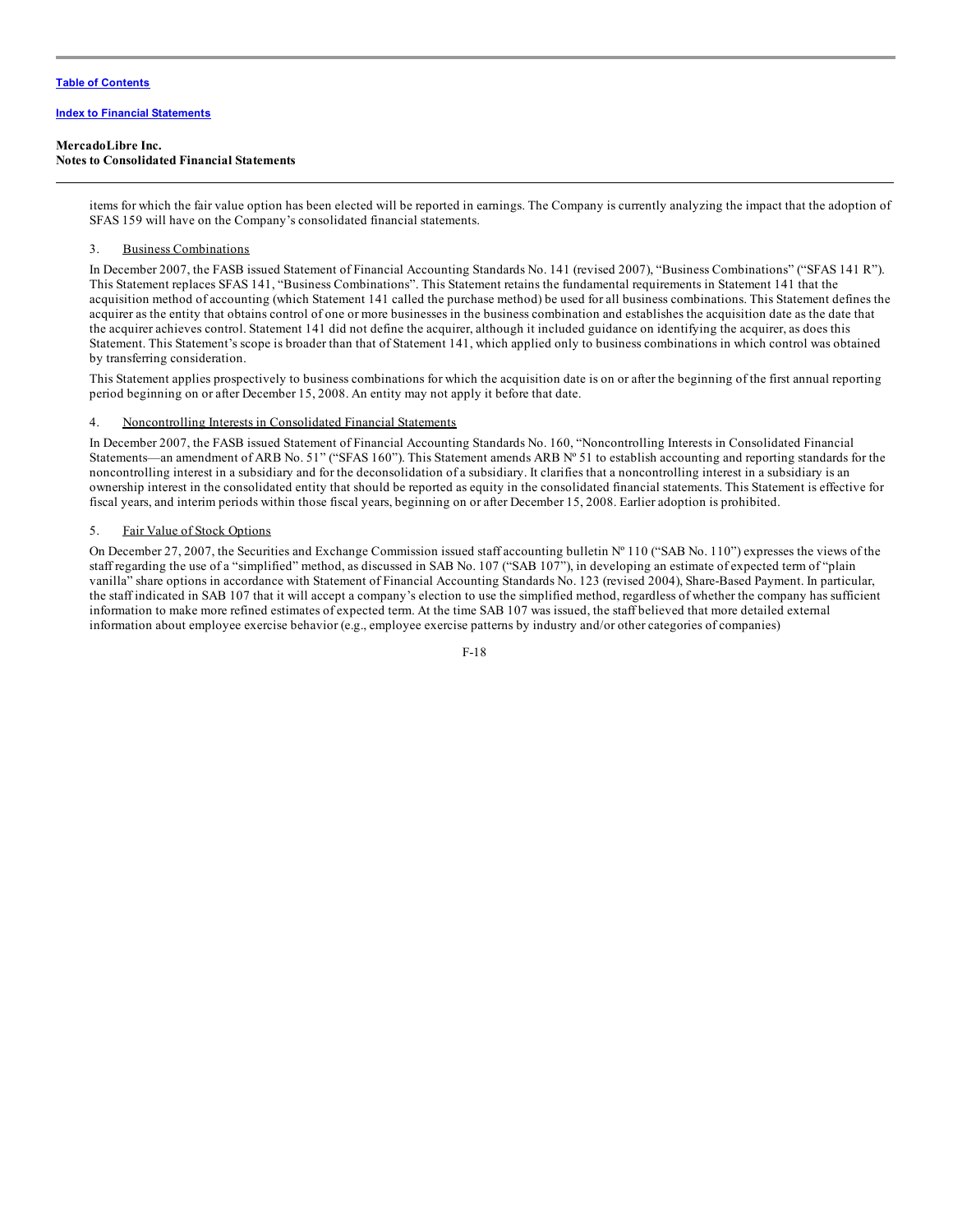## **Index to Financial Statements**

## **MercadoLibre Inc.**

### **Notes to Consolidated Financial Statements**

would, over time, become readily available to companies. Therefore, the staff stated in SAB 107 that it would not expect a company to use the simplified method for share option grants after December 31, 2007. The staff understands that such detailed information about employee exercise behavior may not be widely available by December 31, 2007. Accordingly, the staff will continue to accept, under certain circumstances, the use of the simplified method beyond December 31, 2007. The Company is currently analyzing whether to adopt the provisions of SAB 110.

#### **3. Net income per share**

Basic earnings per share for the Company's common stock is computed by dividing net income available to common shareholders attributable to common stock for the year by the weighted average number of common shares outstanding during the year.

Net income available to common shareholders is computed by deducting from net income accretion of preferred stock.

The Company's mandatorily redeemable convertible preferred stock outstanding up to August 15, 2007 was a participating security. Accordingly, net income for the years ended December 31, 2007, 2006 and 2005 was allocated between common stock and preferred stock under the "two class method" for purposes of computing basic earnings per share. Subsequent to conversion, on August 15, 2007, the common shares issued were included in the weighted average calculation of shares outstanding used for both basic and diluted earnings per share.

Diluted earnings per share for the Company's common stock assume the exercise of outstanding stock options and restricted shares under the Company's stock based compensation plans. For diluted earnings per common share, net income was also allocated between common stock and preferred stock under the "two class method" because assuming that mandatorily redeemable convertible preferred stock is fully converted into common stock would result in the same dilutive effect.

The following table shows how net income before cumulative effect of change in accounting principle is allocated using the two-class method for earnings per common share:

|                                                                       | Year Ended December 31.                |             |                                    |              |                |  |  |  |  |
|-----------------------------------------------------------------------|----------------------------------------|-------------|------------------------------------|--------------|----------------|--|--|--|--|
|                                                                       | 2007<br><b>Basic</b><br><b>Diluted</b> |             | 2006                               | 2005         |                |  |  |  |  |
|                                                                       |                                        |             | <b>Basic and</b><br><b>Diluted</b> | <b>Basic</b> | <b>Diluted</b> |  |  |  |  |
| Net income                                                            | \$9,692,940                            | \$9,692,940 | \$1,072,083                        | \$2,354,136  | \$2,354,136    |  |  |  |  |
| Cumulative effect of change in accounting principle                   |                                        |             |                                    | (319,304)    | (319,304)      |  |  |  |  |
| Net income before cumulative effect of change in accounting principle | \$9,692,940                            | \$9,692,940 | \$1,072,083                        | \$2,034,832  | \$2,034,832    |  |  |  |  |
| Accretion of preferred stock                                          | (309, 299)                             | (309, 299)  | (494, 878)                         | (494, 878)   | (494, 878)     |  |  |  |  |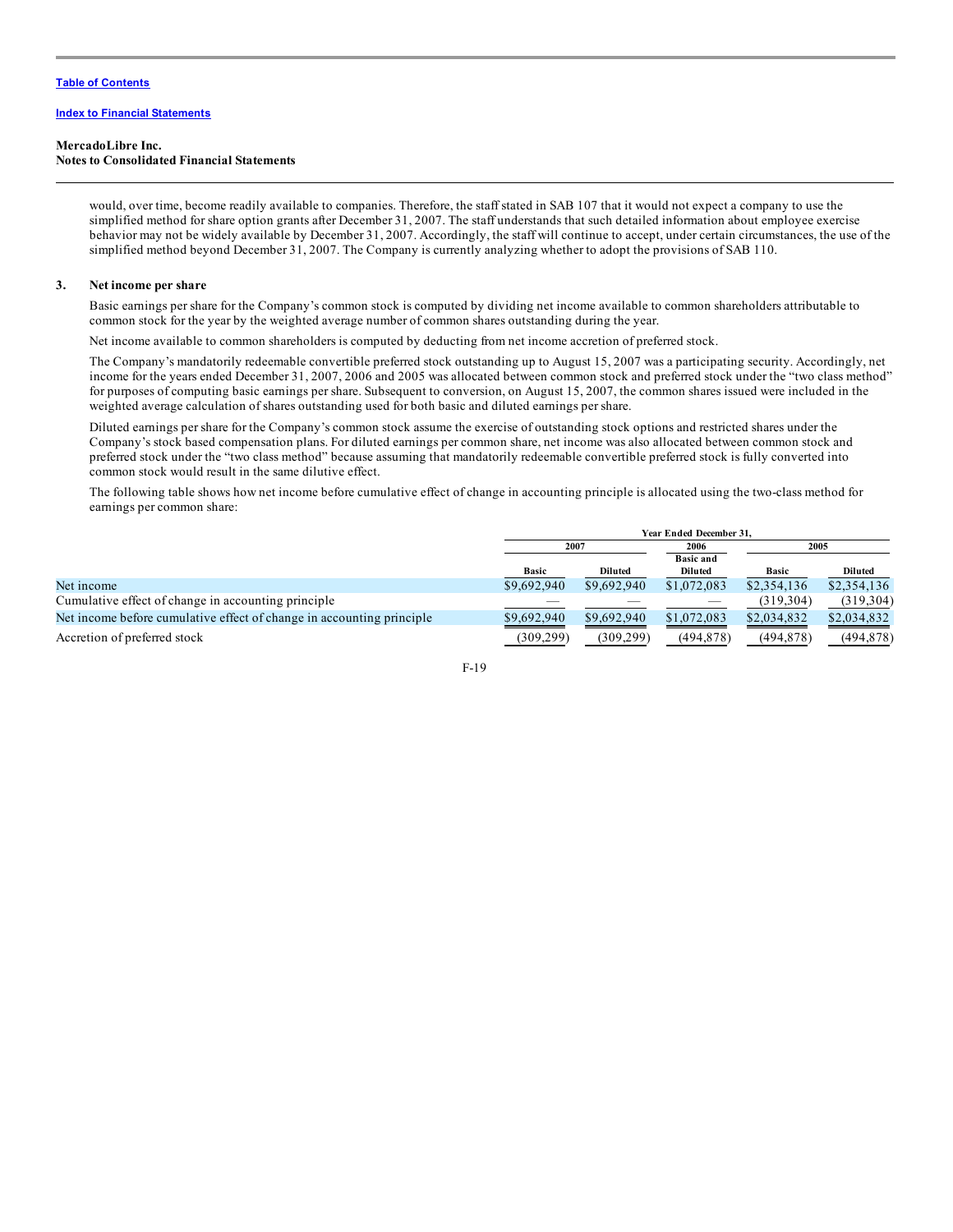# **MercadoLibre Inc.**

# **Notes to Consolidated Financial Statements**

|                                                                                                                                           | Year Ended December 31, |                |                                    |              |                |  |  |  |  |
|-------------------------------------------------------------------------------------------------------------------------------------------|-------------------------|----------------|------------------------------------|--------------|----------------|--|--|--|--|
|                                                                                                                                           | 2007                    |                | 2006                               | 2005         |                |  |  |  |  |
|                                                                                                                                           | <b>Basic</b>            | <b>Diluted</b> | <b>Basic and</b><br><b>Diluted</b> | <b>Basic</b> | <b>Diluted</b> |  |  |  |  |
| Net income before cumulative effect of change in accounting principle<br>available to common Shareholders                                 | \$9,383,641             | \$9,383,641    | \$577,205                          | \$1,539,954  | \$1,539,954    |  |  |  |  |
| Net income before cumulative effect of change in accounting principle<br>available to common shareholders attributable to preferred stock | (3,772,510)             | (3,734,758)    | (389, 047)                         | (1,040,113)  | (1,024,690)    |  |  |  |  |
| Net income before cumulative effect of change in accounting principle<br>available to common shareholders attributable to common stock    | \$5,611,131             | \$5.648.883    | \$188,158                          | 499.841      | 515.264        |  |  |  |  |

The following table shows how net income is allocated using the two-class method for earnings per common share:

|                                                                             | Year Ended December 31, |                |                                    |              |                |  |  |  |
|-----------------------------------------------------------------------------|-------------------------|----------------|------------------------------------|--------------|----------------|--|--|--|
|                                                                             | 2007                    |                | 2006                               | 2005         |                |  |  |  |
|                                                                             | Basic                   | <b>Diluted</b> | <b>Basic and</b><br><b>Diluted</b> | <b>Basic</b> | <b>Diluted</b> |  |  |  |
| Net income                                                                  | \$9,692,940             | \$9,692,940    | \$1,072,083                        | \$2,354,136  | \$2,354,136    |  |  |  |
| Accretion of preferred stock                                                | (309, 299)              | (309.299)      | (494, 878)                         | (494, 878)   | (494, 878)     |  |  |  |
| Net income available to common shareholders                                 | \$9,383,641             | \$9,383,641    | \$577,205                          | \$1,859,258  | \$1,859,258    |  |  |  |
| Net income available to common shareholders attributable to preferred stock | (3,772,510)             | (3,734,758)    | (389.047)                          | (1,255,777)  | (1,237,156)    |  |  |  |
| Net income available to common shareholders attributable to common stock    | \$5,611,131             | \$5.648.883    | 188,158                            | 603.481      | 622,102        |  |  |  |

Net income per share of common stock is as follows for the years ended December 31, 2007, 2006 and 2005:

|                                                                                                                            | Year Ended December 31, |              |     |                |    |                                    |      |              |  |                |
|----------------------------------------------------------------------------------------------------------------------------|-------------------------|--------------|-----|----------------|----|------------------------------------|------|--------------|--|----------------|
|                                                                                                                            |                         | 2007<br>2006 |     |                |    |                                    | 2005 |              |  |                |
|                                                                                                                            |                         | <b>Basic</b> |     | <b>Diluted</b> |    | <b>Basic and</b><br><b>Diluted</b> |      | <b>Basic</b> |  | <b>Diluted</b> |
| Net income before cumulative effect of change in accounting principle<br>available to common shareholders per common share | \$                      | 0.22         | \$. | 0.22           | £. | 0.01                               |      | 0.04         |  | 0.04           |
| Cumulative effect of change in accounting principle per common share                                                       |                         |              |     |                |    |                                    |      | 0.01         |  | 0.01           |
| Net income available to common shareholders per common share                                                               |                         | 0.22         |     | 0.22           |    | 0.01                               |      | 0.05         |  | 0.05           |
| Numerator:                                                                                                                 |                         |              |     |                |    |                                    |      |              |  |                |
| Net income before cumulative effect of change in accounting principle<br>available to common shareholders                  |                         | \$5,611,131  |     | \$ 5,648,883   |    | 188,158                            |      | 499,841      |  | 515,264        |
| Net income available to common shareholders                                                                                |                         | \$5,611,131  |     | \$5,648,883    |    | 188,158                            |      | 603,481      |  | 622,102        |
| Denominator:                                                                                                               |                         |              |     |                |    |                                    |      |              |  |                |
| Weighted average of common stock outstanding for Basic earnings per<br>share                                               |                         | 25,149,405   |     | 25,149,405     |    | 13,149,139                         |      | 13,065,496   |  | 13,065,496     |
|                                                                                                                            | $F-20$                  |              |     |                |    |                                    |      |              |  |                |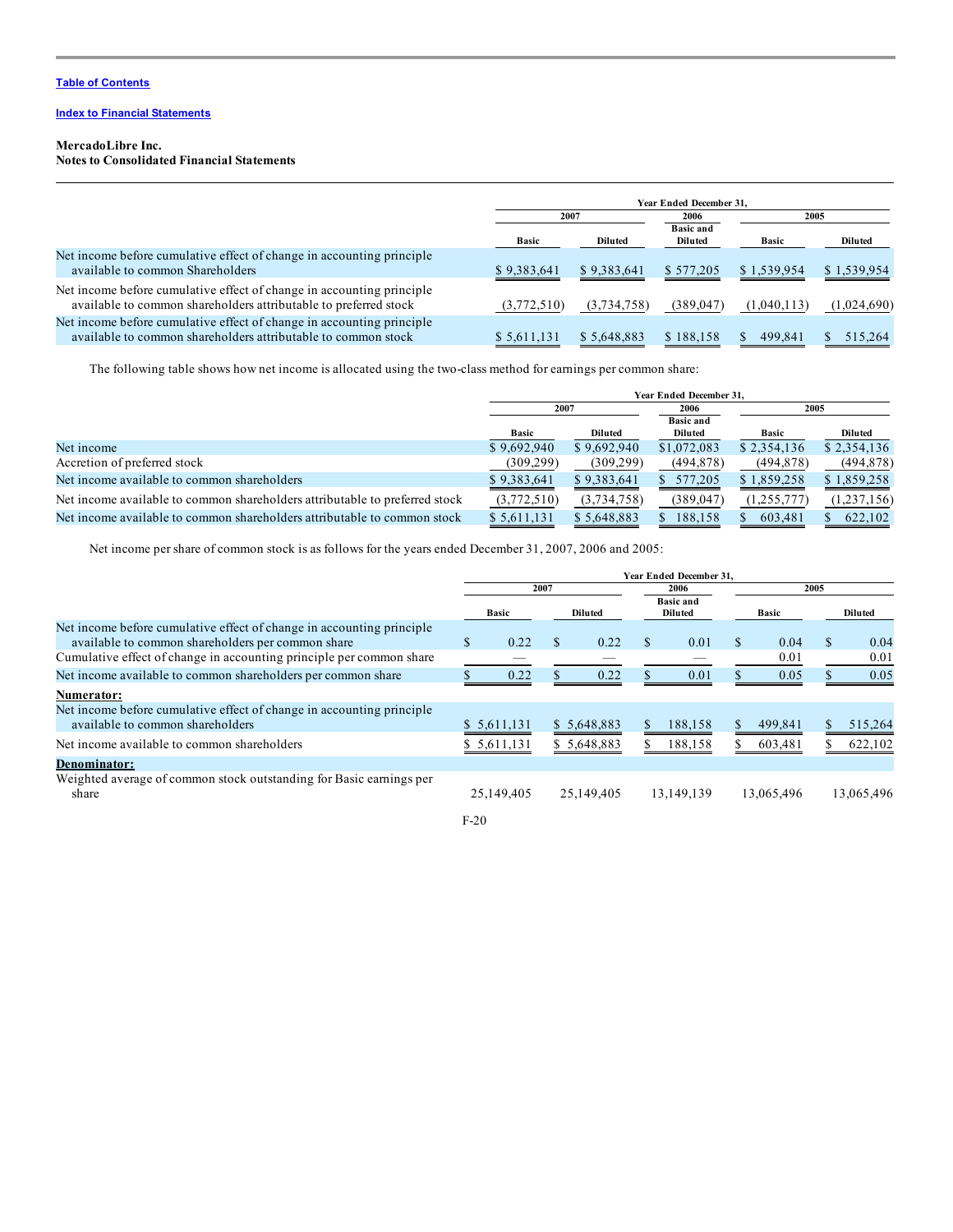# **MercadoLibre Inc.**

## **Notes to Consolidated Financial Statements**

|                                                                                | Year Ended December 31. |                |                  |                                                                  |                |
|--------------------------------------------------------------------------------|-------------------------|----------------|------------------|------------------------------------------------------------------|----------------|
|                                                                                | 2007                    |                | 2006             | 2005                                                             |                |
|                                                                                |                         |                | <b>Basic and</b> |                                                                  |                |
|                                                                                | <b>Basic</b>            | <b>Diluted</b> | <b>Diluted</b>   | <b>Basic</b>                                                     | <b>Diluted</b> |
| <b>Adjustment for Stock Options</b>                                            |                         | 328.931        |                  |                                                                  | 605.863        |
| Adjusted weighted average of common stock outstanding for Diluted earnings per |                         |                |                  |                                                                  |                |
| share                                                                          |                         |                |                  | 25, 149, 405 25, 478, 336 13, 149, 139 13, 065, 496 13, 671, 359 |                |

The calculation of diluted net income per common share excludes all anti-dilutive shares. For the years ended December 31, 2007, 2006 and 2005, the numbers of anti-dilutive shares are as follows:

|                             |         | Year Ended December 31. |                                |  |
|-----------------------------|---------|-------------------------|--------------------------------|--|
|                             | 2007    | 2006                    | 2005                           |  |
| <b>Anti-dilutive shares</b> |         |                         |                                |  |
| Warrants                    | 114.603 | 184,272                 | 184,272                        |  |
| Restricted shares           | 3,895   | $-$                     |                                |  |
| Options                     |         | 652.457                 | $\overbrace{\hspace{25mm}}^{}$ |  |
|                             | 118,498 | 836,729                 | 184,272                        |  |

### **4. Short-term investments**

The composition of short-term investments is as follows:

|                               | December 31.<br>2007 | December 31.<br>2006 |
|-------------------------------|----------------------|----------------------|
| <b>Short-term investments</b> |                      |                      |
| Time Deposits                 | \$14,554,229         | \$4,197,372          |
| <b>Commercial Papers</b>      | 12,996,502           |                      |
| Money Market Funds            | 24,749,276           |                      |
| <b>Bond Mutual Funds</b>      |                      | 1,328,774            |
| Treasury Bills                |                      | 794,510              |
| Total                         | \$52,300,007         | \$6,320,656          |
| Long-term investments         |                      |                      |
| Corporate Debt Securities     | \$1,323,789          | \$                   |
| Total                         | \$1,323,789          | S                    |

The Company has classified its investments in money market funds and bond mutual funds as available-for-sale securities.

Available-for-sale securities are stated at market value, with unrealized gains and losses reflected, net of tax, as other comprehensive income in shareholders' equity (deficit). Realized gains and losses are included in earnings and are derived using the specific identification method for determining the cost of securities.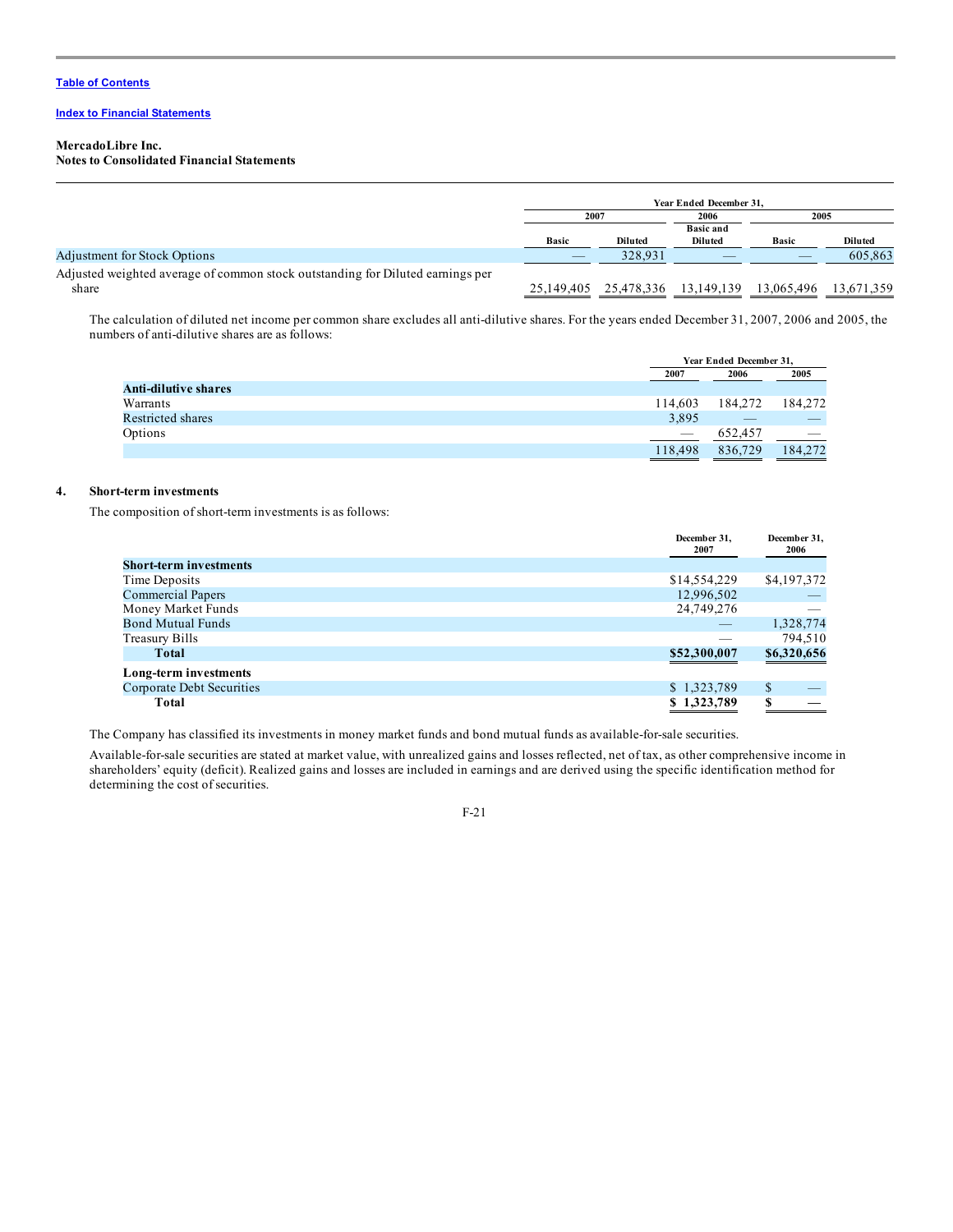# **MercadoLibre Inc.**

## **Notes to Consolidated Financial Statements**

Unrealized gains of available-for-sale securities, net of tax, were \$153,876, \$102,330 and \$75,044 for the years ended December 31, 2007, 2006 and 2005, respectively. These investments do not have a maturity date.

Treasury bills, commercial papers, corporate debt securities and time deposits are considered held-to-maturity securities. Interest Income on held to maturity securities were \$766,953, \$46,926, and \$nil for the years ended December 31, 2007, 2006 and 2005. The short-term held-to-maturity securities mature on several dates between January 2008 to December 2008. The long-term held-to-maturity securities mature in August 2010 and May 2011.

The book value of held-to-maturity securities approximates their respective fair value and consequently there are no significant unrecognized gains or losses.

## **5. Balance sheet components**

|                                          | December 31,<br>2007 | December 31,<br>2006     |
|------------------------------------------|----------------------|--------------------------|
| Accounts receivable, net:                |                      |                          |
| <b>Users</b>                             | \$7,975,231          | \$5,407,150              |
| Credit cards and other means of payments | 1,294,136            | 835,449                  |
| Advertising                              | 489,146              | 123,410                  |
| Others debtors                           | 65,164               | 45,265                   |
|                                          | 9,823,677            | 6,411,274                |
| Allowance for doubtful accounts          | (6,612,425)          | (4,428,271)              |
|                                          | \$ 3,211,252         | \$1,983,003              |
|                                          | 2007                 | 2006                     |
| <b>Funds receivable from customers</b>   |                      |                          |
| Credit cards and other means of payments | \$29,751,867         | \$10,379,947             |
| Allowance for chargebacks                | (589, 104)           | (191, 235)               |
|                                          | \$29,162,763         | \$10,188,712             |
|                                          | December 31,<br>2007 | December 31,<br>2006     |
| Other current assets:                    |                      |                          |
| VAT credits                              | \$<br>315,167        | 148,267<br><sup>\$</sup> |
| Other taxes                              | 317,731              | 49,396                   |
| Employee loan                            |                      | 9,228                    |
| Other                                    | 261,265              | 39,461                   |
|                                          | \$<br>894,163        | \$<br>246,352            |

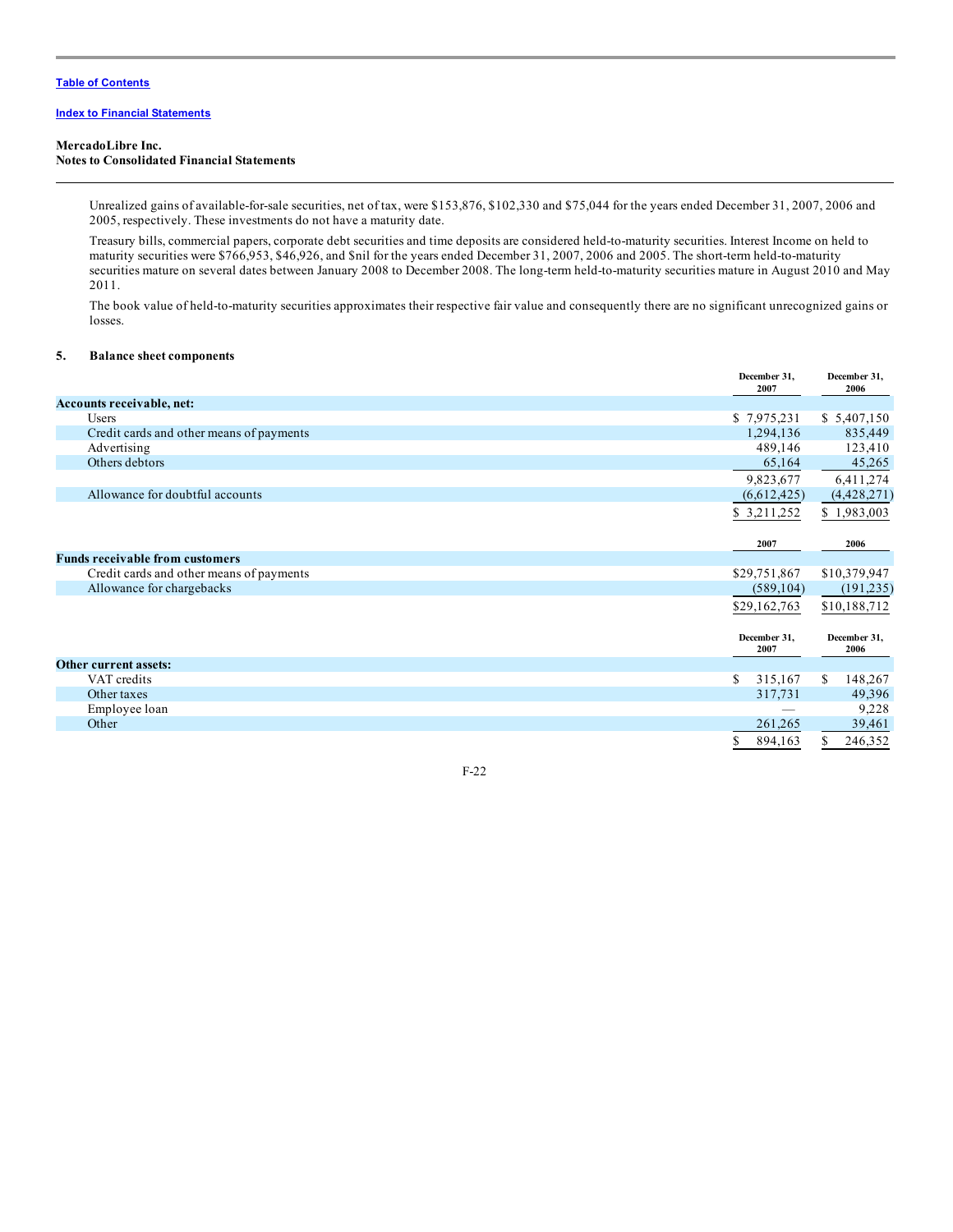# **Index to Financial Statements**

# **MercadoLibre Inc.**

**Notes to Consolidated Financial Statements**

|                                     | <b>Estimated</b><br>useful life<br>(years) | December 31.<br>2007 | December 31,<br>2006 |
|-------------------------------------|--------------------------------------------|----------------------|----------------------|
| <b>Property and equipment, net:</b> |                                            |                      |                      |
| Equipment                           | $3 - 5$                                    | \$ 8,182,697         | \$5,993,354          |
| Furniture and fixtures              | $3 - 5$                                    | 1,646,746            | 823,436              |
| Software                            |                                            | 1,380,440            | 1,183,418            |
|                                     |                                            | 11,209,883           | 8,000,208            |
| Accumulated depreciation            |                                            | (7,066,679)          | (5,068,738)          |
|                                     |                                            | \$4.143.204          | \$2.931.470          |

|                                         |             | Year Ended December 31, |                      |  |  |
|-----------------------------------------|-------------|-------------------------|----------------------|--|--|
|                                         | 2007        | 2006                    | 2005                 |  |  |
| Depreciation and amortization:          |             |                         |                      |  |  |
| Cost of revenues                        | \$103,772   | S.<br>37,760            | 23,330<br>\$         |  |  |
| Product and technology development      | 1,854,345   | 1,649,865               | 1,366,669            |  |  |
| Sales and marketing                     | 22,772      | 14,525                  | 12,072               |  |  |
| General and administrative              | 326,760     | 314,789                 | 170,426              |  |  |
|                                         | \$2,307,649 | \$2,016,939             | \$1,572,497          |  |  |
|                                         |             | December 31,<br>2007    | December 31,<br>2006 |  |  |
| Accounts payable and accrued expenses:  |             |                         |                      |  |  |
| Accounts payable                        |             | \$4,022,469             | \$2,487,121          |  |  |
| Accrued expenses                        |             |                         |                      |  |  |
| Advertising                             |             | 3,132,771               | 2,191,902            |  |  |
| Professional fees                       |             | 930,331                 | 511,199              |  |  |
| Other expenses provision                |             | 1,180,740               | 506,344              |  |  |
| Other current liabilities               |             | 11,827                  | 12,116               |  |  |
|                                         |             | \$9,278,138             | \$5,708,682          |  |  |
|                                         |             | December 31,<br>2007    | December 31,<br>2006 |  |  |
| Loans payable:                          |             |                         |                      |  |  |
| Credit Card receivable-backed Loans (1) |             | \$9,710,818             | \$                   |  |  |
| Other Loans                             |             | 2,409                   | 97,527               |  |  |

F-23

\$ 9,713,227 \$ 97,527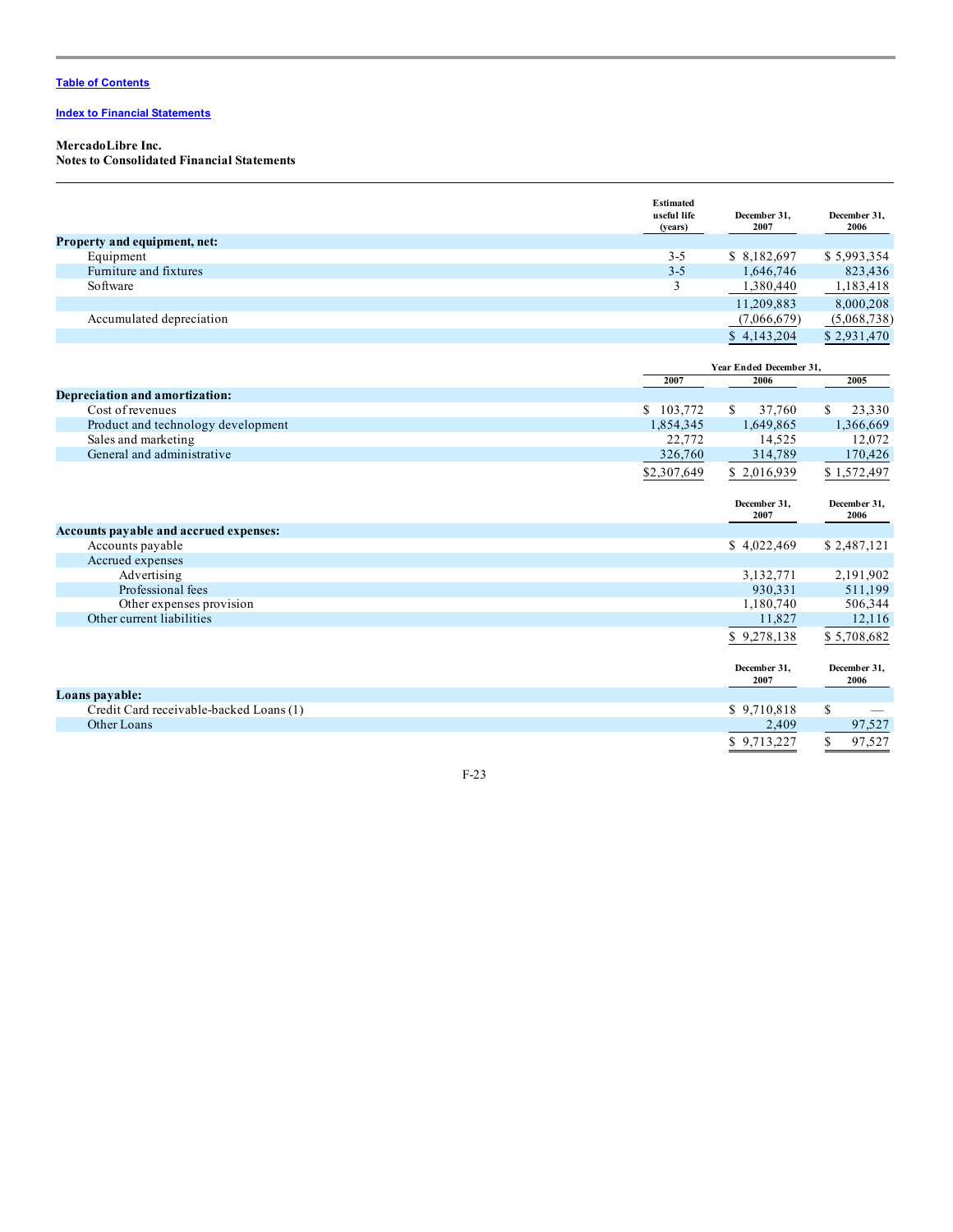# **MercadoLibre Inc.**

### **Notes to Consolidated Financial Statements**

(1) Certain working capital requirements of our Payments operations in Brazil were financed through bank advancements backed by credit card receivables. The weighted average interest rate of these loans was 0.95% per month.

|                                                       | December 31.<br>2007 | December 31,<br>2006 |
|-------------------------------------------------------|----------------------|----------------------|
| Accumulated other comprehensive income:               |                      |                      |
| Foreign currency translation                          | \$4,044,801          | \$289,200            |
| Unrealized gains on investments                       | 89,061               | 282.934              |
| Estimated tax loss on unrealized gains on investments | (31,171)             | (71, 598)            |
|                                                       | \$4,102,691          | \$500.536            |

### **6. Business Combinations, Goodwill and Intangible Assets**

#### **Business Combinations**

The following table summarizes the acquisitions consummated by the Company during the years ended December 31, 2007, 2006 and 2005 (in thousands):

|                                                 |           | Net      |             |               |               |          |           |
|-------------------------------------------------|-----------|----------|-------------|---------------|---------------|----------|-----------|
|                                                 |           |          | Post        | Tangible      | Identifiable  |          | Aggregate |
|                                                 |           | Year     | Acquisition | Assets /      | Intangible    |          | Purchase  |
| <b>Company Name</b>                             | Country   | Acquired | Ownership   | (Liabilities) | <b>Assets</b> | Goodwill | Price     |
| eBazar.com.br Ltda. / Arremate.com              | Brazil    | 2005     | 100%        | (194.7)       | 96.3          | 1,857.8  | 1,759.4   |
| DeRemate.com de Venezuela S.A., Colombia Branch | Colombia  | 2005     | 100%        | 114.1         | 40.5          | 1,986.8  | 2.141.4   |
| DeRemate.com de México S.A. de C.V.             | Mexico    | 2005     | 100%        | (16.4)        | 92.3          | 4,925.8  | 5.001.7   |
| DeRemate.com del Peru S.A.                      | Peru      | 2005     | 100%        | 38.7          | 22.4          | 929.6    | 990.7     |
| DeRemate.com de Uruguay S.A.                    | Uruguay   | 2005     | 100%        | (10.8)        | 9.3           | 229.5    | 228.0     |
| DeRemate.com de Venezuela S.A.                  | Venezuela | 2005     | 100%        | (45.2)        | 39.7          | 2.194.5  | 2.189.0   |

Tangible net assets were valued at their respective carrying amounts as the management of the Company believes that these amounts approximated their current fair values at the respective acquisition dates. The valuation of identifiable intangible assets acquired reflects management's estimates based on, among other factors, use of established valuation methods. Such assets consist of customer lists and user base, trademarks and trade names. Identifiable intangible assets are amortized over the period of estimated benefit using the straight-line method and the estimated useful lives of two to five years. Management believes the straight-line method of amortization represents the best estimate of distribution of the economic value of identifiable intangible assets. Goodwill represents the excess of the purchase price over the fair value of the net tangible and identifiable intangible assets acquired in each business combination.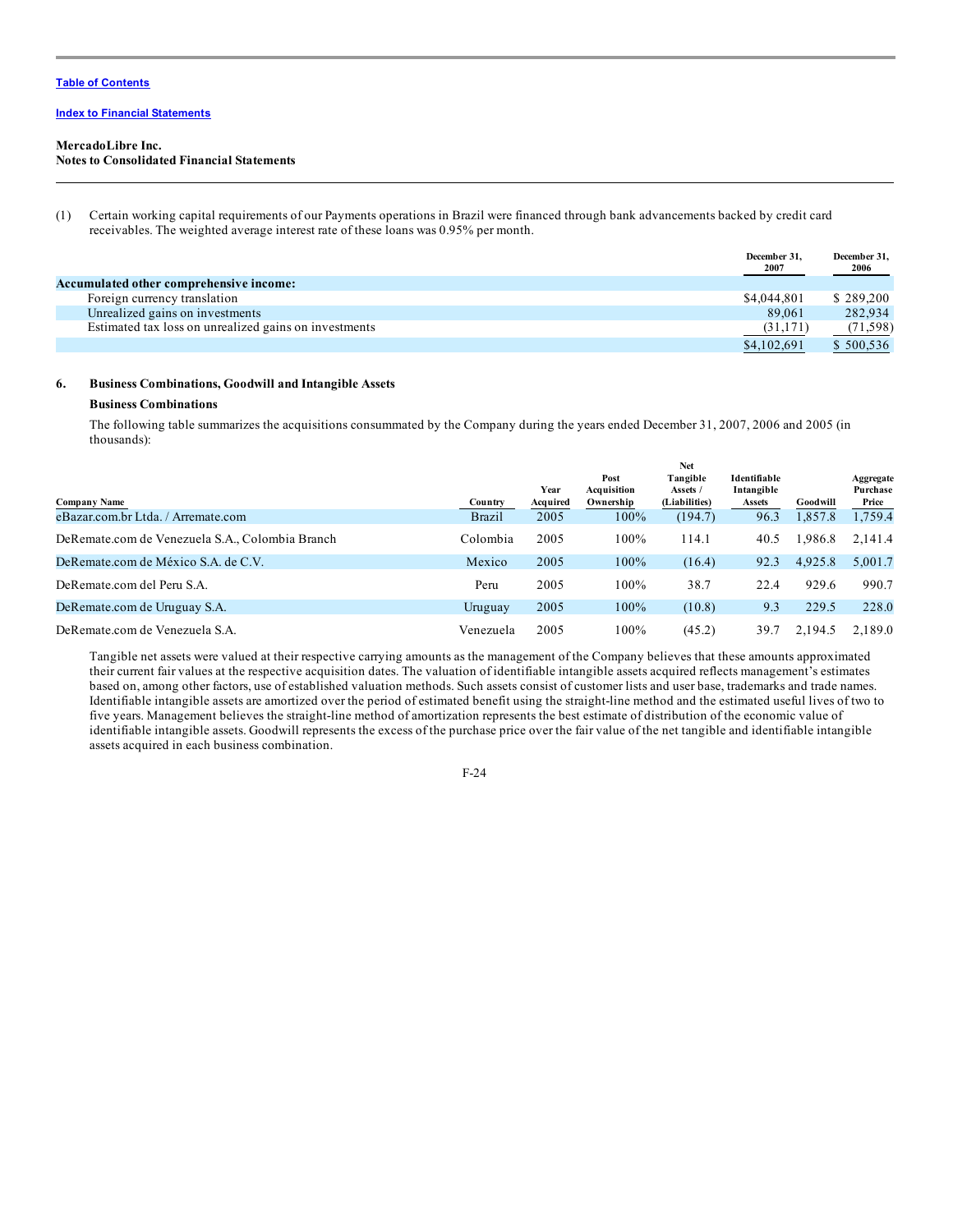# **MercadoLibre Inc.**

## **Notes to Consolidated Financial Statements**

The following table summarizes the Company's acquired intangible assets by type related to the above purchase acquisitions (in thousands):

|                                                 |               | Year     | Customer<br>List/ |
|-------------------------------------------------|---------------|----------|-------------------|
| <b>Company Name</b>                             | Country       | Acquired | <b>User Base</b>  |
| eBazar.com.br Ltda. / Arremate.com              | <b>Brazil</b> | 2005     | 96.3              |
| DeRemate.com de Venezuela S.A., Colombia Branch | Colombia      | 2005     | 40.5              |
| DeRemate.com de México S.A. de C.V.             | Mexico        | 2005     | 92.3              |
| DeRemate.com del Peru S.A.                      | Peru          | 2005     | 22.4              |
| DeRemate.com de Uruguay S.A.                    | Uruguay       | 2005     | 9.3               |
| DeRemate.com de Venezuela S.A.                  | Venezuela     | 2005     | 39.7              |

**Customer**

The results of operations for periods prior to the acquisition for each acquisition, both individually and in the aggregate, were not material to the consolidated statement of income of the Company and, accordingly, pro forma results of operations have not been presented.

#### **DeRemate**

On November 10, 2005, the Company acquired certain operations of its main competitor in online trading, DeRemate.com Inc., including all of its operations in Brazil, Colombia, Ecuador, Mexico, Peru, Uruguay and Venezuela, and the majority of shares of its subsidiaries (except for its Argentine and Chilean subsidiaries), for an aggregate purchase price of \$12,310,194. The technology and business of DeRemate were integrated into MercadoLibre, and therefore the acquisition increased the Company's users base and solidified its market leadership position in Latin America. The acquisition was financed with a loan from eBay, one of the Company's largest shareholders.

See note 20 for acquisitions subsequent to December 31, 2007.

The composition of goodwill and intangible assets is as follows:

|                         | December 31. | December 31. |
|-------------------------|--------------|--------------|
|                         | 2007         | 2006         |
| Indefinite lived assets |              |              |
| - Goodwill              | \$23,000,467 | \$20,572,792 |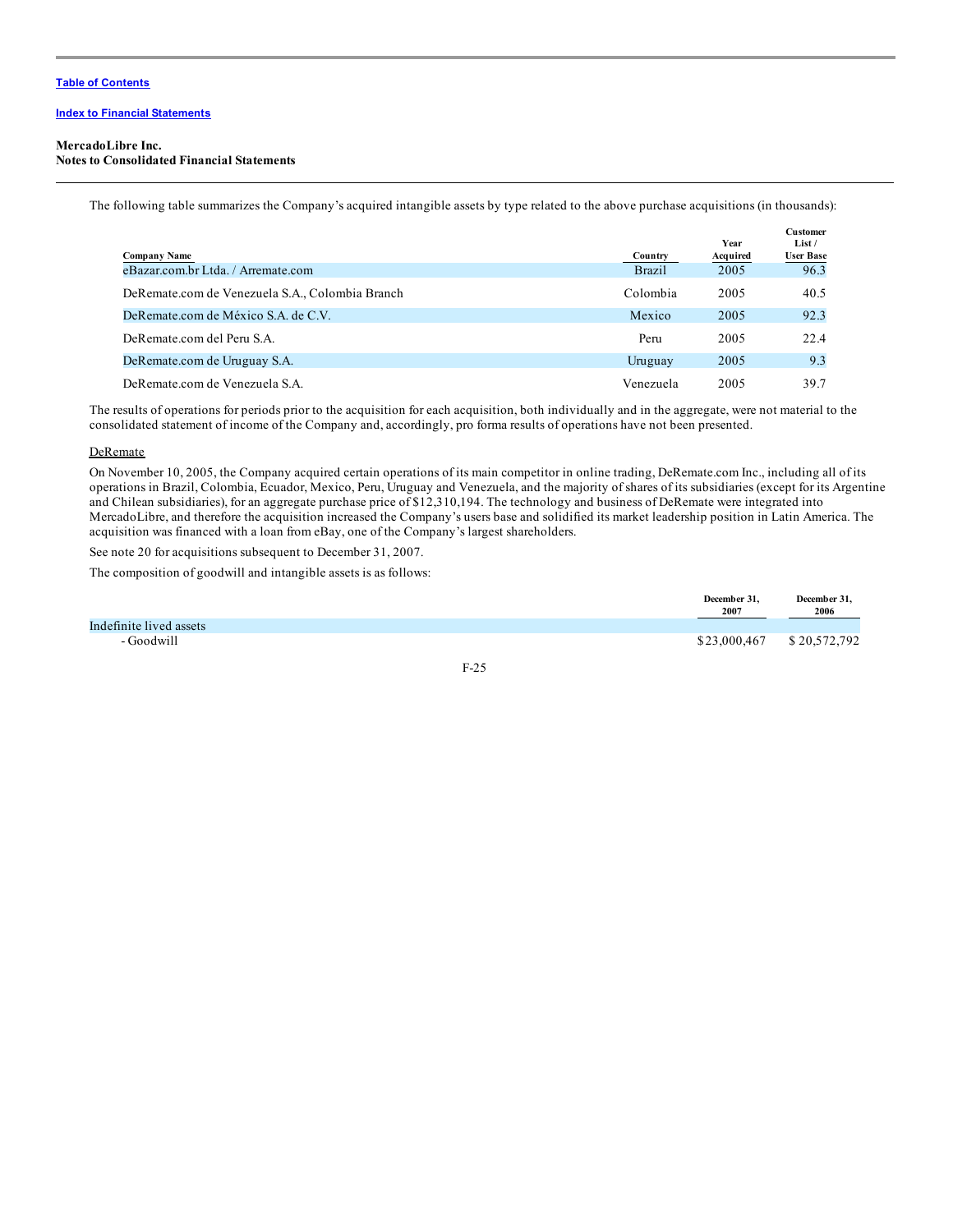# **Index to Financial Statements**

# **MercadoLibre Inc.**

**Notes to Consolidated Financial Statements**

|                                    | December 31.<br>2007 | December 31,<br>2006 |
|------------------------------------|----------------------|----------------------|
| Amortizable intangible assets      |                      |                      |
| - Trademarks & Licenses and others | 1,352,945            | 1,333,321            |
| - Non-compete agreement            | 731,101              | 605,706              |
| - Customer list                    | 597,257              | 524,172              |
| Total intangible assets            | \$25,681,770         | \$23,035,991         |
| Accumulated amortization           | (2,253,124)          | (1,693,676)          |
|                                    | \$23,428,646         | \$21,342,315         |

# **Goodwill**

The changes in the carrying amount of goodwill for the years ended December 31, 2007 and 2006, are as follows:

|                                    | Year Ended December 31, 2007 |               |                        |              |
|------------------------------------|------------------------------|---------------|------------------------|--------------|
|                                    | <b>Marketplaces</b>          |               |                        |              |
|                                    | Brazil                       | <b>Mexico</b> | <b>Other Countries</b> | Total        |
| Balance, beginning of year         | \$10,233,062                 | \$4,911,840   | 5.427.890              | \$20,572,792 |
| - Effect of exchange rates changes | 2,118,480                    | (12, 973)     | 322.168                | 2.427.675    |
| Balance, end of year               | \$12,351,542                 | \$4,898,867   | 5.750.058              | \$23,000,467 |

|                                    |              | Year Ended December 31, 2006 |                        |              |  |  |  |
|------------------------------------|--------------|------------------------------|------------------------|--------------|--|--|--|
|                                    |              | <b>Marketplaces</b>          |                        |              |  |  |  |
|                                    | Brazil       | Mexico                       | <b>Other Countries</b> | Total        |  |  |  |
| Balance, beginning of year         | \$9.346.899  | \$4,987,323                  | 5.323.575              | \$19,657,797 |  |  |  |
| - Effect of exchange rates changes | 886,163      | (75, 483)                    | 104.315                | 914.995      |  |  |  |
| Balance, end of year               | \$10.233,062 | \$4,911,840                  | 5.427.890              | \$20,572,792 |  |  |  |

# Amortizable intangibles assets

Amortizable intangible assets are comprised of customer lists and user base, trademarks and trade names, acquired software licenses and other acquired intangible assets including a non-compete agreement and developed technologies. Aggregate amortization expense for intangible assets totaled \$379,100, \$482,344, and \$418,262 for the years ended December 31, 2007, 2006 and 2005, respectively.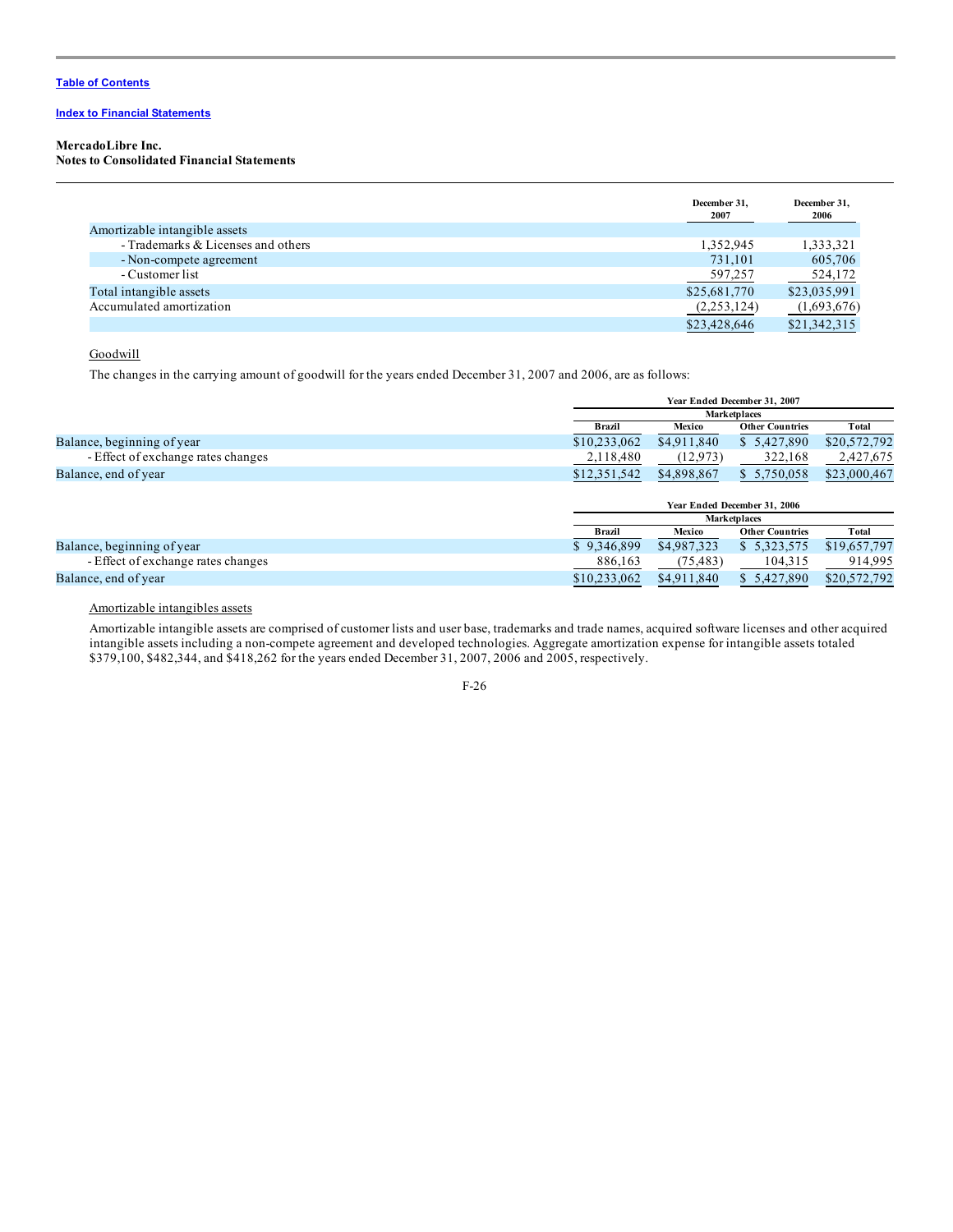# **MercadoLibre Inc.**

### **Notes to Consolidated Financial Statements**

Expected future intangible asset amortization from acquisitions completed as of December 31, 2007 is as follows:

| For year ended $12/31/2008$  | \$233.830 |
|------------------------------|-----------|
| For year ended $12/31/2009$  | \$121.119 |
| For year ended 12/31/31/2010 | \$73,230  |
|                              | \$428,179 |

### **7. Segments**

Reporting segments are based upon our internal organization structure, the manner in which our operations are managed, the criteria used by our chief operating decision-maker to evaluate segment performance, the availability of separate financial information, and overall materiality considerations.

The Marketplace segments include Brazil, Argentina, Mexico and Other countries (Chile, Colombia, Costa Rica, Dominican Republic, Ecuador, Panama, Peru, Uruguay and Venezuela) online marketplaces commerce platforms. The Payments segment includes our regional payments platform consisting of our business of MercadoPago.

Direct contribution consists of revenues less direct costs. Direct costs include specific costs of net revenues, sales and marketing expenses, and general and administrative expenses over which segment managers have direct discretionary control, such as advertising and marketing programs, customer support expenses, bank charges, allowances for doubtful accounts, authorized credits and transaction losses.

Expenses over which segment managers do not currently have discretionary control, such as certain technology and general and administrative costs, are monitored by management through shared cost centers and are not evaluated in the measurement of segment performance.

The following tables summarize the financial performance of our reporting segments:

|                                                          |              |              |              | Year Ended December 31, 2007 |                |                 |                |
|----------------------------------------------------------|--------------|--------------|--------------|------------------------------|----------------|-----------------|----------------|
|                                                          |              |              | Marketplaces |                              |                |                 |                |
|                                                          |              |              |              | Other                        |                |                 |                |
|                                                          | Brazil       | Argentina    | Mexico       | Countries                    | Total          | <b>Payments</b> | Consolidated   |
| Net revenues                                             | \$37,560,419 | \$11,342,792 | \$9,628,121  | \$10,986,185                 | \$69,517,517   | \$15,608,824    | \$85,126,341   |
| Direct costs                                             | (24,079,798) | (5,657,006)  | (6,339,762)  | (6,147,572)                  | (42, 224, 138) | (11, 237, 121)  | (53, 461, 260) |
| Direct contribution                                      | 13,480,621   | 5,685,786    | 3,288,359    | 4,838,613                    | 27, 293, 379   | 4,371,703       | 31,665,081     |
| Operating expenses and indirect costs of<br>net revenues |              |              |              |                              |                |                 | (10, 731, 381) |
|                                                          |              |              |              |                              |                |                 |                |
| Income from operations                                   |              |              |              |                              |                |                 | 20,933,700     |
| Other income (expenses):                                 |              |              |              |                              |                |                 |                |
| Interest income                                          |              |              |              |                              |                |                 | 1,609,403      |
| Interest expense and other financial                     |              |              |              |                              |                |                 |                |
| results                                                  |              |              |              |                              |                |                 | (2,009,781)    |
| Foreign exchange                                         |              |              |              |                              |                |                 | (3,106,515)    |
| Other expenses, net                                      |              |              |              |                              |                |                 | (3,006,416)    |
| Net income before income / asset tax                     |              |              |              |                              |                |                 |                |
| expense                                                  |              |              |              |                              |                |                 | \$14,420,391   |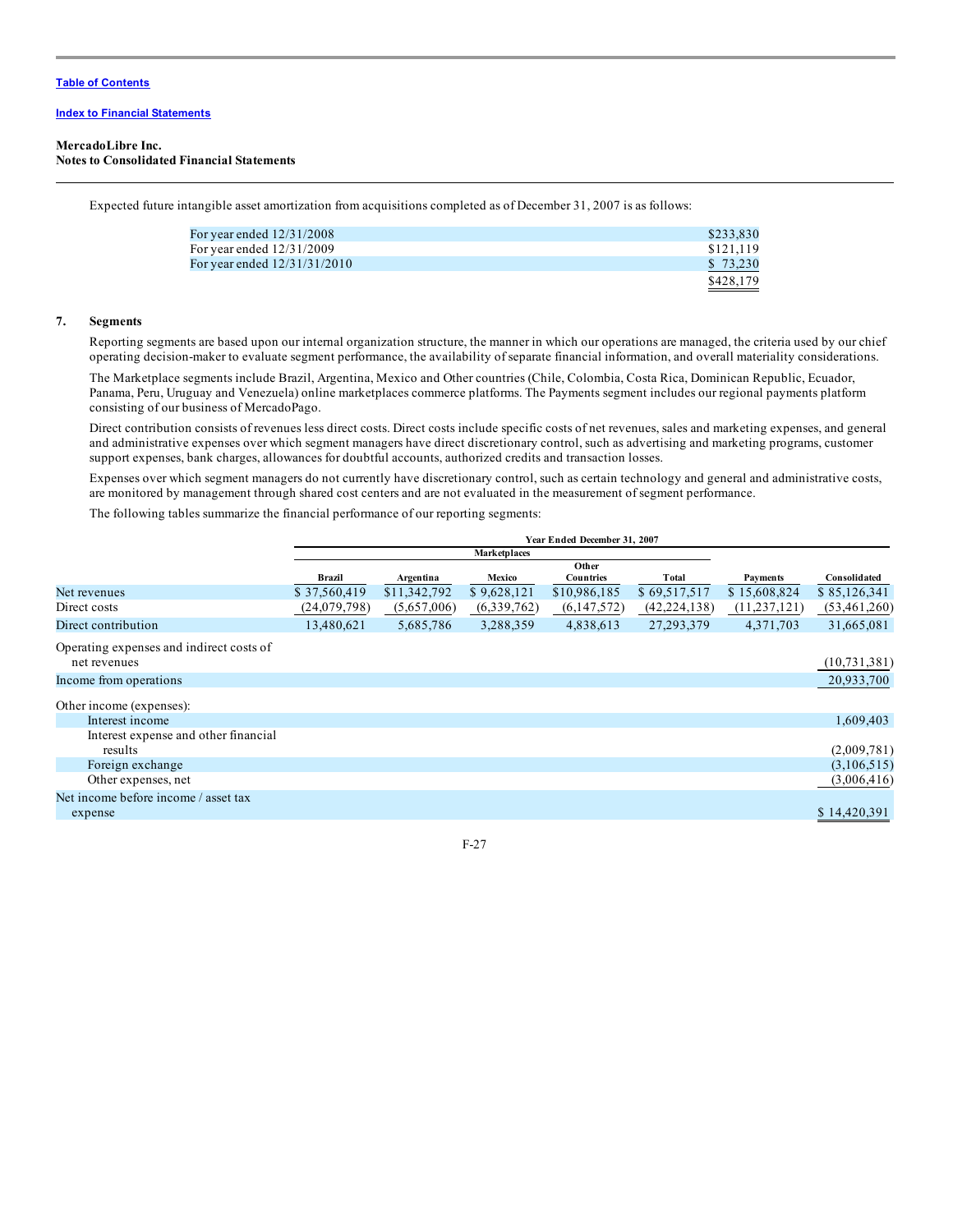# **MercadoLibre Inc.**

**Notes to Consolidated Financial Statements**

|                                              | Year Ended December 31, 2006 |             |             |             |                |             |                |  |
|----------------------------------------------|------------------------------|-------------|-------------|-------------|----------------|-------------|----------------|--|
|                                              |                              |             |             |             |                |             |                |  |
|                                              |                              |             |             | Other       |                |             |                |  |
|                                              | Brazil                       | Argentina   | Mexico      | Countries   | Total          | Payments    | Consolidated   |  |
| Net revenues                                 | \$25,571,405                 | \$7,027,681 | \$6,199,110 | \$5,930,873 | \$44,729,069   | \$7,329,821 | \$52,058,890   |  |
| Direct costs                                 | (18, 193, 271)               | (4,553,777) | (5,040,322) | (4,448,878) | (32, 236, 248) | (6,561,532) | (38, 797, 780) |  |
| Direct contribution                          | 7,378,134                    | 2,473,904   | 1,158,788   | 1,481,995   | 12,492,821     | 768,289     | 13,261,110     |  |
| Operating expenses and indirect costs of net |                              |             |             |             |                |             |                |  |
| revenues                                     |                              |             |             |             |                |             | (7,863,181)    |  |
| Income from operations                       |                              |             |             |             |                |             | 5,397,929      |  |
| Other income (expenses):                     |                              |             |             |             |                |             |                |  |
| Interest income                              |                              |             |             |             |                |             | 520,508        |  |
| Interest expense and other financial         |                              |             |             |             |                |             |                |  |
| results                                      |                              |             |             |             |                |             | (1,743,315)    |  |
| Foreign exchange                             |                              |             |             |             |                |             | (391, 981)     |  |
| Other expenses, net                          |                              |             |             |             |                |             | (1,468,220)    |  |
| Net income before income / asset tax         |                              |             |             |             |                |             |                |  |
| expense                                      |                              |             |             |             |                |             | \$2,314,921    |  |

|                                                                                                    |                |             |                     | Year Ended December 31, 2005 |              |                 |                |
|----------------------------------------------------------------------------------------------------|----------------|-------------|---------------------|------------------------------|--------------|-----------------|----------------|
|                                                                                                    |                |             | <b>Marketplaces</b> |                              |              |                 |                |
|                                                                                                    | Brazil         | Argentina   | Mexico              | Other<br>Countries           | Total        | <b>Payments</b> | Consolidated   |
| Net revenues                                                                                       | \$15,339,446   | \$4,693,963 | \$2,782,817         | \$2,259,263                  | \$25,075,489 | \$3,174,188     | \$28,249,677   |
| Direct costs                                                                                       | (11, 166, 008) | (3,063,498) | (3,111,235)         | (2,337,581)                  | (19,678,322) | (2,883,520)     | (22, 561, 842) |
| Direct contribution                                                                                | 4,173,438      | 1,630,465   | (328, 418)          | (78,318)                     | 5,397,167    | 290,668         | 5,687,835      |
| Operating expenses and indirect costs of net<br>revenues                                           |                |             |                     |                              |              |                 | (4,875,973)    |
| Income from operations                                                                             |                |             |                     |                              |              |                 | 811,862        |
| Other income (expenses):                                                                           |                |             |                     |                              |              |                 |                |
| Interest income                                                                                    |                |             |                     |                              |              |                 | 351,779        |
| Interest expense and other financial results                                                       |                |             |                     |                              |              |                 | (456, 430)     |
| Foreign exchange                                                                                   |                |             |                     |                              |              |                 | 250,432        |
| Other expenses, net                                                                                |                |             |                     |                              |              |                 | (292, 173)     |
| Net income before income / asset tax and<br>cumulative effect of change in<br>accounting principle |                |             |                     |                              |              |                 | 665,470        |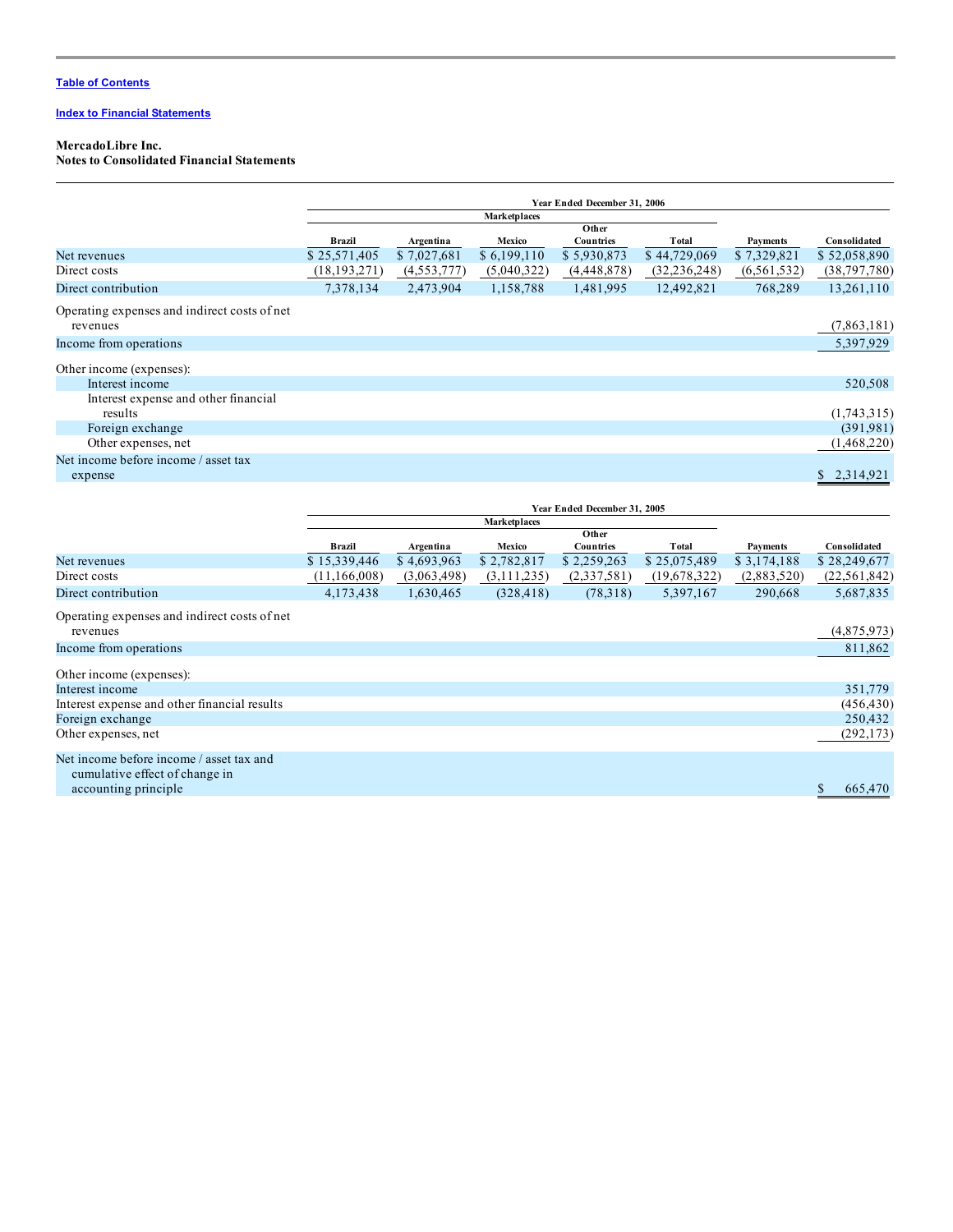The following table summarizes the allocation of the long-lived tangible assets based on geography:

|                                            | December 31,<br>2007 | December 31,<br>2006 |
|--------------------------------------------|----------------------|----------------------|
| US long-lived tangible assets              | \$2,091,307          | \$1,578,122          |
| Other countries long-lived tangible assets |                      |                      |
| Argentina                                  | 1,232,998            | 827,438              |
| Brazil                                     | 699.599              | 459,978              |
| Mexico                                     | 30.275               | 43,542               |
| Other countries                            | 89,025               | 22,390               |
|                                            | \$2,051,897          | \$1,353,348          |
| Total long-lived tangible assets           | \$4,143,204          | \$2,931,470          |

The following table summarizes the allocation of the goodwill and intangible assets based on geography:

|                                                | December 31,<br>2007 | December 31,<br>2006 |
|------------------------------------------------|----------------------|----------------------|
| US intangible assets                           | 30,017<br>۰ש         | 121,602              |
| Other countries goodwill and intangible assets |                      |                      |
| Argentina                                      | 198.886              | 379,785              |
| Brazil                                         | 12,423,659           | 10,341,961           |
| Mexico                                         | 4,957,400            | 4,982,529            |
| Other countries                                | 5,818,684            | 5,516,438            |
|                                                | \$23,398,629         | \$21,220,713         |
| Total goodwill and intangible assets           | \$23,428,646         | \$21,342,315         |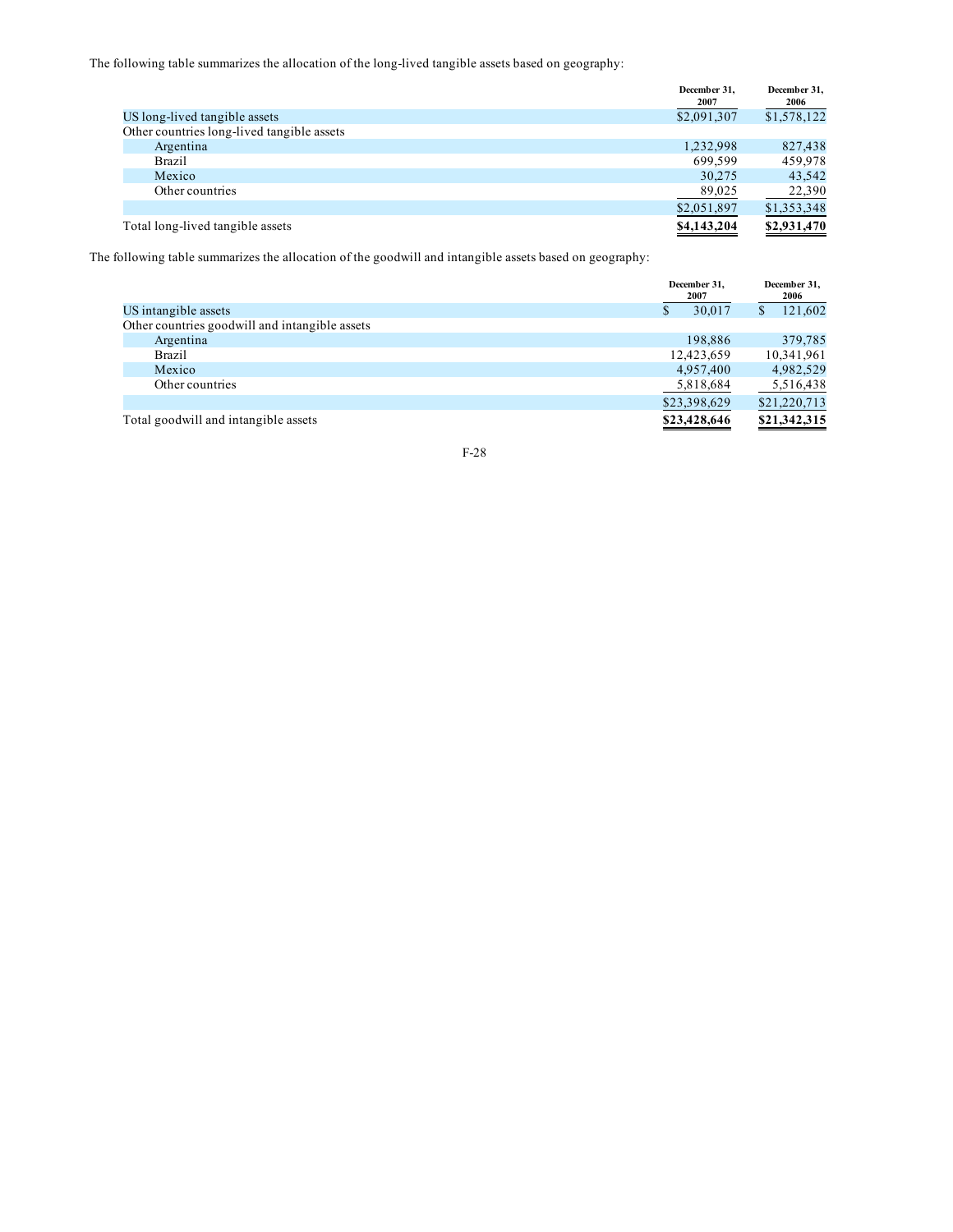# **MercadoLibre Inc.**

## **Notes to Consolidated Financial Statements**

The following table summarizes the allocation of net revenues based on geography:

|                    |              | Year Ended December 31. |              |  |  |  |
|--------------------|--------------|-------------------------|--------------|--|--|--|
|                    | 2007         | 2006                    | 2005         |  |  |  |
| Brazil             | \$50,260,134 | \$30,776,669            | \$17,493,557 |  |  |  |
| Argentina          | 12.580.873   | 7.836.707               | \$ 5.152,129 |  |  |  |
| Mexico             | 10,700,597   | 7.169.955               | \$ 3.263.715 |  |  |  |
| Other countries    | 11.584.737   | 6,275,559               | \$2.340.276  |  |  |  |
| Total net revenues | \$85,126,341 | \$52,058,890            | \$28,249,677 |  |  |  |

# **8. Common Stock**

# Authorized, issued and outstanding shares

At December 31, 2006, as stated in the Company's Second Amended and Restated Certificate of Incorporation (the "Second Amended Certificate of Incorporation"), the Company had authorized the following classes of common stock (collectively the "Common Stock"):

|                              | Number of   |
|------------------------------|-------------|
| <b>Class of Common Stock</b> | shares      |
| Class A                      | 65,000,000  |
| Class B-1                    | 6,400,000   |
| $Class B-2$                  | 6,400,000   |
| Class C                      | 8,600,000   |
| Class D-1                    | 3,000,000   |
| Class D-2                    | 3,000,000   |
| Class E-1                    | 8,200,000   |
| $Class E-2$                  | 8,200,000   |
| Total number of shares       | 108,800,000 |

Prior to the completion of the initial public offering (see note 17), the Company's certificate of incorporation was amended to provide that the authorized capital stock consist of a single class of common stock. Consequently, all the outstanding common stock, were converted into shares of a single class of common stock.

At December 31, 2007, as stated in the Company's Fourth Amended and Restated Certificate of Incorporation (the "Fourth Amended Certificate of Incorporation"), the Company has authorized 110,000,000 shares of Common Stock, par value \$0.001 per share ("Common Stock").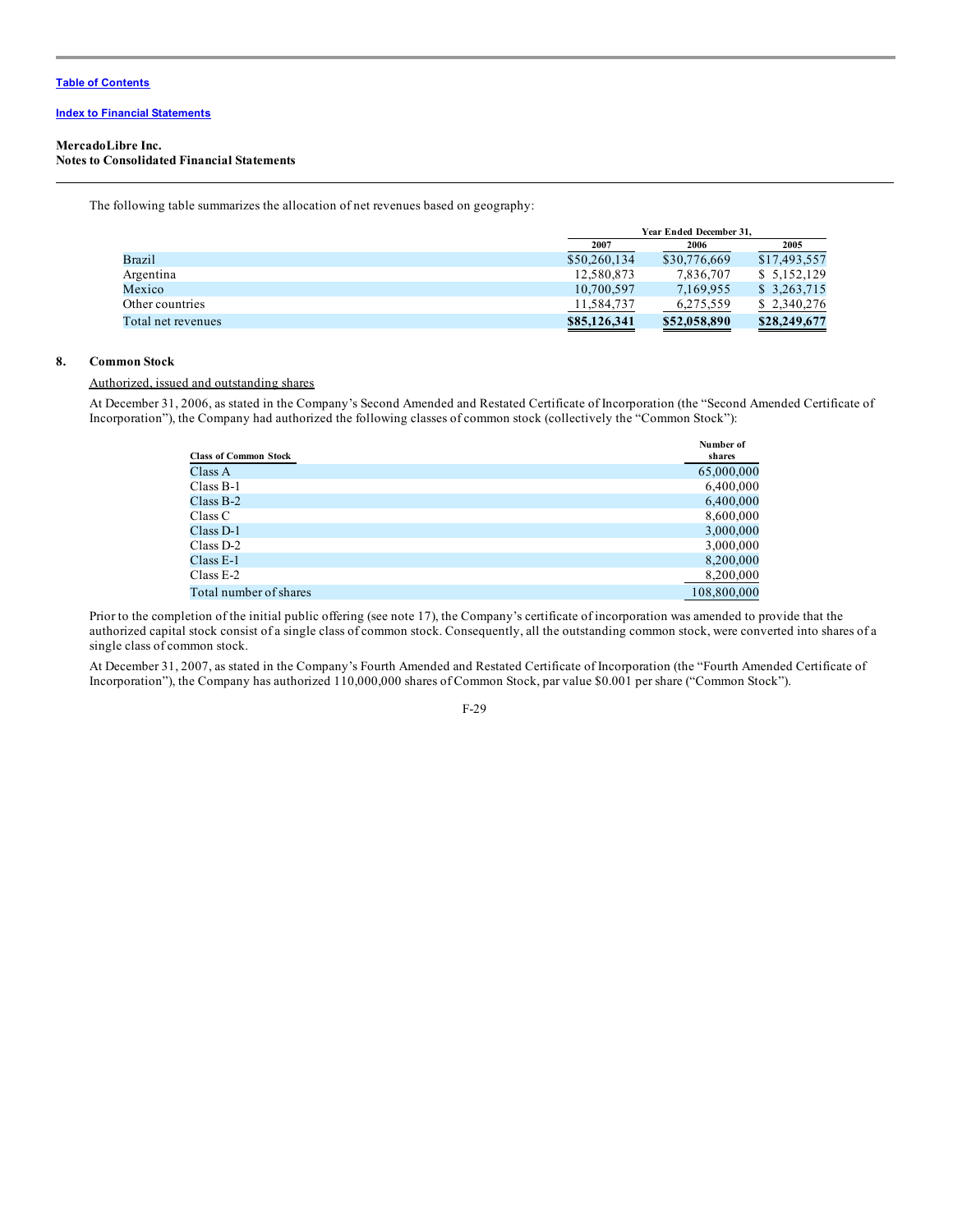# **Index to Financial Statements**

## **MercadoLibre Inc.**

### **Notes to Consolidated Financial Statements**

### Authorized, issued and outstanding shares (Continued)

As of December 31, 2007 and 2006, there were 44,226,563 and 13,166,982 shares of Common Stock issued and outstanding with a par value of \$0.001 and \$0.01 per share, respectively.

## Voting rights

Each outstanding share of common stock, is entitled to one vote on all matters submitted to a vote of holders of common stock, except for stockholders that beneficially own more than 20% of the shares of the outstanding common stock, in which case the Board of Directors (the "Board") may declare that any shares of stock above such 20% do not have voting rights. The holders of common stock do not have cumulative voting rights in the election of directors.

In connection with the December 31, 2006 outstanding shares, the holders of Class A, Class C and Class E-1 Common Stock were entitled to one vote per share. The holders of Class B-1 and Class D-1 Common Stock were entitled to vote the number of shares equal to the ratio of the total number of shares of all Class B and Class D Common Stock, respectively, to the total number of shares of Class B-1 and Class D-1 Common Stock, respectively. The holders of Class B-2, D-2 and E-2 Common Stock did not have voting rights, except with regards to a merger or consolidation of the Company.

Holders of all classes of voting common stock could elect three members of the Company's Board, with the exception of one director who was subject to the collective approval of the holders of Series A and Series B-1 Preferred Stock. Holders of Series A, Series B and Series C Preferred Stock had the right to elect one, two and one member(s), respectively, to the Board (see Note 9).

### Conversion rights

The single class of common stock authorized in the Fourth Amended Certificate of Incorporation, has no conversion rights.

In connection with the December 31, 2006 outstanding shares Class B-1, D-1 and E-1 Common Stock, held by a Regulated Stockholder, as defined in the Company's Second Amended Certificate of Incorporation, could be converted into Class B-2, D-2 and E-2 Common Stock at a conversion rate of one to one. Class B-2, D-2 and E-2 Common Stock held by any shareholder could be converted into Class B-1, D-1 and E-1 Common Stock at a conversion rate of one to one. Class C, B-1, D-1 and E-1 Common Stock could be converted to Class A Common Stock at a conversion rate of one to one.

Conversion of the Class A Common Stock into any other class of common or preferred stock was not permitted per the Company's Second Amended Certificate of Incorporation.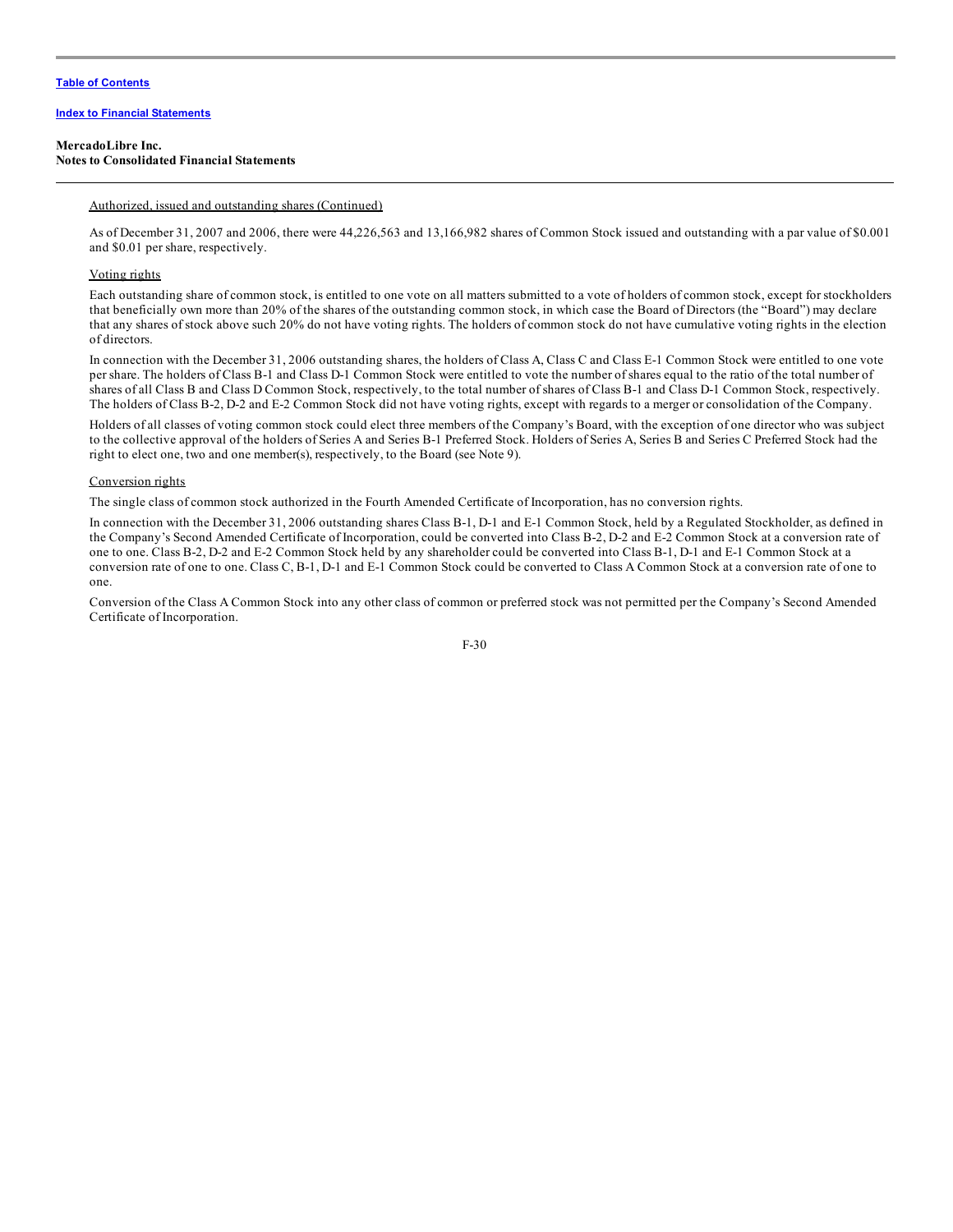## **MercadoLibre Inc.**

### **Notes to Consolidated Financial Statements**

At December 31, 2006, there were 24,600,000 shares of Class A Common Stock, and all shares of Class B, C, D and E Common Stock, reserved for issuance in connection with the conversion of the various classes of Common Stock, the various series of preferred stock and for the exercise of stock options.

#### **9. Mandatorily Redeemable Convertible Preferred Stock**

Since its inception, the Company has repeatedly amended its Certificate of Incorporation in order to authorize the issuance of Series A, Series B-1, Series B-2, Series C, Series D-1, Series D-2, Series E-1 and Series E-2 mandatory redeemable convertible preferred stock (the "Preferred Stock").

In November 1999, the Company issued 7,600,000 shares of Series A and B mandatory redeemable convertible preferred stock to certain investors for \$7,600,000, or \$1 per share.

On May 5, 2000, the Company issued 11,461,776 shares of Series C and D mandatory redeemable convertible preferred stock to existing and new preferred shareholders for \$46,650,000, or \$4.07 per share. Of these shares, 1,228,486 were issued in connection with the conversion of promissory notes issued in March 2000.

In September 2001, pursuant to a Securities Purchase Agreement with eBay Inc., the Company issued 8,126,062 shares of Series E mandatorily redeemable convertible preferred stock in exchange for a 100% equity interest in iBazar Brazil. The Company recorded the issuance of Series E preferred stock at its estimated fair market value amounting to \$7,246,589, less issuance costs totaling \$235,933.

The Preferred Stock had several rights and preferences concerning dividends, redemption, conversion, liquidation and voting.

On August 15, 2007, all of the Company's outstanding shares of Preferred Stock and different classes of common stock were converted into shares of one class of common stock. As of December 31, 2007 the Company has no preferred stock issued.

The following table presents a summary of the Company's Preferred Stock activity during the years ended December 31, 2007, 2006 and 2005:

|                               | Series |            |        |                                                                                                                |        |        |        |        |                                                                                                                |
|-------------------------------|--------|------------|--------|----------------------------------------------------------------------------------------------------------------|--------|--------|--------|--------|----------------------------------------------------------------------------------------------------------------|
|                               |        | <b>B-1</b> | $B-2$  |                                                                                                                | $D-1$  | $D-2$  | E-1    | $E-2$  | Total                                                                                                          |
| Balance at December 31, 2004  |        |            |        |                                                                                                                |        |        |        |        | \$1,651,800 \$1,913,275 \$4,280,973 \$35,589,751 \$1,846,442 \$10,479,018 \$6,295,869 \$1,029,661 \$63,086,789 |
| Accretion                     | 9.400  | 10.888     | 24,363 | 264,250                                                                                                        | 13.710 | 77.805 | 81.185 | 13.277 | 494,878                                                                                                        |
| Balances at December 31, 2005 |        |            |        | \$1,661,200 \$1,924,163 \$4,305,336 \$35,854,001 \$1,860,152 \$10,556,823 \$6,377,054 \$1,042,938 \$63,581,667 |        |        |        |        |                                                                                                                |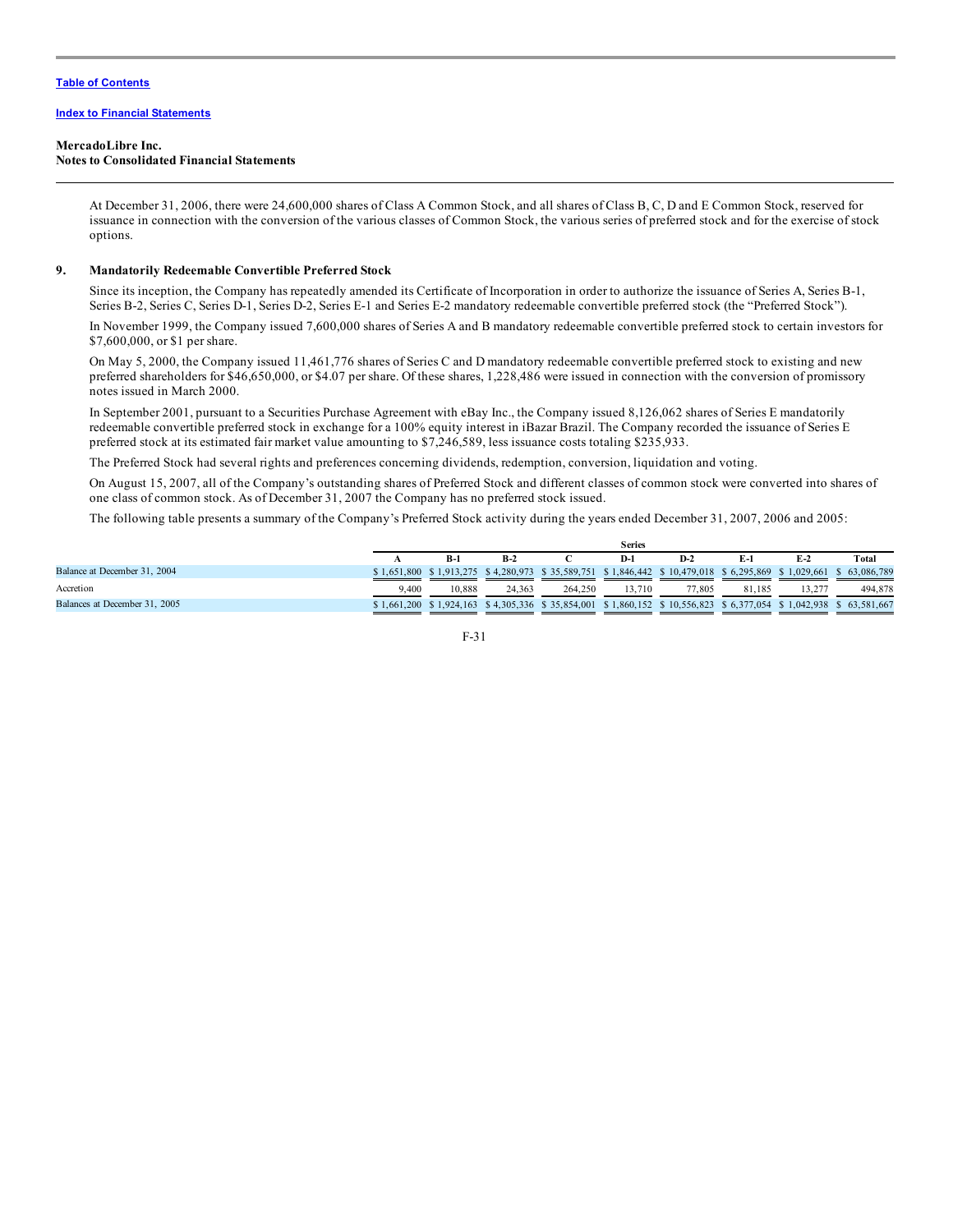# **MercadoLibre Inc.**

## **Notes to Consolidated Financial Statements**

|                               |                          |                          |                          |                          | <b>Series</b>            |                          |                          |                          |                |
|-------------------------------|--------------------------|--------------------------|--------------------------|--------------------------|--------------------------|--------------------------|--------------------------|--------------------------|----------------|
|                               | $\mathbf{r}$             | $B-1$                    | $B-2$                    |                          | $D-1$                    | $D-2$                    | $E-1$                    | $E-2$                    | Total          |
| Accretion                     | 9,400                    | 10,888                   | 24,363                   | 264,250                  | 13,710                   | 77,805                   | 81,185                   | 13,277                   | 494,878        |
| Balances at December 31, 2006 | \$1,670,600              | \$1,935,051              | \$4,329,699              | \$36,118,251             | \$1,873,862              | \$10,634,628             | \$6,458,239              | 1,056,215                | \$64,076,545   |
| Accretion                     | 5,875                    | 6,805                    | 15,227                   | 165,156                  | 8,569                    | 48.628                   | 50,741                   | 8,298                    | 309,299        |
| Conversion of Preferred stock | (1,676,475)              | (1, 941, 856)            | (4,344,926)              | (36, 283, 407)           | (1,882,431)              | (10, 683, 256)           | (6,508,980)              | (1,064,513)              | (64, 385, 844) |
| Balances at December 31, 2007 | $\overline{\phantom{a}}$ | $\overline{\phantom{a}}$ | $\overline{\phantom{a}}$ | $\overline{\phantom{a}}$ | $\overline{\phantom{a}}$ | $\overline{\phantom{a}}$ | $\overline{\phantom{a}}$ | $\overline{\phantom{a}}$ |                |

As of December 31, 2007, pursuant to the Fourth Amended Certificate of Incorporation, the Company authorized preferred stock consisting of 40,000,000 shares of preferred stock, par value \$.001 per share.

#### **10. Warrants**

In connection with the promissory notes issued in March 2000, the Company issued warrants to purchase a number of shares of new classes of preferred stock. The warrants had an exercise price equal to the fair market value of the new series of preferred stock. The warrants holders had the option of exercising the warrants with either cash or, if the fair market value of the shares at the date of exercise exceeds the warrants exercise price, in stock through a net settlement.

In March 2006, the shareholders approved a 5 year extension of the exercise period of Warrants issued on March 17, 2000, from March 17, 2005 to March 17, 2010. No charge was recorded during 2005 related to the extension of the warrants because there was no material difference between the fair value of the warrants before and after this modification.

As discussed in note 2, as a result of the adoption of FSP 150-5, as from July 1, 2005 the Company classified its outstanding warrants as liabilities in its balance sheet recognizing in its statement of income the changes in its fair value at each reporting period.

At December 31, 2006, the warrants to purchase 184,272 shares of Series C and D preferred stock for a total consideration of \$750,000 had not been exercised.

As described in Note 9, on August 15, 2007, all preferred stock was converted into shares of one class of Common Stock. Although warrants were exercisable for preferred stock , due to the aforementioned conversion, all of the Company's outstanding warrants had been exercised and converted into Common Stock. As of December 31, 2007 the Company has no outstanding warrants.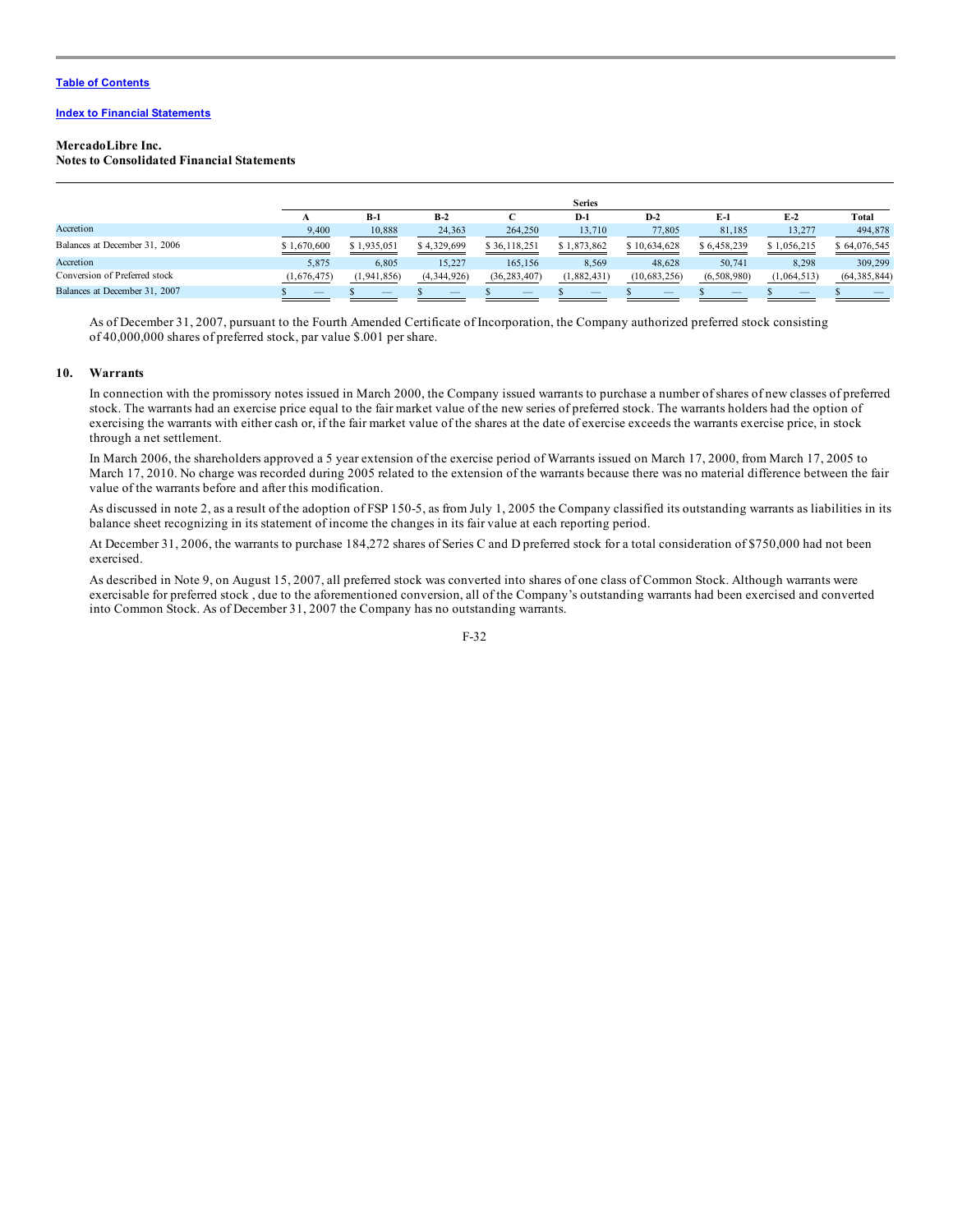**MercadoLibre Inc.**

**Notes to Consolidated Financial Statements**

### **11. Stock Option Plan and Restricted Shares**

#### **Stock Option Plan**

In October 1999, the Company adopted the 1999 Stock Option Plan (the "Plan"). Originally, the Company has reserved 4,732,400 shares of Class A Common Stock for issuance under the Plan. Awards granted under the Plan are at the discretion of the Company's Board of Directors and may be in the form of either incentive or nonqualified stock options. Options granted under the Plan generally vest over a three to four year period and expire ten years after the date of grant. As stated in the Company's Fourth Amended and Restated Certificate of Incorporation (the "Fourth Amended Certificate of Incorporation"), the Company has authorized 110,000,000 shares of a single class of Common Stock. At December 31, 2007, there are 301,374 shares of Common stock available for additional awards under the Plan.

Up to December 31, 2005, when options were granted to employees, a non-cash charge representing the difference between the exercise price and the fair market value of the common stock underlying the options on the date of grant was recorded as reduction of shareholders' equity and amortized over the vesting period. For the year ended December 31, 2005, no charges related to unearned stock-based compensation were recognized.

No effect on net income available to common shareholders had resulted if the fair value method to stock-based compensation would have been applied.

The fair value of each stock option was estimated on the date of grant using the minimum value method assuming no dividend yield, risk free interest rate of approximately 6% in 2005 and weighted average expected option terms of six years.

The following table summarizes stock option activity under the Plan for the year ended December 31, 2005:

|                                   |                      | 2005 |                                       |  |  |
|-----------------------------------|----------------------|------|---------------------------------------|--|--|
|                                   | Number<br>of options |      | Weighted<br>average<br>exercise price |  |  |
| Outstanding, beginning of year    | 791,076              | S    | 0.22                                  |  |  |
| Granted below fair value of stock |                      |      |                                       |  |  |
| Granted above fair value of stock | 5,000                |      | 1.50                                  |  |  |
| Forfeited or expired              | (6,500)              |      | 0.01                                  |  |  |
| Lapsed                            | (18,100)             |      | 0.83                                  |  |  |
| Exercised                         | (82, 654)            |      | 0.11                                  |  |  |
| Outstanding, end of year          | 688,822              |      | 0.22                                  |  |  |
| Exercisable, end of year          | 619.182              |      | 0.19                                  |  |  |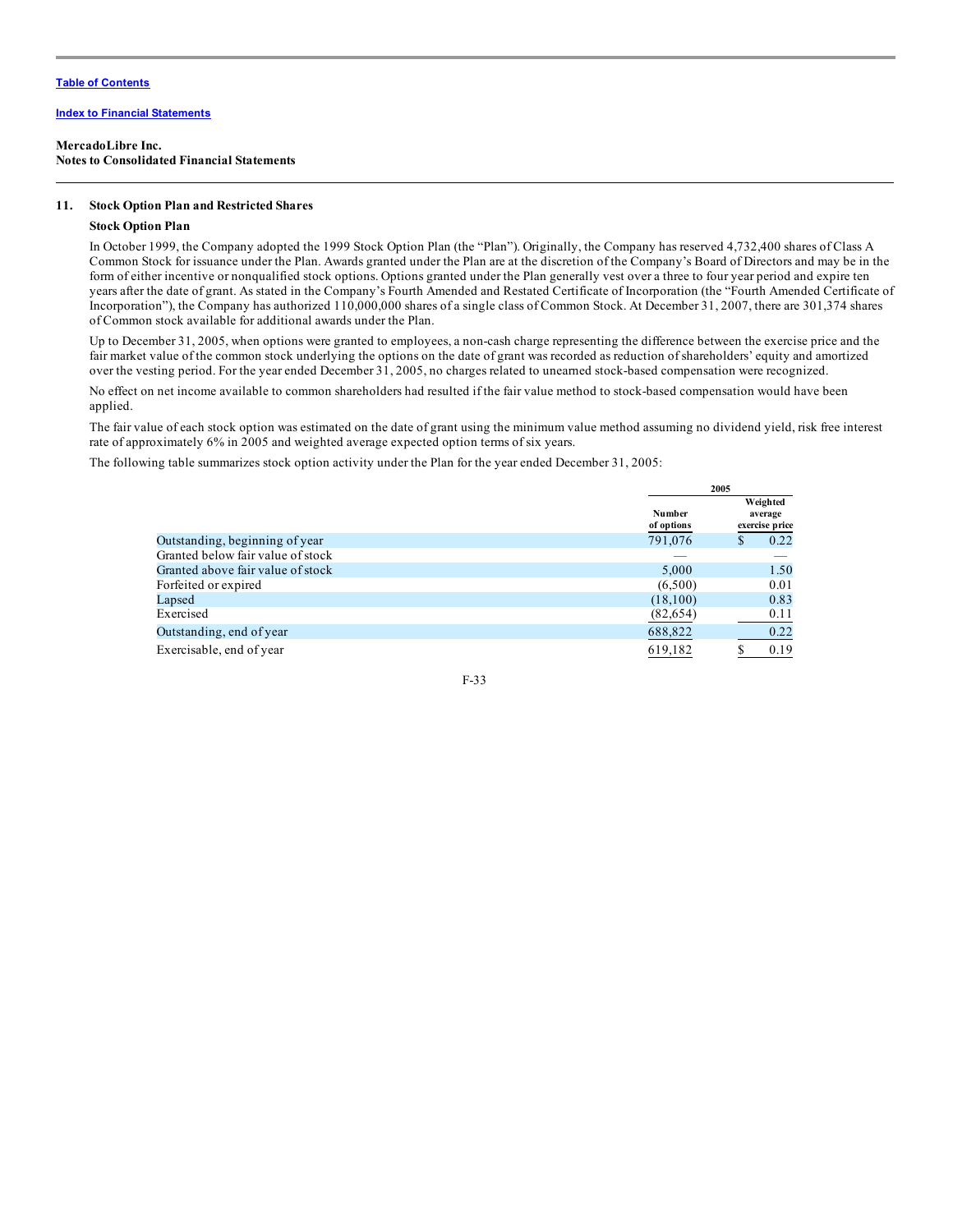# **MercadoLibre Inc.**

## **Notes to Consolidated Financial Statements**

The following table summarizes information about stock options outstanding and exercisable at December 31, 2005:

|                          |                                 |                      | Outstanding                |              | Exercisable          |
|--------------------------|---------------------------------|----------------------|----------------------------|--------------|----------------------|
|                          |                                 |                      | Weighted-average           |              |                      |
|                          |                                 |                      | remaining                  |              |                      |
| <b>Exercise</b><br>price |                                 | Number of<br>options | contractual<br>life (year) |              | Number of<br>options |
|                          |                                 |                      |                            |              |                      |
|                          | \$0.01                          | 547,509              | 6.37                       |              | 503,807              |
| S.                       | 0.75                            | 65,000               | 4.00                       |              | 65,000               |
| S.                       | 1.00                            | 41,000               | 4.05                       |              | 41,000               |
| S.                       | 1.50                            | 31,313               | 9.83                       |              | 5,375                |
|                          | \$3.00                          | 4,000                | 4.42                       |              | 4,000                |
|                          |                                 | 688,822              | 6.15                       |              | 619,182              |
|                          | Weighted average Exercise Price |                      |                            |              |                      |
|                          | - Options outstanding           |                      |                            | $\mathbb{S}$ | 0.22                 |
|                          | - Options exercisable           |                      |                            | \$           | 0.19                 |

On January 1, 2006, the Company adopted the provisions of SFAS No. 123(R) requiring the recognition of compensation expense based upon the grant date fair value of its stock-based compensation awards.

Stock-based compensation expense related to stock options for 2007 and 2006 was allocated as follows:

|                                    |          | Year Ended December 31. |  |  |
|------------------------------------|----------|-------------------------|--|--|
|                                    | 2007     | 2006                    |  |  |
| Product and technology development | 1.927    | 8.935                   |  |  |
| Sales and marketing                | 4.297    | 19.924                  |  |  |
| General and administrative         | 9.253    | 4.364                   |  |  |
| Total                              | \$15.477 | 33.223                  |  |  |

The effect of adopting SFAS No. 123(R) per basic and per diluted share for the year ended December 31, 2006, is not material.

Since stock option awards have a graded vesting schedule, compensation cost is recognized on a straight-line basis over the requisite service period for each separately vesting portion of the award as if the award was, in-substance, multiple awards.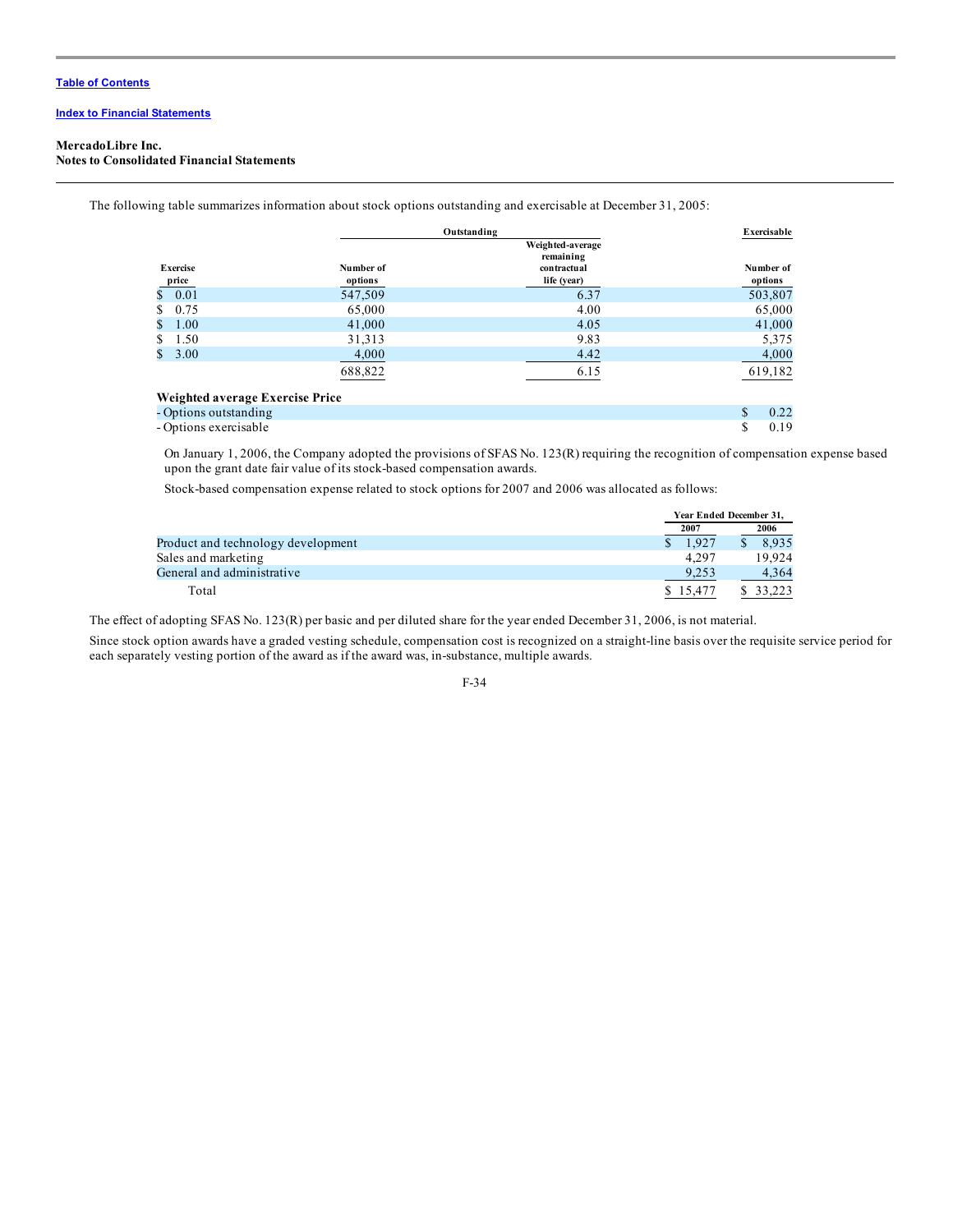### **MercadoLibre Inc.**

### **Notes to Consolidated Financial Statements**

As of December 31, 2007, total stock-based compensation expense related to non-vested stock options not yet recognized amounts to \$ 6,926 and the weighted-average period in which it is expected to be recognized is 3 years.

In accordance with SFAS No. 123(R), the Company uses the Black-Scholes option pricing model to measure the fair value of its option awards granted after January 1, 2006. The Black-Scholes model requires the input of highly subjective assumptions including volatility, expected term, risk-free interest rate and dividend yield. Since the Company has no history of volatility, the expected volatility is based on the historical volatilities of similar entities' common stock over the most recent period commensurate with the estimated expected term of the awards. The expected term of an award is based on the "simplified" method allowed by SAB No. 107, whereby the expected term is equal to the midpoint between the vesting date and the end of the contractual term of the award. The risk-free interest rate is based on the rate on U.S. Treasury zero coupon issues with maturities consistent with the estimated expected term of the awards. The Company has not paid dividends and does not anticipate paying a dividend in the foreseeable future and accordingly, uses an expected dividend yield of zero.

The following weighted-average assumptions were used in estimating the fair value of options for the year ended December 31, 2006:

| Stock price volatility  | 36%     |
|-------------------------|---------|
| Expected term           | 7 years |
| Risk-free interest rate | 6%      |

The weighted-average grant date fair value of options granted during the year ended December 31, 2006 was \$4.68. No stock options were granted during 2007.

Stock-based compensation expense recognized is based on the estimated portion of the awards that are expected to vest. The Company also estimated expected forfeitures of stock options upon adoption of SFAS 123(R). In developing a forfeiture rate estimate, Management considered its historical experience and expectations. Actual forfeiture activity may differ from the estimated forfeiture rate.

Stock option activity is as follows:

|                                   |                      | 2007                                   |      | 2006                 |                                        |      |
|-----------------------------------|----------------------|----------------------------------------|------|----------------------|----------------------------------------|------|
|                                   | Number of<br>options | Weighted-<br>average<br>exercise price |      | Number of<br>options | Weighted-<br>Average<br>exercise price |      |
| Outstanding, beginning of year    | 633,331              |                                        | 0.33 | 688,822              | Ф                                      | 0.22 |
| Granted below fair value of stock |                      |                                        |      | 17,000               |                                        | 1.50 |
| Granted above fair value of stock |                      |                                        |      | 6,500                |                                        | 6.00 |
| Forfeited or expired              | (4.937)              |                                        | 3.95 | (7.372)              |                                        | 0.41 |
| Lapsed                            | (750)                |                                        | 0.01 | (500)                |                                        | 0.01 |
| Exercised                         | (483, 470)           |                                        | 0.08 | (71, 119)            |                                        | 0.10 |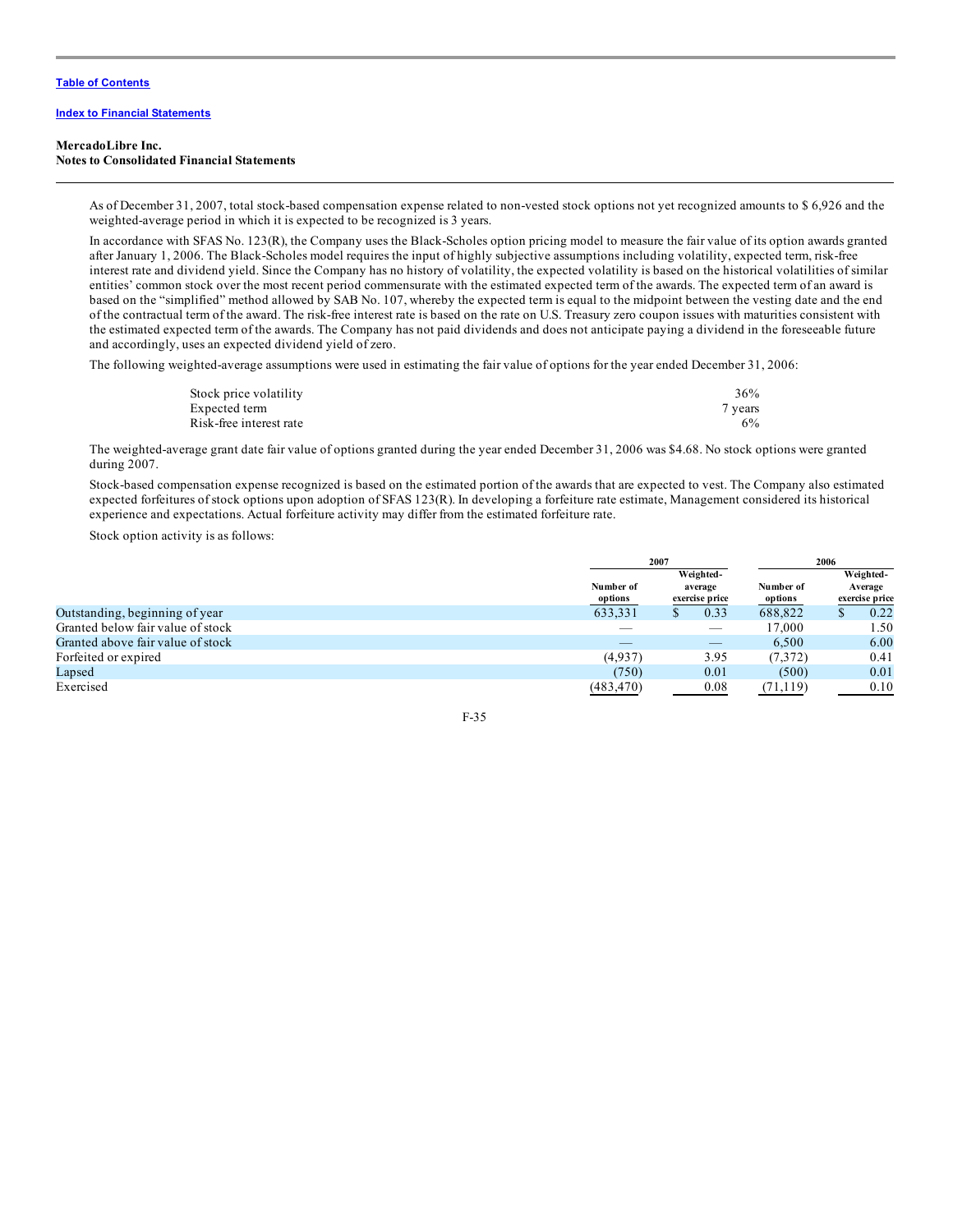## **MercadoLibre Inc.**

**Notes to Consolidated Financial Statements**

|                              |                      | 2007                                   |                      | 2006                                   |  |
|------------------------------|----------------------|----------------------------------------|----------------------|----------------------------------------|--|
|                              | Number of<br>options | Weighted-<br>average<br>exercise price | Number of<br>options | Weighted-<br>Average<br>exercise price |  |
| Outstanding, end of the year | 144,174              | 1.04                                   | 633,331              | 0.33                                   |  |
| Exercisable, end of the year | 122,775              | 0.93                                   | 576,550              | 0.21                                   |  |

The following details the outstanding options at December 31, 2007 and 2006:

| December 31, 2007     |                                 |                            | December 31, 2006 |                       |                                 |                          |             |
|-----------------------|---------------------------------|----------------------------|-------------------|-----------------------|---------------------------------|--------------------------|-------------|
|                       |                                 | Exercisable<br>Outstanding |                   |                       | Outstanding                     |                          | Exercisable |
|                       |                                 | Weighted-                  |                   |                       |                                 | Weighted-                |             |
|                       |                                 | average                    |                   |                       |                                 | average                  |             |
| <b>Exercise</b>       | Number<br>of                    | remaining<br>contractual   | Number of         | <b>Exercise</b>       | Number<br>of                    | remaining<br>contractual | Number of   |
| price                 | options                         | life (years)               | options           | price                 | options                         | life (years)             | options     |
| \$0.01                | 25,299                          | 5.51                       | 21,713            | 0.01                  | 476,824                         | 4.98                     | 458,418     |
| 0.75                  | 48,000                          | 2.00                       | 48,000            | 0.75                  | 65,000                          | 3.00                     | 65,000      |
| 1.00<br>S.            | 30,000                          | 2.06                       | 30,000            | 1.00                  | 35,000                          | 3.05                     | 35,000      |
| 1.50                  | 33.125                          | 7.29                       | 17.438            | 1.50                  | 46,007                          | 8.87                     | 14,132      |
| 3.00<br>S.            | 4.000                           | 2.42                       | 4.000             | 3.00                  | 4.000                           | 3.42                     | 4,000       |
| 6.00<br>S.            | 3,750                           | 8.59                       | 1,624             | 6.00<br>\$            | 6,500                           | 9.68                     |             |
|                       | 144,174                         | 4.03                       | 122,775           |                       | 633,331                         | 4.99                     | 576,550     |
|                       | Weighted average Exercise Price |                            |                   |                       | Weighted average Exercise Price |                          |             |
| - Options outstanding |                                 |                            | 1.04              | - Options outstanding |                                 |                          | \$.<br>0.33 |
| - Options exercisable |                                 |                            | 0.93              | - Options exercisable |                                 |                          | 0.21        |

## **Restricted Shares**

As mentioned in Note 18, the Company granted awards to its outside directors for 2,000 Restricted Shares. In accordance with SFAS 123(R) non-vested shares awarded to employees and directors are measured at their fair value by the grant-date price of the Company's shares as if they were vested and issued on the grant date.

Based on the fair value of the Company's share at the grant date, total compensation cost for the 2,000 Restricted Shares awarded amounted to \$55,500. For the period ended December 31, 2007, the Company recognized \$ 15,966 of compensation expense related to these awards, which are included in operating expenses in the accompanying consolidated statement of income.

Regarding the additional grants for fixed amounts of \$30,000 and \$40,000, in accordance with, "Accounting for Certain Financial Instruments with Characteristics of Both Liabilities and Equity" ("SFAS 150) and SFAS 123(R), they are classified as liabilities in the accompanying consolidated balance sheet. For the period ended December 31, 2007, the Company recognized \$ 16,283 of compensation expense related to these awards, which are included in operating expenses in the accompanying consolidated statement of income.

## **12. Management incentive bonus plan**

In September 2001, the Company implemented the 2001 Management Incentive Bonus Plan (the "Incentive Plan") to provide incentives to, and align the interests of, senior management with the Company's shareholders. As established in the Incentive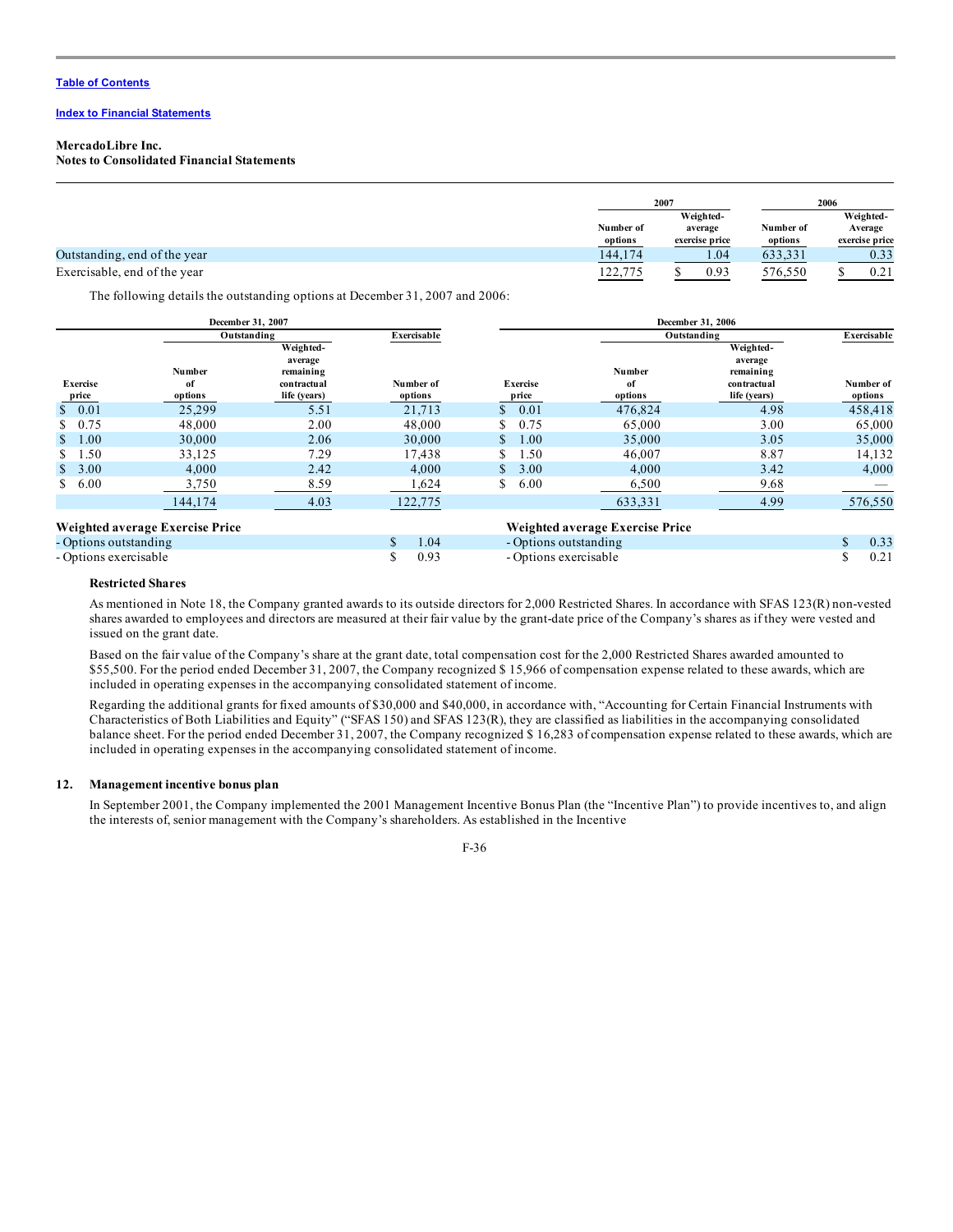## **MercadoLibre Inc.**

### **Notes to Consolidated Financial Statements**

Plan, the Company's Chief Executive Officer, with the consent of the Board of Directors, made the initial determination as to the executives entitled to the benefits under the plan (the "Participants") and the amounts of participation (the "Participation Percentages"). The Board of Directors administers the Incentive Plan.

Pursuant to the Incentive Plan, if the Company is sold, the Participants are entitled to receive a "sale bonus" and a "stay bonus" as follows:

If the purchase price is equal or greater than \$20,000,000, then Participants shall be entitled to receive i) a sale bonus equal to 5.5% of the purchase price and ii) a stay bonus equal to 7.1% of the purchase price; provided, however, that in no event shall the amount paid or payable by the purchaser considered for the Incentive Plan calculation exceed \$78,335,000. Each Participant shall participate on these bonuses based on its Participation Percentage.

If the purchase price is less than \$20,000,000, then Participants shall be entitled to receive a stay bonus equal to 7.1% of the purchase price. Each Participant shall participate on this stay bonus based on its Participation Percentage.

As the consummation of the sale is not considered probable, no provision has been recognized at December 31, 2007.

# **13. Income Taxes**

The components of pretax income in consolidated companies for the years ended December 31, 2007, 2006 and 2005 are as follows:

|                      |                | Year ended December 31. |               |  |
|----------------------|----------------|-------------------------|---------------|--|
|                      | 2007           | 2006                    | 2005          |  |
| <b>United States</b> | \$ (4,702,517) | \$(3,105,021)           | \$(1,164,508) |  |
| <b>Brazil</b>        | 11,414,462     | 4,332,451               | 3,273,141     |  |
| Argentina            | 3,807,411      | 425.235                 | (163, 889)    |  |
| Mexico               | 1,748,510      | 512.948                 | (738, 794)    |  |
| Other Countries      | 2,152,525      | 149,308                 | (540, 480)    |  |
|                      | \$14,420,391   | \$2.314.921             | 665,470       |  |

Income / Asset tax is composed of the following:

|          |           | Year ended December 31, |         |  |  |
|----------|-----------|-------------------------|---------|--|--|
|          | 2007      | 2006                    |         |  |  |
| Current: |           |                         |         |  |  |
| Federal  |           |                         | $-$     |  |  |
| Foreign  | 5,023,182 | .916.976                | 781,856 |  |  |

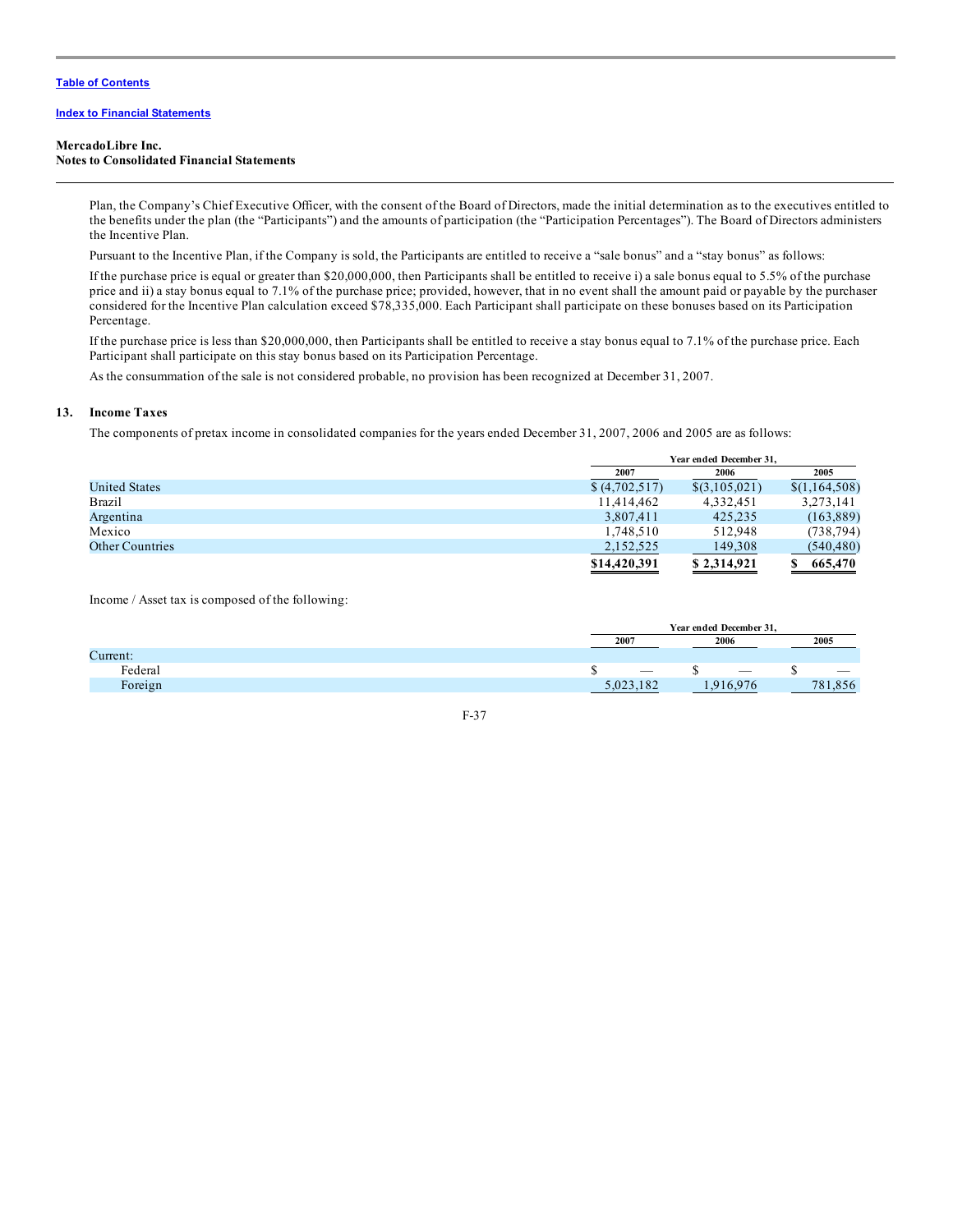# **MercadoLibre Inc.**

**Notes to Consolidated Financial Statements**

|                                      |             | Year ended December 31, |               |
|--------------------------------------|-------------|-------------------------|---------------|
|                                      | 2007        | 2006                    | 2005          |
|                                      | 5,023,182   | 1,916,976               | 781,856       |
| Deferred:                            |             |                         |               |
| Federal                              |             |                         | __            |
| Foreign                              | (114,964)   | (745, 196)              | (2,210,340)   |
|                                      | (114,964)   | (745, 196)              | (2,210,340)   |
|                                      | 4,908,218   | 1,171,780               | (1,428,484)   |
| <b>Asset Tax:</b>                    |             |                         |               |
| Federal                              |             |                         |               |
| Foreign                              | (180, 767)  | 71,058                  | 59,122        |
|                                      | (180,767)   | 71,058                  | 59,122        |
| Income / asset tax expense (benefit) | \$4,727,451 | \$1,242,838             | \$(1,369,362) |

The following is a reconciliation of the difference between the actual provision for income taxes and the provision computed by applying the blended income tax rate for 2007, 2006 and 2005 to income before taxes:

|                                     |              | Year ended December 31. |               |
|-------------------------------------|--------------|-------------------------|---------------|
|                                     | 2007         | 2006                    | 2005          |
| Net income before tax               | \$14,420,392 | \$2,314,921             | 665,470       |
| Blended income tax rate             | 33%          | 38%                     | 48%           |
| Provision at blended tax rate       | 4,749,688    | 888,848                 | 316,469       |
| Permanent Differences:              |              |                         |               |
| Non-deductible expenses             | 409,453      | 705.571                 | 206,139       |
| Prescription of NOLs / TLC          |              | 236.821                 | 254,870       |
| Non-taxable Income                  | (145, 945)   | (83,625)                | (73,680)      |
| Currency Translation                | (293,740)    | 294.081                 | (190,600)     |
| Change in valuation allowance       | 557,759      | (869.916)               | (1,941,682)   |
| True up                             | (368,997)    |                         |               |
| <b>Income Tax Expense (Benefit)</b> | \$4.908.218  | \$1,171,780             | \$(1,428,484) |

Deferred tax assets and liabilities are recognized for the future tax consequences of differences between the carrying amounts of assets and liabilities and their respective tax bases using enacted tax rates in effect for the year in which the differences are expected to reverse. The following table summarizes the composition of deferred tax assets and liabilities for the years ended December 31, 2007 and 2006: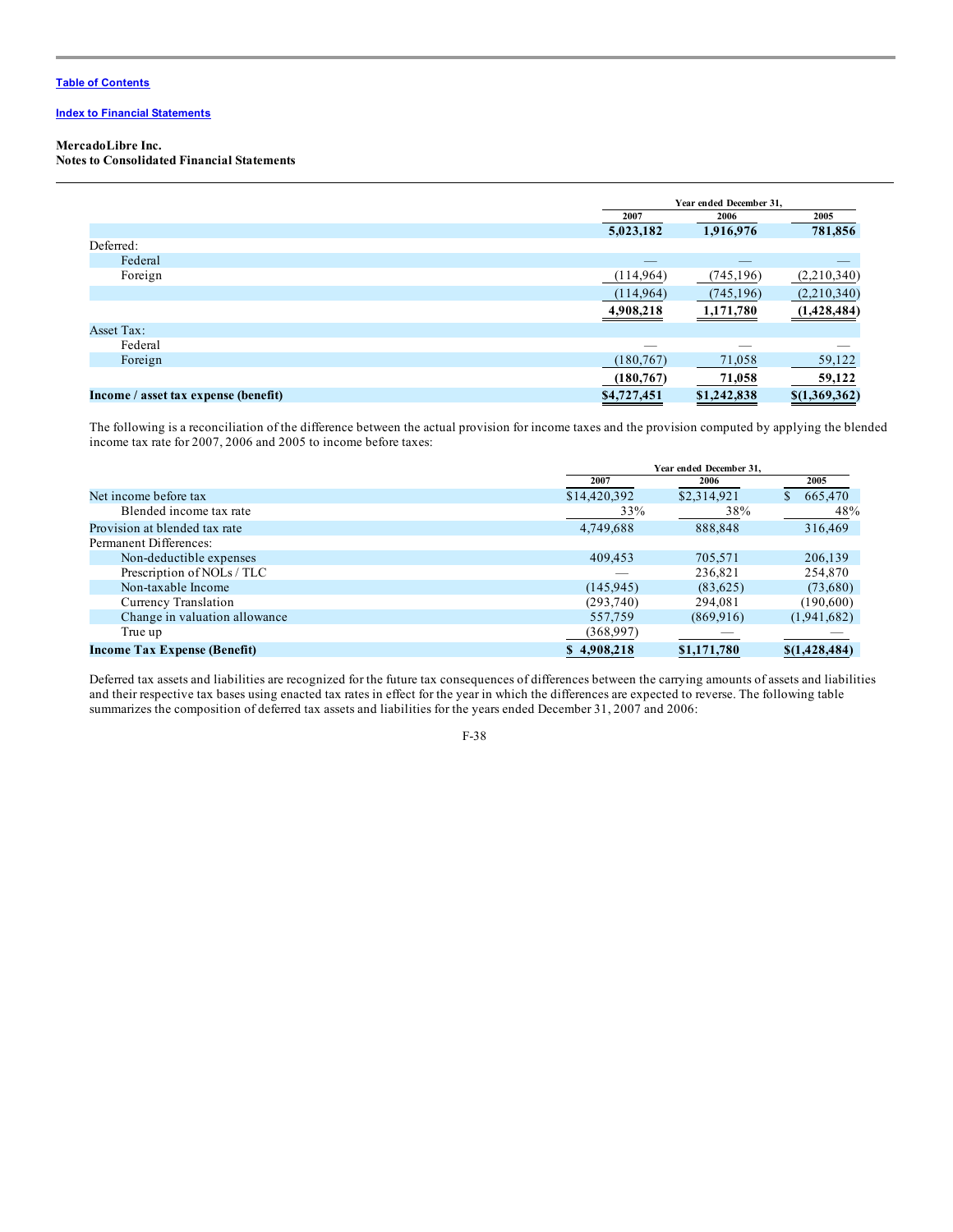# **Index to Financial Statements**

### **MercadoLibre Inc.**

**Notes to Consolidated Financial Statements**

|                                       |                 | Year ended December 31, |  |
|---------------------------------------|-----------------|-------------------------|--|
|                                       | 2007            | 2006                    |  |
| Deferred tax assets                   |                 |                         |  |
| Allowance for doubtful accounts       | 1,536,360<br>S. | 1,132,873<br>\$.        |  |
| Property and equipment, net           | 269,596         | 471,481                 |  |
| Accounts payable and accrued expenses | 68,354          | 42,139                  |  |
| Social Security Payable               | 257,755         | 376,831                 |  |
| Other liabilities                     |                 | 352,962                 |  |
| Customer lists                        | 30,395          |                         |  |
| Taxes payable                         | 24,271          | 2,681                   |  |
| Provisions                            | 587,676         | 236,241                 |  |
| Tax loss carry forwards               | 16,000,797      | 13,972,525              |  |
| <b>Total Deferred Tax assets</b>      | 18,775,204      | 16,587,733              |  |
| Valuation allowance                   | (14,997,188)    | (13,140,096)            |  |
| Net deferred tax assets               | 3,778,016       | 3,447,637               |  |
| Deferred tax liabilities              |                 |                         |  |
| Property and equipment, net           | (32, 148)       |                         |  |
| Unrealized net gains on investments   | (31, 171)       | (71, 598)               |  |
| Customer list                         |                 | (80, 661)               |  |
| <b>Total Deferred Tax liabilities</b> | (63,319)        | (152, 259)              |  |
|                                       | 3,714,697<br>S. | \$<br>3,295,378         |  |

The total amount of \$3,714,697 for the year ended December 31, 2007, is disclosed in the consolidated balance sheet as current and non-current asset amounting to \$3,445,101 and \$269,596, respectively.

The total amount of \$3,295,378 for the year ended December 31, 2006, is disclosed in the consolidated balance sheet as current and non-current asset amounting to \$2,904,558 and \$390,820, respectively.

As of December 31, 2007, consolidated loss carryforwards for income tax purposes were \$50,020,172. If not utilized, tax loss carryforwards will begin to expire as follows:

| 2008       |            |
|------------|------------|
| 2009       | 411,829    |
| 2010       | 3,325,837  |
| 2011       | 2,204,956  |
| Thereafter | 44,077,550 |
| Total      | 50,020,172 |

Out of the total tax loss carryforwards as of December 31, 2007 and 2006, there are \$6,009,739 and \$5,210,382, respectively, with a full valuation allowance which correspond to the DeRemate operations. Accordingly, in the event that such tax benefits will be used, the release of that valuation allowance should be allocated to reduce Goodwill. Thereafter, upon adoption of FAS 141 (R), any release related to the said valuation allowance will be allocated to net income.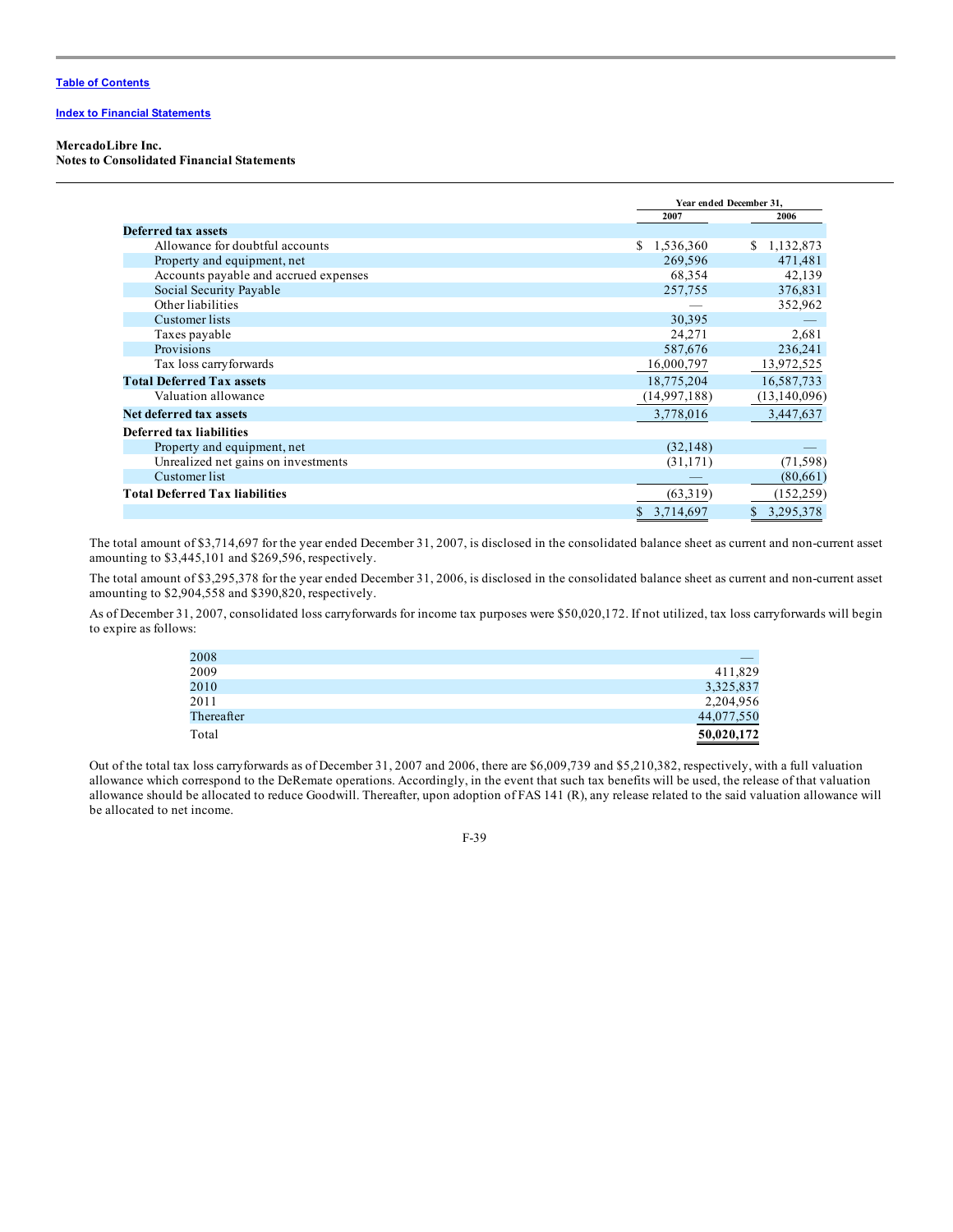**MercadoLibre Inc. Notes to Consolidated Financial Statements**

### **14. Commitments and Contingencies**

#### **Litigation and Other Legal Matters**

At the beginning of 2007, the Brazilian subsidiary of the Company had 60 cases in litigation in ordinary courts, 4 of which (QIX Skateboards Industria e Comercio Ltda., Editora COC Empreendimentos Culturais Ltda., Vintage Denim Ltda. ("Vintage") and Barros, Fischer e Associados Ltda. ("Barros, Fischer") were related to alleged intellectual property infringement.

During 2007, the Brazilian subsidiary of the Company was sued in 107 cases in ordinary courts. In most of these cases the plaintiffs asserted that the Company was responsible for fraud committed against them, or responsible for damages suffered when purchasing an item on the website, when using MercadoPago, or when the Company invoiced them.

On June, 12, 2007 a state prosecutor of the State of São Paulo, Brazil presented a claim against the Company's Brazilian subsidiary. The state prosecutor alleges that our Brazilian subsidiary should be held liable for any fraud committed by sellers on the Brazilian version of our web site, or responsible for damages suffered by buyers when purchasing an item on the Brazilian version of the MercadoLibre web site. We were summoned on December, 12, 2007 and presented our defense on January 4, 2008.

In August, 2007, Serasa S.A., or Serasa, sued the Company's Brazilian subsidiary alleging that our Brazilian subsidiary should be responsible for the sale by its users of allegedly unlawful content and unfair uses of its services and Serasa's trade name and trademarks. Serasa seeks an injunction, fines, and compensatory damages.

In September, 2007, the judge of the case filed by Vintage Denim Ltda. against the Brazilian subsidiary of the Company, dismissed the case and ruled that the plaintiff did not prove the existence of counterfeit products in the Brazilian website and that the Brazilian subsidiary of the Company was not liable for the alleged counterfeit offers. Nevertheless, the decision maintained the injunction. We presented a recourse alleging that the injunction should be revoked, but it was rejected.

In December, 2007, the case filed by Sette Informações Educacionais Ltda. was settled, under an agreement to establish procedures to protect Sette's intellectual property rights based on the notice and take down of alleged infringing items listed in the Brazilian web site; no consideration was paid to plaintiff to settle the case.

In December, 2007, Botelho Indústria e Distribuição Cinematográfica Ltda., or Botelho, sued our Brazilian subsidiary. Botelho alleges that our Brazilian subsidiary was infringing its intellectual property rights as a result of users selling unauthorized copies of Botelho's courses (branded as "TELE-JUR"), through the Brazilian website. Botelho seeks an injunction, fines, and compensatory and statutory damages.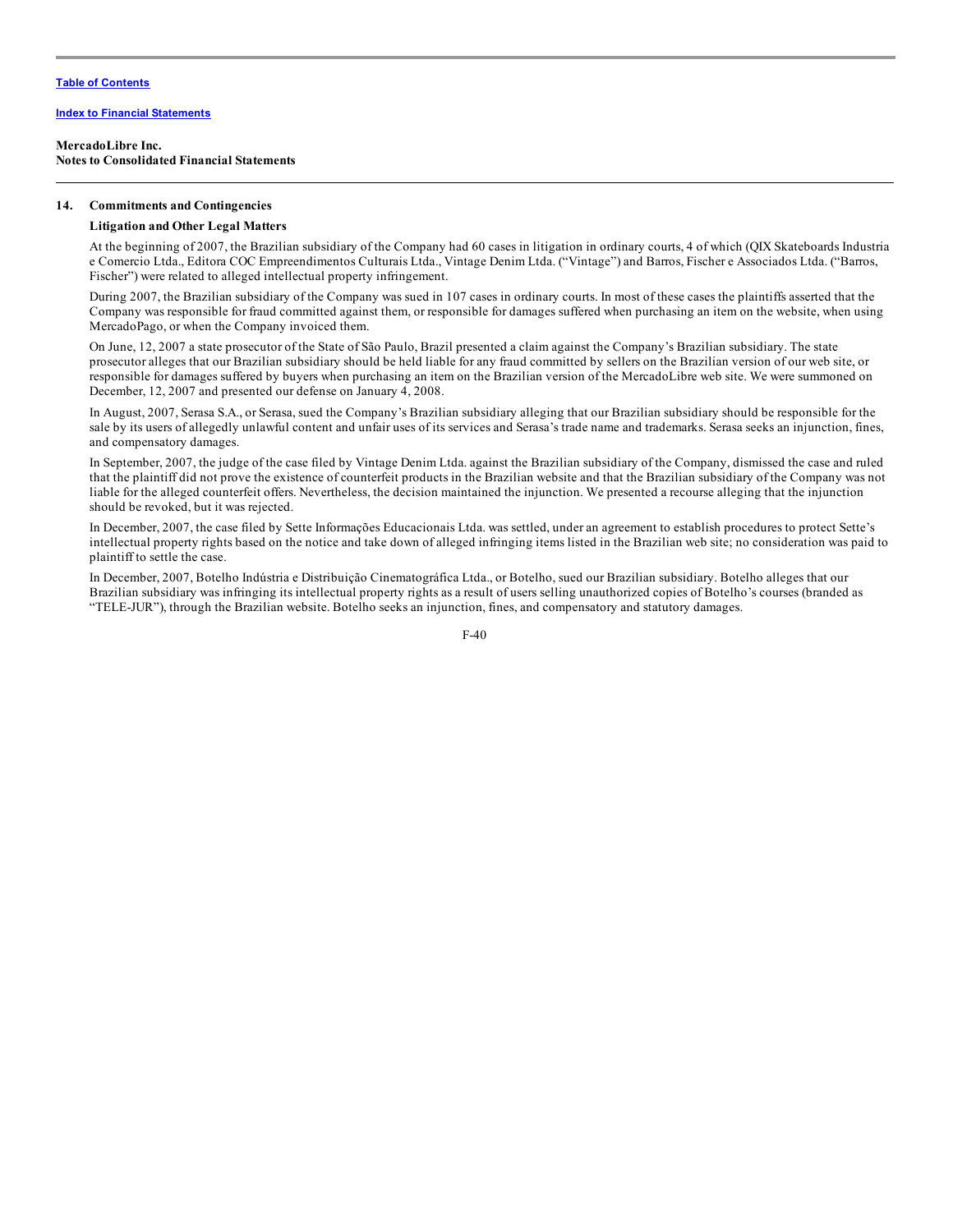### **Index to Financial Statements**

#### **MercadoLibre Inc. Notes to Consolidated Financial Statements**

As of December 31, 2007, 146 legal actions were still in litigation in the Brazilian ordinary courts 7 of which (QIX Skateboards Industria e Comercio Ltda., Editora COC Empreendimentos Culturais Ltda., Vintage Denim Ltda., Fallms Distribuição de Fitas Ltda. and 100% Nacional Distribuidora de Fitas Ltda., Xuxa Promoções e Produções Artísticas Ltda. Praetorium Instituto de Ensino, Pesquisas e Atividades de Extensão e Direito Ltda. and Sette Informações Educacionais Ltda.) were related to alleged intellectual property infringement. In addition, as of December 31, 2007, the Brazilian subsidiary of the Company received approximately 1,900 legal actions in consumer courts, where a lawyer is not required. In most of the cases, the plaintiffs asserted that the Company was responsible for fraud committed against them, or responsible for damages suffered when purchasing an item on the website, when using MercadoPago, or when the Company invoiced them. As of December 31, 2007, there were more than 1,240 cases still in litigation in these consumer courts.

At December 31, 2007, the Company had established reserves for proceeding-related contingencies of \$796,064 to cover 391 legal actions against us and \$35,832 to cover some lawsuits against DeRemate Brazil where we have determined that a loss is probable. As of December 31, 2007 no loss amount has been accrued over 1,096 legal actions in Brazil for the aggregate amount up to \$ 3,503,361 because a loss is not considered probable.

Other third parties have from time to time claimed, and others may claim in the future, that the Company was responsible for fraud committed against them, or that the Company has infringed their intellectual property rights. The underlying laws with respect to the potential liability of online intermediaries like the Company are unclear in the jurisdictions where the Company operates. Management believes that additional lawsuits alleging that the Company has violated copyright or trademark laws will be filed against the Company. Intellectual property claims, whether meritorious or not, are time consuming and costly to resolve, could require expensive changes in the Company's methods of doing business, or could require the Company to enter into costly royalty or licensing agreements. The Company may be subject to patent disputes, and be subject to patent infringement claims as the Company's services expand in scope and complexity. In particular, the Company may face additional patent infringement claims involving various aspects of the Payments businesses.

From time to time, the Company is involved in other disputes or regulatory inquiries that arise in the ordinary course of business. The number and significance of these disputes and inquiries are increasing as the Company's business expands and the Company grows larger. Any claims or regulatory actions against the Company, whether meritorious or not, could be time consuming, result in costly litigation, require significant amounts of management time, and result in the diversion of significant operational resources.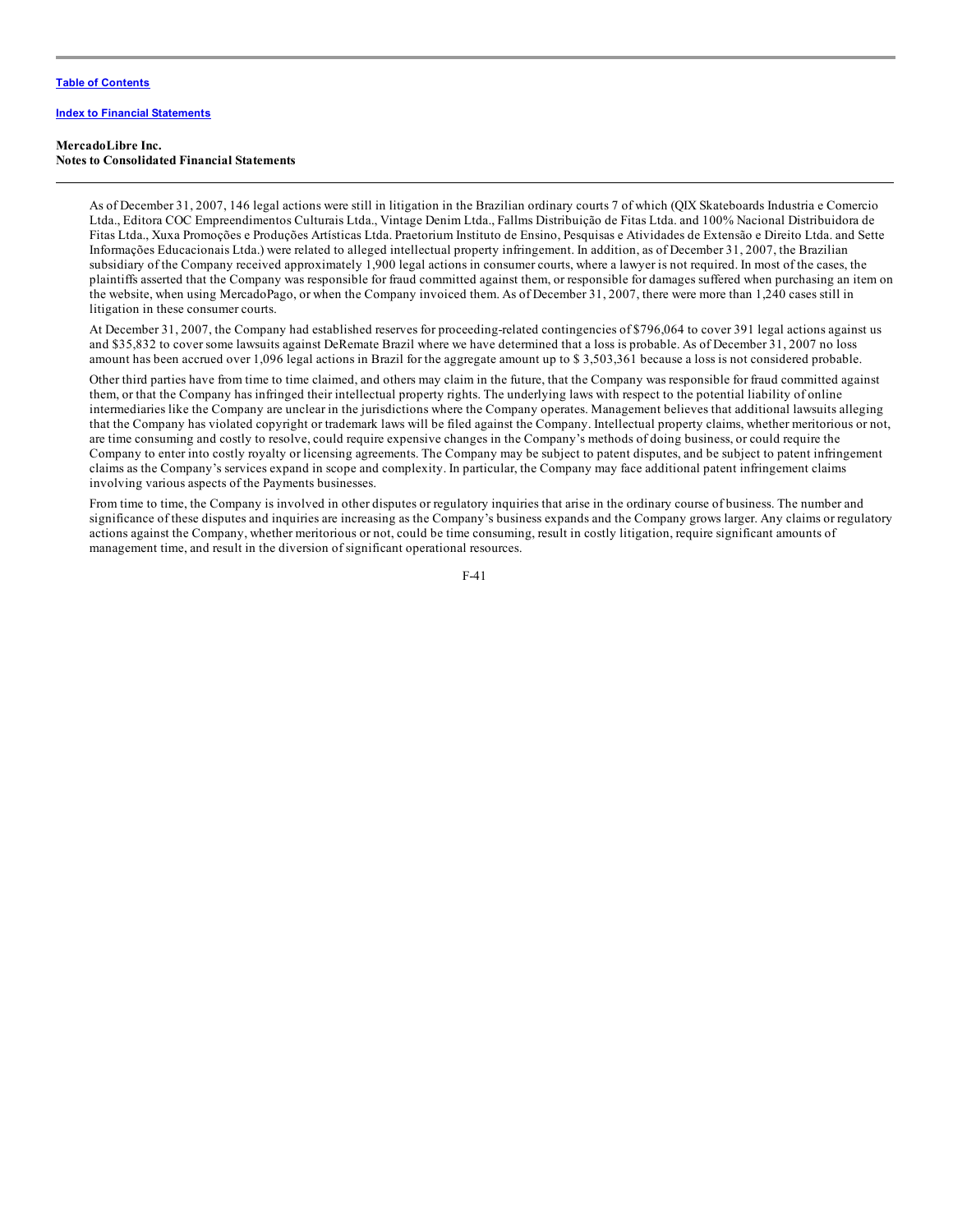# **Index to Financial Statements**

### **MercadoLibre Inc.**

#### **Notes to Consolidated Financial Statements**

### **Litigation after December 31, 2007**

After December 31, 2007 and up to date, the Company's Brazilian subsidiary was also demanded in 16 other cases in Brazilian ordinary courts and 291 new cases in consumer courts.

### **Other contingencies**

As of December 31, 2007 the Company had reserved \$186,636 against some tax contingencies identified in some of its subsidiaries.

#### **Operating Leases**

The Company has leases for office space in the various countries it operates in. Total rental expense amounted to approximately \$970,823, \$474,737, and \$359,739 for the years ended December 31, 2007, 2006 and 2005, respectively.

Minimum remaining annual commitments under the non-cancelable operating leases are as follows:

| For year ended December 31, 2008 | \$432,844 |
|----------------------------------|-----------|
| For year ended December 31, 2009 | \$74.863  |
| For year ended December 31, 2010 |           |
|                                  | \$507.707 |

#### **Employment Contracts**

The executive officers are employed under contracts which provide for annual base salaries aggregating to approximately \$863,000 per year, a performance based bonus aggregating to approximately \$804,000 per year, and some fringe benefits. The employment contracts automatically renew annually, if not previously cancelled. All these contracts include clauses which in the event of employment termination without proper reason, require payment of full wages for one year after employment termination.

### **15. Related Party Transactions**

### Indemnification agreements

The Company has entered into indemnification agreements with each of the directors and executive officers of its local subsidiaries. These agreements require the Company to indemnify such individuals, to the fullest extent permitted by the laws of the jurisdiction where these subsidiaries operate, for certain liabilities to which they may become subject by reason of the fact that such individuals are or were directors or executive officers of the local subsidiaries of the Company.

$$
F-42
$$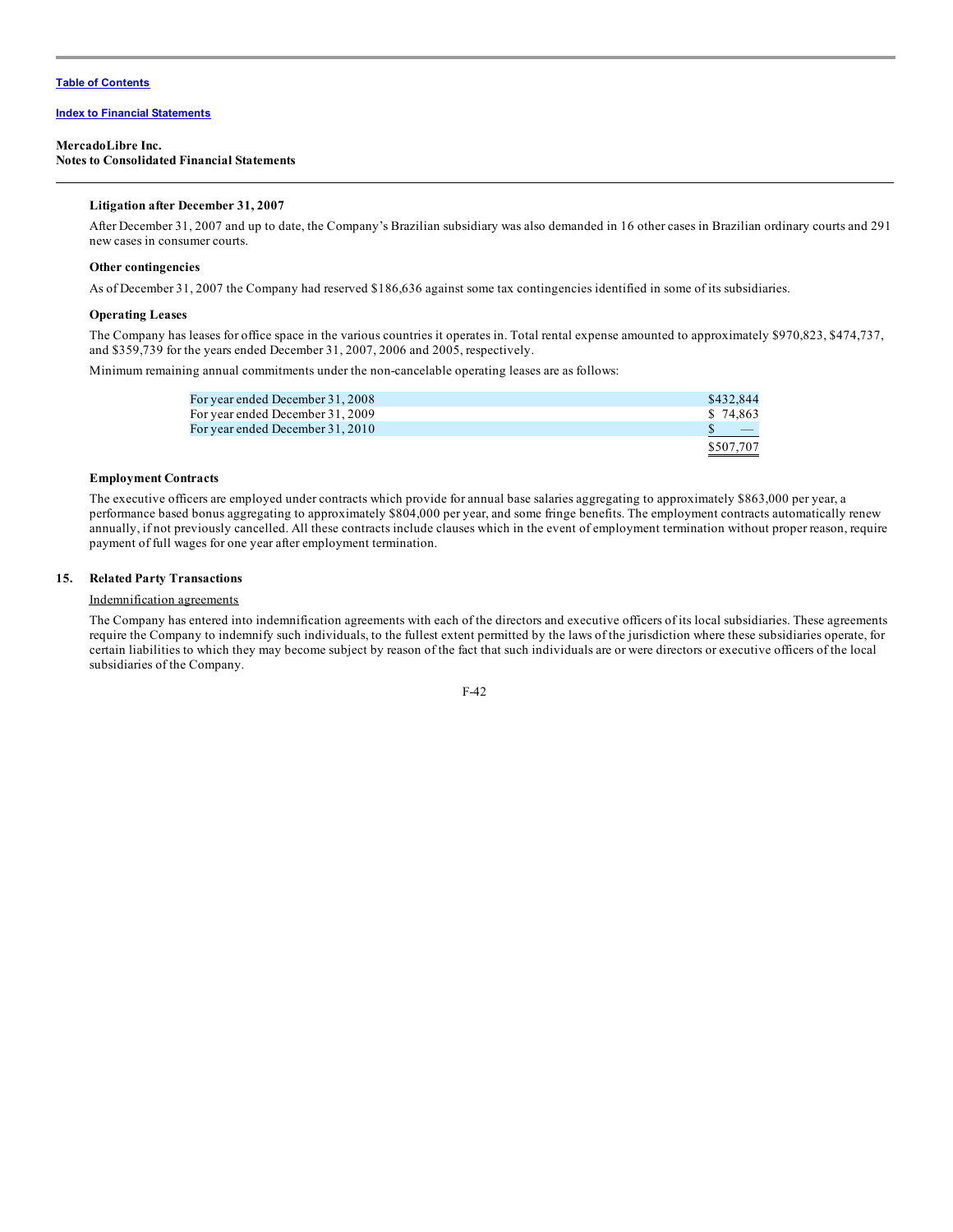### **Index to Financial Statements**

#### **MercadoLibre Inc.**

## **Notes to Consolidated Financial Statements**

### Curtidos San Luis S.A.

The Company leases office space from Curtidos San Luis S.A. Immediate family of Marcos Galperin (CEO) are managers and shareholders of the controlling company of Curtidos San Luis S.A. During the years ended December 31, 2007, 2006 and 2005, the Company recognized expenses from Curtidos San Luis S.A. totaling \$557,836, \$309,012, and \$213,064, respectively.

At December 31, 2007 and 2006, the amounts payable to this supplier were \$nil and \$71,363, respectively.

#### eBay Inc.

On November 7, 2005 the Company obtained a secured loan granted by eBay Inc. in connection with the acquisition of DeRemate subsidiaries, under the following conditions:

- Principal amount: \$12,000,000
- Interest Rate: 7%
- Maturity: 5 years, or upon an issuance of securities, such as an initial public offering

During the years ended December 31, 2007, 2006 and 2005 the Company recognized \$399,000, \$820,167 and \$128,333, respectively of interest expenses from this loan which are included in interest expense and other financial charges in the accompanying consolidated statement of income. At December 31, 2006 and 2005 the Company owed to eBay Inc. \$9,096,833 and \$12,128,333, respectively. On November 6, 2006, the Company paid \$851,667 of interest. On November 8, 2006, the Company prepaid \$3,000,000 of principal. In August 2007, the Company repaid the total outstanding loan for \$9,495,833 (including interest) with the Initial Public Offering proceeds. See more details in Note 17.

#### Others:

On January 17, 2006, the Company entered into a Loan and Security Agreement with Mr. Ignacio Vidaguren, Customer Service Vice President. Under the terms of the agreement Mr. Vidaguren may have requested advances from time to time before December 31, 2006, in an aggregate outstanding amount not to exceed \$214,503, at an annual interest rate of 5%. The agreement calls for interest-only payments on January 17 of each year until the maturity date. The maturity date was established the earlier of (i) January 17, 2011 or (ii) three days after Mr. Vidaguren receives proceeds from the sale of his equity securities issued by the Company or (iii) the day that Mr. Vidaguren receives proceeds pursuant to sales of securities in connection with the initial public offering. The loan was secured by collateral consisting of Mr. Vidaguren's property, whether presently existing or subsequently acquired, related to equity interests issued by the Company and its subsidiaries and any rights or distributions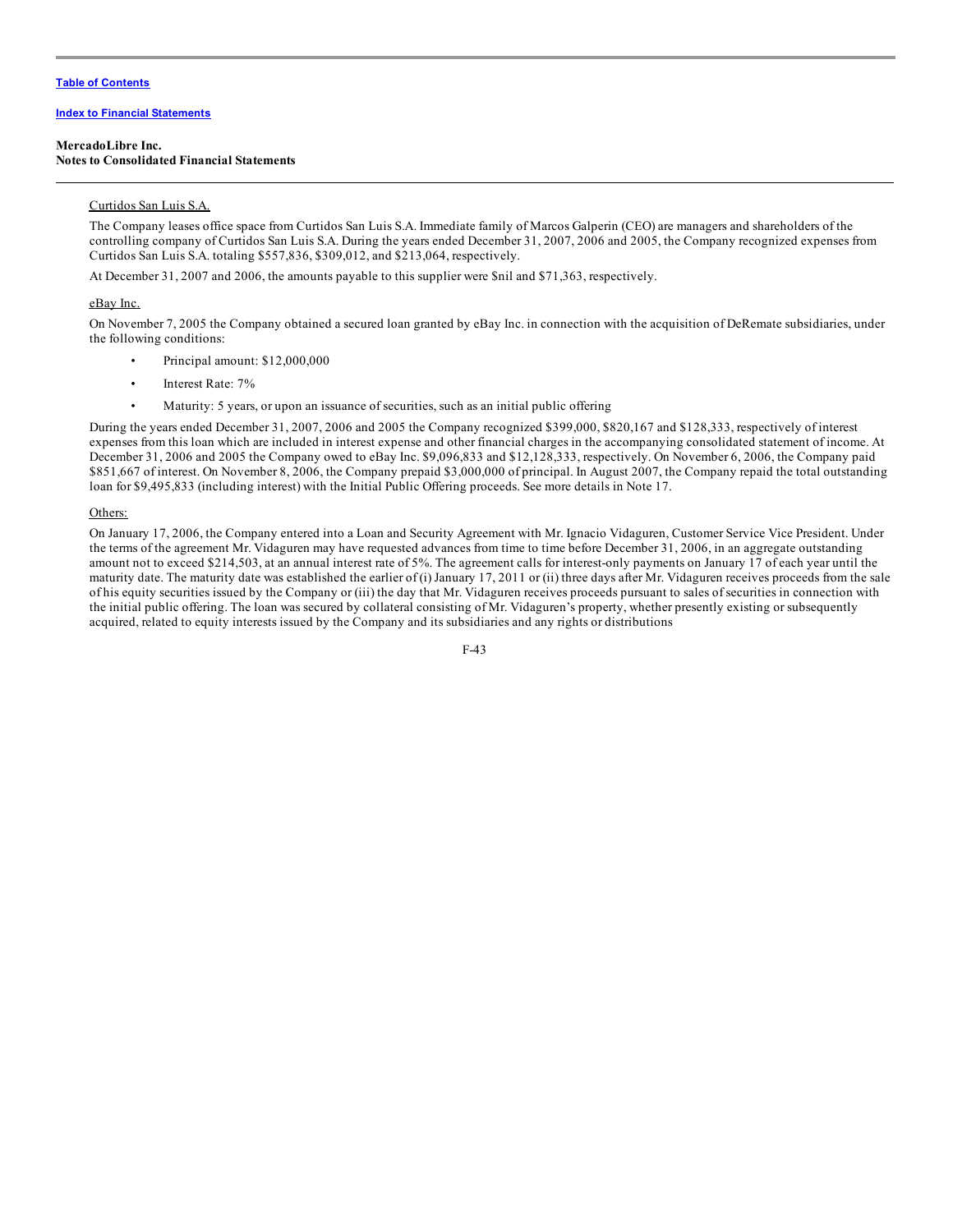### **MercadoLibre Inc.**

### **Notes to Consolidated Financial Statements**

of any kind arising from those equity interests. Events of default included (a) non-payment, (b) violation of covenants such as any kind of transfer of the equity interests, and creation of encumbrances of any kind on the equity interests, and (c) falsity of the representations and warranties of the agreement. The loan was paid off by Mr. Vidaguren and the agreement terminated on August 17, 2007.

#### **16. Valuation and qualifying accounts**

The following table summarizes valuation and qualifying accounts activity during the years ended December 31, 2007, 2006 and 2005:

|                                                           | <b>Balance</b> at<br>beginning<br>of<br>year | Charged credited<br>to Net income /<br>(loss) | <b>DeRemate</b><br>acquisition  | Charges<br>Utilized /<br>Write-offs | <b>Balance</b> at<br>end of<br>year |
|-----------------------------------------------------------|----------------------------------------------|-----------------------------------------------|---------------------------------|-------------------------------------|-------------------------------------|
| Allowance for doubtful accounts                           |                                              |                                               |                                 |                                     |                                     |
| Year ended December 31, 2005                              | 1,490,755                                    | 2,904,399                                     |                                 | (1,555,448)                         | 2,839,706                           |
| Year ended December 31, 2006                              | 2,839,706                                    | 5,054,643                                     |                                 | (3,466,078)                         | 4,428,271                           |
| Year ended December 31, 2007                              | 4,428,271                                    | 5,306,423                                     | $\hspace{0.1mm}-\hspace{0.1mm}$ | (3,122,269)                         | 6,612,425                           |
| Funds receivable from customers allowance for chargebacks |                                              |                                               |                                 |                                     |                                     |
| Year ended December 31, 2005                              | 39,682                                       | 518,598                                       |                                 | (522, 219)                          | 36,061                              |
| Year ended December 31, 2006                              | 36,061                                       | 1,160,264                                     | $\hspace{0.05cm}$               | (1,005,090)                         | 191,235                             |
| Year ended December 31, 2007                              | 191,235                                      | 928,409                                       | $\hspace{0.1mm}-\hspace{0.1mm}$ | (530, 541)                          | 589,104                             |
| <b>Tax valuation allowance</b>                            |                                              |                                               |                                 |                                     |                                     |
| Year ended December 31, 2005                              | 10,520,506                                   | (1,167,208)                                   | 5,431,187                       | (774, 474)                          | 14,010,011                          |
| Year ended December 31, 2006                              | 14,010,011                                   | 460,986                                       |                                 | (1,330,902)                         | 13,140,096                          |
| Year ended December 31, 2007                              | 13,140,096                                   | 3,880,190                                     | __                              | (2,023,098)                         | 14,997,188                          |
| <b>Contingencies</b>                                      |                                              |                                               |                                 |                                     |                                     |
| Year ended December 31, 2005                              | 29,867                                       | 79,008                                        | 165,203                         | (62, 365)                           | 211,713                             |
| Year ended December 31, 2006                              | 211,713                                      | 525,789                                       | $\overline{\phantom{m}}$        | (244, 337)                          | 493,165                             |
| Year ended December 31, 2007                              | 493,165                                      | 2,024,946                                     | $\overline{\phantom{a}}$        | (1,499,580)                         | 1,018,531                           |

## **17. Initial Public Offering**

In August 2007, the Company successfully completed its registration process (the "offering") with the United States Securities and Exchange Commission ("SEC") through which 16,077,185 shares of common stock were sold to J.P. Morgan Securities Inc. and Merrill Lynch, Pierce, Fenner & Smith Incorporated at \$18.00 per share less an underwriting discount of 4.5%. Out of that total, 2,608,696 shares of common stock were sold by the Company and 13,468,489 were sold by stockholders.

Also, the Company and certain stockholders of the Company have granted to the Underwriters an option, exercisable for 30 days from August 9, 2007, to purchase up to 2,411,577 additional shares at the public offering price less the underwriting discount. Such option was exercised on August 13, 2007 for all the shares available, and out of that total, 391,304 shares were sold by the Company and 2,020,273 were sold by stockholders.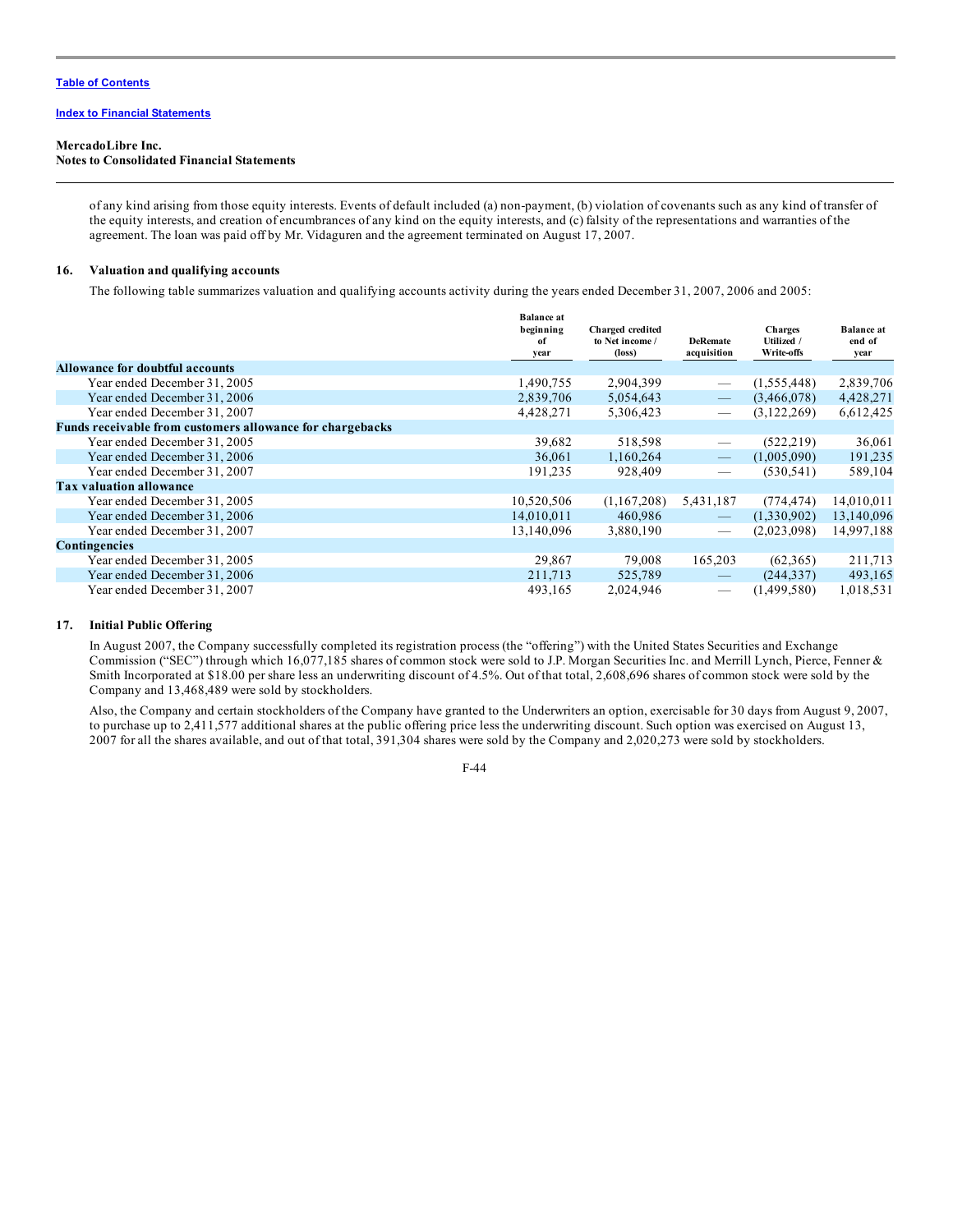### **Index to Financial Statements**

### **MercadoLibre Inc.**

### **Notes to Consolidated Financial Statements**

The net proceeds of the offering totaled \$49.6 million after deducting the underwriting discount and offering expenses payable by the Company. These proceeds have been used to repay a \$9.5 million outstanding loan (including interest) with eBay and the remainder will be used for general corporate purposes.

This consolidated financial statements as of and for the year ended December 31, 2007, including share and per share amounts, include the effects of the offering as follows:

- sale of 3,000,000 shares of common stock, net of underwriting discount and offering expenses,
- conversion of all of the Company's outstanding shares of Preferred Stock and different classes of common stock into shares of one class of common stock,
- final adjustment to fair value and reclassification from liability to equity of all of the Company's outstanding warrants,
- issuance of 184,273 shares upon the exercise of the Company's outstanding warrants.

### **18. Compensation Plan for Outside Directors**

On September 17, 2007, the Board of Directors, upon the recommendation of the Compensation Committee of the Board of Directors, adopted a compensation plan for outside directors. Under the terms of the plan, the outside directors will receive an annual cash retainer fee of \$30,000 and an annual grant of restricted Common Stock ("Restricted Shares").

As of September 17, 2007, the Company awarded each of the two current outside directors, 1,000 Restricted Shares for their original grants. On the first anniversary of each director's respective original Restricted Shares grant date, each outside director will receive a grant of additional Restricted Shares having a value equal to \$30,000. On the second anniversary of each director's respective original Restricted Shares grant date, each outside director will receive a grant of additional Restricted Shares having a value equal to \$40,000.

The number of shares to be issued on each of the first and the second anniversary of the original Restricted Shares grant date will be based on the closing sale price of the Common Stock on the prior trading day.

Each grant of Restricted Shares vests twelve months following the first and second anniversary date. Restricted Shares are and will be granted pursuant to the Company's Amended and Restated 1999 Stock Option and Restricted Stock Plan.

As of December 31, 2007, the accrued compensation expense related to the plan for outside Directors amounts to \$49,509 and is included in Operating Expenses under the caption "General and Administrative".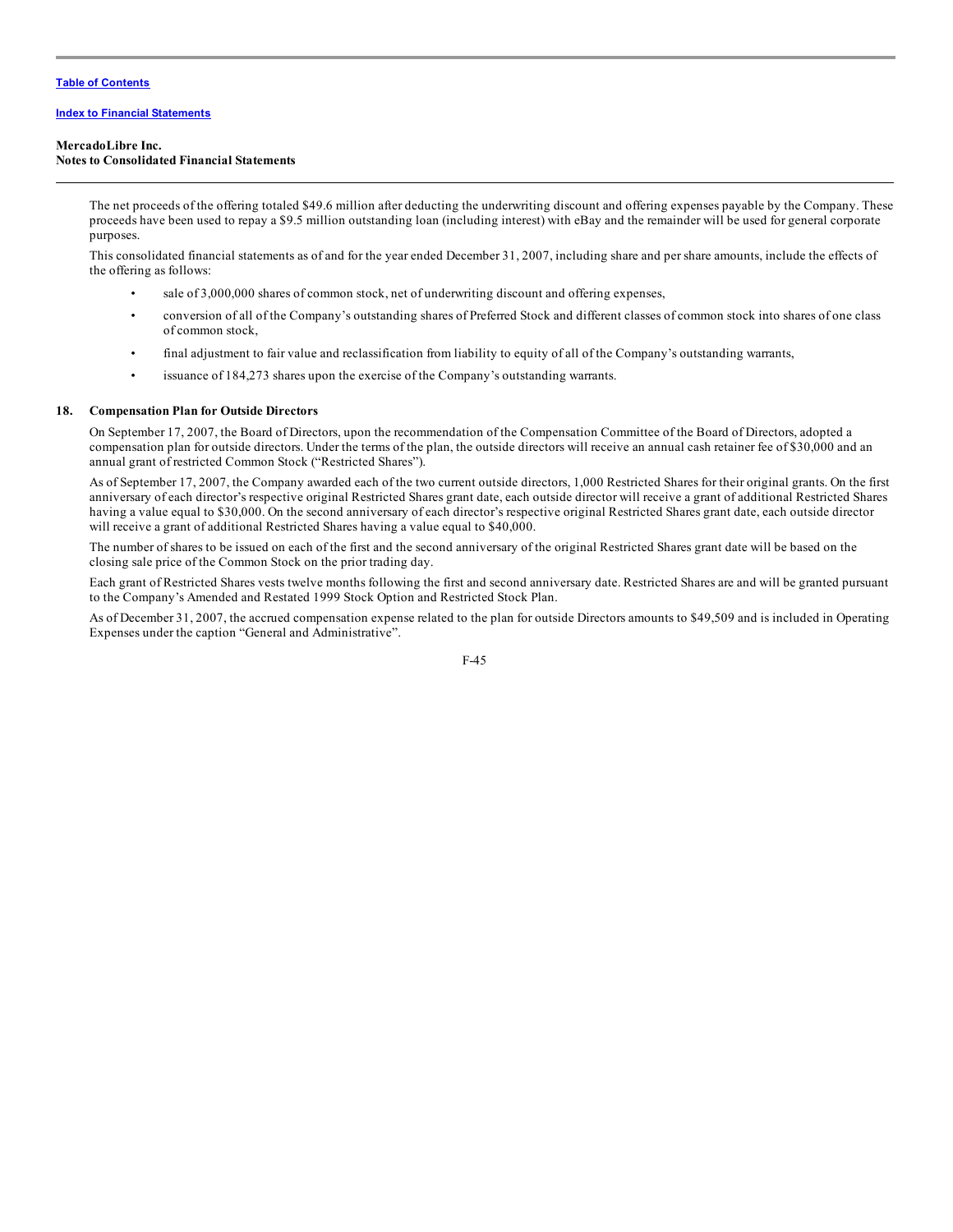### **MercadoLibre Inc.**

**Notes to Consolidated Financial Statements**

### **19. Quarterly Financial Data (Unaudited)**

The following tables present certain consolidated quarterly financial information for each of the eight quarters ended December 31, 2007:

|                              |              | <b>Ouarter Ended</b> |               |              |
|------------------------------|--------------|----------------------|---------------|--------------|
|                              | March 31,    | <b>June 30,</b>      | September 30, | December 31, |
| 2007                         |              |                      |               |              |
| Net Revenues                 | \$16,459,337 | \$18,973,288         | \$22,800,130  | \$26,893,586 |
| Gross profit                 | 12,883,802   | 14,901,457           | 17,607,480    | 20,732,542   |
| Net Income                   | 994.187      | 590,886              | 2,785,474     | 5,322,393    |
| Net Income per share-basic   | 0.02         | 0.01                 | 0.07          | 0.13         |
| Net Income per share-diluted | 0.02         | 0.01                 | 0.07          | 0.13         |
| Weighted average shares      |              |                      |               |              |
| Basic                        | 13,375,482   | 13,575,158           | 27,538,652    | 41,226,563   |
| Diluted                      | 13,375,482   | 13,987,128           | 27,685,028    | 41,375,907   |
|                              |              |                      |               |              |
|                              |              | <b>Quarter Ended</b> |               |              |
|                              | March 31,    | <b>June 30,</b>      | September 30, | December 31, |
| 2006                         |              |                      |               |              |
| Net Revenues                 | \$10,989,133 | \$12,382,750         | \$13,224,610  | \$15,462,397 |
| Gross profit                 | 8,472,837    | 9,633,122            | 10,058,051    | 11,809,232   |
| Net Income $/$ (loss)        | 110,342      | (920, 886)           | 37,541        | 1,845,086    |
| Net Income per share-basic   |              | (0.08)               | (0.01)        | 0.04         |
| Net Income per share-diluted | $(*)$        | $(*)$                | $(*)$         | 0.04         |

(\*) For the Quarters ended March 31, June 30, and September 30, 2006 the diluted EPS is equal to the Basic EPS.

#### **20. Subsequent Events**

Weighted average shares

On January 24, 2008, the Board of Directors of the Company (the "Board") appointed Martin de los Santos as a new director. The Company awarded Mr. de los Santos 600 Restricted Shares for his original grant. On the first anniversary of Mr. de los Santos' original Restricted Shares grant date, he will receive a grant of additional Restricted Shares having a value equal to \$30,000, based on the closing sale price of the Common Stock on the prior trading day. On the second anniversary of Mr. de los Santos' original Restricted Shares grant date, he will receive a grant of additional Restricted Shares having a value equal to \$40,000, based on the closing sale price of the Common Stock on the prior trading day. Each grant of Restricted Shares will vest twelve months following the grant date. Restricted Shares will be granted pursuant to the Company's Amended and Restated 1999 Stock Option and Restricted Stock Plan.

Basic 13,141,675 13,141,675 13,141,676 13,141,728 Diluted 13,114,575 13,140,100 13,141,676 13,141,728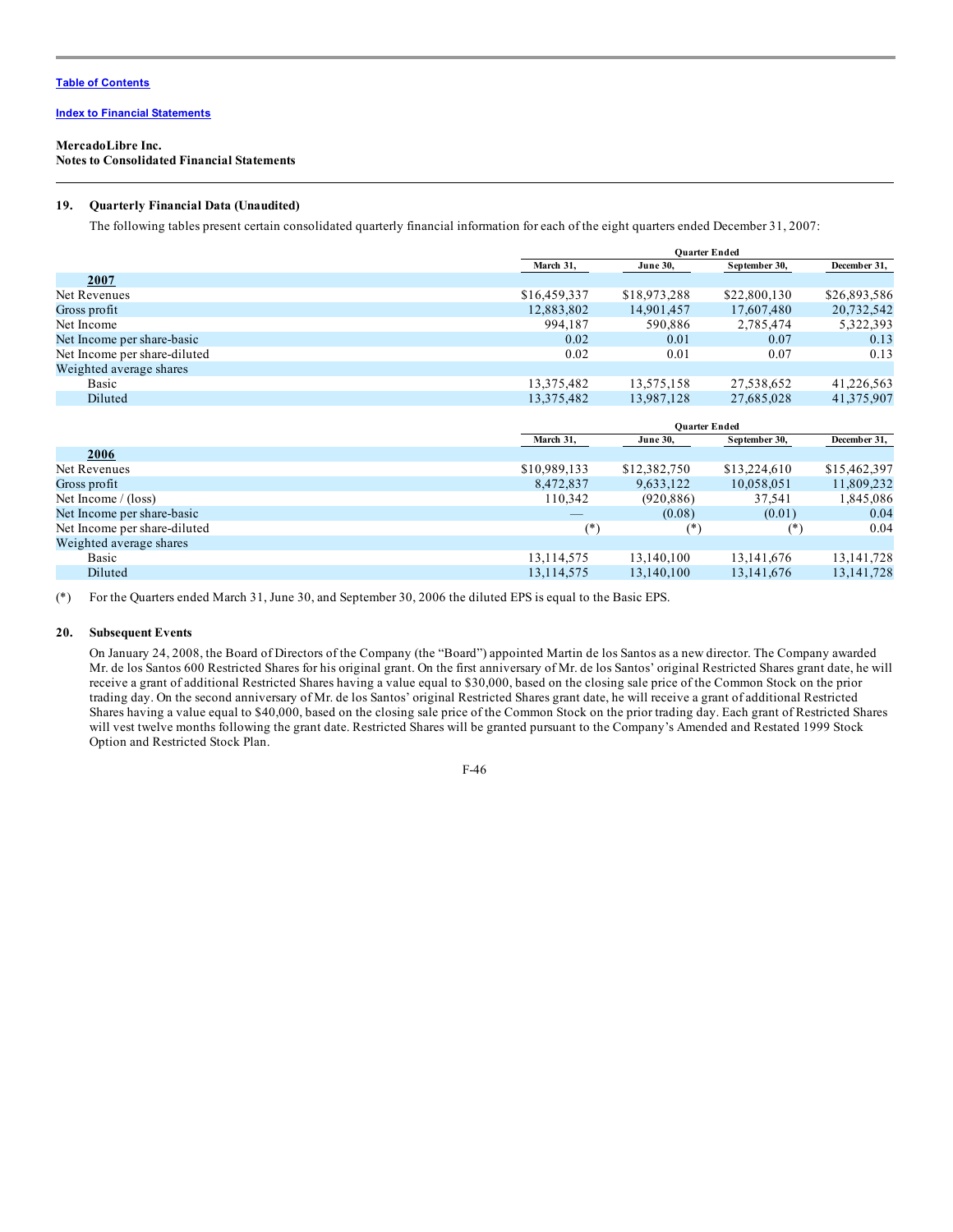# **Index to Financial Statements**

### **MercadoLibre Inc. Notes to Consolidated Financial Statements**

On January 22, 2008, the Company completed its acquisition of 100% of the issued and outstanding shares of capital stock of CMG Classified Media Group, Inc. ("CMG") and its subsidiaries from 2050 Capital Group Inc., a Panama corporation, Abax Group Inc., a Panama corporation, Gabinete De Diseño Industrial Inc., a Panama corporation, Stamford One Group Ltd., a British Virgin Islands limited company, EO Financial Group Inc., a Panama corporation, Meck Investments Ltd., a British Virgin Islands limited company, CG Interventures Inc., a Panama corporation, and other individuals (the "Sellers"). CMG and its subsidiaries operate an online classified advertisements platform primarily dedicated to the sale of automobiles (at www.tucarro.com) in Colombia, Venezuela and Puerto Rico and real estate (at www.tuinmueble.com) in Venezuela, Colombia, Panama, the United States, Costa Rica and the Canary Islands. The purchase price for the shares of CMG and its subsidiaries was \$19,000,000, subject to certain escrows and working capital adjustments.

\* \* \* \*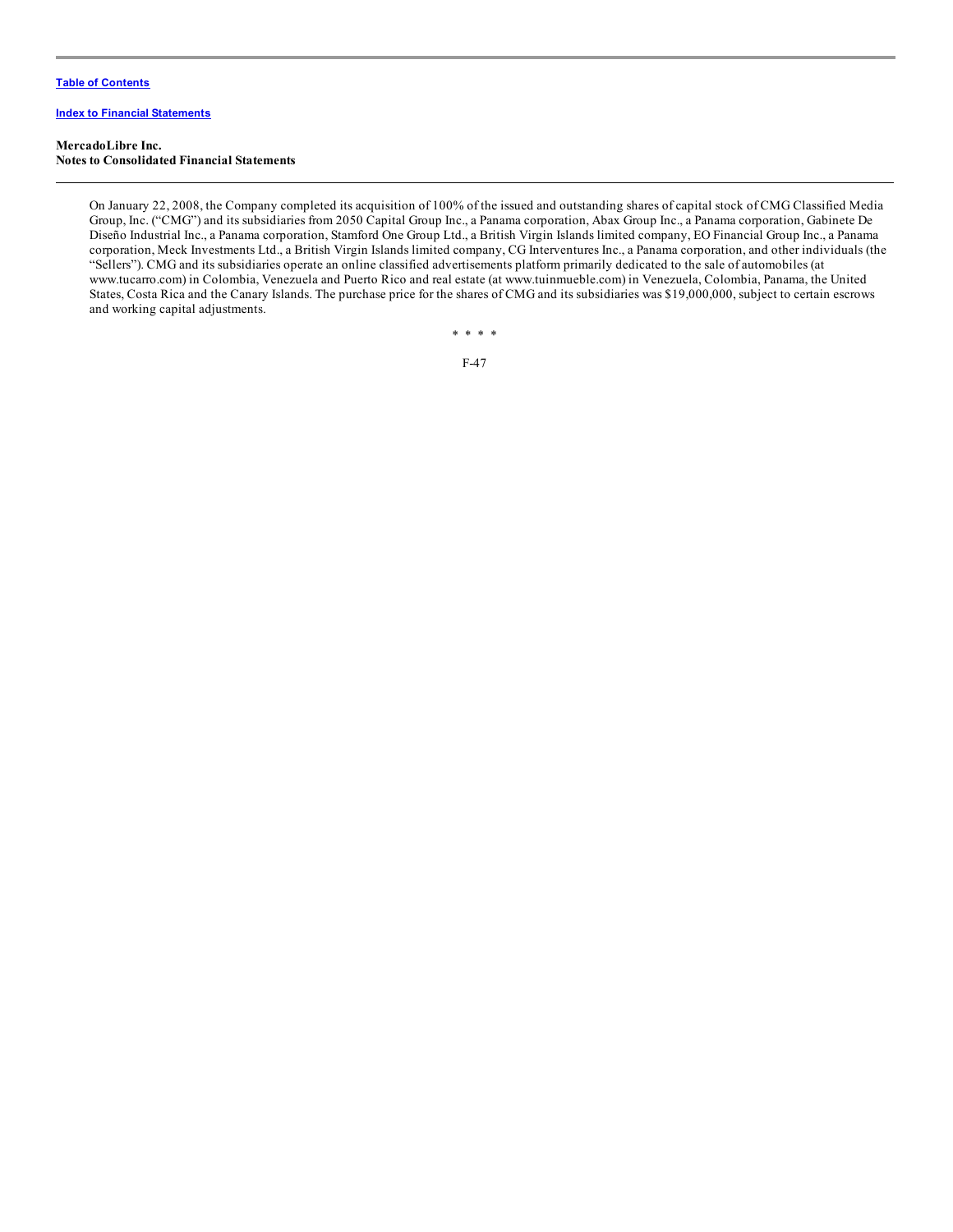**Exhibit**

# **Index to Financial Statements**

# **EXHIBIT INDEX**

| елигич<br>number | <b>Exhibit title</b>                                                                                                                                                                                                                                                                                                                                   |
|------------------|--------------------------------------------------------------------------------------------------------------------------------------------------------------------------------------------------------------------------------------------------------------------------------------------------------------------------------------------------------|
| 2.01             | Stock Purchase Agreement, dated as of November 10, 2005, by and among DeRemate.com, Inc., S.A., La Nacion, Hispanoamerican Educational<br>Investments BV, Hammer.com, LLC, and MercadoLibre, Inc.**                                                                                                                                                    |
| 2.02             | Asset Purchase Agreement, dated as of November 10, 2005, by and among Hammer.com, LLC, MercadoLibre, Inc., DeRemate.com, Inc., S.A., La<br>Nacion and Hispanoamerican Educational Investments BV.**                                                                                                                                                    |
| 2.03             | Stock Purchase Agreement, or the Agreement, with 2050 Capital Group Inc., Abax Group Inc., Gabinete De Diseño Industrial Inc., Stamford One<br>Group Ltd., EO Financial Group Inc., Meck Investments Ltd., CG Interventures Inc., Luis Carlos Uzcategui, Luis Miguel Molina, Roberto Rivas,<br>Jorge Caldas, and CMG Classified Media Group, Inc. **** |
| 3.01             | Form of Registrant's Amended and Restated Certificate of Incorporation.*                                                                                                                                                                                                                                                                               |
| 3.02             | Form of Registrant's Amended and Restated Bylaws.*                                                                                                                                                                                                                                                                                                     |
| 4.01             | Form of Specimen Certificate for Registrant's Common Stock.***                                                                                                                                                                                                                                                                                         |
| 4.02             | Second Amended and Restated Registration Rights Agreement, dated September 24, 2001, by and among the Registrant and the investors named<br>therein.*                                                                                                                                                                                                  |
| 10.01            | Form of Indemnity Agreement entered into by Registrant with each of its directors and executive officers.**                                                                                                                                                                                                                                            |
| 10.02            | Quota Purchase Agreement, dated as of September 24, 2001 among the Registrant, Marcos Eduardo Galperín, Matthew Bannick and eBay Inc.**                                                                                                                                                                                                                |
| 10.03            | Lease Agreement, dated as of March 31, 2007, between Curtidos San Luis S.A. and Mercado Libre S.A.**                                                                                                                                                                                                                                                   |
| 10.04            | Lease Agreement, dated as of March 31, 2005, between Curtidos San Luis S.A. and Mercado Libre S.A.*                                                                                                                                                                                                                                                    |
| 10.05            | Concession Contract, dated as February 7, 2007, between Border's Parking S.R.L. and MercadoLibre S.A.*                                                                                                                                                                                                                                                 |
| 10.06            | Property Lease Agreement, dated June 28, 2005, between MercadoLivre.com Atividades de Internet Ltda. and KW Radar Construtora e<br>Incorporadora Ltda.*                                                                                                                                                                                                |

- 10.07 Property Lease Agreement, dated as of November 1, 2004, between MercadoLivre.com Atividades de Internet Ltda. and Barros e Spitaletti Empreendimentos Ltda.\*
- 10.08 Loan and Security Agreement, dated as of November 2, 2005, by and between eBay Inc. and the Registrant.\*\*
- 10.09 Strategic Alliance Agreement, dated as of September 24, 2001, by and between eBay Inc. and the Registrant.\*\*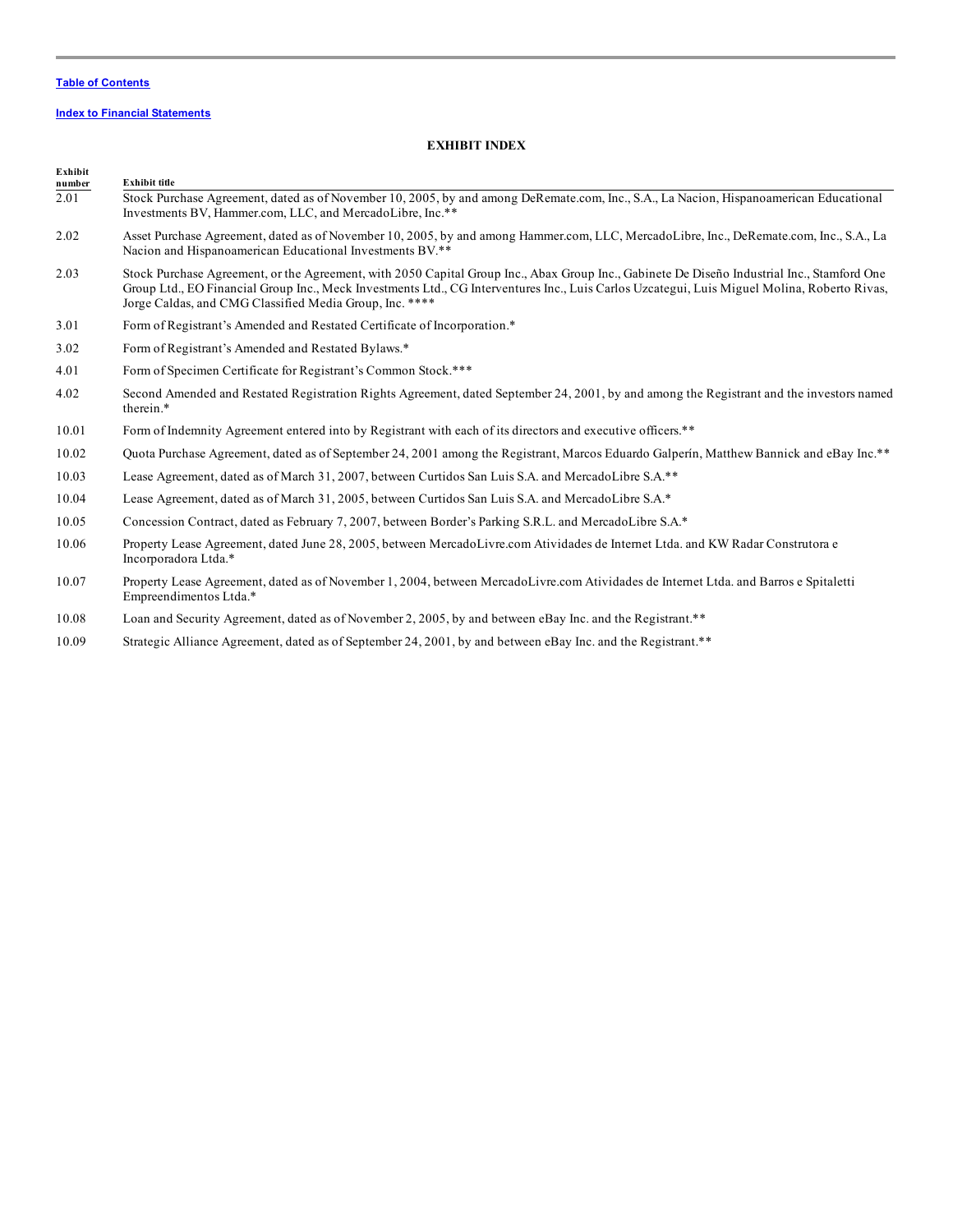# **Index to Financial Statements**

| Exhibit<br>number | <b>Exhibit title</b>                                                                                                                     |
|-------------------|------------------------------------------------------------------------------------------------------------------------------------------|
| 10.10             | Management Incentive Bonus Plan of the Registrant.**                                                                                     |
| 10.11             | Amended and Restated 1999 Stock Option and Restricted Stock Plan <sup>**</sup>                                                           |
| 10.12             | Employment Agreements with Officers.**                                                                                                   |
| 10.13             | Form of Restricted Stock Award for Outside directors.****                                                                                |
| 10.14             | Summary of compensation plan for outside directors.****                                                                                  |
| 21.01             | List of Subsidiaries.                                                                                                                    |
| 31.01             | CEO Certification pursuant to Securities Exchange Act Rule 13a-14, as adopted pursuant to Section 302 of the Sarbanes-Oxley Act of 2002. |
| 31.02             | CFO Certification pursuant to Securities Exchange Act Rule 13a-14, as adopted pursuant to Section 302 of the Sarbanes-Oxley Act of 2002  |
| 32.01             | CEO Certification required by 18 U.S.C. Section 1350, as adopted pursuant to Section 906 of the Sarbanes-Oxley Act of 2002.              |
| 32.02             | CFO Certification required by 18 U.S.C. Section 1350, as adopted pursuant to Section 906 of the Sarbanes-Oxley Act of 2002.              |
| $\ast$            | Included in the Registration Statement on Form S-1 of Mercado Libre, Inc. filed on May 11, 2007.                                         |
| $\ast\ast$        | Included in the Amendment No. 1 to the Registration Statement on Form S-1 of MercadoLibre, Inc. filed on July 13, 2007.                  |
| ***               | Included in the Amendment No. 4 to the Registration Statement on Form S-1 of MercadoLibre, Inc. filed on August 7, 2007.                 |
| ****              | Included in the Registration Statement on Form S-1 of MercadoLibre, Inc. filed on January 25, 2008.                                      |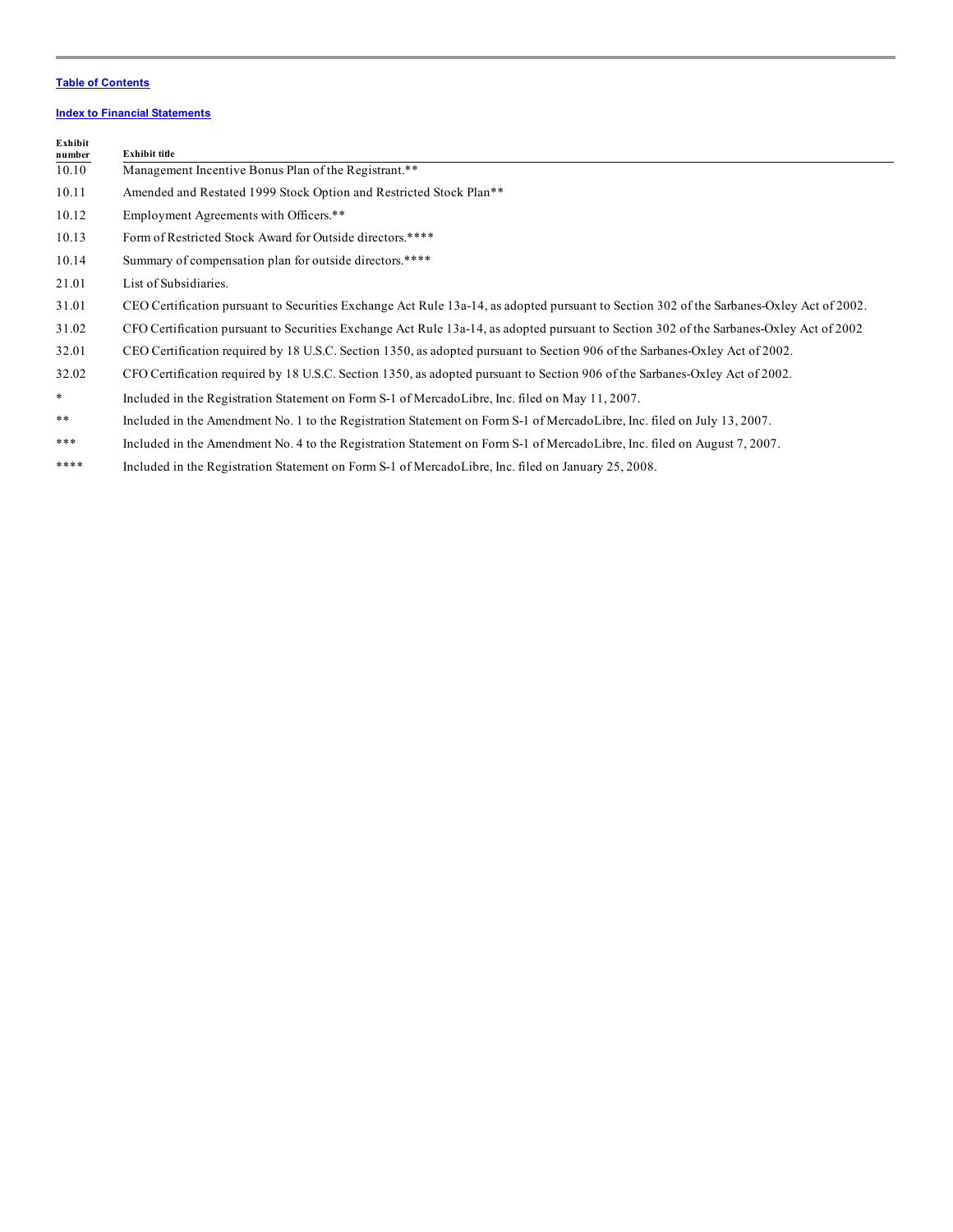**MercadoLibre, Inc. List of Subsidiaries**

**Parent company: MercadoLibre, Inc.** Delaware, USA Date of Incorporation: October 15, 1999 **Subsidiaries: MercadoLibre S.A. (Argentina)** Date of Incorporation: July 29, 1999 **MercadoLibre S.A. de C.V. (Mexico)** Date of Incorporation: October 6, 1999 **MercadoLivre.Com Atividades de Internet Ltda. (Brazil)** Date of Incorporation: October 6, 1999 **MercadoLibre Chile Ltda. (Chile)** Date of Incorporation: January 20, 2000 **MercadoLibre Colombia, S.A. (Colombia)** Date of Incorporation: February 7, 2000 **MercadoLibre Venezuela S.A. (Venezuela)** Date of Incorporation: February 3, 2000 **MercadoPago Representações Ltda. (Brazil)** Date of Incorporation: September 16, 1999 Former name: Ibazar Com Ltda. **MercadoLibre ZonaAmerica S.A. (Uruguay)** Date of Incorporation: March 23, 2004 **MercadoLibre Ecuador S.A. (Ecuador)** Date of Incorporation: July, 12, 2006 **MercadoLibre Perú S.A. (Peru)** Date of Incorporation: January 26, 2000 Former name: Deremate.com del Peru SA **Hammer.com, LLC** Delaware, USA Date of Incorporation: November 1, 2005 **MercadoPago, LLC** Delaware, USA Date of Incorporation: April 10, 2006 **ListaPop, LLC** Delaware, USA Date of Incorporation: April 20, 2007 **Deremate.com de Mexico S.A. de C.V. (Mexico)** Date of Incorporation: November 9, 1999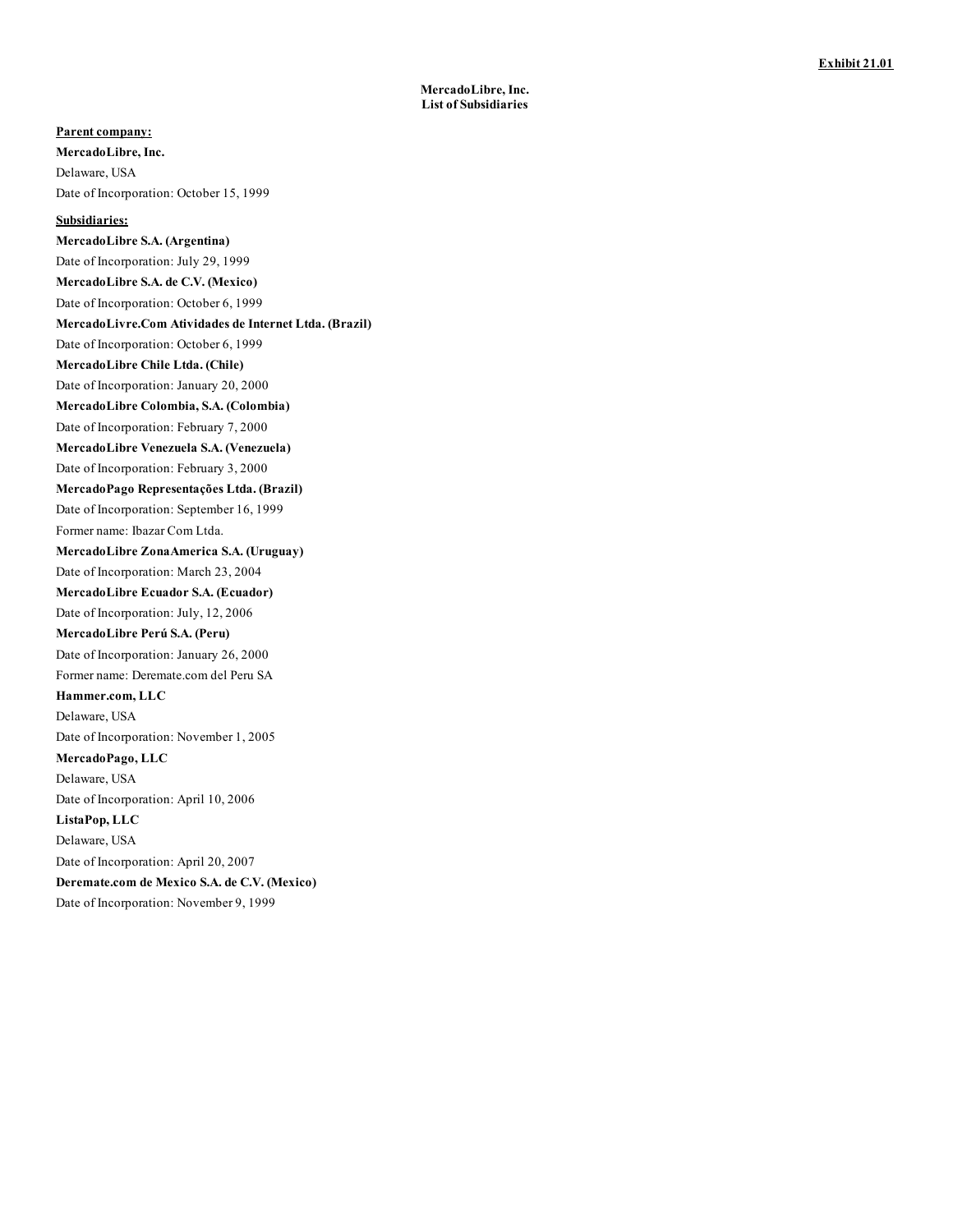**Deremate.com de Uruguay S.A. (Uruguay)** Date of Incorporation: June 10, 1999 **Deremate.com de Venezuela S.A. (Venezuela)** Date of Incorporation: February 17, 2000 **Deremate.com de Venezuela S.A. (Colombian Branch) (Colombia)** Date of Incorporation: April 18, 2000 **eBazar.com.br Ltda. (Brazil)** Date of Incorporation: February 12, 1999 **MercadoPago Colombia S.A. (Colombia)** Date of Incorporation: October 31, 2006 **MercadoPago S.A. (Chile)** Date of Incorporation: April 11, 2006 **Servicios Administrativos y Comerciales, LLC (Delaware)** Date of Incorporation: October 11, 2007 **PSGAC Prestadora de Servicios Gerenciales, Administrativos y Comerciales, S.A. de C.V (Mexico)** Date of Incorporation: November 12, 2007 **CMG Classified Media Group, Inc. (Panama)** Date of Incorporation: March 6, 2003 **Venecapital Group Inc. (Panama)** Date of Incorporation: December 2, 2003 **Grupo Veneclasificados C.A. (Venezuela)** Date of Incorporation: March 11, 2003 **Clasificados Internacionales S.A. (Panama)** Date of Incorporation: August 23, 2006 **Colclasificados S.A. (Colombia)** Date of Incorporation: October 17, 2007 **Clasificados Florida LLC (Florida)** Date of Incorporation: July 10, 2006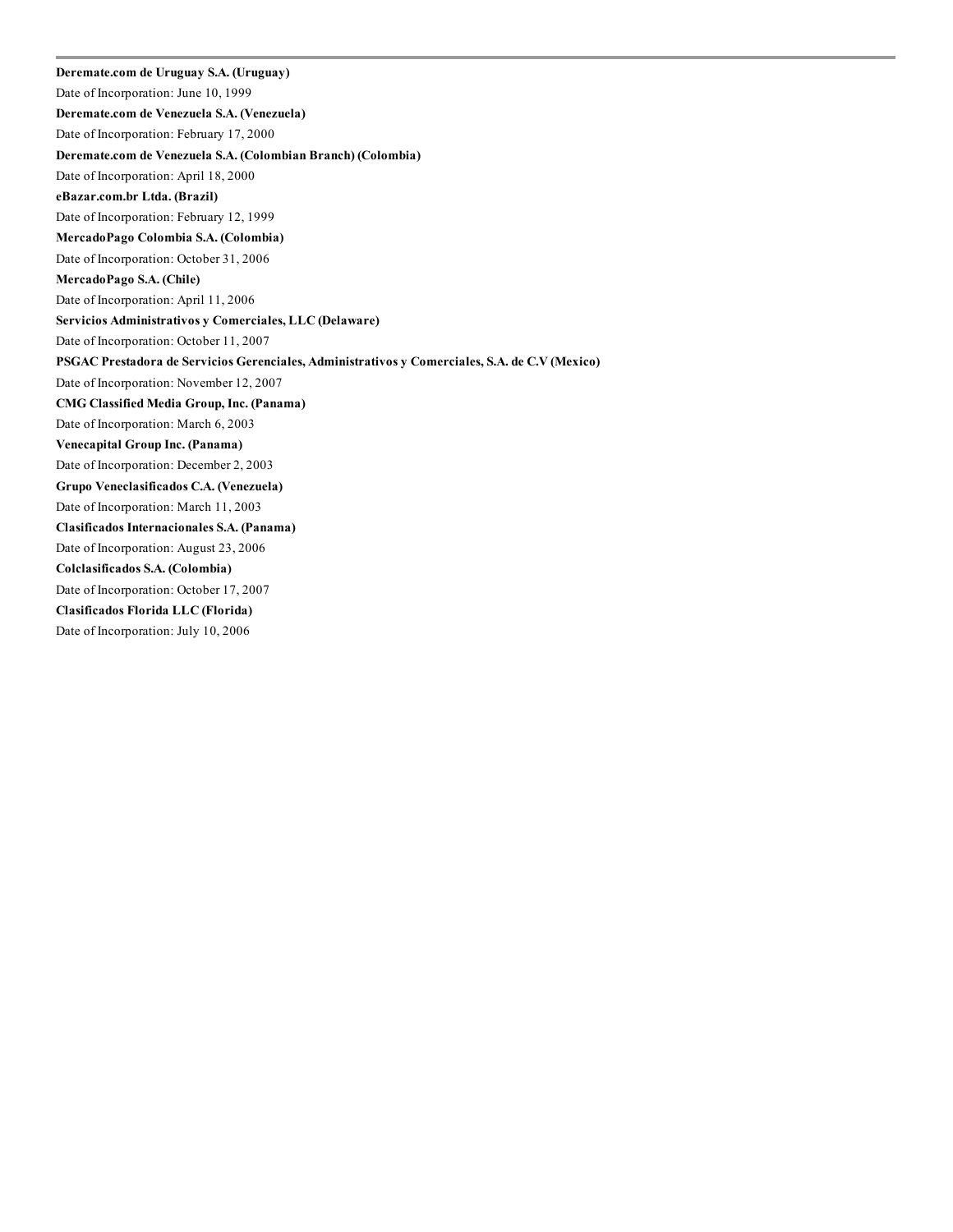### **CERTIFICATION PURSUANT TO RULE 13A 14 OF THE SECURITIES EXCHANGE ACT OF 1934, AS ADOPTED PURSUANT TO SECTION 302 OF THE SARBANES-OXLEY ACT OF 2002**

I, Marcos Galperín, certify that:

- 1. I have reviewed this Annual Report on Form 10 K of MercadoLibre, Inc. (the "registrant");
- 2. Based on my knowledge, this report does not contain any untrue statement of a material fact or omit to state a material fact necessary to make the statements made, in light of the circumstances under which such statements were made, not misleading with respect to the period covered by this report;
- 3. Based on my knowledge, the financial statements, and other financial information included in this report, fairly present in all material respects the financial condition, results of operations and cash flows of the registrant as of, and for, the periods presented in this report;
- 4. The registrant's other certifying officers and I are responsible for establishing and maintaining disclosure controls and procedures (as defined in Exchange Act Rules 13a 15(e) and 15d 15(e)) for the registrant and have:
	- (a) Designed such disclosure controls and procedures, or caused such disclosure controls and procedures to be designed under our supervision, to ensure that material information relating to the registrant, including its consolidated subsidiaries, is made known to us by others within those entities, particularly during the period in which this report is being prepared;
	- (b) [Omitted in reliance on SEC Release No. 33 8238; 34 47986 Section III.E];
	- (c) Evaluated the effectiveness of the registrant's disclosure controls and procedures and presented in this report our conclusions about the effectiveness of the disclosure controls and procedures, as of the end of the period covered by this report based on such evaluation; and
	- (d) Disclosed in this report any change in the registrant's internal control over financial reporting that occurred during the registrant's most recent fiscal quarter (the registrant's fourth fiscal quarter in the case of an annual report) that has materially affected, or is reasonably likely to materially affect, the registrant's internal control over financial reporting; and
- 5. The registrant's other certifying officers and I have disclosed, based on our most recent evaluation of internal control over financial reporting, to the registrant's auditors and the audit committee of registrant's board of directors (or persons performing the equivalent function):
	- (a) All significant deficiencies and material weaknesses in the design or operation of internal control over financial reporting which are reasonably likely to adversely affect the registrant's ability to record, process, summarize and report financial information; and
	- (b) Any fraud, whether or not material, that involves management or other employees who have a significant role in the registrant's internal control over financial reporting.

March 31, 2008

By: /s/ Marcos Galperín Marcos Galperín Chief Executive Officer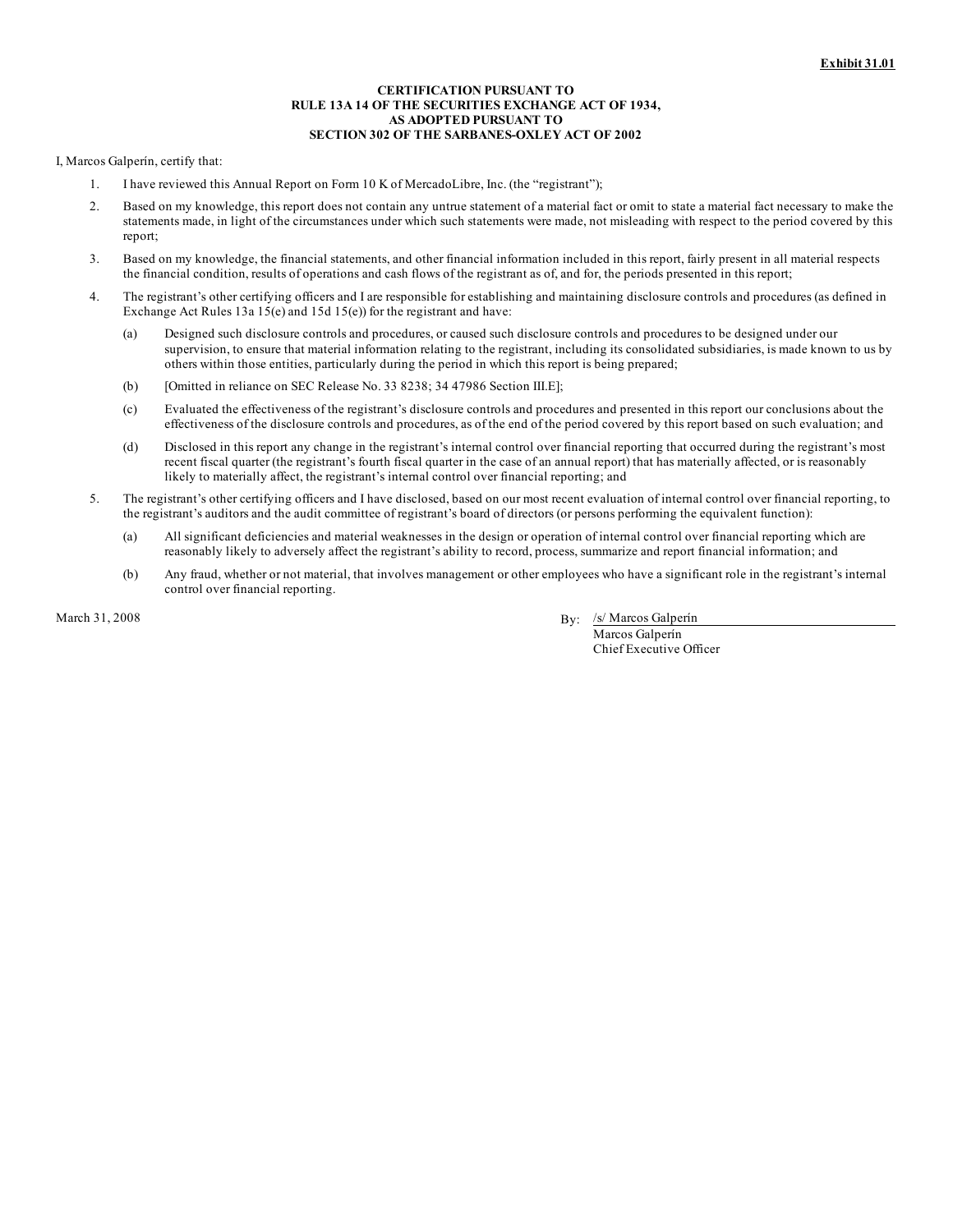### **CERTIFICATION PURSUANT TO RULE 13A 14 OF THE SECURITIES EXCHANGE ACT OF 1934, AS ADOPTED PURSUANT TO SECTION 302 OF THE SARBANES-OXLEY ACT OF 2002**

I, Nicolas Szekasy, certify that:

- 1. I have reviewed this Annual Report on Form 10-K of MercadoLibre, Inc. (the "registrant");
- 2. Based on my knowledge, this report does not contain any untrue statement of a material fact or omit to state a material fact necessary to make the statements made, in light of the circumstances under which such statements were made, not misleading with respect to the period covered by this report;
- 3. Based on my knowledge, the financial statements, and other financial information included in this report, fairly present in all material respects the financial condition, results of operations and cash flows of the registrant as of, and for, the periods presented in this report;
- 4. The registrant's other certifying officers and I are responsible for establishing and maintaining disclosure controls and procedures (as defined in Exchange Act Rules 13a 15(e) and 15d 15(e)) for the registrant and have:
	- (a) Designed such disclosure controls and procedures, or caused such disclosure controls and procedures to be designed under our supervision, to ensure that material information relating to the registrant, including its consolidated subsidiaries, is made known to us by others within those entities, particularly during the period in which this report is being prepared;
	- (b) [Omitted in reliance on SEC Release No. 33 8238; 34 47986 Section III.E];
	- (c) Evaluated the effectiveness of the registrant's disclosure controls and procedures and presented in this report our conclusions about the effectiveness of the disclosure controls and procedures, as of the end of the period covered by this report based on such evaluation; and
	- (d) Disclosed in this report any change in the registrant's internal control over financial reporting that occurred during the registrant's most recent fiscal quarter (the registrant's fourth fiscal quarter in the case of an annual report) that has materially affected, or is reasonably likely to materially affect, the registrant's internal control over financial reporting; and
- 5. The registrant's other certifying officers and I have disclosed, based on our most recent evaluation of internal control over financial reporting, to the registrant's auditors and the audit committee of registrant's board of directors (or persons performing the equivalent function):

(a) All significant deficiencies and material weaknesses in the design or operation of internal control over financial reporting which are reasonably likely to adversely affect the registrant's ability to record, process, summarize and report financial information; and

(b) Any fraud, whether or not material, that involves management or other employees who have a significant role in the registrant's internal control over financial reporting.

March 31, 2008

By: /s/ Nicolas Szekasy Nicolas Szekasy Chief Financial Officer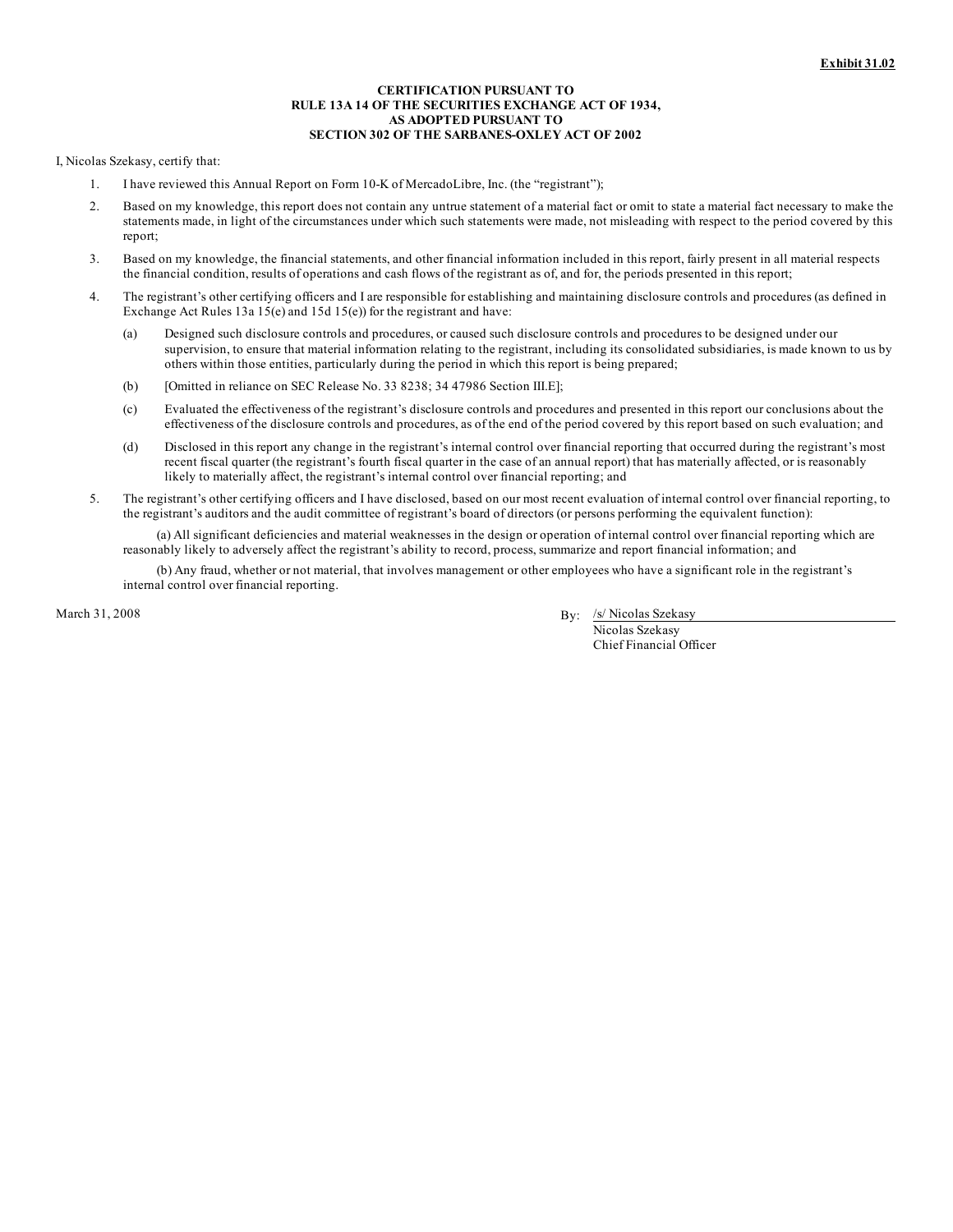#### **CERTIFICATION PURSUANT TO 18 U.S.C. SECTION 1350, AS ADOPTED PURSUANT TO SECTION 906 OF THE SARBANES-OXLEY ACT OF 2002**

In connection with the Annual Report on Form 10-K of MercadoLibre, Inc. (the "Company") for the year ended December 31, 2007 as filed with the Securities and Exchange Commission on the date hereof (the "Report"), I, Marcos Galperín, Chief Executive Officer of the Company, certify, pursuant to 18 U.S.C. Section 1350, as adopted pursuant to section 906 of the Sarbanes-Oxley Act of 2002, that:

- (1) the Report fully complies with the requirements of Section 13(a) or 15(d) of the Securities Exchange Act of 1934; and
- (2) the information contained in the Report fairly presents, in all material respects, the financial condition and results of operations of the Company.

/s/ Marcos Galperín Marcos Galperín Chief Executive Officer March 31, 2008

The foregoing certification is being furnished solely to accompany this report pursuant to 18 U.S.C. 1350, and is not being filed for purposes of Section 18 of the Securities and Exchange Act of 1934, as amended, and is not to be incorporated by reference into any filing of the Company whether made before or after the date hereof, regardless of any general incorporation language in such filing. A signed original of this written statement required by Section 906, or other document authenticating, acknowledging, or otherwise adopting the signature that appears in typed form within the electronic version of this written statement required by Section 906, has been provided to the Company and will be retained by the Company and furnished to the Securities and Exchange Commission or its staff upon request.